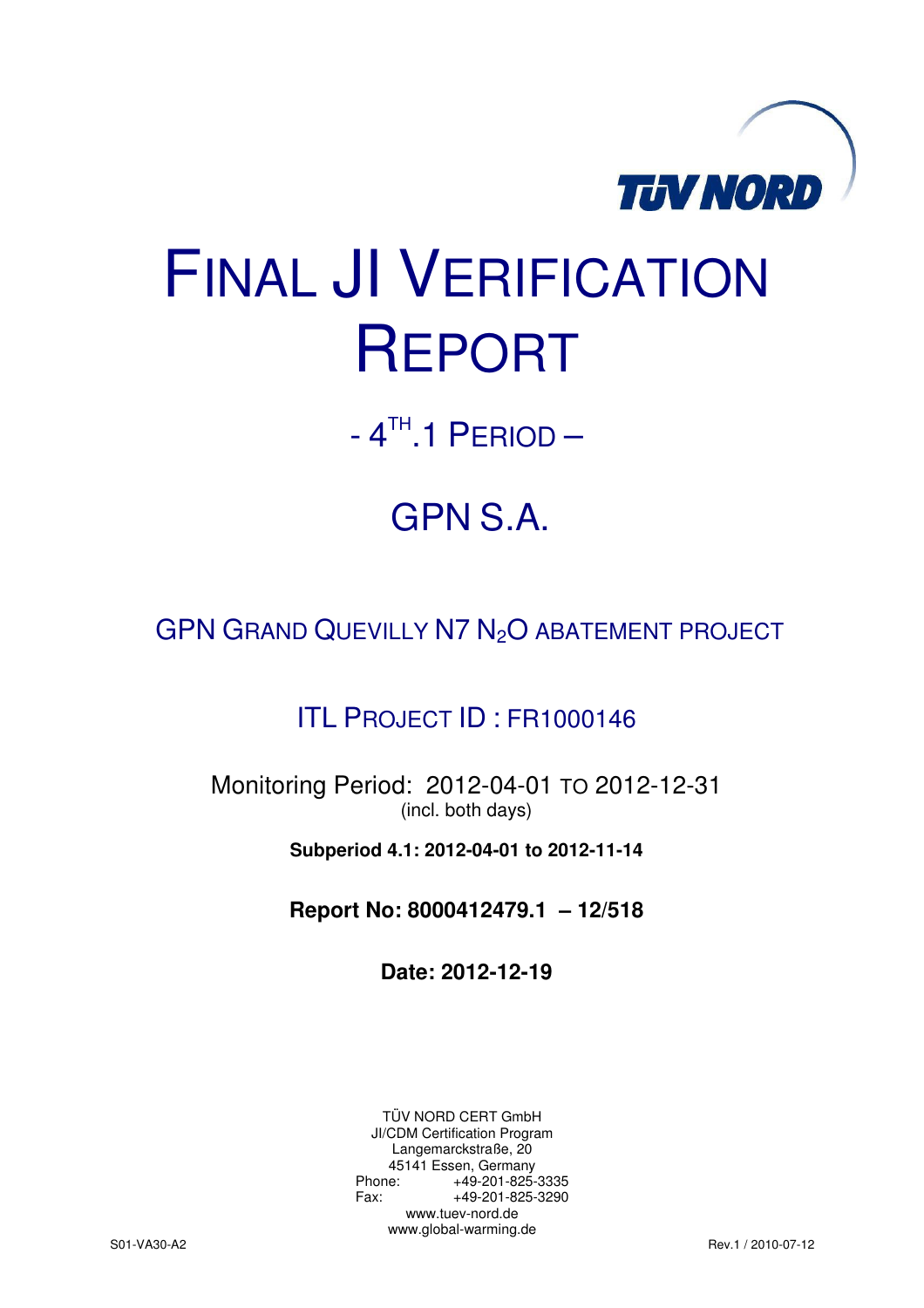



| <b>Verification Report:</b>                          | <b>Report No.</b>                                                                                                                                                                                                                                                                                                                                                                                                                                                                                                                                                                                                                                                                                                                                                                                                                                                                                                                                                                                                                                                                                                                                                                                                                                                                                                                                                                                                                                                                                                                                                                                                                                        | Rev. No. | Date of 1 <sup>st</sup> issue: | Date of this rev.           |
|------------------------------------------------------|----------------------------------------------------------------------------------------------------------------------------------------------------------------------------------------------------------------------------------------------------------------------------------------------------------------------------------------------------------------------------------------------------------------------------------------------------------------------------------------------------------------------------------------------------------------------------------------------------------------------------------------------------------------------------------------------------------------------------------------------------------------------------------------------------------------------------------------------------------------------------------------------------------------------------------------------------------------------------------------------------------------------------------------------------------------------------------------------------------------------------------------------------------------------------------------------------------------------------------------------------------------------------------------------------------------------------------------------------------------------------------------------------------------------------------------------------------------------------------------------------------------------------------------------------------------------------------------------------------------------------------------------------------|----------|--------------------------------|-----------------------------|
|                                                      | $8000412479.1 - 12/518$                                                                                                                                                                                                                                                                                                                                                                                                                                                                                                                                                                                                                                                                                                                                                                                                                                                                                                                                                                                                                                                                                                                                                                                                                                                                                                                                                                                                                                                                                                                                                                                                                                  | $\Omega$ | 2012-12-19                     | 2012-12-19                  |
| Project:                                             | Title:                                                                                                                                                                                                                                                                                                                                                                                                                                                                                                                                                                                                                                                                                                                                                                                                                                                                                                                                                                                                                                                                                                                                                                                                                                                                                                                                                                                                                                                                                                                                                                                                                                                   |          | <b>Registration date:</b>      | <b>UNFCCC-No.:</b>          |
|                                                      | GPN Grand Quevilly N7 N <sub>2</sub> O abatement project                                                                                                                                                                                                                                                                                                                                                                                                                                                                                                                                                                                                                                                                                                                                                                                                                                                                                                                                                                                                                                                                                                                                                                                                                                                                                                                                                                                                                                                                                                                                                                                                 |          | 2010-04-16                     | FR1000146                   |
| <b>Project Participant(s):</b>                       | Host party:                                                                                                                                                                                                                                                                                                                                                                                                                                                                                                                                                                                                                                                                                                                                                                                                                                                                                                                                                                                                                                                                                                                                                                                                                                                                                                                                                                                                                                                                                                                                                                                                                                              |          | Other involved parties:        |                             |
|                                                      | France                                                                                                                                                                                                                                                                                                                                                                                                                                                                                                                                                                                                                                                                                                                                                                                                                                                                                                                                                                                                                                                                                                                                                                                                                                                                                                                                                                                                                                                                                                                                                                                                                                                   |          | Belgium                        |                             |
| <b>Applied</b>                                       | Title:                                                                                                                                                                                                                                                                                                                                                                                                                                                                                                                                                                                                                                                                                                                                                                                                                                                                                                                                                                                                                                                                                                                                                                                                                                                                                                                                                                                                                                                                                                                                                                                                                                                   |          | $No.$ :                        | Scope:                      |
| methodology/ies:                                     | Project specific methodology: 'Catalytic reduction of<br>N2O at nitric acid plants'                                                                                                                                                                                                                                                                                                                                                                                                                                                                                                                                                                                                                                                                                                                                                                                                                                                                                                                                                                                                                                                                                                                                                                                                                                                                                                                                                                                                                                                                                                                                                                      |          | N/A                            | 5                           |
| <b>Monitoring:</b>                                   | <b>Monitoring period (MP):</b>                                                                                                                                                                                                                                                                                                                                                                                                                                                                                                                                                                                                                                                                                                                                                                                                                                                                                                                                                                                                                                                                                                                                                                                                                                                                                                                                                                                                                                                                                                                                                                                                                           |          | No. of days:                   | MP No.                      |
|                                                      | 2012-04-01 to 2012-12-31 - both days included                                                                                                                                                                                                                                                                                                                                                                                                                                                                                                                                                                                                                                                                                                                                                                                                                                                                                                                                                                                                                                                                                                                                                                                                                                                                                                                                                                                                                                                                                                                                                                                                            |          | 275                            | 4                           |
|                                                      | Subperiod 4.1: 2012-04-01 - 2012-11-14                                                                                                                                                                                                                                                                                                                                                                                                                                                                                                                                                                                                                                                                                                                                                                                                                                                                                                                                                                                                                                                                                                                                                                                                                                                                                                                                                                                                                                                                                                                                                                                                                   |          | 228                            |                             |
| <b>Monitoring report:</b>                            | Title:                                                                                                                                                                                                                                                                                                                                                                                                                                                                                                                                                                                                                                                                                                                                                                                                                                                                                                                                                                                                                                                                                                                                                                                                                                                                                                                                                                                                                                                                                                                                                                                                                                                   |          | <b>Draft version:</b>          | <b>Final version:</b>       |
|                                                      | GPN Grand Quevilly N7 N <sub>2</sub> O abatement project                                                                                                                                                                                                                                                                                                                                                                                                                                                                                                                                                                                                                                                                                                                                                                                                                                                                                                                                                                                                                                                                                                                                                                                                                                                                                                                                                                                                                                                                                                                                                                                                 |          | 2012-11-05                     | 2012-30-11<br>Ver 3         |
| Verification team /                                  | <b>Verification Team:</b>                                                                                                                                                                                                                                                                                                                                                                                                                                                                                                                                                                                                                                                                                                                                                                                                                                                                                                                                                                                                                                                                                                                                                                                                                                                                                                                                                                                                                                                                                                                                                                                                                                |          | <b>Technical review:</b>       | Final approval:             |
| <b>Technical Review and</b><br><b>Final Approval</b> | <b>Ulrich Walter</b><br>Sabine Meyer<br>Susanne Pasch                                                                                                                                                                                                                                                                                                                                                                                                                                                                                                                                                                                                                                                                                                                                                                                                                                                                                                                                                                                                                                                                                                                                                                                                                                                                                                                                                                                                                                                                                                                                                                                                    |          | Dirk Speyer                    | <b>Rainer Winter</b>        |
|                                                      |                                                                                                                                                                                                                                                                                                                                                                                                                                                                                                                                                                                                                                                                                                                                                                                                                                                                                                                                                                                                                                                                                                                                                                                                                                                                                                                                                                                                                                                                                                                                                                                                                                                          |          |                                |                             |
| <b>Emission reductions: [t</b><br>CO <sub>2e</sub>   | <b>Verified amount</b>                                                                                                                                                                                                                                                                                                                                                                                                                                                                                                                                                                                                                                                                                                                                                                                                                                                                                                                                                                                                                                                                                                                                                                                                                                                                                                                                                                                                                                                                                                                                                                                                                                   |          | As per Draft MR:               | As per PDD <sup>PDD</sup> : |
|                                                      | 36,117                                                                                                                                                                                                                                                                                                                                                                                                                                                                                                                                                                                                                                                                                                                                                                                                                                                                                                                                                                                                                                                                                                                                                                                                                                                                                                                                                                                                                                                                                                                                                                                                                                                   |          | 34,475                         | 23.724<br>V.01 (183 days)   |
|                                                      |                                                                                                                                                                                                                                                                                                                                                                                                                                                                                                                                                                                                                                                                                                                                                                                                                                                                                                                                                                                                                                                                                                                                                                                                                                                                                                                                                                                                                                                                                                                                                                                                                                                          |          | 36,117                         | 29.413<br>V.02 (228 days)   |
|                                                      | emissions. This verification covers the subperiod 4.1 from 2012-04-01 to 2012-11-14<br>(including both days).<br>In the course of the verification 6 Corrective Action Requests (CAR) and 0<br>Clarification Requests (CL) were raised and successfully closed. The verification is<br>based on the draft monitoring report, revised monitoring report, and the monitoring<br>plan as set out in the registered PDD, the determination report, emission reduction<br>calculation spreadsheet and supporting documents made available to the TÜV NORD<br>JI/CDM CP by the project participant.<br>As a result of this verification, the verifier confirms that:<br>all operations of the project are implemented and installed as planned and<br>described in the project design document.<br>the monitoring plan is in accordance with the applied country specific<br>$\bullet$<br>methodology: Méthode pour les Projets Domestiques: "Réduction catalytique<br>du N <sub>2</sub> O dans des usines d'acide nitrique".<br>the installed equipment essential for measuring parameters required for<br>٠<br>calculating emission reductions are calibrated appropriately.<br>the monitoring system is in place and functional. The project has generated<br>GHG emission reductions.<br>As the result of the 4 <sup>th</sup> .1 periodic verification, the verifier confirms that the GHG<br>emission reductions are calculated without material misstatements in a conservative<br>and appropriate manner. TÜV NORD JI/CDM CP herewith confirms that the project<br>has achieved emission reductions in the above mentioned reporting period as follows: |          |                                |                             |
|                                                      | Emission reductions:<br>36,117<br>t $CO2e$                                                                                                                                                                                                                                                                                                                                                                                                                                                                                                                                                                                                                                                                                                                                                                                                                                                                                                                                                                                                                                                                                                                                                                                                                                                                                                                                                                                                                                                                                                                                                                                                               |          |                                |                             |
|                                                      | including a deduction of 10% according to the Arrêté du 2 mars 2007.                                                                                                                                                                                                                                                                                                                                                                                                                                                                                                                                                                                                                                                                                                                                                                                                                                                                                                                                                                                                                                                                                                                                                                                                                                                                                                                                                                                                                                                                                                                                                                                     |          |                                |                             |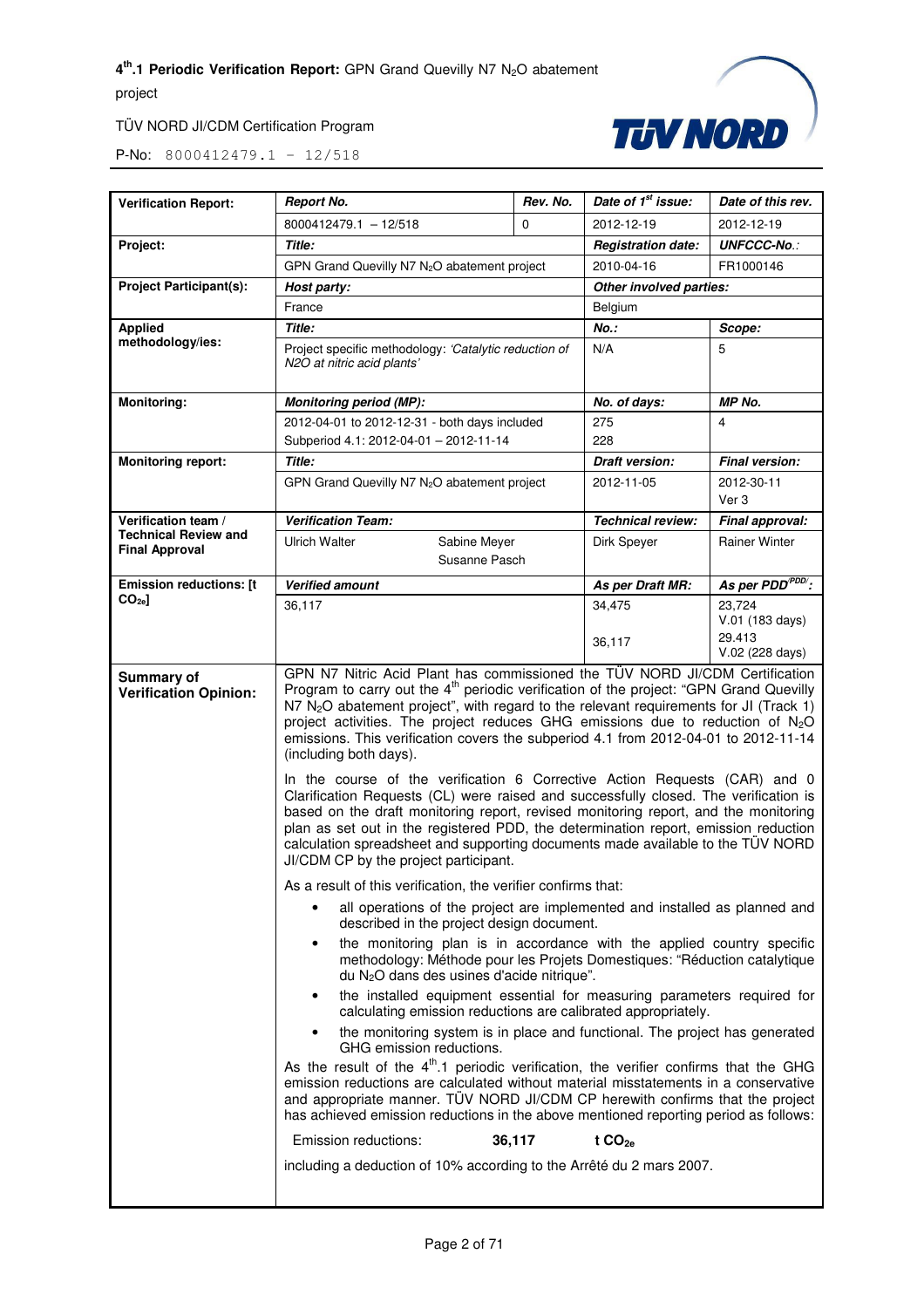P-No: 8000412479.1 – 12/518



| <b>Document</b> | -<br>-ılename:                       | No.<br>of pages: |
|-----------------|--------------------------------------|------------------|
| information:    | 2012-12-19 FVR Ver 4.1th GPN N7.docx | →.               |

#### **Abbreviations:**

| <b>Accredited Independent Entity</b>                         |
|--------------------------------------------------------------|
| <b>Automated Measuring System</b>                            |
| <b>Corrective Action / Clarification Action</b>              |
| <b>Corrective Action Request</b>                             |
| <b>Clean Development Mechanism</b>                           |
| <b>Clarification Request</b>                                 |
| <b>Carbon dioxide</b>                                        |
| Carbon dioxide equivalent                                    |
| <b>Determination and Verification Manual</b>                 |
| <b>Data Collection System</b>                                |
| <b>Emission Reduction</b>                                    |
| <b>Emission Reduction Units</b>                              |
| <b>Forward Action Request</b>                                |
| Greenhouse gas(es)                                           |
| <b>Nitric Acid</b>                                           |
| <b>Joint Implementation</b>                                  |
| <b>Measurement and Monitoring Devices</b>                    |
| <b>Monitoring Plan</b>                                       |
| <b>Monitoring Report</b>                                     |
| <b>Nitrous Oxide</b>                                         |
| <b>Process Control System</b>                                |
| <b>Project Design Document</b>                               |
| <b>Project Participant</b>                                   |
| <b>Quality Assurance / Quality Control</b>                   |
| <b>United Nations Framework Convention on Climate Change</b> |
| <b>Emission Reduction Calculation Spread Sheet</b>           |
|                                                              |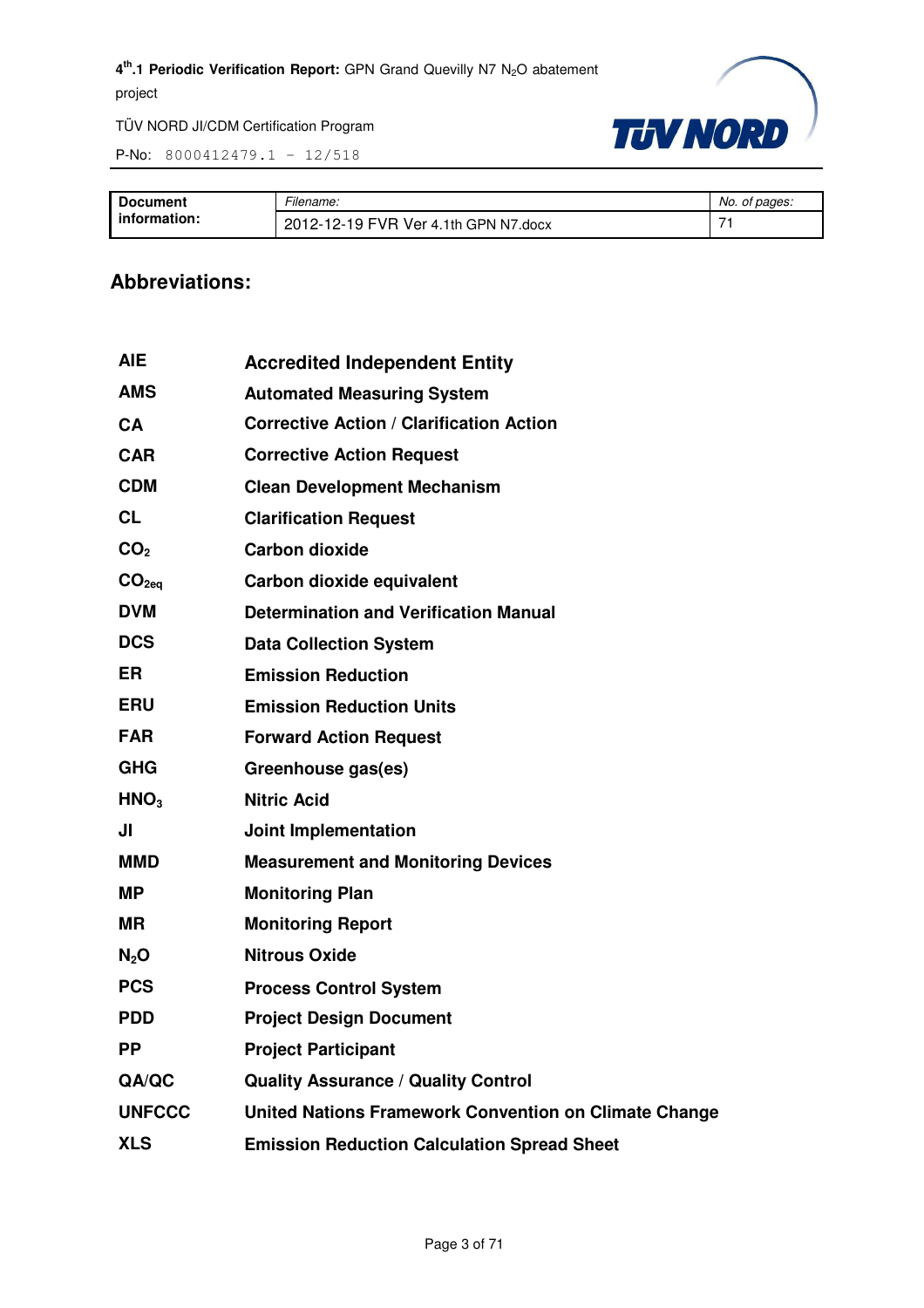P-No: 8000412479.1 – 12/518



#### **Table of Contents** *Page* **Page 2014**

| 1.                                                                                                    |                                                                                                                                                                                                                                                                                                                                                      | .6                                                                   |
|-------------------------------------------------------------------------------------------------------|------------------------------------------------------------------------------------------------------------------------------------------------------------------------------------------------------------------------------------------------------------------------------------------------------------------------------------------------------|----------------------------------------------------------------------|
| 1.1.                                                                                                  | Objective                                                                                                                                                                                                                                                                                                                                            | 6                                                                    |
| 1.2.                                                                                                  | Scope                                                                                                                                                                                                                                                                                                                                                | 6                                                                    |
| 2.                                                                                                    |                                                                                                                                                                                                                                                                                                                                                      | .8                                                                   |
| 2.1.                                                                                                  | <b>Project Characteristics</b>                                                                                                                                                                                                                                                                                                                       | 8                                                                    |
| 2.2.                                                                                                  | <b>Project Verification History</b>                                                                                                                                                                                                                                                                                                                  | 8                                                                    |
| 2.3.                                                                                                  | <b>Involved Parties and Project Participants</b>                                                                                                                                                                                                                                                                                                     | 9                                                                    |
| 2.4.                                                                                                  | <b>Project Location</b>                                                                                                                                                                                                                                                                                                                              | 9                                                                    |
| 2.5.                                                                                                  | <b>Technical Project Description</b>                                                                                                                                                                                                                                                                                                                 | 9                                                                    |
| 3.<br>3.1.<br>3.2.<br>3.3.<br>3.4.<br>3.5.<br>3.6.<br>3.7.<br>3.8.<br>3.9.<br>3.10.<br>3.11.<br>3.12. | <b>Verification Steps</b><br>Contract review<br>Appointment of team members and technical reviewers<br>Publication of the Monitoring Report<br><b>Verification Planning</b><br>Desk review<br>On-site assessment<br>Draft verification reporting<br>Resolution of CARs, CLs and FARs<br>Final reporting<br><b>Technical review</b><br>Final approval | 11<br>11<br>12<br>13<br>13<br>15<br>16<br>17<br>17<br>18<br>18<br>18 |
| 4.                                                                                                    |                                                                                                                                                                                                                                                                                                                                                      |                                                                      |
| 5.<br>5.1.<br>5.2.<br>5.3.<br>5.4.<br>5.5.<br>5.6.<br>5.7.<br>5.8.                                    | Implementation of the project<br>Project history<br>Special events<br>Compliance with the monitoring plan<br>Monitoring parameters<br>Monitoring report<br><b>ER Calculation</b><br><b>Quality Management</b>                                                                                                                                        | 24<br>24<br>24<br>24<br>26<br>27<br>27<br>28                         |
| 5.9.                                                                                                  | Overall Aspects of the Verification                                                                                                                                                                                                                                                                                                                  | 28                                                                   |
| 5.10.                                                                                                 | Hints for next periodic Verification                                                                                                                                                                                                                                                                                                                 | 28                                                                   |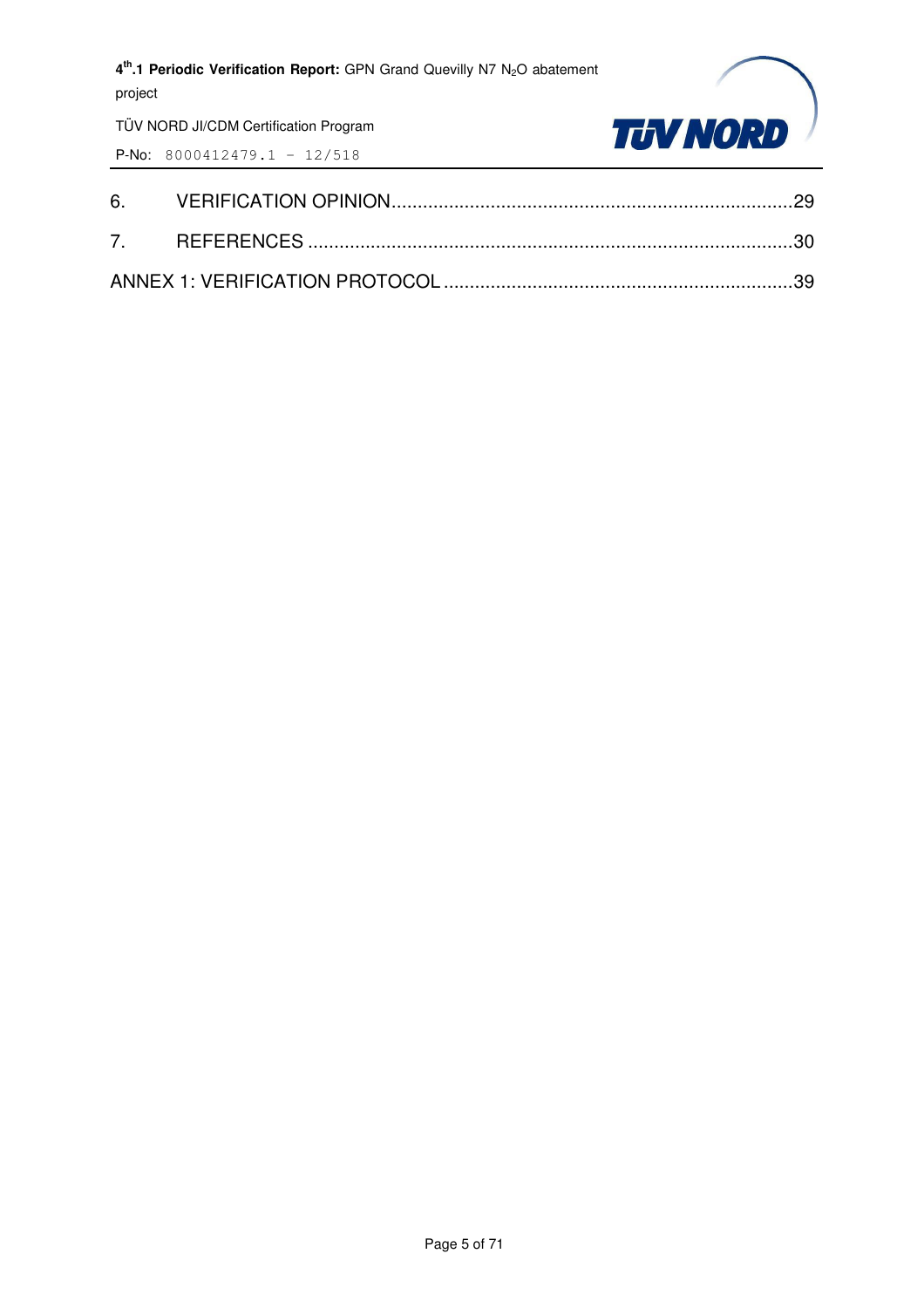TÜV NORD JI/CDM Certification Program

P-No: 8000412479.1 – 12/518



#### **1. INTRODUCTION**

GPN S.A. has commissioned the TÜV NORD JI/CDM Certification Program (CP) to carry out the  $4<sup>th</sup>$  periodic verification of the project

"GPN Grand Quevilly N7 N<sub>2</sub>O abatement project"

with regard to the relevant requirements for JI (Track 1) project activities. The verifiers have reviewed the implementation of the monitoring plan (MP) in the registered JI project number  $FR1000146^1$ .

GHG data for the monitoring period covering 2011-04-01 to 2012-12-31 has been divided into 2 subperiods:

• Subperiod  $4.1: 2011 - 04 - 01 - 2011 - 11 - 14$ ,

In this version of the report, the first subperiod 4.1 has been verified in detailed manner applying the set of requirements, audit practices and principles as required under the Determination and Verification Manual <sup>/DVM/</sup> of the UNFCCC.

The

• Subperiod 4.2: 2012-11-15 – 2012-12-31

will be verified in a separate report after end of the monitoring period. This approach was accepted by the French DFP<sup>/conmail/</sup>.

#### *1.1. Objective*

The objective of the verification is the review and ex-post determination by an independent entity of the GHG emission reductions. It includes the verification of the:

- implementation and operation of the project activity as given in the PDD,
- compliance with applied approved monitoring plan,
- data given in the monitoring report by checking the monitoring records, the emissions reduction calculation and supporting evidence,
- accuracy of the monitoring equipment,
- quality of evidence,
- significance of reporting risks and risks of material misstatements.

#### *1.2. Scope*

The verification of this registered project is based on the project design document  $\mu_{\text{PDD}}$ , the monitoring report  $\mu_{\text{IR}}$ , emission reduction calculation spreadsheet  $\mu_{\text{SND}}$ supporting documents made available to the verifier and information collected through performing interviews and during the on-site assessment. Furthermore publicly available information was considered as far as available and required.

l 1) http://ji.unfccc.int/JIITLProject/DB/DR8LCU7BKHNJZUQ6PSARZ36E6L6L4H/details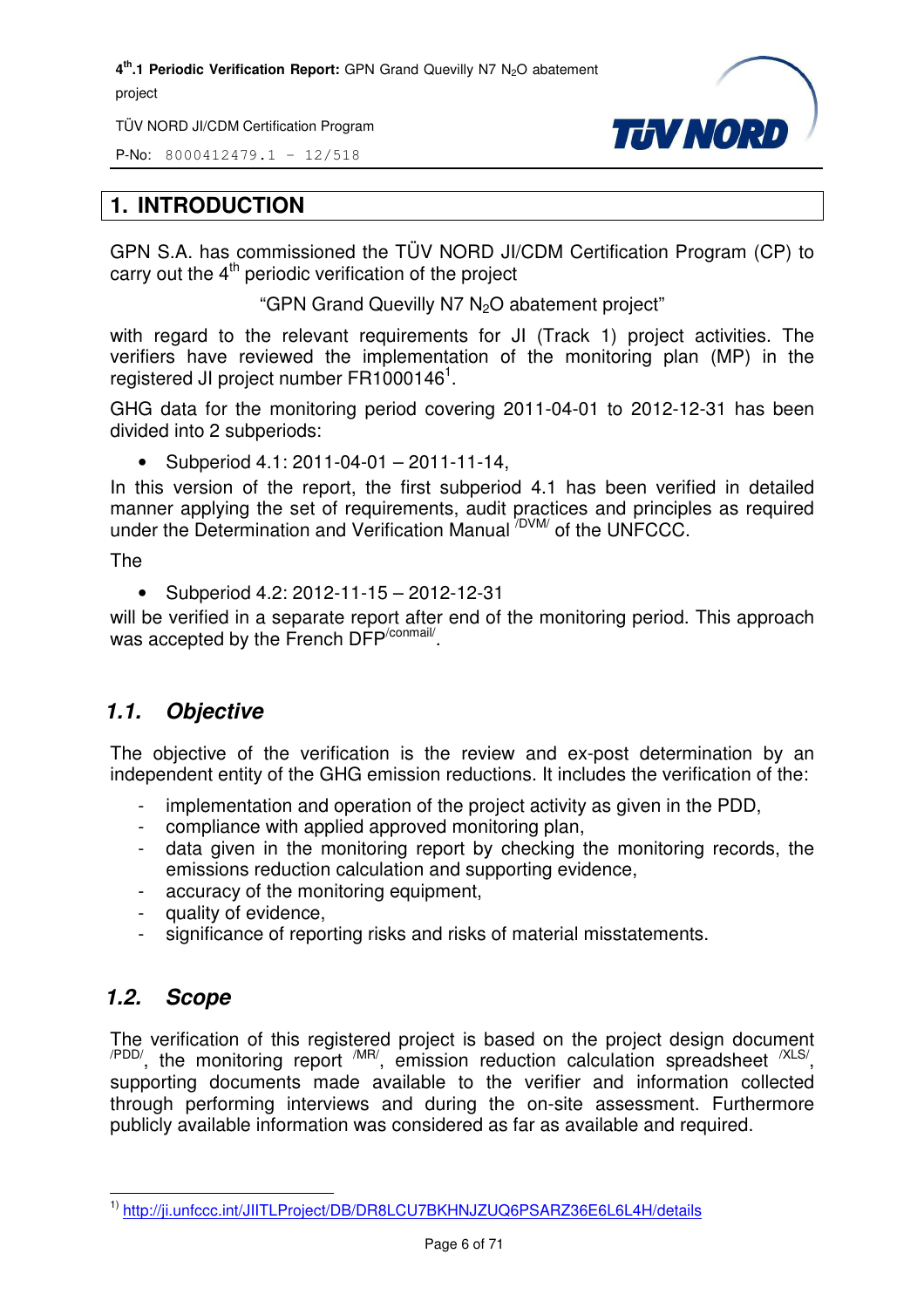TÜV NORD JI/CDM Certification Program



P-No: 8000412479.1 – 12/518

The verification is carried out on the basis of the following requirements, applicable for this project activity:

- Article 6 of the Kyoto Protocol <sup>/KP/</sup>,
- guidelines for the implementation of Article 6 of the Kyoto Protocol as presented in the Marrakesh Accords under decision  $9/CMP.1 \frac{MAV}{M}$ , and subsequent decisions made by the JISC and COP/MOP,
- other relevant rules, including the host country legislation,
- JI Validation and Verification Manual <sup>/DVM/</sup>,
- monitoring plan as given in the registered PDD<sup>/PDD/</sup>,
- Projet Domestique Methodology: "Catalytic reduction of  $N_2O$  at nitric acid plants " Méthode pour les Projets Domestiques: "Réduction catalytique du N2O dans des usines d'acide nitrique"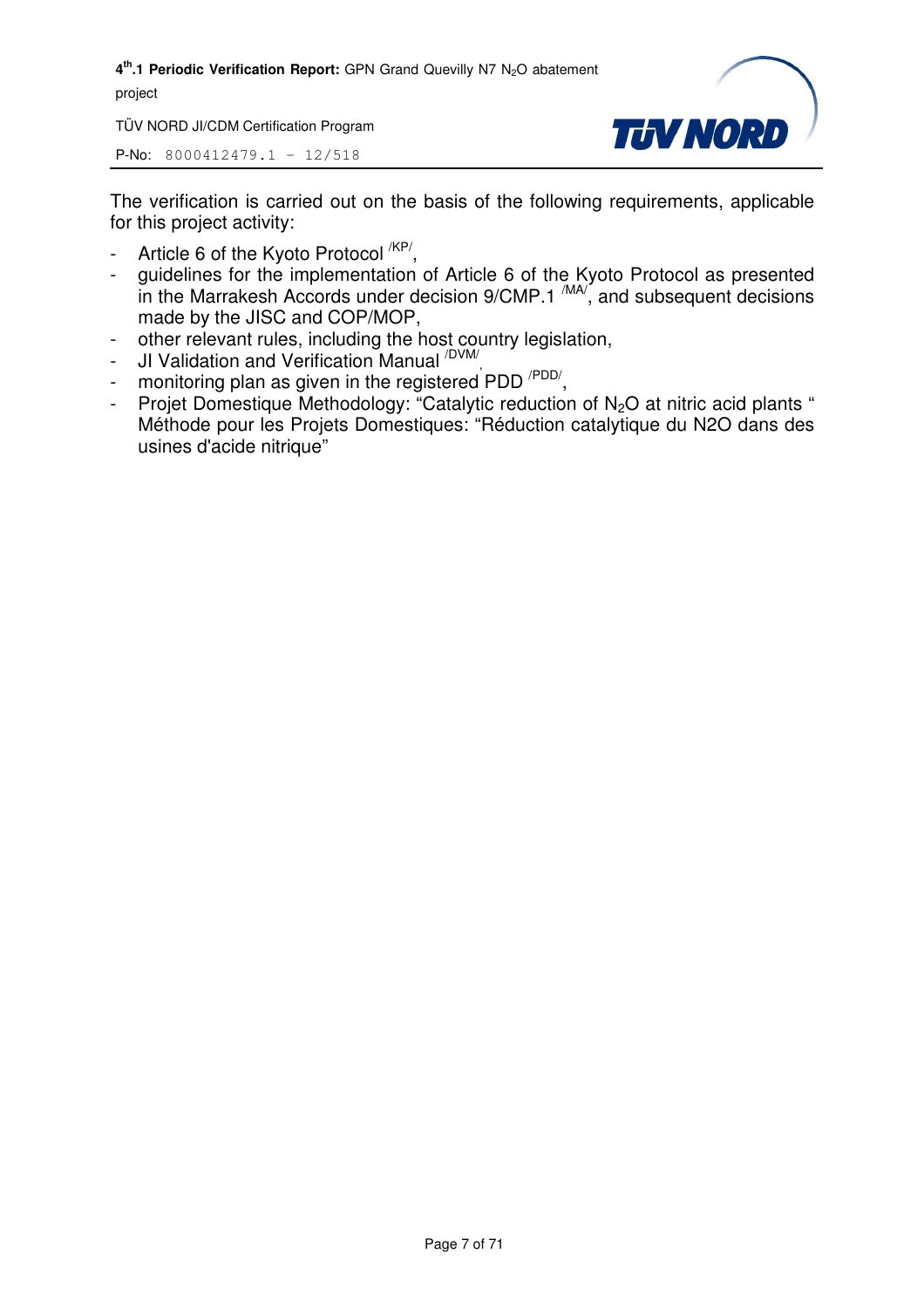P-No: 8000412479.1 – 12/518



#### **2. GHG PROJECT DESCRIPTION**

#### *2.1. Project Characteristics*

Essential data of the project is presented in the following Table 2-1.

**Table 2-1:** Project Characteristics

| Item                                                                                                   | Data                                                                                                                                                                                                                                                                          |  |  |
|--------------------------------------------------------------------------------------------------------|-------------------------------------------------------------------------------------------------------------------------------------------------------------------------------------------------------------------------------------------------------------------------------|--|--|
| Project title                                                                                          | GPN Grand Quevilly N7 N <sub>2</sub> O abatement project                                                                                                                                                                                                                      |  |  |
| JI Track                                                                                               | Track 2<br><b>JPA</b><br>$\times$<br>Track 1                                                                                                                                                                                                                                  |  |  |
| Project size                                                                                           | <b>Small Scale</b><br>$\times$<br>Large Scale                                                                                                                                                                                                                                 |  |  |
| JI Approach                                                                                            | Approved CDM Methodology<br>$\times$<br>JI Specific Approach                                                                                                                                                                                                                  |  |  |
|                                                                                                        | Energy Industries (renewable-/non-renewable sources)<br>1                                                                                                                                                                                                                     |  |  |
|                                                                                                        | $\overline{c}$<br>Energy distribution                                                                                                                                                                                                                                         |  |  |
|                                                                                                        | 3<br>Energy demand                                                                                                                                                                                                                                                            |  |  |
|                                                                                                        | Manufacturing industries<br>4                                                                                                                                                                                                                                                 |  |  |
|                                                                                                        | 5<br>Chemical industry                                                                                                                                                                                                                                                        |  |  |
|                                                                                                        | 6<br>Construction                                                                                                                                                                                                                                                             |  |  |
|                                                                                                        | $\overline{7}$<br>Transport                                                                                                                                                                                                                                                   |  |  |
|                                                                                                        | Mining/Mineral production<br>8                                                                                                                                                                                                                                                |  |  |
| sectoral scope numbers for                                                                             | 9<br>Metal production                                                                                                                                                                                                                                                         |  |  |
| CDM)                                                                                                   | Fugitive emissions from fuels (solid, oil and gas)<br>10                                                                                                                                                                                                                      |  |  |
|                                                                                                        | Fugitive emissions from production and<br>consumption<br>οf                                                                                                                                                                                                                   |  |  |
|                                                                                                        | halocarbons and hexafluoride                                                                                                                                                                                                                                                  |  |  |
|                                                                                                        | 12<br>Solvents use                                                                                                                                                                                                                                                            |  |  |
|                                                                                                        | 13<br>Waste handling and disposal                                                                                                                                                                                                                                             |  |  |
|                                                                                                        | 14                                                                                                                                                                                                                                                                            |  |  |
|                                                                                                        | 15<br>Agriculture                                                                                                                                                                                                                                                             |  |  |
|                                                                                                        |                                                                                                                                                                                                                                                                               |  |  |
|                                                                                                        | nitric acid plants"                                                                                                                                                                                                                                                           |  |  |
|                                                                                                        | 5.1:<br><b>Chemical Process Industries</b>                                                                                                                                                                                                                                    |  |  |
| ITL Project ID No.:                                                                                    | FR1000146                                                                                                                                                                                                                                                                     |  |  |
|                                                                                                        |                                                                                                                                                                                                                                                                               |  |  |
|                                                                                                        |                                                                                                                                                                                                                                                                               |  |  |
|                                                                                                        |                                                                                                                                                                                                                                                                               |  |  |
| <b>Project Scope</b><br>(according to UNFCCC<br>Methodology:<br>Technical Area(s):<br>Crediting period | $\boxtimes$<br>11<br>Land-use, land-use change and forestry<br>Projet Domestique Methodology: "Catalytic reduction of $N_2O$ at<br>Renewable Crediting Period (7 y)<br>$\boxtimes$<br>Fixed Crediting Period (3 y, 1 m), assumed that $N_2O$ is<br>included in ETS after 2012 |  |  |

#### *2.2. Project Verification History*

Essential events since the registration of the project are presented in the following Table 2-2.

| Table 2-2: Project verification history |  |  |
|-----------------------------------------|--|--|
|-----------------------------------------|--|--|

|                | Item                              | Time                 | <b>Status</b> |
|----------------|-----------------------------------|----------------------|---------------|
|                | Date of registration              | $2010 - 04 - 16^{1}$ |               |
| $\overline{2}$ | Start of crediting period         | 2009-12-08           |               |
| 3              | 1 <sup>st</sup> Monitoring period | 2009-12-08 to        | Verified      |
|                |                                   | 2010-10-31           |               |
|                | 2 <sup>nd</sup> Monitoring period | 2010-11-01 to        | Verified      |
|                |                                   | 2011-07-15           |               |
| 5              | 3 <sup>rd</sup> Monitoring period | 2011-07-16 to        | Verified      |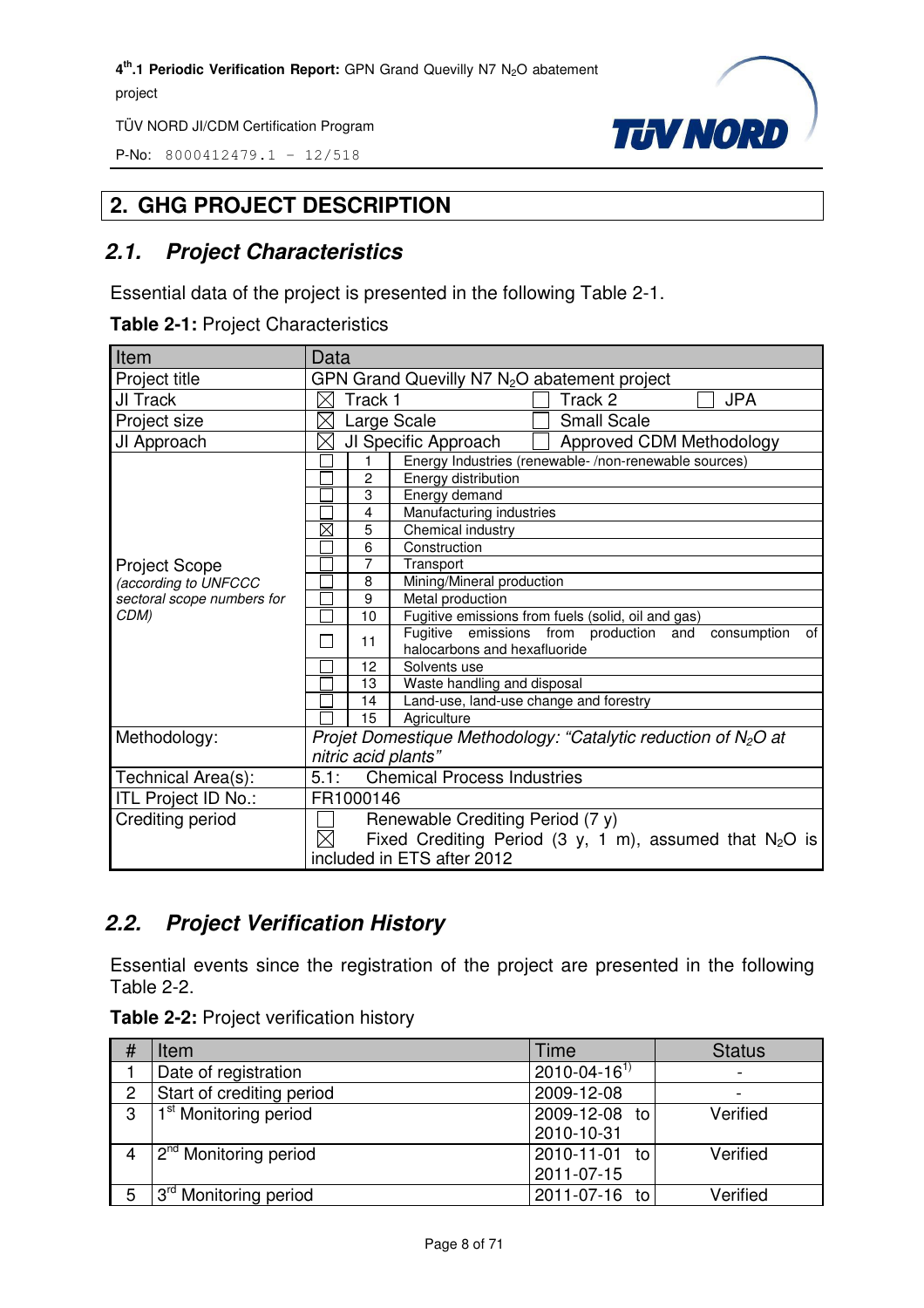

TÜV NORD JI/CDM Certification Program

P-No: 8000412479.1 – 12/518

| Item                                                                                                          | Time          | <b>Status</b>  |
|---------------------------------------------------------------------------------------------------------------|---------------|----------------|
| Subperiod 3.1: 2011-07-16 - 2011-12-31                                                                        | 2012-03-31    |                |
| Subperiod 3.2: 2012-01-01 - 2012-03-31<br>$\bullet$                                                           |               |                |
| $\frac{1}{4}$ <sup>th</sup> Monitoring period                                                                 | 2012-04-01 to | Matter of this |
| Subperiod 4.1: 2012-04-01 - 2011-11-14<br>1) Deta et registration is the deta et jesuing et the LeA buthe DED | 2012-11-14    | verification   |

1) Date of registration is the date of issuing of the LoA by the DFP

#### *2.3. Involved Parties and Project Participants*

The following parties to the Kyoto Protocol and project participants are involved in this project activity (Table 2-3).

| Table 2-3: Project Parties and project participants |  |  |  |  |
|-----------------------------------------------------|--|--|--|--|
|-----------------------------------------------------|--|--|--|--|

| Characteristic                                   | Party  | <b>Project Participant</b>          |
|--------------------------------------------------|--------|-------------------------------------|
| Host party                                       | France | GPN S.A.                            |
|                                                  | France | N.serve Environmental Services GmbH |
|                                                  | France | <b>Total Petrochemicals</b>         |
| Other Involved Party/ies   Belgium<br>(investor) |        | GPN S.A.                            |

#### *2.4. Project Location*

The details of the project location are given in table 2-4:

**Table 2-4:** Project Location

| No.                      | <b>Project Location</b>                           |
|--------------------------|---------------------------------------------------|
| Host Country:            | France                                            |
| Region                   | North West (Haute Normandie), Département: Seine- |
|                          | Maritime, Commune: Le Grand Quevilly (near Rouen) |
| Project location address | 30, rue de l'Industrie - BP 204                   |
|                          | 76121 Grand Quevilly Cedex                        |
| <b>Plant coordinates</b> | Stack:                                            |
|                          | Latitude: 49°24'58.67"N                           |
|                          | Longitude: $1°1'28.92"E$                          |
|                          | Ammoniac Boiler:                                  |
|                          | Latitude: 49°24'59.60"N                           |
|                          | Longitude: 1°1'29.84"E                            |

#### *2.5. Technical Project Description*

The project activity aims to reduce levels of  $N<sub>2</sub>O$  emissions from the production of nitric acid with secondary  $N_2O$  abatement technology (secondary catalyst).

The key parameters for the project are given in table 2-5: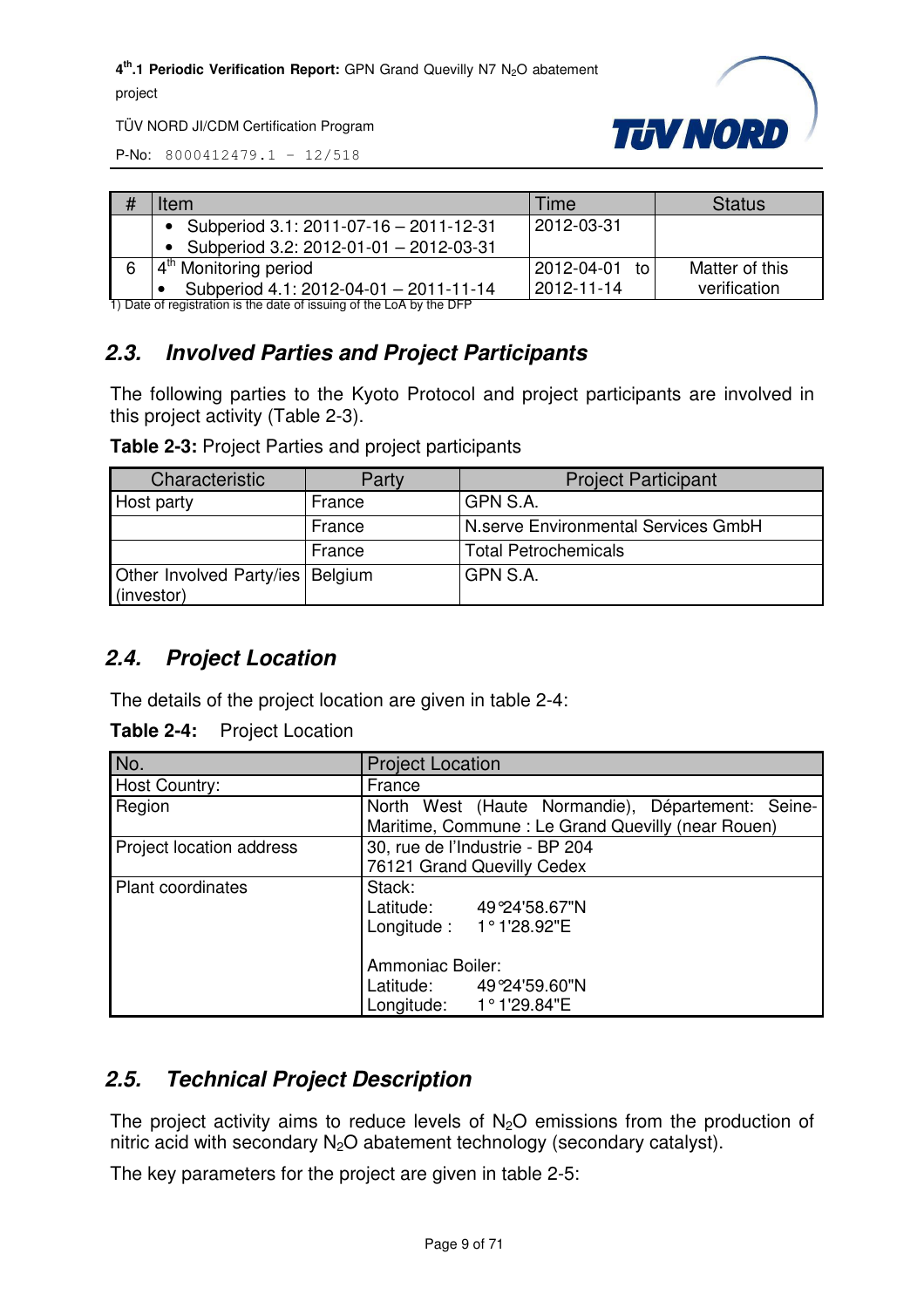P-No: 8000412479.1 – 12/518



#### **Table 2-5:** Technical data of the plant N7

| Parameter                                    | Unit                     | Value                    |
|----------------------------------------------|--------------------------|--------------------------|
| <b>Ammonia Oxidation Reactor</b>             |                          |                          |
| Manufacturer                                 | $\overline{a}$           | <b>OSCHATZ</b>           |
| <b>Diameter</b>                              | mm                       | 4920                     |
| Start of commercial production               | $\overline{\phantom{0}}$ | January 1989             |
| Operating conditions as<br>per               |                          |                          |
| specifications (trip point values)           |                          |                          |
| - Temperature (min/max):                     | $^{\circ}\!{\rm C}$      | 820/880                  |
| - Temp. (minmin/maxmax):                     | $\overline{C}$           | 780/920 (Trip points)    |
| - Pressure (min/max):                        | <b>MPa</b>               | 4.95 (safety max.)       |
| - Ammonia to Air ratio (max)                 | Vol.-%                   | 11.8                     |
| Ammonia Oxidation Catalyst                   |                          |                          |
| Manufacturer                                 |                          | <b>Johnson Matthew</b>   |
| Composition:                                 |                          | Pt gauge                 |
| Absorber                                     |                          |                          |
| Design capacity per day (100%)               | t/d                      | 1050                     |
| Design capacity per day (legal)              | t/d                      | 1200                     |
| Annual operation (design)                    | days                     | 350                      |
| <b>Secondary Catalyst</b>                    |                          |                          |
| Start of operation                           | $\overline{a}$           | <b>June 2008</b>         |
| Manufacturer                                 | $\overline{a}$           | <b>YARA</b>              |
| Type                                         | $\overline{a}$           | 58 Y 1                   |
| Design efficiency N <sub>2</sub> O reduction | $\frac{1}{\sqrt{2}}$     | 83                       |
| N <sub>2</sub> O Analyzer (stack)            |                          |                          |
| Manufacturer                                 | $\overline{a}$           | FT Fine Tech             |
| <b>Type</b>                                  |                          | PCM 1000/TSO-20          |
| <b>Measurement Principle</b>                 |                          | <b>FTIR spectrometry</b> |
| <b>Stack</b><br>volume<br>flow<br>rate       |                          |                          |
| measurement                                  |                          |                          |
| Manufacturer                                 | $\overline{a}$           | <b>ROSEMOUNT</b>         |
| Type                                         | $\overline{a}$           | 3031CD                   |
| <b>Measurement Principle</b>                 | $\overline{a}$           | Back pressure (dp)       |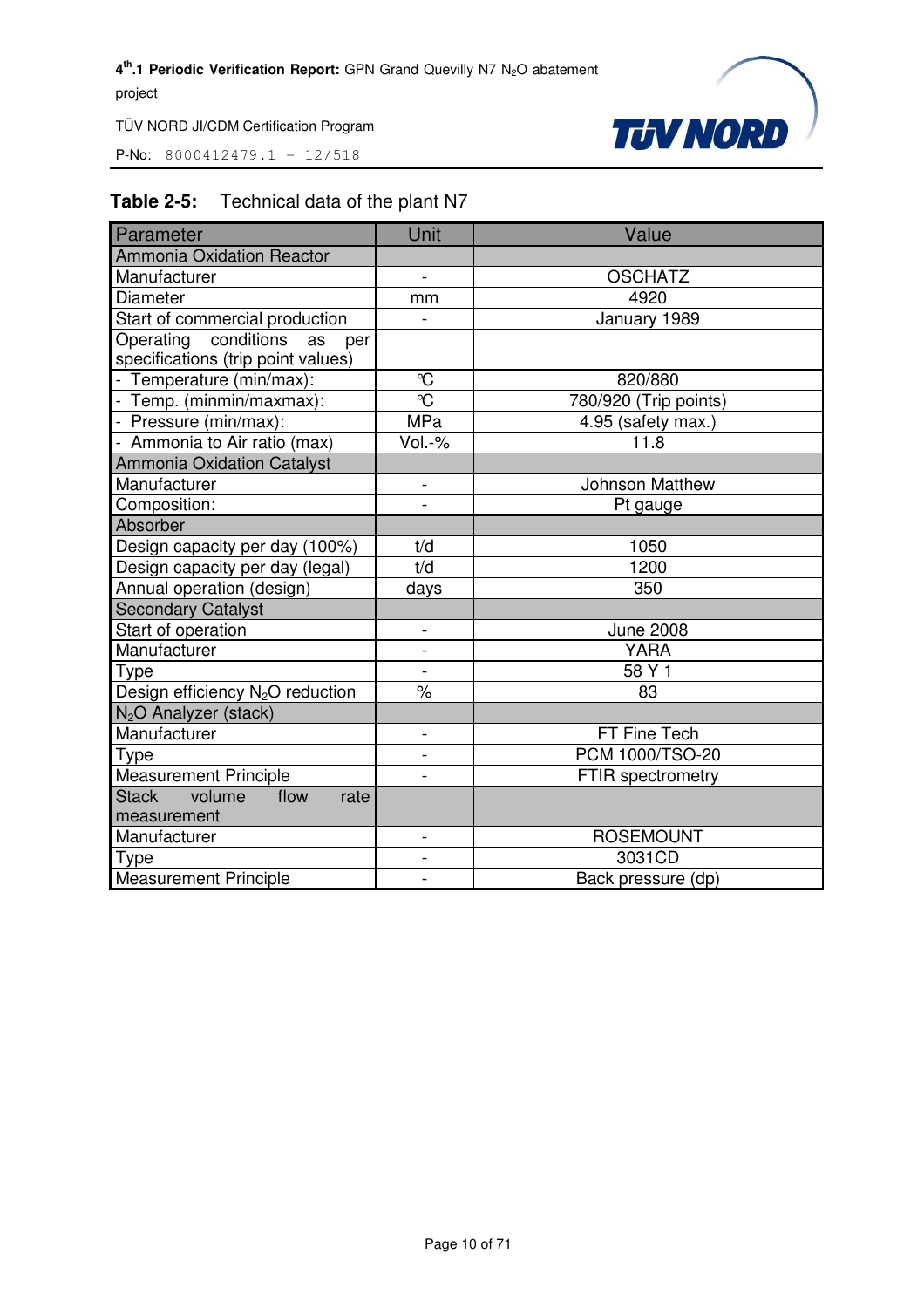TÜV NORD JI/CDM Certification Program

P-No: 8000412479.1 – 12/518



#### **3. METHODOLOGY AND VERIFICATION SEQUENCE**

#### *3.1. Verification Steps*

The verification consisted of the following steps:

- Contract review
- Appointment of team members and technical reviewers
- Publication of the monitoring report
- A desk review of the Monitoring Report<sup>MR/</sup> submitted by the client and additional supporting documents with the use of customised verification protocol <sup>/CPM/</sup> according to the Determination and Verification Manual <sup>/DVM/</sup>,
- Verification planning,
- On-Site assessment,
- Background investigation and follow-up interviews with personnel of the project developer and its contractors,
- Draft verification reporting
- Resolution of corrective actions (if any)
- Final verification reporting
- Technical review
- Final approval of the verification.

The sequence of the verification is given in the table 3.1 below:

#### **Table 3.1:** Verification sequence

| <b>Topic</b>               | <b>Time</b> |
|----------------------------|-------------|
| Assignment of verification | 2012-09-03  |
| On-site-visit              | 2012-11-13  |
| Draft reporting finalised  | 2012-11-16  |
| Final reporting finalised  | 2012-12-19  |
| Technical review finalised | 2012-12-19  |

#### *3.2. Contract review*

To assure that

- the project falls within the scopes for which accreditation is held,
- the necessary competences to carry out the verification can be provided,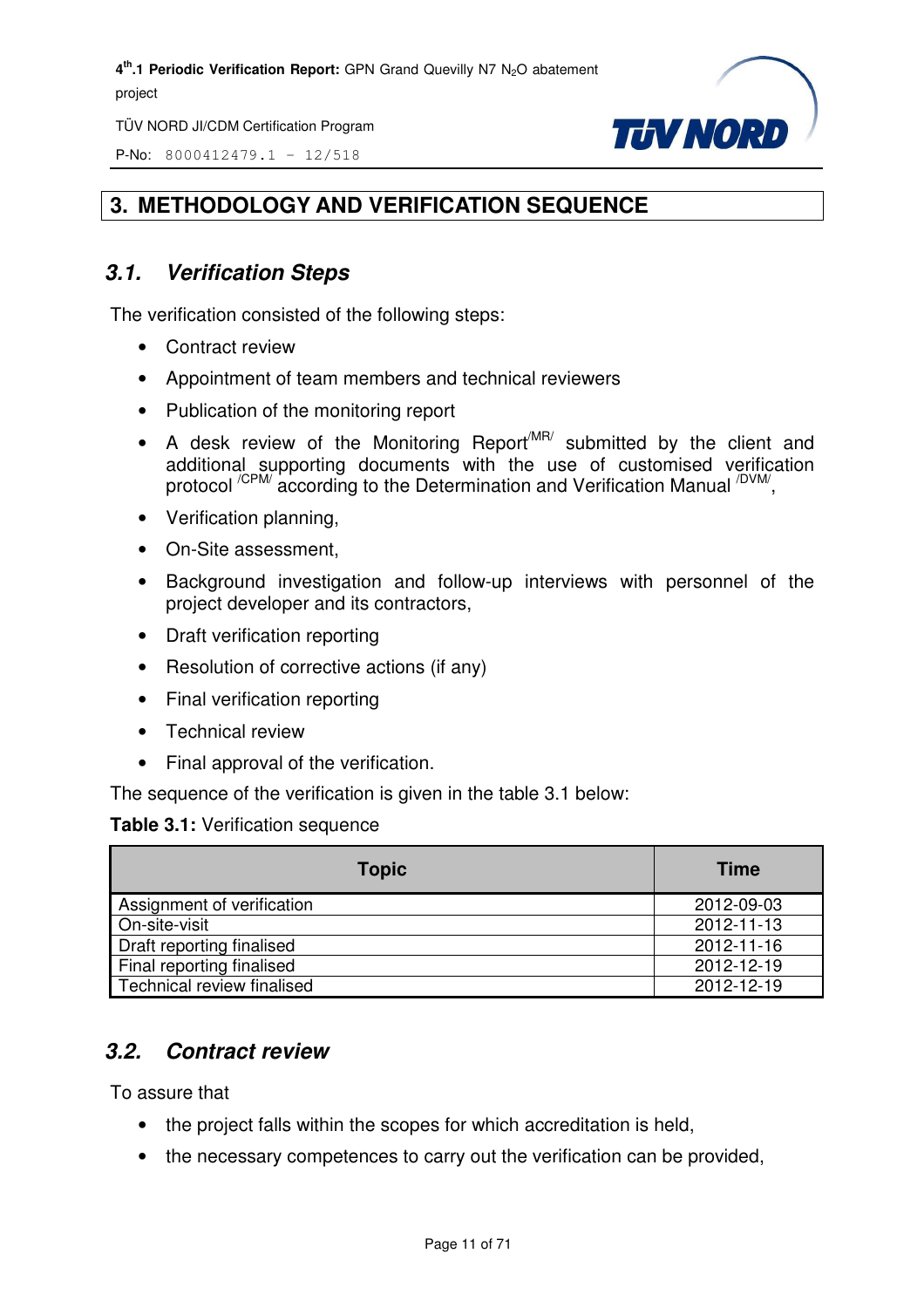TÜV NORD JI/CDM Certification Program

P-No: 8000412479.1 – 12/518



• Impartiality issues are clear and in line with the CDM accreditation requirements

a contract review was carried out before the contract was signed.

#### *3.3. Appointment of team members and technical reviewers*

On the basis of a competence analysis and individual availabilities a verification team, consistent of one team leader and 2 additional team members, was appointed. Furthermore also the personnel for the technical review and the final approval were determined.

The list of involved personnel, the tasks assigned and the qualification status are summarized in the table 3-1 below.

|                                                        | <b>Name</b>          | Company         | Function <sup>1)</sup> | Qualification<br>Cuntus 2)<br><b>Status</b> | $\widehat{\mathcal{D}}$<br>competence<br><b>Scheme</b> | $\hat{+}$<br>competence<br>Technical | 5<br>Verification<br>competence | Host country<br>Competence | On-site visit |
|--------------------------------------------------------|----------------------|-----------------|------------------------|---------------------------------------------|--------------------------------------------------------|--------------------------------------|---------------------------------|----------------------------|---------------|
| $\overline{\bigcirc}$ Mr.<br>$\overline{\bigcirc}$ Ms. | <b>Ulrich Walter</b> | TN CERT<br>GmbH | $TM^{A)}$              | LA                                          | $\boxtimes$                                            | 5.1                                  | $\boxtimes$                     | П                          | $\boxtimes$   |
| $\Box$ Mr.<br>$\boxtimes$ Ms.                          | Sabine Meyer         | TN CERT<br>GmbH | $TM^{A)}$              | LA                                          | $\boxtimes$                                            |                                      | $\boxtimes$                     | $\boxtimes$                |               |
| $\Box$ Mr.<br>$\boxtimes$ Ms.                          | Susanne Pasch        | TN CERT<br>GmbH | $TM^{A)}$              | LA                                          | $\boxtimes$                                            |                                      | $\boxtimes$                     | $\Box$                     | $\boxtimes$   |
| $\overline{\mathsf{M}}$ Mr.<br>$\Box$ Ms.              | Dirk Speyer          | TN CERT<br>GmbH | $TR^{B)}$              | LA                                          | ⊠                                                      | 5.1                                  | $\boxtimes$                     | $\Box$                     |               |
| $\underline{\boxtimes}$ Mr.<br>$\Box$ Ms.              | <b>Rainer Winter</b> | TN CERT<br>GmbH | $FA^{B}$               | <b>SA</b>                                   | ⊠                                                      | 5.1                                  | $\boxtimes$                     | $\Box$                     |               |

**Table 3-1:** Involved Personnel

1) TL: Team Leader; TM: Team Member, TR: Technical review; OT: Observer-Team, OR: Observer-TR; FA: Final approval

2) GHG Auditor Status: A: Assessor; LA: Lead Assessor; SA: Senior Assessor; T: Trainee; TE: Technical Expert

3) GHG auditor status (at least Assessor)

4) As per S01-MU03 or S01-VA070-A2 (such as 1.1, 1.2, …)

In case of verification projects

A) Team Member: GHG auditor (at least Assessor status), Technical Expert (incl. Host Country Expert or Verification Expert), not ETE

 $(B)$  No team member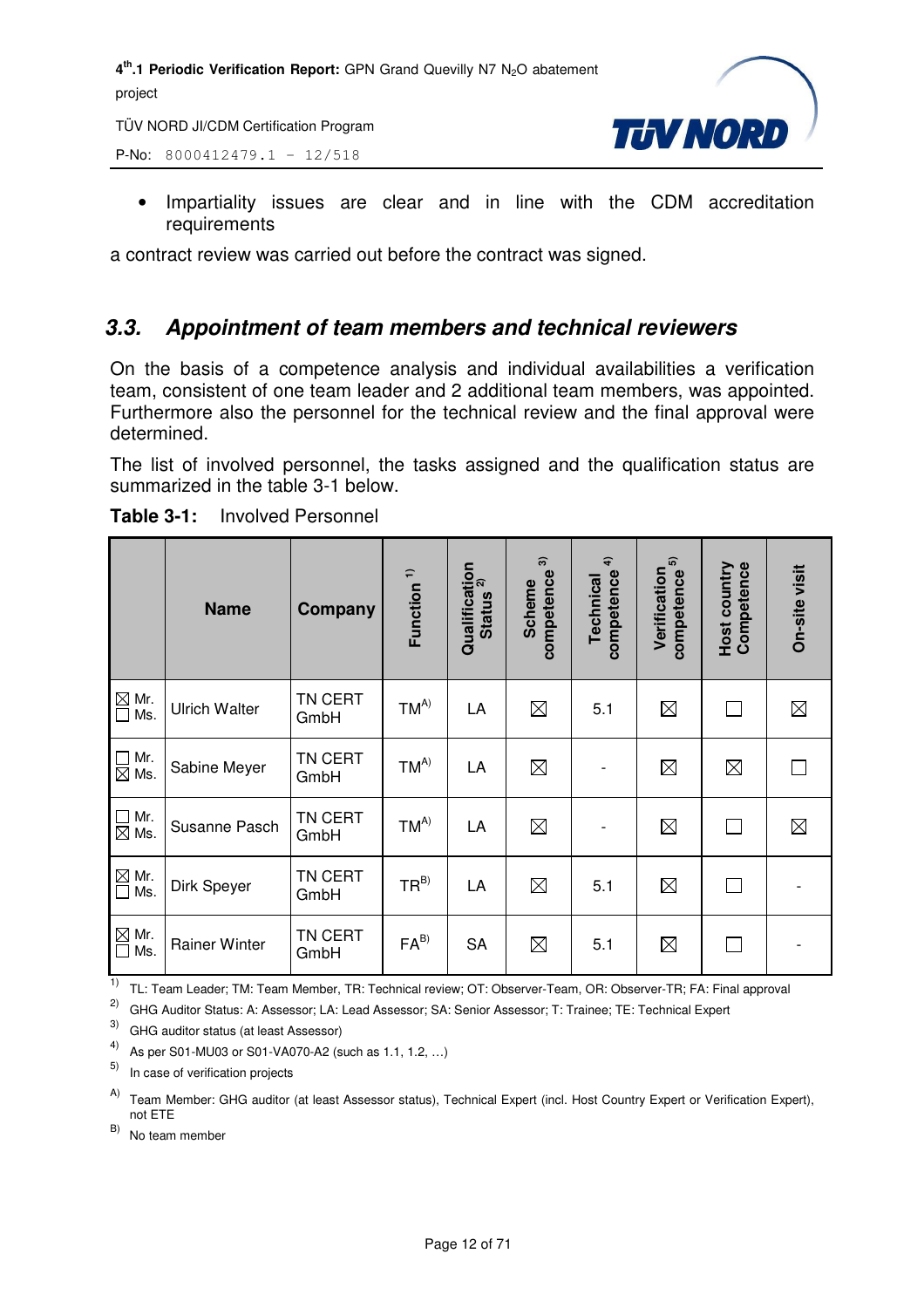TÜV NORD JI/CDM Certification Program

P-No: 8000412479.1 – 12/518



#### *3.4. Publication of the Monitoring Report*

In accordance with decision 9/CMP.1 (§ 36) the draft monitoring report, as received from the project participants, has been made publicly available on the TÜV NORD Website www.global-warming.de during a 30 days period from 2012-11-07 to 2012- 12-07. Comments received are taken into account in the course of the verification, if applicable<sup>2</sup>.

#### *3.5. Verification Planning*

In order to ensure a complete, transparent and timely execution of the verification task the team leader has planned the complete sequence of events necessary to arrive at a substantiated final verification opinion.

Various tools have been established in order to ensure an effective verification planning.

Risk analysis and detailed audit testing planning

For the identification of potential reporting risks and the necessary detailed audit testing procedures for residual risk areas table A-1 is used. The structure and content of this table is given in table 3-2 below.

|                                                                                                                                                 | Table A-1: GHG calculation procedures and management control testing / Detailed audit<br>testing of residual risk areas and random testing                                                                                                                                                  |                                                                                                                                                                                                                            |                                                                                                                                                                                                                                                                                                                                                       |                                                                                                                                           |  |
|-------------------------------------------------------------------------------------------------------------------------------------------------|---------------------------------------------------------------------------------------------------------------------------------------------------------------------------------------------------------------------------------------------------------------------------------------------|----------------------------------------------------------------------------------------------------------------------------------------------------------------------------------------------------------------------------|-------------------------------------------------------------------------------------------------------------------------------------------------------------------------------------------------------------------------------------------------------------------------------------------------------------------------------------------------------|-------------------------------------------------------------------------------------------------------------------------------------------|--|
| <b>Identification</b><br>of potential<br>reporting risk                                                                                         | Identification,<br>assessment and<br>testing of<br>management<br>controls                                                                                                                                                                                                                   | Areas of<br>residual<br>risks                                                                                                                                                                                              | <b>Additional</b><br>verification testing<br>performed                                                                                                                                                                                                                                                                                                | <b>Conclusions and</b><br><b>Areas Requiring</b><br>Improvement<br>(including<br><b>Forward Action</b><br><b>Requests</b> )               |  |
| The following<br>potential risks<br>were identified<br>and divided and<br>structured<br>according to<br>the possible<br>areas of<br>occurrence. | The potential risks<br>of raw data<br>generation have<br>been identified in<br>the course of the<br>monitoring system<br>implementation.<br>The following<br>measures were<br>taken in order to<br>minimize the<br>corresponding<br>risks.<br>The following<br>measures are<br>implemented: | Despite the<br>measures<br>implemented<br>in order to<br>reduce the<br>occurrence<br>probability the<br>following<br>residual risks<br>remain and<br>have to be<br>addressed in<br>the course of<br>every<br>verification. | The additional<br>verification testing<br>performed is<br>described. Testing<br>may include:<br>- Sample cross<br>checking of<br>manual transfers of<br>data<br>- Recalculation<br>- Spreadsheet 'walk<br>throughs' to check<br>links and equations<br>Inspection of<br>$\overline{\phantom{a}}$<br>calibration and<br>maintenance<br>records for key | Having investigated<br>the residual risks,<br>the conclusions<br>should be noted<br>here. Errors and<br>uncertainties are<br>highlighted. |  |

**Table 3-2:** Table A-1; Identification of verification risk areas

 $2$  http://www.global-warming.de/e/2001/

l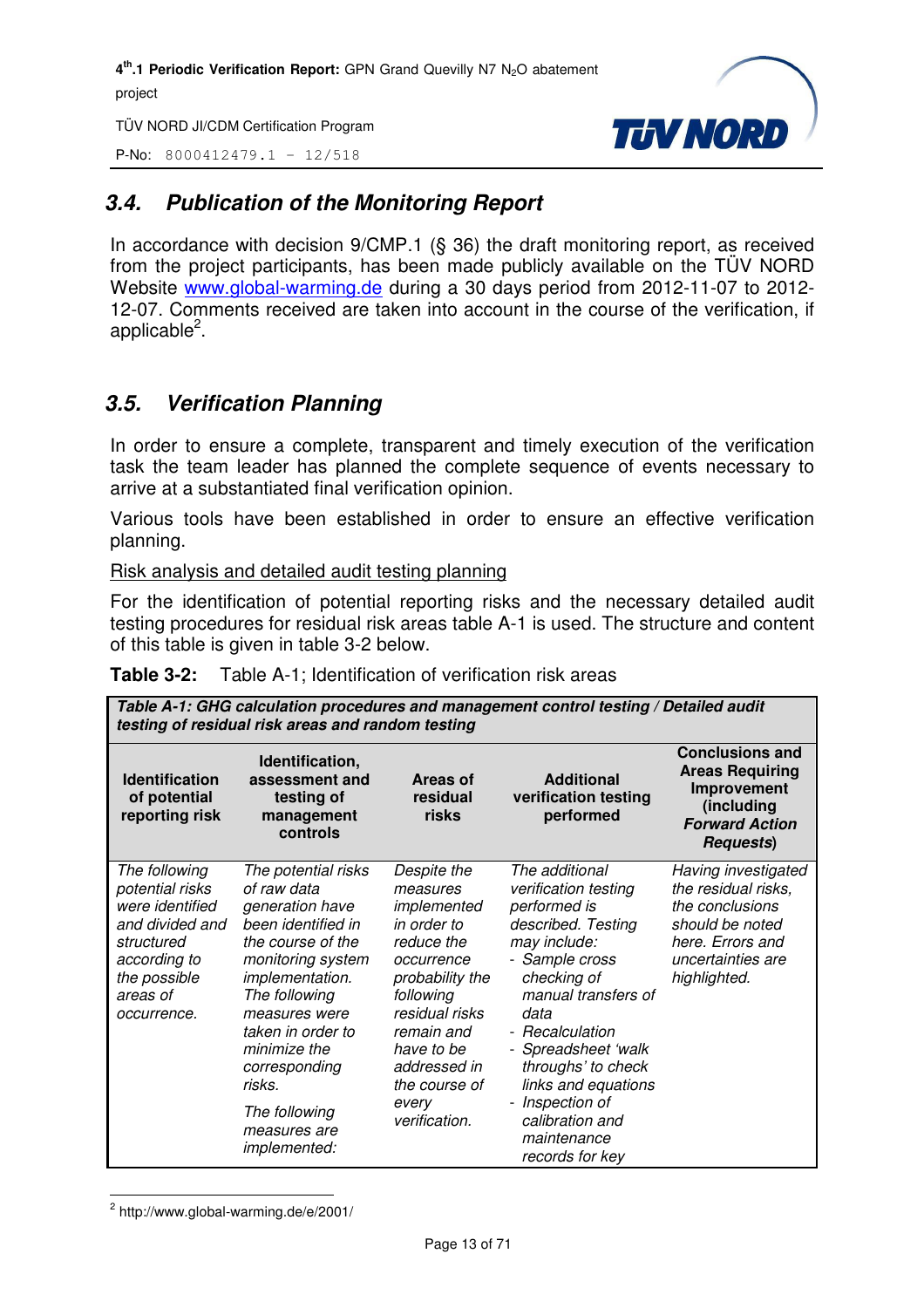

P-No: 8000412479.1 – 12/518

|                                                         | Table A-1: GHG calculation procedures and management control testing / Detailed audit<br>testing of residual risk areas and random testing |                               |                                                                                                                                                                           |                                                                                                                             |  |
|---------------------------------------------------------|--------------------------------------------------------------------------------------------------------------------------------------------|-------------------------------|---------------------------------------------------------------------------------------------------------------------------------------------------------------------------|-----------------------------------------------------------------------------------------------------------------------------|--|
| <b>Identification</b><br>of potential<br>reporting risk | Identification,<br>assessment and<br>testing of<br>management<br>controls                                                                  | Areas of<br>residual<br>risks | <b>Additional</b><br>verification testing<br>performed                                                                                                                    | <b>Conclusions and</b><br><b>Areas Requiring</b><br>Improvement<br>(including<br><b>Forward Action</b><br><b>Requests</b> ) |  |
|                                                         |                                                                                                                                            |                               | equipment<br>- Check sampling<br>analysis results<br>Discussions with<br>process engineers<br>who have detailed<br>knowledge of<br>process<br>uncertainty/error<br>bands. |                                                                                                                             |  |

The completed table A-1 is enclosed in the annex 1 (table A-1) to this report.

#### Project specific periodic verification checklist

In order to ensure transparency and consideration of all relevant assessment criteria, a project specific verification protocol has been developed. The protocol shows, in a transparent manner, criteria and requirements, means and results of the verification. The verification protocol serves the following purposes:

- It organises, details and clarifies the requirements a JI project is expected to meet for verification
- It ensures a transparent verification process where the verifying AIE documents how a particular requirement has been proved and the result of the verification.

The basic structure of this project specific verification protocol for the periodic verification is described in table 3-3.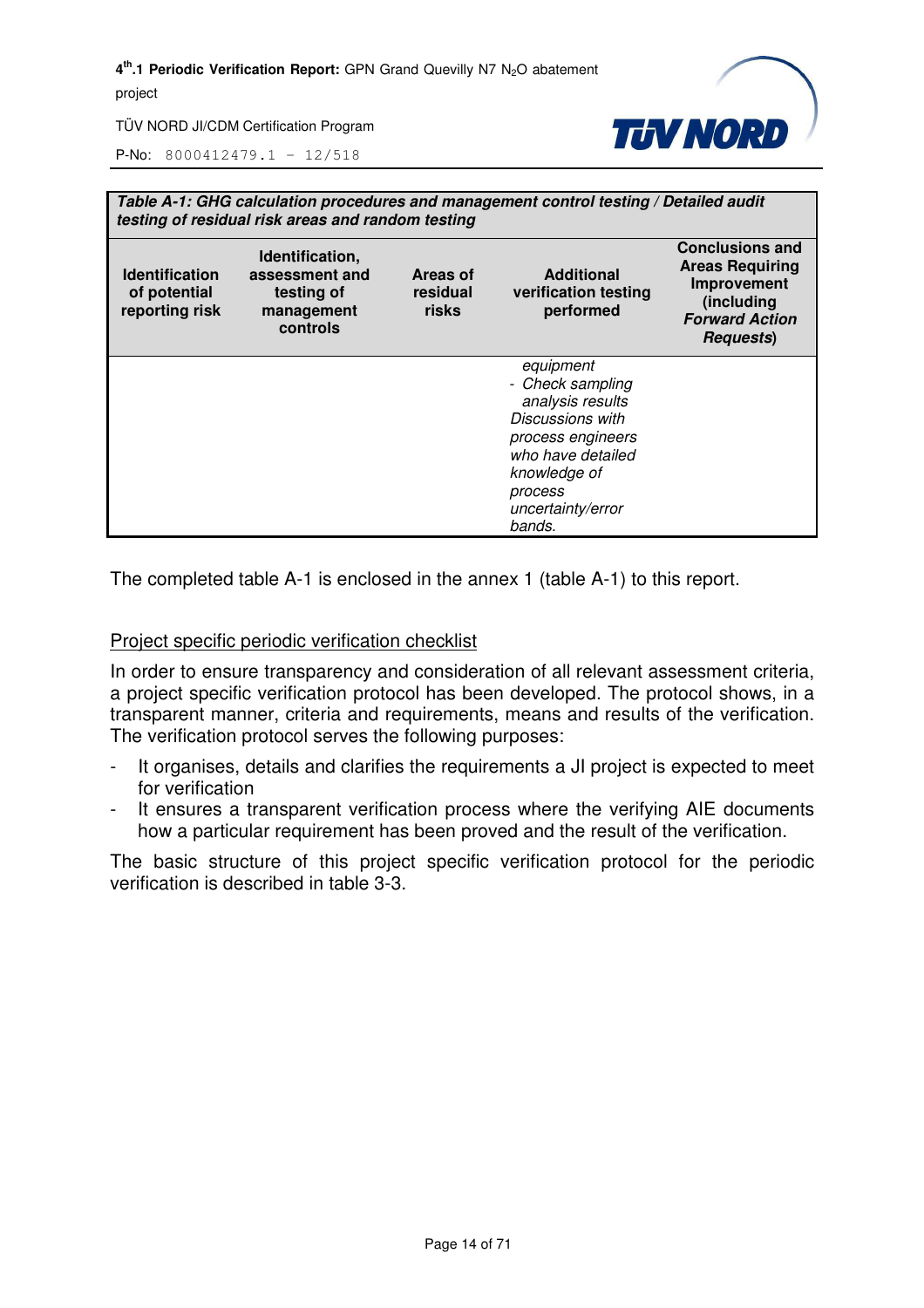P-No: 8000412479.1 – 12/518



| <b>Table A-2: Periodic verification checklist</b> |                                                                                                                                                                                                                                                                                                                                                                                                               |                                                                                                                                                                                                                             |                                                                                                            |                                                                                                                                                                                                                                                                                                                 |                                                                                                                                                                                                                                                                                 |                                                                           |
|---------------------------------------------------|---------------------------------------------------------------------------------------------------------------------------------------------------------------------------------------------------------------------------------------------------------------------------------------------------------------------------------------------------------------------------------------------------------------|-----------------------------------------------------------------------------------------------------------------------------------------------------------------------------------------------------------------------------|------------------------------------------------------------------------------------------------------------|-----------------------------------------------------------------------------------------------------------------------------------------------------------------------------------------------------------------------------------------------------------------------------------------------------------------|---------------------------------------------------------------------------------------------------------------------------------------------------------------------------------------------------------------------------------------------------------------------------------|---------------------------------------------------------------------------|
| No.                                               | $DVM^3$<br>paragraph /<br><b>Checklist</b><br><b>Item</b><br>(incl. guidance<br>for the determi-<br>nation team)                                                                                                                                                                                                                                                                                              | <b>Initial</b><br><b>Finding</b><br>(Means and<br>results of<br>assessment)                                                                                                                                                 | Ref.                                                                                                       | <b>Action</b><br>requested to<br>project<br>participant<br>(CAR, CL, FAR)                                                                                                                                                                                                                                       | <b>Review of</b><br>PP's<br>action                                                                                                                                                                                                                                              | Conclu-<br>sion                                                           |
| Number of<br>the<br>checklist<br>item             | The section<br>gives a<br>reference to<br>the relevant<br>paragraph of<br>the DVM.<br>The checklist<br>items are<br>linked to the<br>various<br>requirements<br>the project<br>should meet.<br>The checklist<br>is organised<br>in various<br>sections.<br>Each section<br>is then fur-<br>ther subdivi-<br>ded as per<br>the require-<br>ments of the<br>topic and the<br>individual<br>project<br>activity. | The section<br>is used to<br>elaborate and<br>discuss the<br>checklist item<br>in detail. It<br>includes the<br>initial<br>assessment<br>of the<br>verification<br>team and<br>how the<br>assessment<br>was carried<br>out. | Gives<br>reference<br>to the in-<br>formation<br>source on<br>which the<br>assess-<br>ment is<br>based on. | Assessment<br>based on<br>evidence<br>provided if<br>the criterion<br>is not fulfilled<br>a CAR, CL or<br>FAR (details<br>of each<br>finding are<br>elaborated in<br>chapter 4) is<br>raised<br>otherwise no<br>action is<br>requested.<br>The assess-<br>ment refers<br>to the draft<br>verification<br>stage. | Assess-<br>ment<br>based on<br>the project<br>participant<br>action in<br>response<br>to the<br>raised<br>CAR, CL<br>or FAR<br>(details of<br>each<br>finding are<br>elaborated<br>in chapter<br>4). The<br>assess-<br>ment<br>refers to<br>the final<br>verification<br>stage. | Final<br>assessment<br>at the final<br>verification<br>stage is<br>given. |

#### **Table 3-3:** Structure of the project specific periodic verification checklist

The periodic verification checklist (verification protocol) is the backbone of the complete verification starting from the desk review until final assessment. Detailed assessments and findings are discussed within this checklist and not necessarily repeated in the main text of this report.

The completed verification protocol is enclosed in the annex (table A-2) to this report.

#### *3.6. Desk review*

During the desk review all documents initially provided by the client and publicly available documents relevant for the verification were reviewed. The main documents are listed below:

• the last revision of the PDD including the monitoring plan<sup> $PDD/$ </sup>,

 3 JISC 19 Annex 4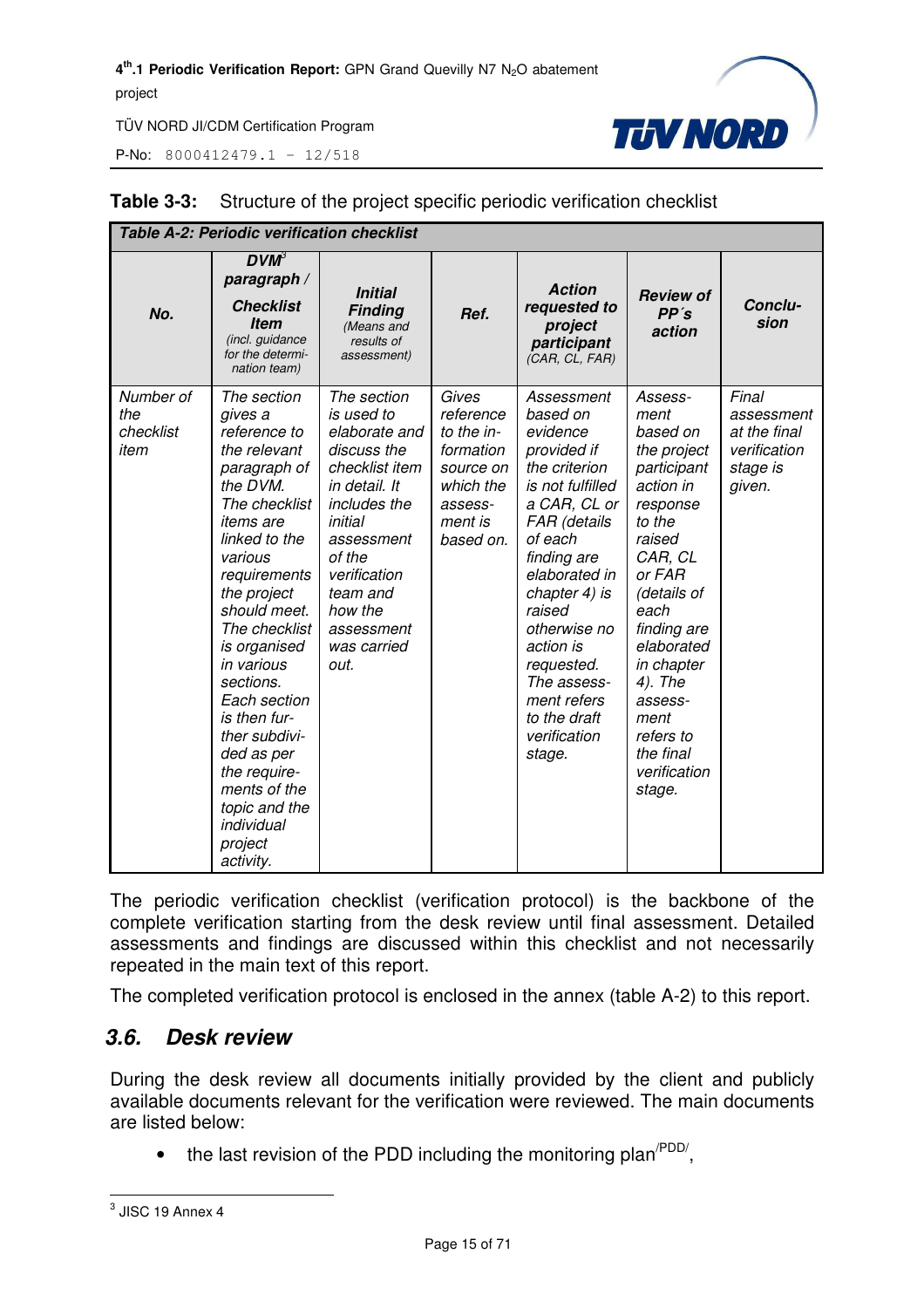TÜV NORD JI/CDM Certification Program



P-No: 8000412479.1 – 12/518

- $\bullet$  the last revision of the determination report<sup> $/$ DET/</sup>,
- the monitoring report, including the claimed emission reductions for the project<sup>/MR/</sup>,
- $\bullet$  the emission reduction calculation spreadsheet<sup>/XLS/</sup>.

Other supporting documents, such as publicly available information on the UNFCCC / host country website and background information were also reviewed.

#### *3.7. On-site assessment*

As most essential part of the verification exercise it is indispensable to carry out an inspection on site in order to verify that the project is implemented in accordance with the applicable criteria. Furthermore the on-site assessment is necessary to check the monitoring data with respect to accuracy to ensure the calculation of emission reductions. The main tasks covered during the site visit include, but are not limited to:

- The on-site assessment included an investigation of whether all relevant equipment is installed and works as anticipated.
- The operating staff was interviewed and observed in order to check the risks of inappropriate operation and data collection procedures.
- Information processes for generating, aggregating and reporting the selected monitored parameters were reviewed.
- The duly calibration of all metering equipment was checked.
- The monitoring processes, routines and documentations were audited to check their proper application.
- The monitoring data were checked completely.
- The data aggregation trails were checked via spot sample down to the level of the meter recordings.

The auditors Ulrich Walter and Susanne Pasch attended the site visit.

Before and during the on-site visit the verification team performed interviews with the project participants to confirm selected information and to resolve issues identified in the document review.

Representatives of GPN N7 Nitric Acid Plant and N.serve including the operational staff of the plant were interviewed. The main topics of the interviews are summarised in Table 3-4.

| <b>Interviewed Persons /</b><br><b>Entities</b>                       | <b>Interview topics</b>                                                                                                                                                                                  |
|-----------------------------------------------------------------------|----------------------------------------------------------------------------------------------------------------------------------------------------------------------------------------------------------|
| Projects & Operations<br>1.<br>Personnel, GPN N7<br>Nitric Acid Plant | General aspects of the project<br>Technical equipment and operation<br>Changes since validation<br><b>Calibration procedures</b><br>Quality management system<br>Involved personnel and responsibilities |

|  | <b>Table 3-4:</b> Interviewed persons and interview topics |  |  |  |
|--|------------------------------------------------------------|--|--|--|
|--|------------------------------------------------------------|--|--|--|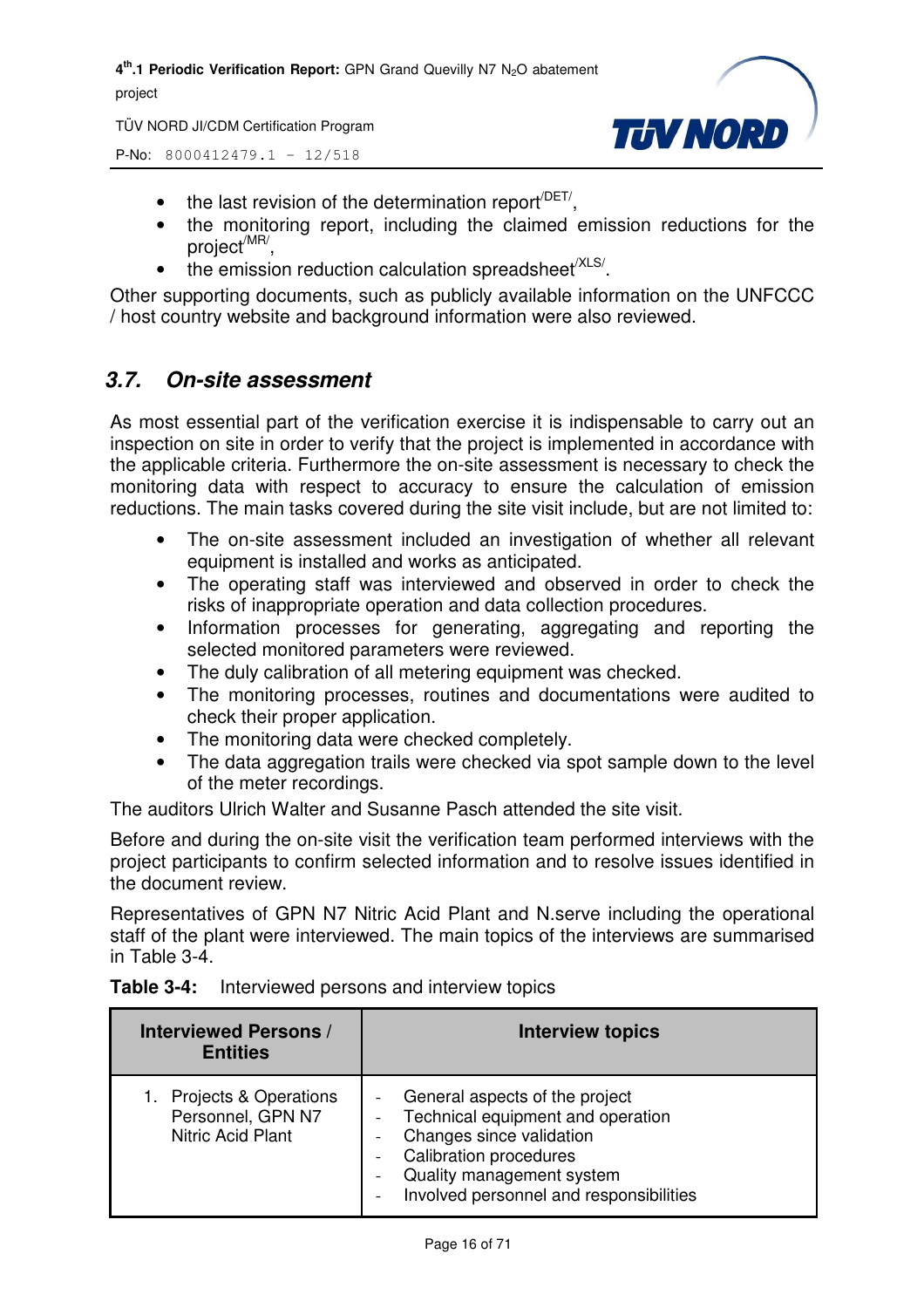

P-No: 8000412479.1 – 12/518

| <b>Interviewed Persons /</b><br><b>Entities</b> | <b>Interview topics</b>                                                                                                                                                                                                                                                                                                                                                         |
|-------------------------------------------------|---------------------------------------------------------------------------------------------------------------------------------------------------------------------------------------------------------------------------------------------------------------------------------------------------------------------------------------------------------------------------------|
| 2. Consultant, N.serve                          | Training and practice of the operational personnel<br>Implementation of the monitoring plan<br>Monitoring and measurement equipment<br>Maintenance<br>Remaining issues<br>Monitoring data management<br>Data uncertainty and residual risks<br>GHG emission reduction calculation<br>Procedural aspects of the verification<br>$\overline{\phantom{a}}$<br>Environmental aspect |

#### *3.8. Draft verification reporting*

On the basis of the desk review, the on-site visit, follow-up interviews and further background investigation the verification protocol is completed. This protocol together with a general project and procedural description of the verification and a detailed list of the verification findings from the draft verification report. This report is sent to the client for resolution of raised CARs, CLs and FARs.

#### *3.9. Resolution of CARs, CLs and FARs*

Non-conformities raised during the verification can either be seen as a non-fulfilment of criteria ensuring the proper implementation of a project or where a risk to deliver high quality emission reductions is identified.

Corrective Action Requests (CARs) are issued, if:

- Non-conformities with the monitoring plan or methodology are found in monitoring and reporting, or if the evidence provided to prove conformity is insufficient;
- Mistakes have been made in applying assumptions, data or calculations of emission reductions which will impair the estimate of emission reductions;
- Issues identified in a FAR during validation or previous verifications requiring actions by the project participants to be verified during verification have not been resolved.

The verification team uses the term Clarification Request (CL), which is issued if:

• information is insufficient or not clear enough to determine whether the applicable JI requirements have been met.

Forward Action Requests (FAR) indicate essential risks for further periodic verifications. Forward Action Requests are issued, if: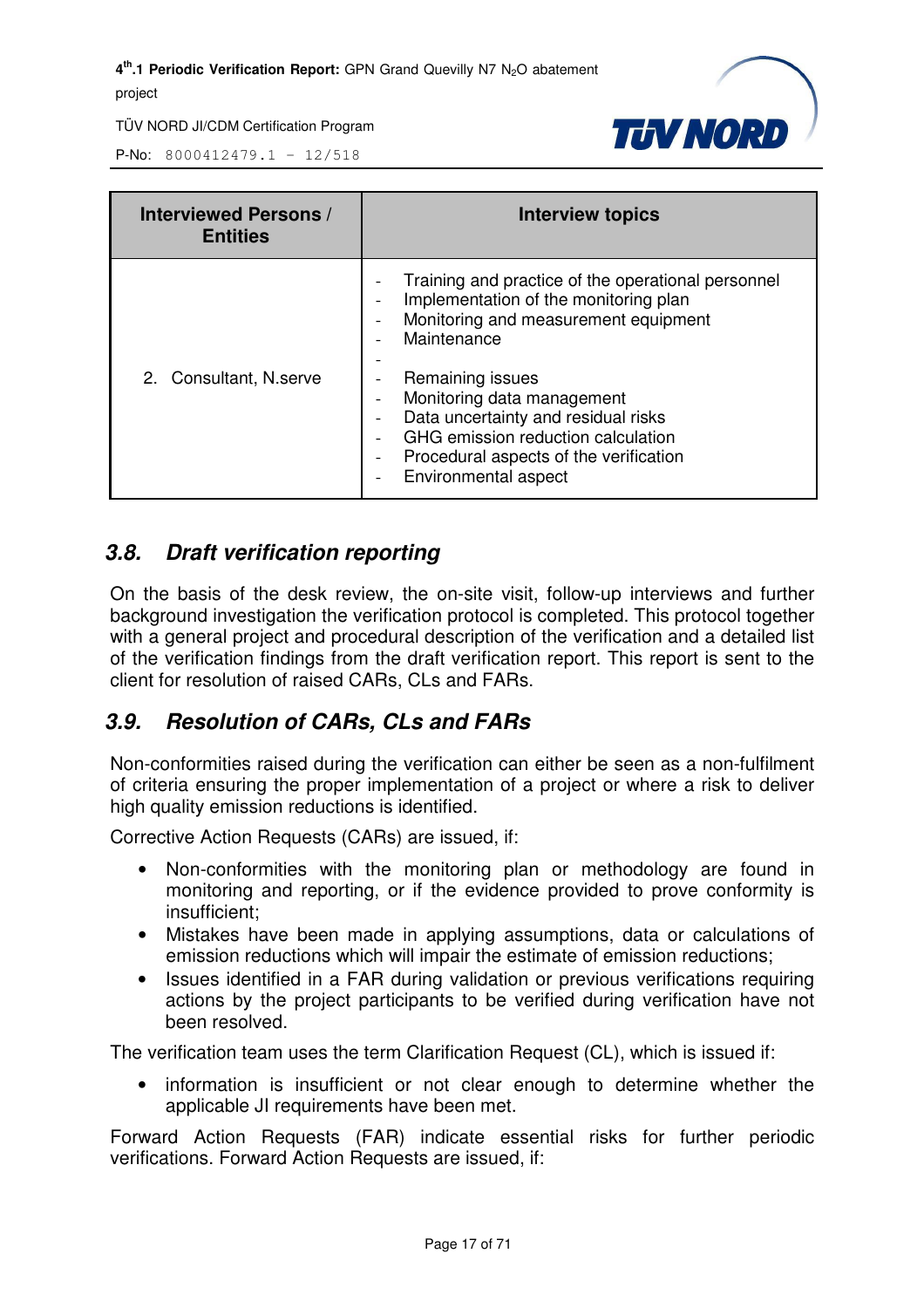TÜV NORD JI/CDM Certification Program

P-No: 8000412479.1 – 12/518



• the monitoring and reporting require attention and / or adjustment for the next verification period.

For a detailed list of all CARs, CLs and FARs raised in the course of the verification pl. refer to chapter 4.

#### *3.10. Final reporting*

Upon successful closure of all raised CARs and CLs the final verification report including a positive verification opinion can be issued. In case not all essential issues could finally be resolved, a final report including a negative verification opinion is issued.

The final report summarizes the final assessments w.r.t. all applicable criteria.

#### *3.11. Technical review*

Before submission of the final verification report a technical review of the whole verification procedure is carried out. The technical reviewer is a competent GHG auditor being appointed for the scope this project falls under. The technical reviewer is not considered to be part of the verification team and thus not involved in the decision making process up to the technical review.

As a result of the technical review process the verification opinion and the topic specific assessments as prepared by the verification team leader may be confirmed or revised. Furthermore reporting improvements might be achieved.

#### *3.12. Final approval*

After successful technical review an overall (esp. procedural) assessment of the complete verification will be carried out by a senior assessor located in the accredited premises of TÜV NORD.

After this step the request for issuance can be started.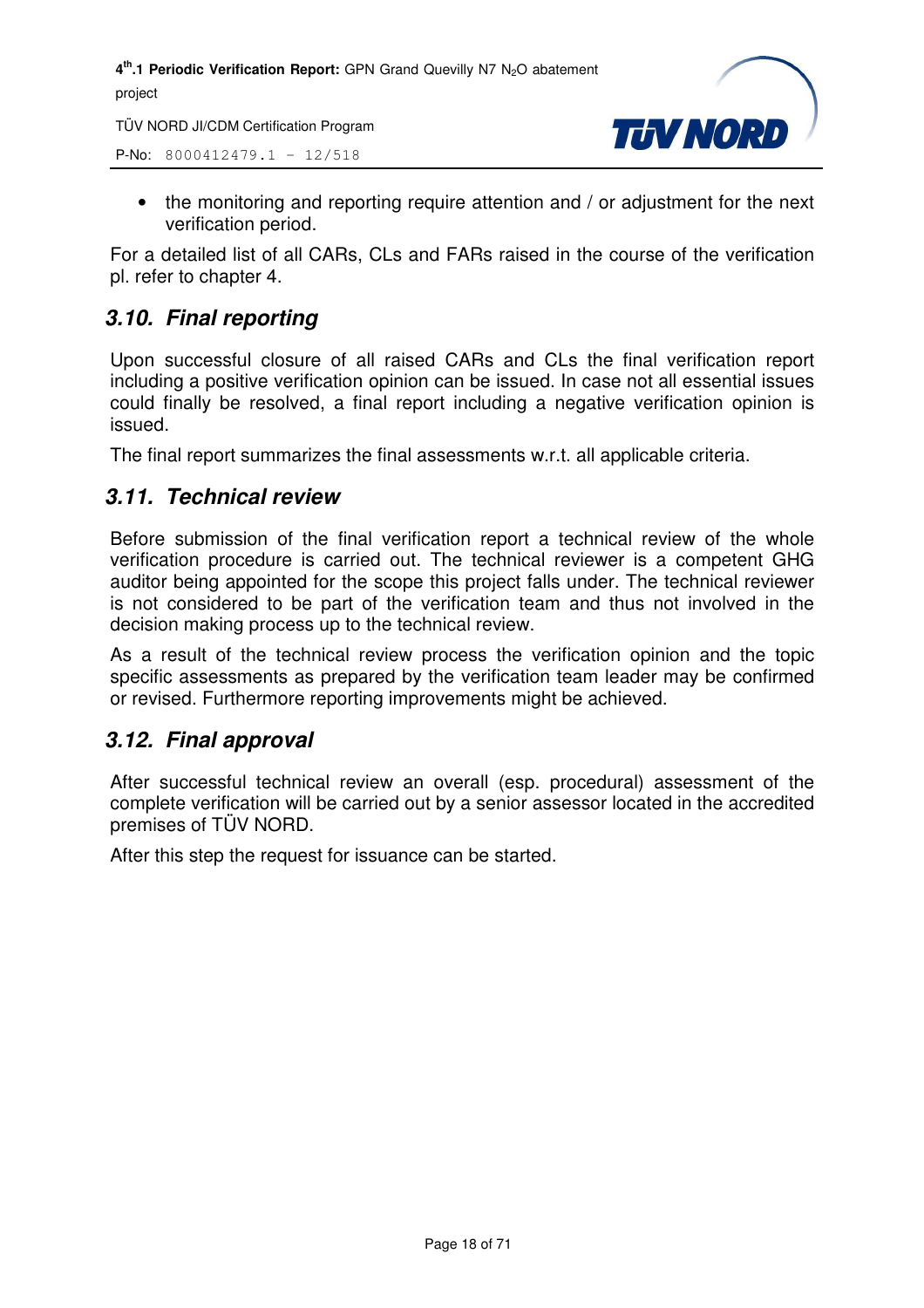TÜV NORD JI/CDM Certification Program



P-No: 8000412479.1 – 12/518

#### **4. VERIFICATION FINDINGS**

In the following paragraphs the findings from the desk review of the monitoring report<sup>/MR/</sup>, the calculation spreadsheet<sup>/XLS/</sup>, PDD<sup>/PDD/</sup>, the Determination Report<sup>/DET/</sup> and other supporting documents, as well as from the on-site assessment and the interviews are summarised.

The summary of CAR, CL and FAR issued are shown in Table 4-1:

**Table 4-1:** Summary of CAR, CL and FAR

| <b>Verification topic</b>         | <b>No. of CAR</b> | No. of CL    | <b>No. of FAR</b> |
|-----------------------------------|-------------------|--------------|-------------------|
| A - Project Approvals             |                   | 0            |                   |
| <b>B</b> – Project Implementation | 2                 | <sup>0</sup> |                   |
| C - Monitoring Plan Compliance    |                   | O            |                   |
| D - Monitoring Plan Revision      | $\Omega$          | <sup>0</sup> |                   |
| $E - Data Management$             | $\overline{2}$    | 0            |                   |
| <b>SUM</b>                        | 6                 |              |                   |

The following tables include all raised CARs, CLs and FARs and the assessments of the same by the verification team. For an in depth evaluation of all verification items it should be referred to the verification protocols (see Annex).

| <b>Finding:</b>                                                                                                                                                                                          |                                  | <b>CAR A1</b>                                                                                                                                                                                                                                  |            |
|----------------------------------------------------------------------------------------------------------------------------------------------------------------------------------------------------------|----------------------------------|------------------------------------------------------------------------------------------------------------------------------------------------------------------------------------------------------------------------------------------------|------------|
| <b>Classification</b>                                                                                                                                                                                    | $\boxtimes$ CAR                  | CL                                                                                                                                                                                                                                             | <b>FAR</b> |
| Description of finding<br>Describe the finding in unam-<br>biguous style; address<br>the<br>context (e.g. section)                                                                                       | the French LoA.                  | (FAR A1 of the recent verification report $V(VRS)$ )<br>The verifier of subsequent verification shall check that the<br>sum of registered ERUs from former verifications and the<br>ERUs of the actual period do not exceed the cap defined in |            |
| <b>Corrective Action #1</b><br>This section shall be filled by<br>the PP. It shall address the cor-<br>rective action taken in details.                                                                  | N/A                              |                                                                                                                                                                                                                                                |            |
| AIE Assessment #1<br>The assessment shall encom-<br>pass all open issues in annex A-<br>In case of non-closure,<br>additional corrective action and<br>AIE assessments (#2, #3, etc.)<br>shall be added. | cap at the end of subperiod 4.1. | OK. The assessment has been done in Table 5.7: Relevant<br>data and outcome of ER-calculation for the subperiod 4.1 and<br>it can be confirmed that the number of ERUs are below the<br>To ensure that ERUs generated in subperiod 4.2 do not  |            |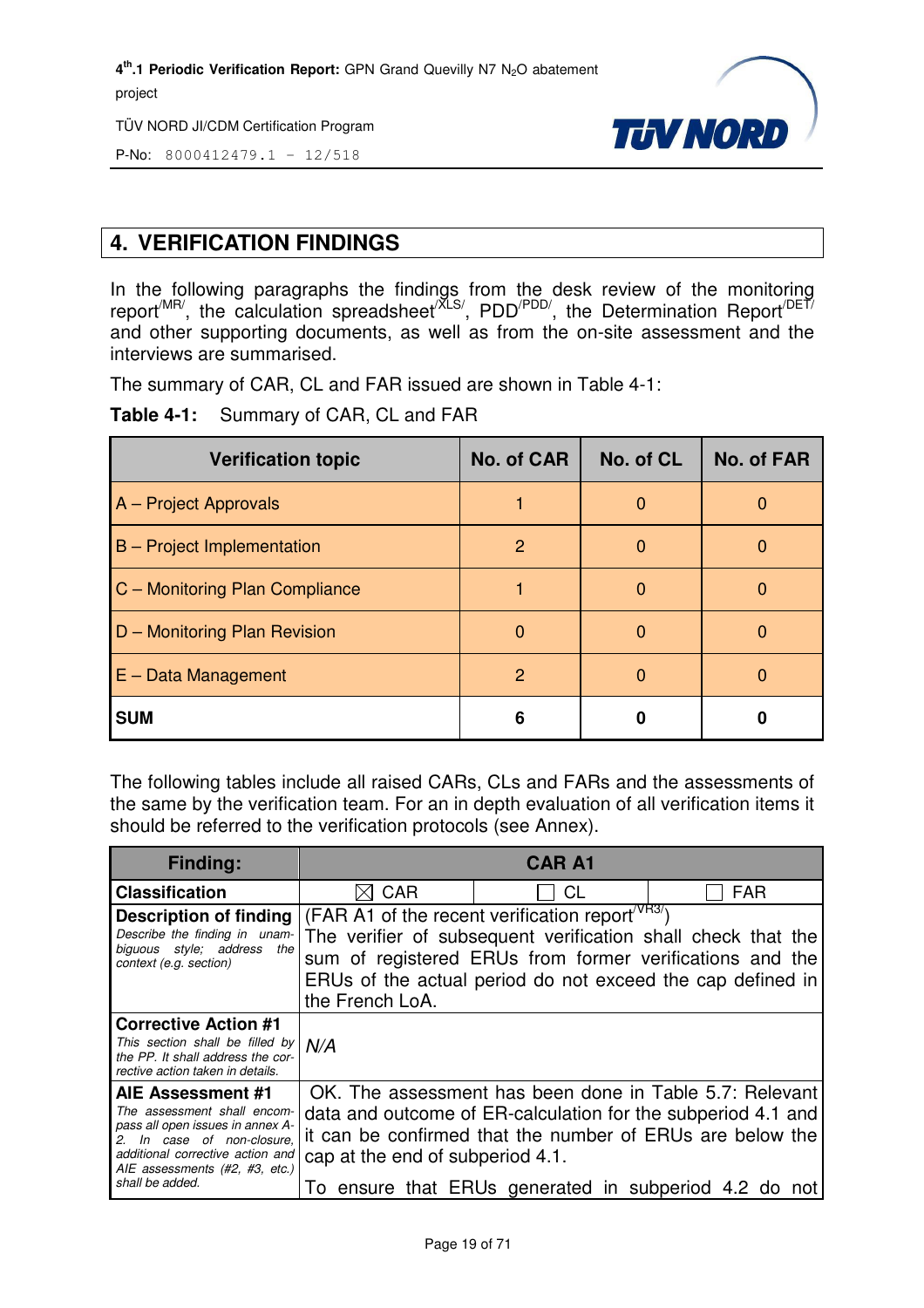

| <b>Finding:</b>                                                                                                                                                                                          | <b>CAR A1</b>                                                                                                                                                                                                                 |
|----------------------------------------------------------------------------------------------------------------------------------------------------------------------------------------------------------|-------------------------------------------------------------------------------------------------------------------------------------------------------------------------------------------------------------------------------|
|                                                                                                                                                                                                          | exceed the LoA cap, a second assessment round #2 has<br>been started.                                                                                                                                                         |
| <b>Corrective Action #2</b><br>This section shall be filled by<br>the PP. It shall address the cor-<br>rective action taken in details.                                                                  | N/A                                                                                                                                                                                                                           |
| AIE Assessment #2<br>The assessment shall encom-<br>pass all open issues in annex A-<br>In case of non-closure.<br>additional corrective action and<br>AIE assessments (#2, #3, etc.)<br>shall be added. |                                                                                                                                                                                                                               |
| <b>Conclusion</b><br>Tick the appropriate checkbox                                                                                                                                                       | To be checked during the next periodic verification<br>Appropriate action was taken<br>Project documentation was corrected correspondingly<br>Additional action should be taken<br>The project complies with the requirements |

| <b>Finding:</b>                                                                               | <b>CAR B1</b>                                                                                                                       |  |  |  |
|-----------------------------------------------------------------------------------------------|-------------------------------------------------------------------------------------------------------------------------------------|--|--|--|
| <b>Classification</b>                                                                         | CAR<br>CL<br><b>FAR</b><br>$\bowtie$                                                                                                |  |  |  |
| <b>Description of finding</b><br>Describe the finding in unam-                                | Monitoring report:<br>1. Section 5.3.6: The units of NCSG and VSG shall be                                                          |  |  |  |
| biguous style; address<br>the<br>context (e.g. section)                                       | corrected.                                                                                                                          |  |  |  |
|                                                                                               | 2. Annex 1 Parameter $OHn$ : It shall be clarified if the AIFR trip<br>point is also used to determine the total operating hours of |  |  |  |
|                                                                                               | the monitoring period.<br>3. Section 7.2: The comment on the rounding procedure in<br>the summary table shall be corrected.         |  |  |  |
|                                                                                               | 4. Section 7.3: The figures given in the table "predicted vs.<br>Achieved ERUs" are not traceable.                                  |  |  |  |
| <b>Corrective Action #1</b><br>This section shall be filled by                                | 1. The units of NSCG and VSG in section 5.3.6 have now<br>been corrected                                                            |  |  |  |
| the PP. It shall address the cor-<br>rective action taken in details.                         | 2. Yes, AIFR is used to determine OH. This has now been<br>added to parameter 4 of Annex 1.                                         |  |  |  |
|                                                                                               | 3. The comment on the rounding procedure above the table<br>in section 7.2 has now been corrected                                   |  |  |  |
|                                                                                               | 4. The figures in the table 'predicted vs achieved ERUs' in<br>section 7.3 have now been corrected                                  |  |  |  |
| AIE Assessment #1                                                                             | 1. OK. The units are now as per methodology [Nm <sup>3</sup> /h]                                                                    |  |  |  |
| The assessment shall encom-<br>pass all open issues in annex A-<br>2. In case of non-closure, | 2. OK, AIFR has been added to the relevant section in annex<br>1. It is now clearly stated that AIFR is a trip point value.         |  |  |  |
| additional corrective action and<br>AIE assessments (#2, #3, etc.)                            | OK. The comment now gives the procedure of rounding<br>3.<br>the figures in the MR.                                                 |  |  |  |
| shall be added.                                                                               | OK. Figures are now as calculated in the XLS-sheet.<br>4.                                                                           |  |  |  |
| <b>Conclusion</b>                                                                             | To be checked during the next periodic verification                                                                                 |  |  |  |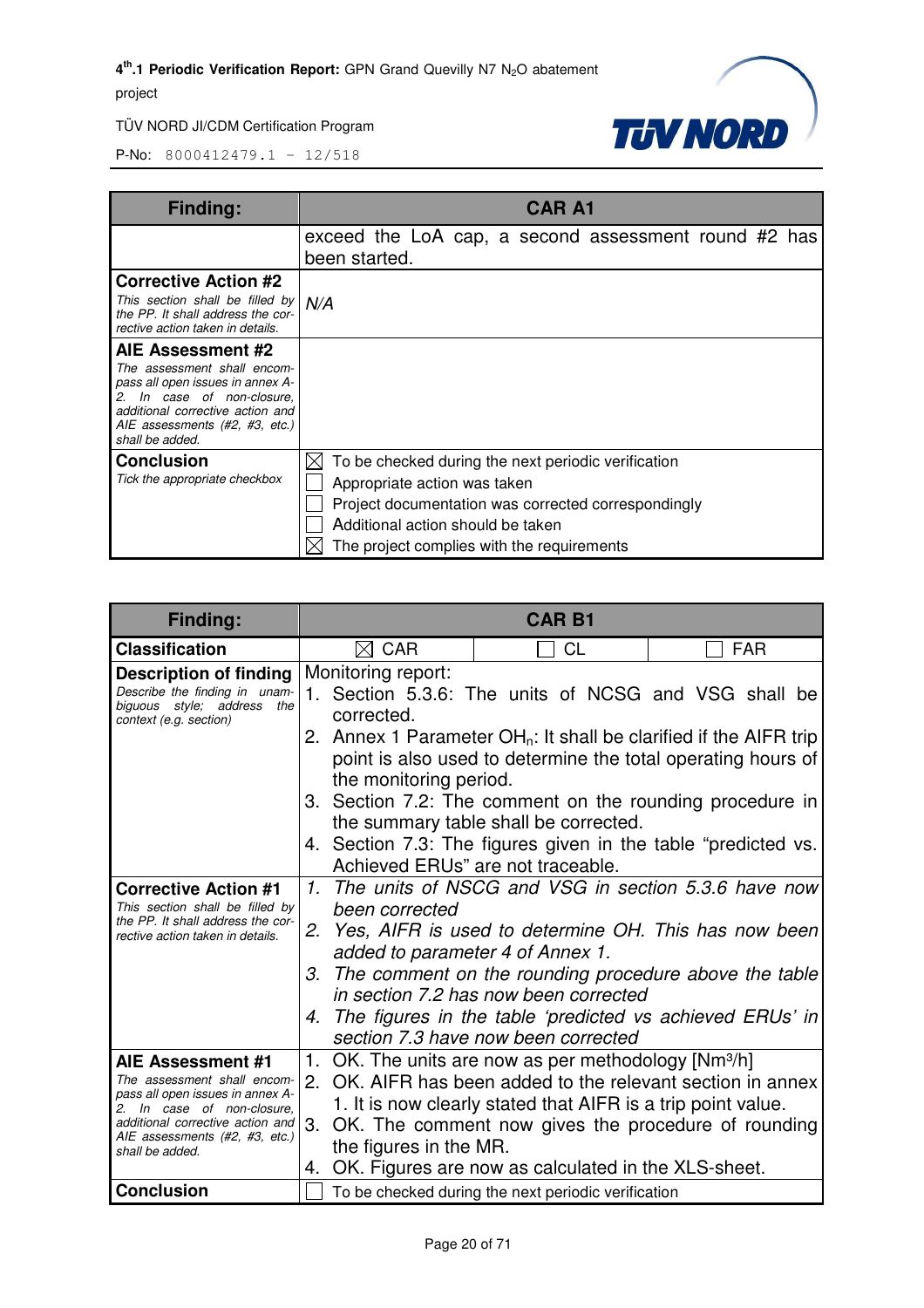

| <b>Finding:</b>               | <b>CAR B1</b>                                             |  |
|-------------------------------|-----------------------------------------------------------|--|
| Tick the appropriate checkbox | Appropriate action was taken                              |  |
|                               | Project documentation was corrected correspondingly<br>XL |  |
|                               | Additional action should be taken                         |  |
|                               | The project complies with the requirements                |  |

| <b>Finding:</b>                                                                                                                                                                                                | CAR <sub>B2</sub>                                                                                                                                                                                                                         |                                                                                                                                                          |                                                                                                                                                                                                                                                                                      |
|----------------------------------------------------------------------------------------------------------------------------------------------------------------------------------------------------------------|-------------------------------------------------------------------------------------------------------------------------------------------------------------------------------------------------------------------------------------------|----------------------------------------------------------------------------------------------------------------------------------------------------------|--------------------------------------------------------------------------------------------------------------------------------------------------------------------------------------------------------------------------------------------------------------------------------------|
| <b>Classification</b>                                                                                                                                                                                          | CAR<br>IЖI                                                                                                                                                                                                                                | СL                                                                                                                                                       | <b>FAR</b>                                                                                                                                                                                                                                                                           |
| <b>Description of finding</b><br>Describe the finding in unam-<br>biguous style; address<br>the<br>context (e.g. section)                                                                                      | over a period of 12 months for N7).                                                                                                                                                                                                       | (FAR B2 of the former verification report <sup>/VR37</sup> )                                                                                             | It must be checked at each verification, that, for the time after<br>16 <sup>th</sup> July 2011, no ERUs will be issued for emission levels<br>which do go beyond the business as usual scenario, defined<br>by the Arrete prefectoral 2009-07-16 (2,47 kg $N_2O/t$ HNO <sub>3</sub> |
| <b>Corrective Action #1</b><br>This section shall be filled by<br>the PP. It shall address the cor-<br>rective action taken in details.                                                                        | Since a benchmark value of 1.85kg is applicable during this<br>period, no ERUs will be issued for emission levels above that<br>limit. This is well below the regulatory limit of 2.47kg defined<br>by the Arrete prefectoral 2009-07-16. |                                                                                                                                                          |                                                                                                                                                                                                                                                                                      |
| AIE Assessment #1<br>The assessment shall encom-<br>pass all open issues in annex A-<br>In case of non-closure.<br>2.<br>additional corrective action and<br>AIE assessments (#2, #3, etc.)<br>shall be added. | OK. The AIE confirms that it is not possible to claim for ERUs for<br>periods in which the emission level exceeds the regulatory limit.                                                                                                   |                                                                                                                                                          |                                                                                                                                                                                                                                                                                      |
| Conclusion<br>Tick the appropriate checkbox                                                                                                                                                                    | Appropriate action was taken<br>Additional action should be taken                                                                                                                                                                         | To be checked during the next periodic verification<br>Project documentation was corrected correspondingly<br>The project complies with the requirements |                                                                                                                                                                                                                                                                                      |

| <b>Finding:</b>                                                                                                                         | <b>CAR C1</b>                                                                                                                                                                                                                                                                        |           |            |
|-----------------------------------------------------------------------------------------------------------------------------------------|--------------------------------------------------------------------------------------------------------------------------------------------------------------------------------------------------------------------------------------------------------------------------------------|-----------|------------|
| <b>Classification</b>                                                                                                                   | $\boxtimes$ CAR                                                                                                                                                                                                                                                                      | <b>CL</b> | <b>FAR</b> |
| <b>Description of finding</b><br>Describe the finding in unam-<br>biguous style; address<br>the I<br>context (e.g. section)             | Excel-sheet<br>1. The AIFR trip point is not correctly stated.<br>2. Superfluous information is provided (e.g. "QAL2" in cell<br>W53)                                                                                                                                                |           |            |
| <b>Corrective Action #1</b><br>This section shall be filled by<br>the PP. It shall address the cor-<br>rective action taken in details. | 1. The trip point value has been corrected in the ERU-<br>calculation sheet from 13% to 11.8%. This has no material<br>effect on the data, since the maximum value recorded<br>during the period was 11.2%.<br>2. The superfluous information has now been removed from<br>cell W53. |           |            |
| AIE Assessment #1<br>The assessment shall encom-                                                                                        | 1. OK. The trip point value for AIFR is now stated as per<br>plant operation status. It can also be confirmed that there                                                                                                                                                             |           |            |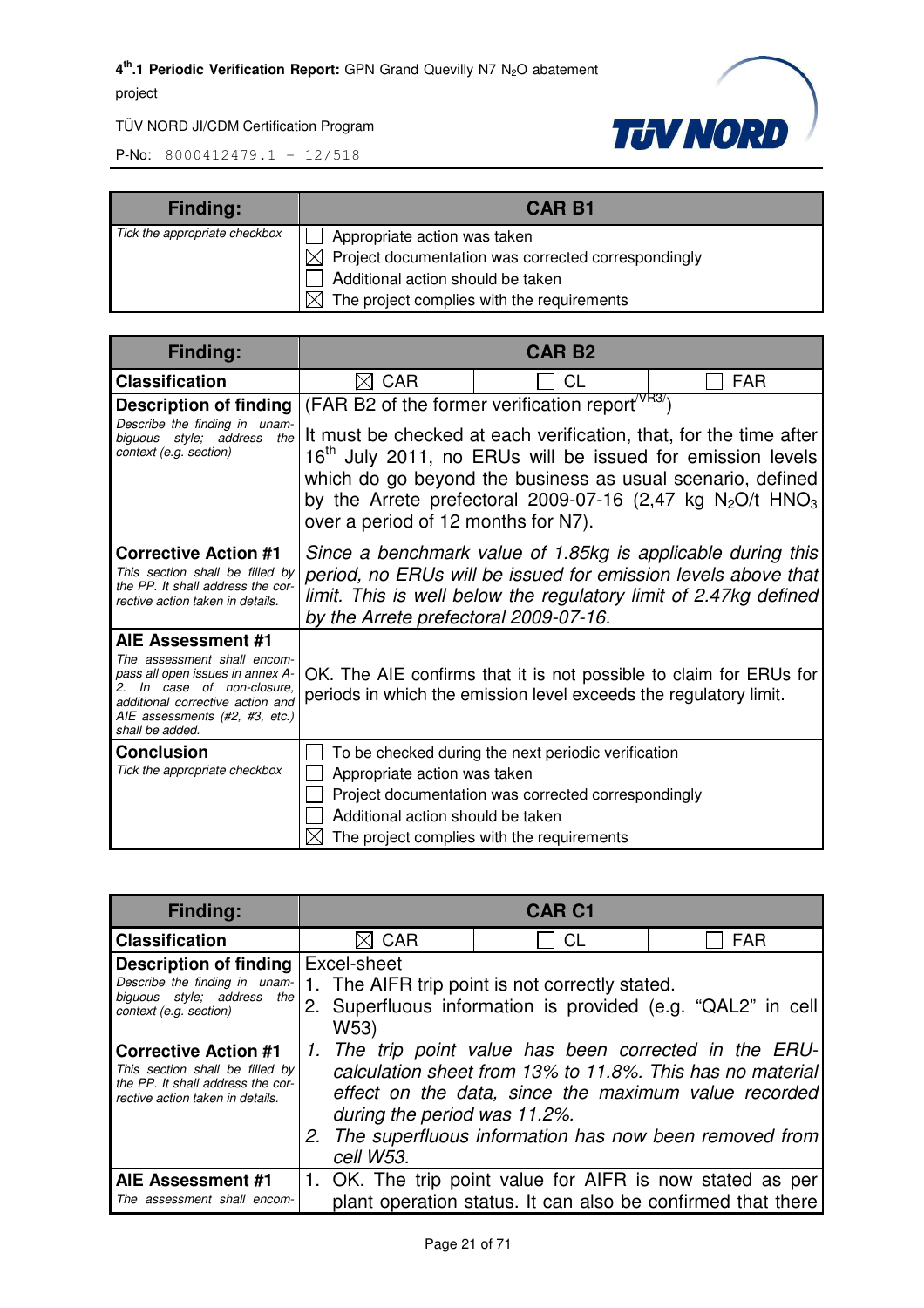

| Finding:                                                                                                           | <b>CAR C1</b>                                                                                                                                                                                                                 |
|--------------------------------------------------------------------------------------------------------------------|-------------------------------------------------------------------------------------------------------------------------------------------------------------------------------------------------------------------------------|
| pass all open issues in annex A-<br>In case of non-closure,<br>additional corrective action and<br>shall be added. | are no revisions necessary in the XLS due to this<br>correction since alle values are below 11.8%.<br>AIE assessments (#2, #3, etc.) 2. OK. The info has been removed.                                                        |
| <b>Conclusion</b><br>Tick the appropriate checkbox                                                                 | To be checked during the next periodic verification<br>Appropriate action was taken<br>Project documentation was corrected correspondingly<br>Additional action should be taken<br>The project complies with the requirements |

| Finding:                                                                                                               | <b>CARE1</b>                                                                                                               |                                                                                                                         |            |
|------------------------------------------------------------------------------------------------------------------------|----------------------------------------------------------------------------------------------------------------------------|-------------------------------------------------------------------------------------------------------------------------|------------|
| <b>Classification</b>                                                                                                  | $\boxtimes$ CAR                                                                                                            | <b>CL</b>                                                                                                               | <b>FAR</b> |
| <b>Description of finding</b><br>Describe the finding in unam-<br>biguous style; address the<br>context (e.g. section) | List of docs which shall be provided for the months which will<br>be included in the verification period after 2012-09-30: |                                                                                                                         |            |
|                                                                                                                        | $Gazeux-N2O$                                                                                                               | 1. Declaration of emissions to local government (Effluents<br>2. Certificate for calibration gas currently used at AMS  |            |
|                                                                                                                        | 3. Calibration/Protocols for AMS                                                                                           |                                                                                                                         |            |
|                                                                                                                        |                                                                                                                            | 4. Weekly check of density against Nitric Acid flow meter<br>5. Comptes opnau - Production summary                      |            |
|                                                                                                                        |                                                                                                                            | 6. Annual calibration of Nitric Acid flow meter                                                                         |            |
|                                                                                                                        | List of docs which shall be provided in the course of<br>verification:                                                     |                                                                                                                         |            |
|                                                                                                                        | 7. Valid ISO 9001 and 14001 certificate<br>8. QAL2 test due in 2012 for AMS                                                |                                                                                                                         |            |
| <b>Corrective Action #1</b><br>This section shall be filled by                                                         | certificate. OK                                                                                                            | 7. The PP provided a new version of ISO 9001 and 14001                                                                  |            |
| the PP. It shall address the cor-<br>rective action taken in details.                                                  | year.                                                                                                                      | 8. The QAL2 test due in 2012 for AMS cannot be provided in<br>2012 since the plant is out of operation until end of the |            |
| AIE Assessment #1<br>The assessment shall encom-                                                                       |                                                                                                                            | 7. OK. The ISO certificates are valid and accepted                                                                      |            |
| pass all open issues in annex A-<br>2. In case of non-closure.                                                         |                                                                                                                            | 8. OK. The PP has to apply the QAL2 uncertainty on values<br>three years after conducting the last QAL2 test (2009-12-  |            |
| additional corrective action and<br>AIE assessments (#2, #3, etc.)                                                     | corrective action is necessary.                                                                                            | 21). Since the verified period do not cover these dates, no                                                             |            |
| shall be added.<br><b>Conclusion</b>                                                                                   |                                                                                                                            | To be checked during the next periodic verification                                                                     |            |
| Tick the appropriate checkbox                                                                                          | Appropriate action was taken<br>$\boxtimes$                                                                                |                                                                                                                         |            |
|                                                                                                                        |                                                                                                                            | Project documentation was corrected correspondingly                                                                     |            |
|                                                                                                                        | Additional action should be taken                                                                                          |                                                                                                                         |            |
|                                                                                                                        |                                                                                                                            | The project complies with the requirements                                                                              |            |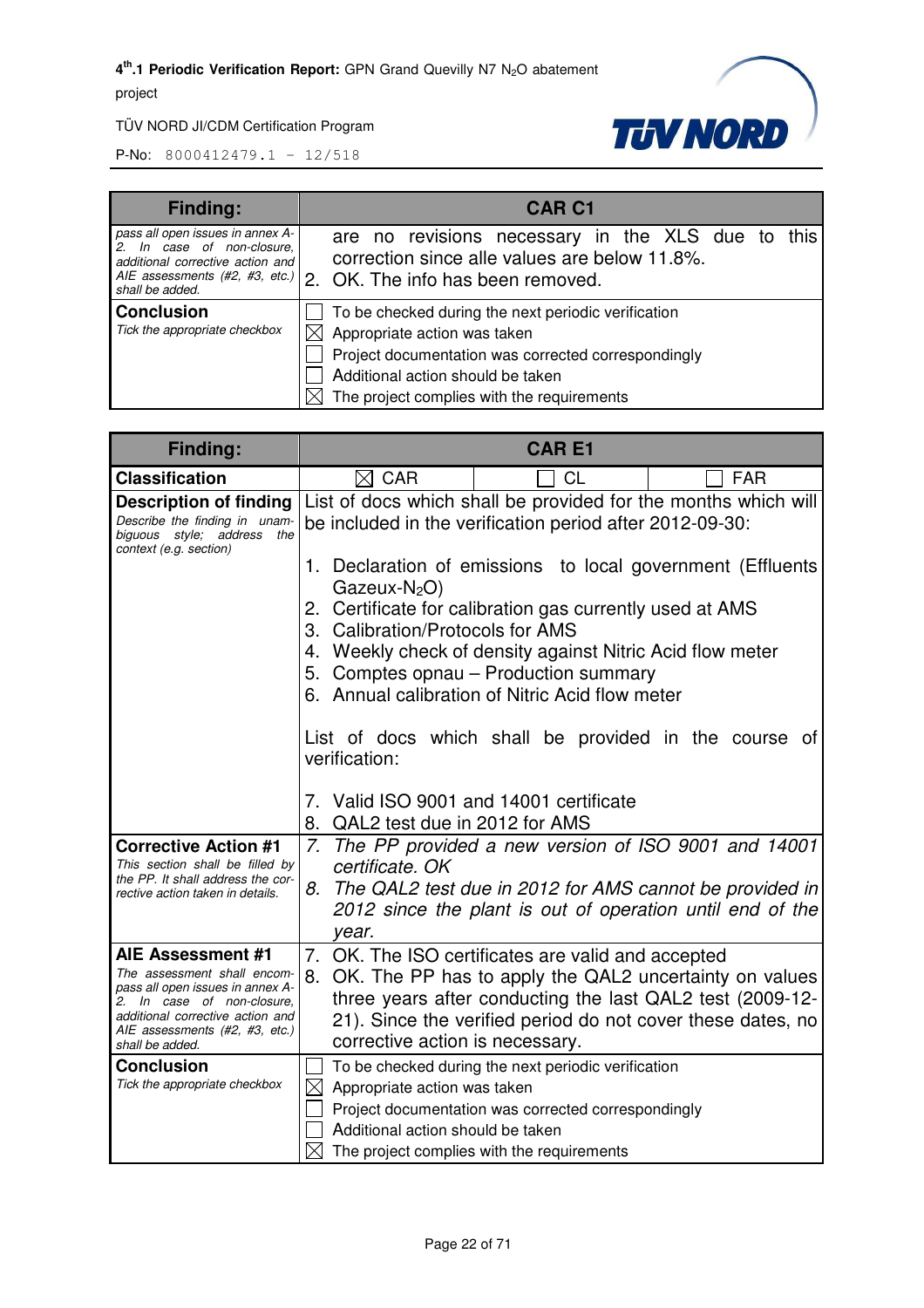

| Finding:                                                                                                                                                                                                       |                                                                   | <b>CAR E2</b>                                                                                                                                            |                                                                                                                    |
|----------------------------------------------------------------------------------------------------------------------------------------------------------------------------------------------------------------|-------------------------------------------------------------------|----------------------------------------------------------------------------------------------------------------------------------------------------------|--------------------------------------------------------------------------------------------------------------------|
| <b>Classification</b>                                                                                                                                                                                          | <b>CAR</b>                                                        | CL                                                                                                                                                       | <b>FAR</b>                                                                                                         |
| <b>Description of finding</b><br>Describe the finding in unam-<br>biguous style; address<br>the<br>context (e.g. section)                                                                                      | verification team before verification                             | (FAR A1 of the recent verification report <sup>/VR3/</sup> )                                                                                             | The correspondence with raw data provided by the plant to<br>N.serve for data processing shall be forwarded to the |
| <b>Corrective Action #1</b><br>This section shall be filled by<br>the PP. It shall address the cor-<br>rective action taken in details.                                                                        |                                                                   | has now been provided to the verification team.                                                                                                          | The raw data provided by the plant to N.serve for data processing                                                  |
| AIE Assessment #1<br>The assessment shall encom-<br>pass all open issues in annex A-<br>In case of non-closure.<br>2.<br>additional corrective action and<br>AIE assessments (#2, #3, etc.)<br>shall be added. | found to be correct.                                              |                                                                                                                                                          | OK. Data were checked against XLS-figures and server data and                                                      |
| <b>Conclusion</b><br>Tick the appropriate checkbox                                                                                                                                                             | Appropriate action was taken<br>Additional action should be taken | To be checked during the next periodic verification<br>Project documentation was corrected correspondingly<br>The project complies with the requirements |                                                                                                                    |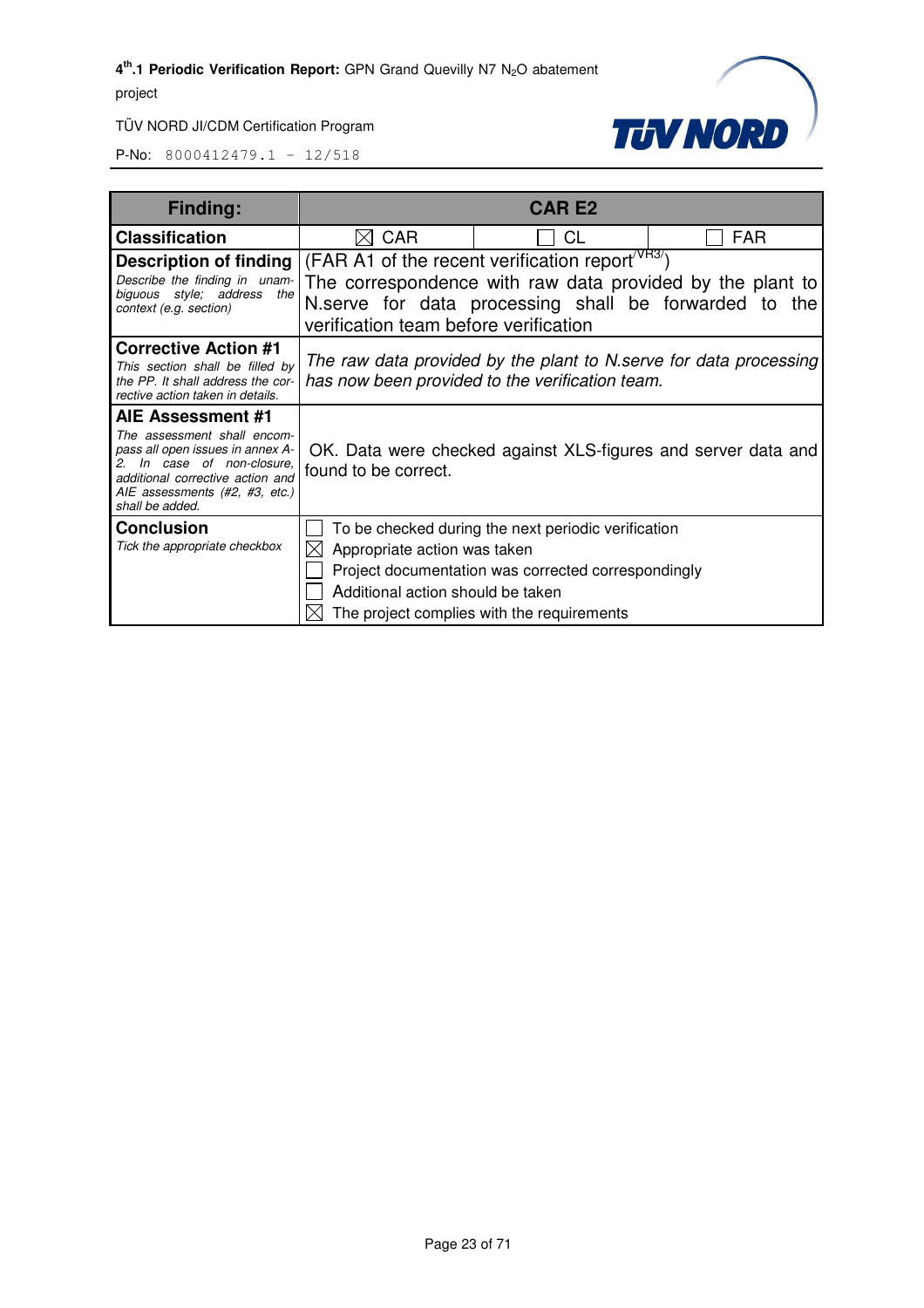TÜV NORD JI/CDM Certification Program



P-No: 8000412479.1 – 12/518

#### **5. SUMMARY OF VERIFICATION ASSESSMENTS**

The following paragraphs include the summary of the final verification assessments after all CARs and CLs are closed out. For details of the assessments pl. refer to the discussion of the verification findings in chapter 4 and the verification protocol (Annex 1).

#### *5.1. Implementation of the project*

During the verification a site visit was carried out. On the basis of this site visit and the reviewed project documentation it can be confirmed that w.r.t. the realized technology, the project equipments, as well as the monitoring and metering equipment, the project has been implemented and operated as described in the registered PDD.

#### *5.2. Project history*

During the third verification the AIE raised issues that could not be closed or resolved during the validation stage<sup>/VR3/</sup>. For this purpose following issues have been raised:

#### **FAR A1 (CAR A1 of this report)**

The verifier of subsequent verification shall check that the sum of registered ERUs from former verifications and the ERUs of the actual period do not exceed the cap defined in the French LoA.

#### **FAR B2 (CAR B2 of this report):**

It must be checked at each verification, that, for the time after 16th July 2011, no ERUs will be issued for emission levels which do go beyond the business as usual scenario, defined by the Arrete prefectoral 2009-07-16 (2,47 kg N<sub>2</sub>O/t HNO<sub>3</sub> over a period of 12 months for N7).

#### **FAR E2 (CAR E2 of this report):**

The correspondence with raw data provided by the plant to N.serve for data processing shall be forwarded to the verification team before verification for plant N7.

#### *5.3. Special events*

Some events have been taken place which influenced the  $N<sub>2</sub>O$ -emissions from the plant and as an effect of this, catalyst performance and  $N_2O$  release to the atmosphere. The PP provided an overview of the events, which was spot-checked by the verifier.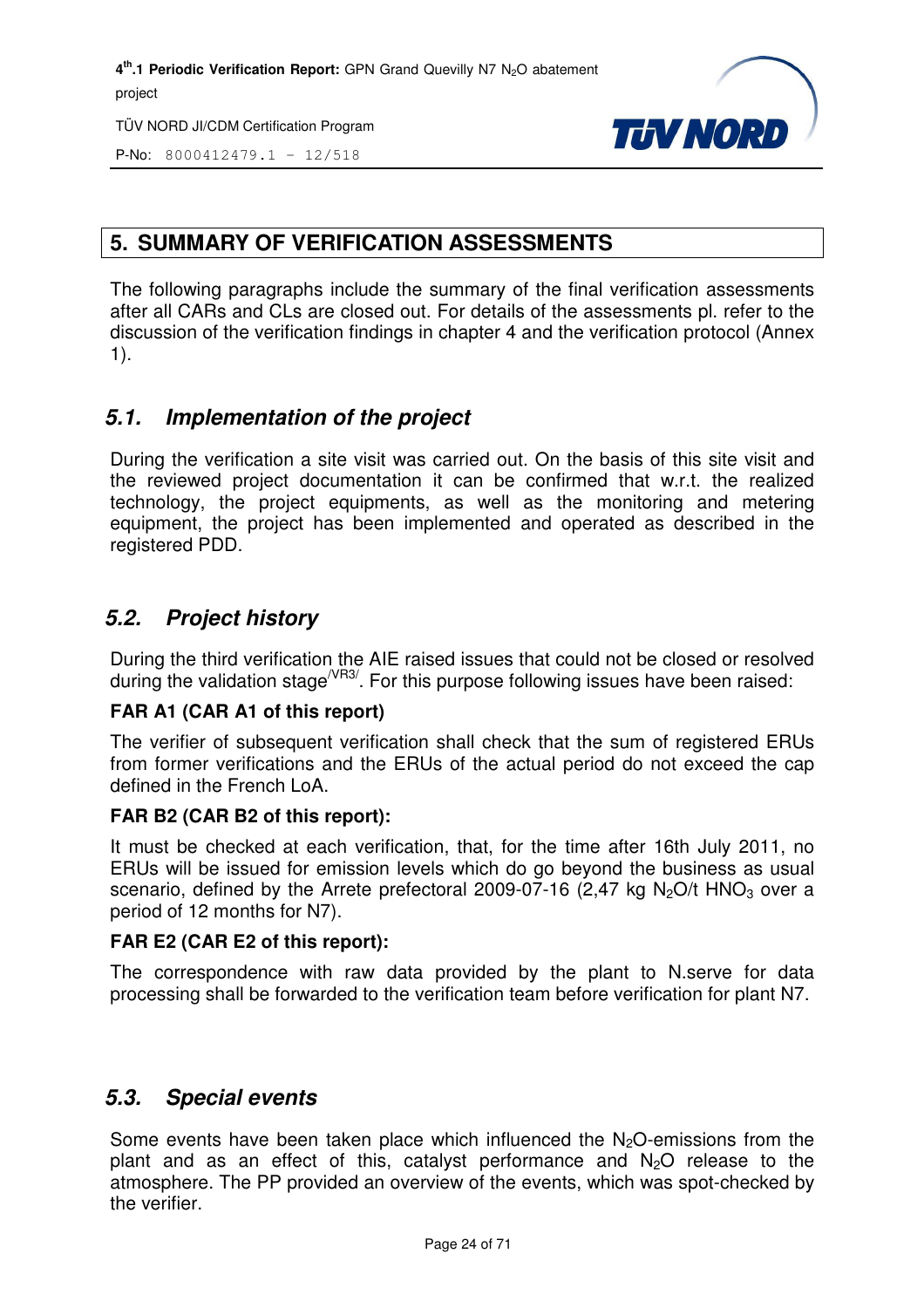

P-No: 8000412479.1 – 12/518

| <b>Date</b>         |       |                                                                                                                                                  |
|---------------------|-------|--------------------------------------------------------------------------------------------------------------------------------------------------|
| <b>Start</b>        | Event | Reason                                                                                                                                           |
| 2012                |       |                                                                                                                                                  |
| $04 - 06 - 04 - 14$ |       |                                                                                                                                                  |
| $04 - 20 - 04 - 25$ |       |                                                                                                                                                  |
| $04 - 25 - 04 - 26$ |       |                                                                                                                                                  |
| 06-05               |       |                                                                                                                                                  |
| 06-06               |       |                                                                                                                                                  |
| $06-14-06-16$       |       | Detailed information has been provided to the verification team but due<br>to confidentiality these issues were not been included in this report |
| $06-18-06-22$       |       |                                                                                                                                                  |
| $07-07 - 07-08$     |       |                                                                                                                                                  |
| $06 - 08 - 08 - 10$ |       |                                                                                                                                                  |
| $09-12-09-27$       |       |                                                                                                                                                  |
| 09-27               |       |                                                                                                                                                  |
| 09-28               |       |                                                                                                                                                  |

Table 5.3.: Special events

#### *5.4. Compliance with the monitoring plan*

The monitoring system and all applied QA/QC procedures are completely in compliance to the registered monitoring plan.

| <b>Parameter</b>                   | <b>Measurement device</b>                               |                                     | <b>QA/QC-Measures</b>                      |
|------------------------------------|---------------------------------------------------------|-------------------------------------|--------------------------------------------|
|                                    |                                                         | Last                                | <b>Next</b>                                |
| N <sub>2</sub> O                   | -FTIR Fine Tech**<br>-Rosemount <sup>/ASTN7/</sup>      | Calibration:<br>2011-12-07<br>(AST) | Calibration:<br>Subsequent<br>year (QAL2)* |
| NAP [t $HNO3$ ]                    | Krohne Optiflux 4000F                                   | Calibration:<br>2011-10-28          | Subsequent<br>year*                        |
| Calibration gas:<br>100 ppm $N_2O$ | <b>Bottle No:</b><br><b>BX13917F</b> <sup>BOTTLE/</sup> | Opened:<br>Not registered           | Valid:<br>2013-10-22                       |

Table 5.4.: QA/QC-Measures for MMD

\*not carried out at date of on site visit

\*\*The PP revised the monitoring plan according to monitoring procedure and implemented a monthly calibration interval for plant N7. This is in line with supplier specification and EN 14181. The verification team can confirm that there is no negative influence on quality of monitored data.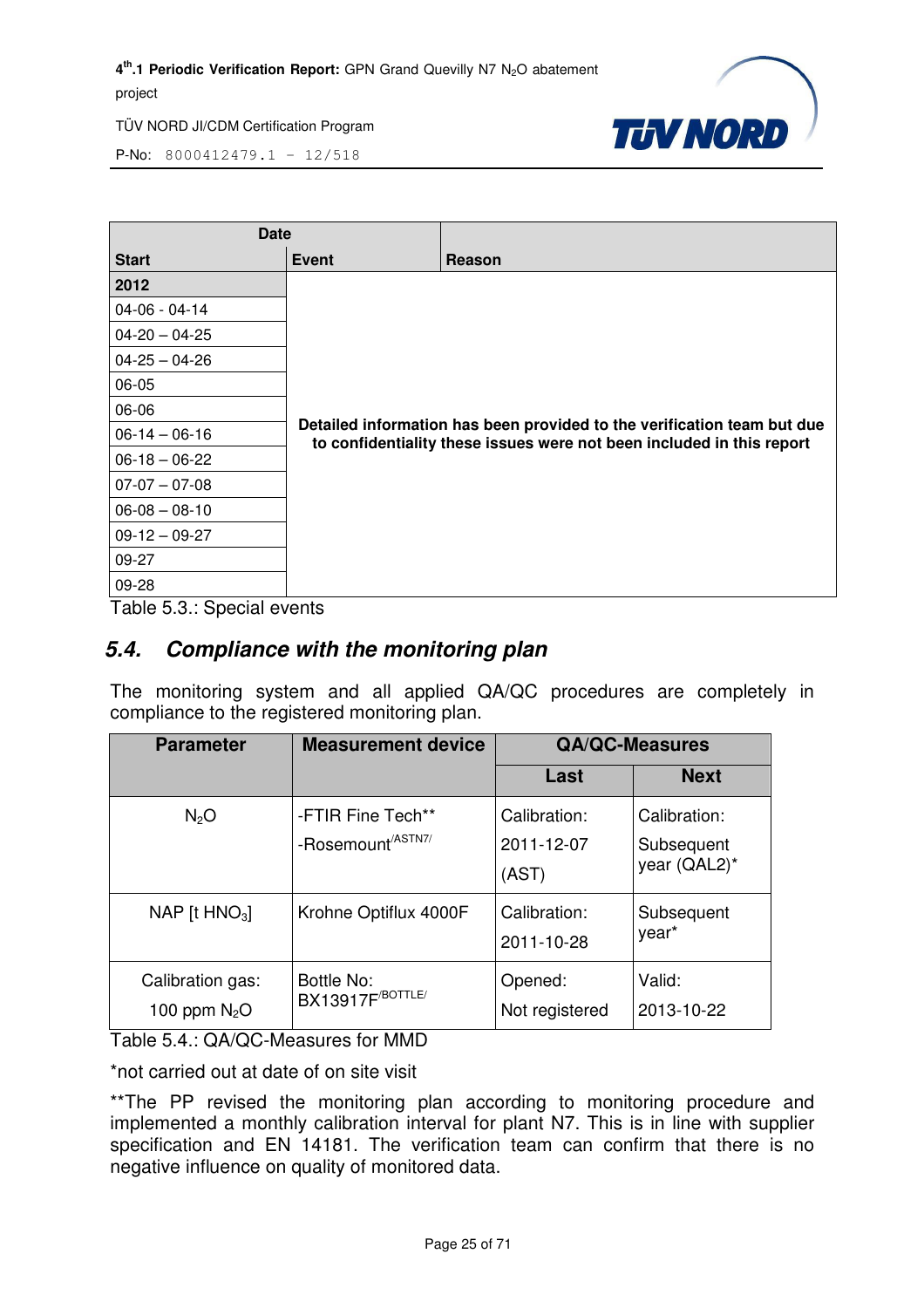P-No: 8000412479.1 – 12/518



#### *5.5. Monitoring parameters*

During the verification all relevant monitoring parameters (as listed in the PDD) have been verified with regard to the appropriateness of the applied measurement / determination method, the correctness of the values applied for ER calculation, the accuracy, and applied QA/QC measures. The results as well as the verification procedure are described parameter-wise in the project specific verification checklist.

After appropriate corrections were carried out by the project participant in the course of this verification, it can be confirmed that all monitoring parameters have been measured / determined without material misstatements and in line with all applicable standards and relevant requirements

| <b>Parameter:</b> | Unit:                              | <b>Applied value:</b>                          |
|-------------------|------------------------------------|------------------------------------------------|
| NCSG <sub>n</sub> | mgN <sub>2</sub> O/Nm <sup>3</sup> |                                                |
|                   | 216.29                             | mean                                           |
|                   | $0.00*$                            | limit<br>confidence<br>of<br>lower<br>interval |
|                   | 461.94                             | limit of confidence<br>upper<br>interval       |
|                   |                                    |                                                |
| $VSG_n$           | $[Nm^3/h]$                         |                                                |
|                   | 133,141.89                         | mean                                           |
|                   | 120,989.00                         | confidence<br>οf<br>limit<br>lower<br>interval |
|                   | 144,549.00                         | confidence<br>limit<br>οf<br>upper<br>interval |

Table 5.5.1.1: Upper/Lower limit and mean value of NCSG and VSG according to

statistical analysis applied for ER-calculation for sub-period 4.1.

\*The value is negative acc. to statistical evaluation but rounded to zero because a negative result is factual impossible.

| <b>Parameter:</b> | Unit:        | <b>Applied value:</b> |
|-------------------|--------------|-----------------------|
| OH <sub>n</sub>   | 'n           | 3,090                 |
| NAP <sub>n</sub>  | [t $HNO3$ ]  | 118,073               |
| OТ                | °Cl          | Not applicable        |
| <b>AIFR</b>       | "%]          | Not applicable        |
| <b>TSG</b>        | $^{\circ}$ C | Not applicable        |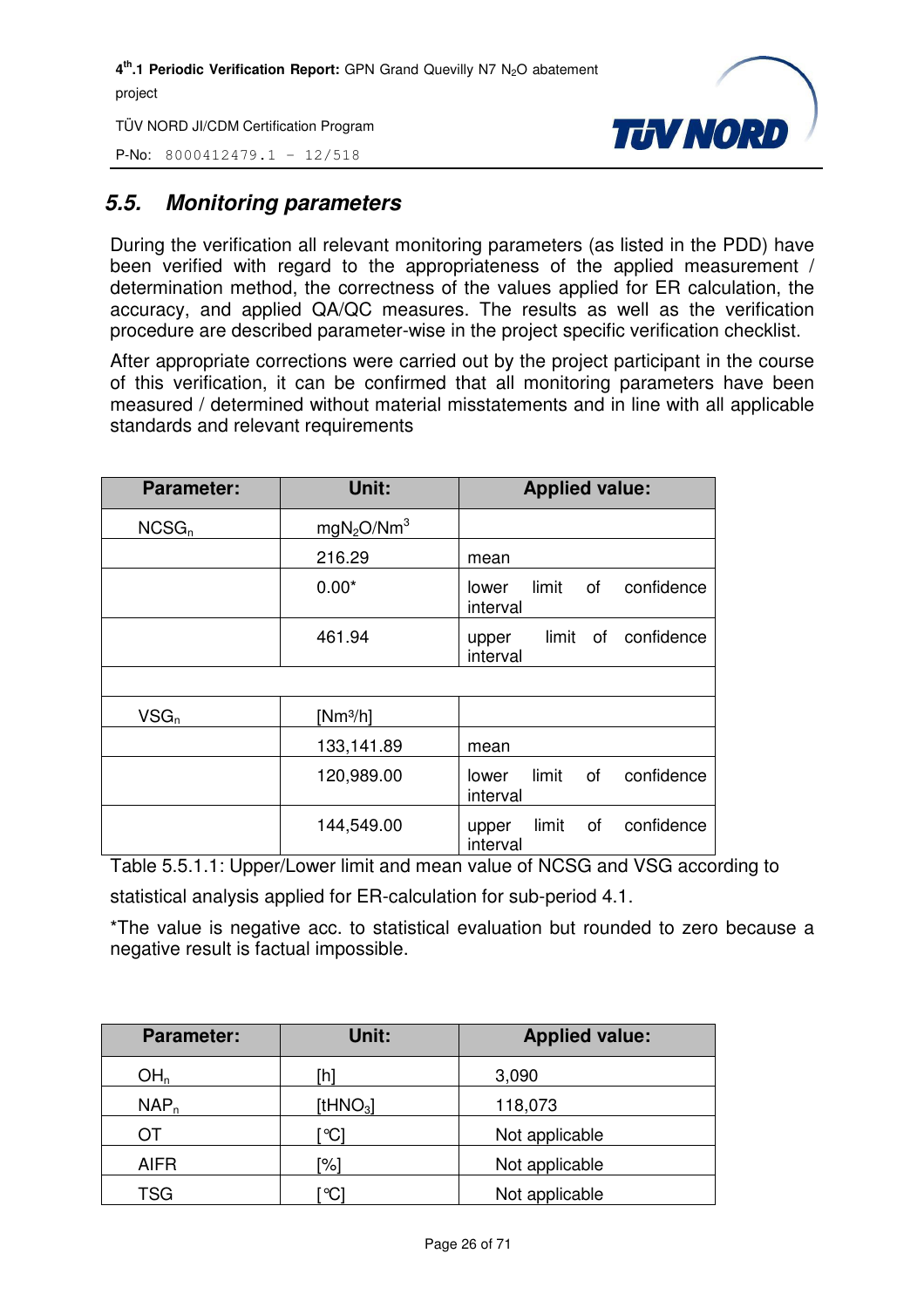TÜV NORD JI/CDM Certification Program



P-No: 8000412479.1 – 12/518

| <b>PSG</b>       | [Pa                     | Not applicable                                          |
|------------------|-------------------------|---------------------------------------------------------|
| $EF_n$           | [kg $N_2O$ /tHN $O_3$ ] | According to formula:                                   |
|                  |                         | $EF_n = (PE_n / NAP_n)$ , the<br>result is: 0.75363     |
| EF <sub>BM</sub> | [ $kgN_2O/tHNO_3$ ]     | 1.85 kg $N_2$ O/tHNO <sub>3</sub>                       |
| $EF_{req}$       | [ $kgN_2O/tHNO_3$ ]     | 2.47 kg (Higher than EFBM<br>and therefore not applied) |
| $PE_n$           | kgN <sub>2</sub> C      | 88,983.06                                               |

Table 5.5.2.1: Monitored plant parameter/input for ER calculation for Subperiod 4.1

#### *5.6. Monitoring report*

A draft monitoring report was submitted to the verification team by the project participants. The team has made this report publicly available prior to the start of the verification activities. No comments were received.

During the verification, mistakes and needs for clarification were identified. The PP has carried out the requested corrections so that it can be confirmed that the monitoring report is complete and transparent and in accordance with the registered PDD and other relevant requirements.

#### *5.7. ER Calculation*

During the verification, mistakes in the ER calculation were identified. Corresponding CARs were raised. A revised ER calculation was prepared by the PP and presented to the verification team. All raised issues were addressed appropriately so that all corresponding CARs/CLs could be closed out. Thus it is confirmed that the ER calculation is overall correct.

| <b>Parameter</b>                                               | <b>Value</b> | <b>Unit</b>                          |
|----------------------------------------------------------------|--------------|--------------------------------------|
| Nitric Acid Production (100% concentrate)                      | 118,073      | tHNO <sub>3</sub>                    |
| <b>Project Emissions</b>                                       | 88,983.06    | $tCO2$ e                             |
| <b>Emission Factor</b>                                         | 0.75363      | kgN <sub>2</sub> O/tHNO <sub>3</sub> |
| Governmental ERU deduction                                     | 10           | %                                    |
| <b>Emission Reductions Subperiod 4.1</b>                       | 36,117       | tCO <sub>2</sub> e                   |
| <b>Emission Reductions Subperiod 4.2</b>                       | N/A          | $tCO2$ e                             |
| Emission Reductions this 4.1 subperiod<br>(after<br>deduction) | 36,117       | $tCO2$ e                             |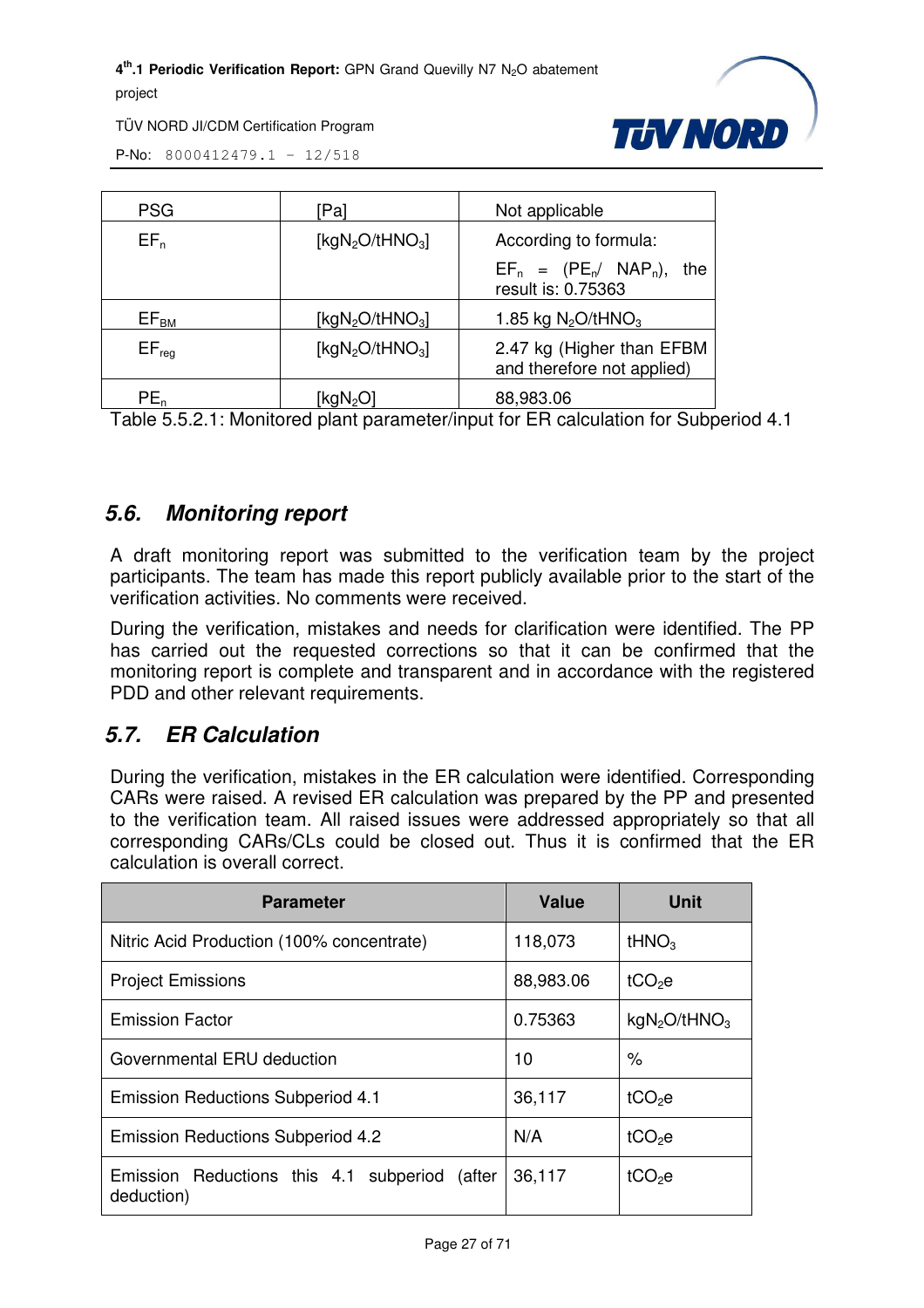

TÜV NORD JI/CDM Certification Program

P-No: 8000412479.1 – 12/518

| <b>Parameter</b>                                             | <b>Value</b> | Unit               |
|--------------------------------------------------------------|--------------|--------------------|
| Emission Reduction (1 <sup>st</sup> period, after deduction) | 23,947       | tCO <sub>2</sub> e |
| Emission Reduction (2 <sup>nd</sup> period, after deduction) | 106,217      | tCO <sub>2</sub> e |
| Emission reduction (3 <sup>rd</sup> period, after deduction) | 53,385       | tCO <sub>2</sub> e |
| Sum of Emission Reductions generated                         | 183,549      | $tCO2$ e           |
| $LoA-cap/LOA/$                                               | 265,460      | tCO <sub>2</sub> e |
| Max. emission reduction below cap                            | <b>Yes</b>   |                    |

Table 5.7: Relevant data and outcome of ER-calculation for the subperiod 4.1

#### *5.8. Quality Management*

Quality Management procedures for measurements, collection and compilation of data, data storage and archiving, calibration, maintenance and training of personnel in the framework of this JI project activity have been defined and updated if necessary. The procedures defined can be assessed as appropriate for the purpose.

#### *5.9. Overall Aspects of the Verification*

All necessary and requested documentation was provided by the project participants so that a complete verification of all relevant issues could be carried out.

Access was granted to all installations of the plant which are relevant for the project performance and the monitoring activities.

No issues have been identified indicating that the implementation of the project activity and the steps to claim emission reductions are not compliant with the UNFCCC / host country criteria and relevant guidance provided by the COP/CMP and the JISC (clarifications and/or guidance).

#### *5.10. Hints for next periodic Verification*

None, since this is the assessment of the final verification period.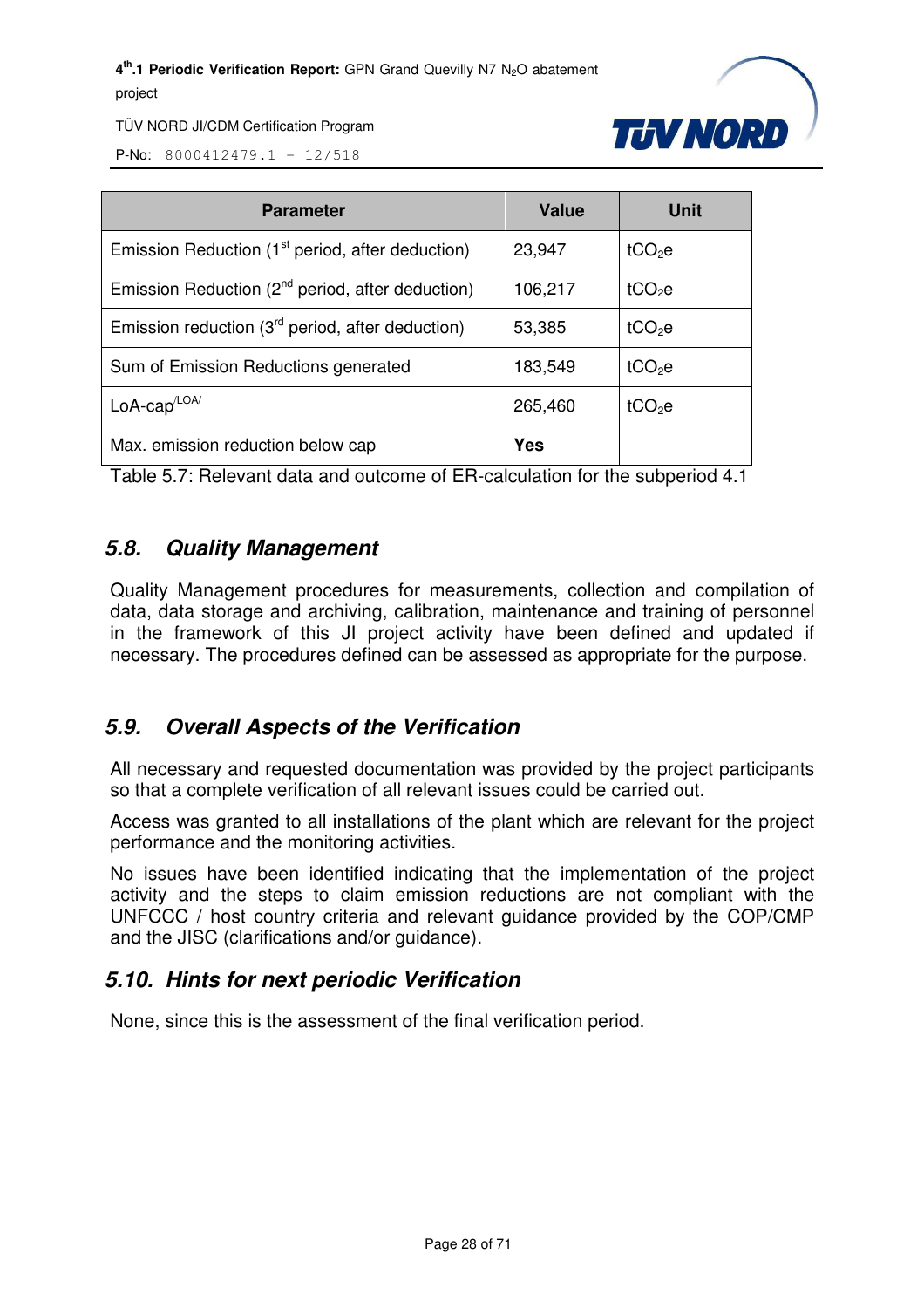TÜV NORD JI/CDM Certification Program



P-No: 8000412479.1 – 12/518

#### **6. VERIFICATION OPINION**

GPN N7 Nitric Acid Plant has commissioned the TÜV NORD JI/CDM Certification Program to carry out the  $4<sup>th</sup>$  periodic verification of the project: "GPN Grand Quevilly  $N$ 7  $N$ <sub>2</sub>O abatement project", with regard to the relevant requirements for JI (Track 1) project activities. The project reduces GHG emissions due to reduction of N <sup>2</sup>O emissions. This verification covers the subperiod 4.1 from 2012-04-01 to 2012-11-14 (including both days).

In the course of the verification 6 Corrective Action Requests (CAR) and 0 Clarification Requests (CL) were raised and successfully closed. The verification is based on the draft monitoring report, revised monitoring report, and the monitoring plan as set out in the registered PDD, the determination report, emission reduction calculation spreadsheet and supporting documents made available to the TÜV NORD JI/CDM CP by the project participant. aft monitoring report, revise<br>in the registered PDD, the c<br>adsheet and supporting do<br>:P by the project participant.

As a result of this verification, the verifier confirms that:

- all operations of the project are implemented and installed as planned and described in the project design document.
- the monitoring plan is in accordance with the applied country specific methodology: Méthode pour les Projets Domestiques: "Réduction catalytique du N2O dans des usines d'acide nitrique".
- the installed equipment essential for measuring parameters required for calculating emission reductions are calibrated appropriate appropriately.
- the monitoring system is in place and functional. The project has generated GHG emission reductions.

As the result of the  $4<sup>th</sup>$ .1 periodic verification, the verifier confirms that the GHG emission reductions are calculated without material misstatements in a conservative and appropriate manner. TÜV NORD JI/CDM CP herewith confirms that the project has achieved emission reductions in the above mentioned reporting period as follows:

Emission reductions: **36,117 t CO2e**

including a deduction of 10% according to the Arrêté du 2 mars 2007.

Essen, 2012-12-19

Ulrich Walter TÜV NORD JI/CDM CP Verification Team Leader Essen, 2012-12-19

Rainer Winter TÜV NORD JI/CDM CP Final Approval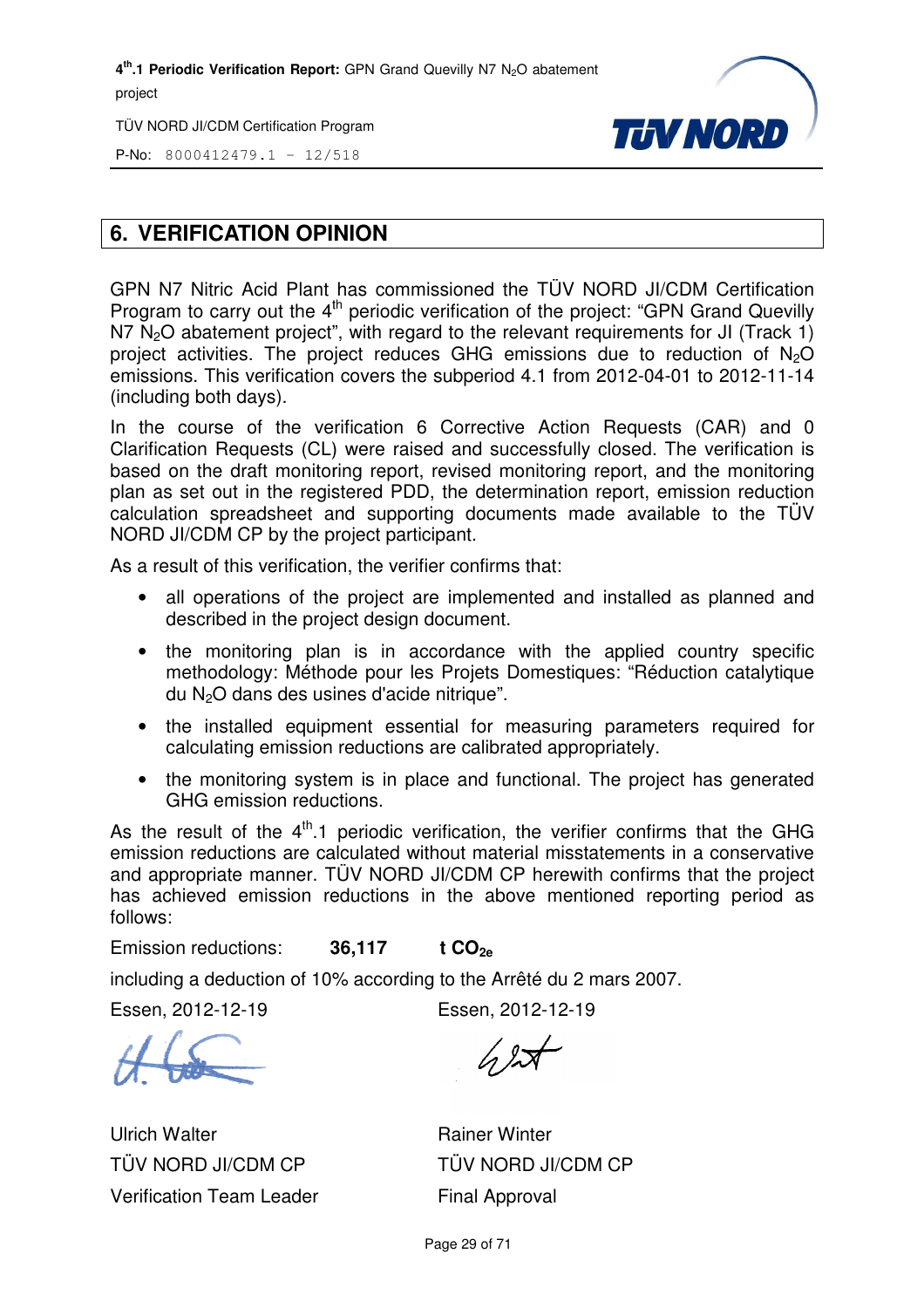

P-No: 8000412479.1 – 12/518

#### **7. REFERENCES**

#### **Table 7-1:** Documents provided by the project participant(s)

| <b>Reference</b> | <b>Document</b>                                                                                                                                                                                                                                                                                                                                                                                                                                                                                                                                                                                                      |  |  |
|------------------|----------------------------------------------------------------------------------------------------------------------------------------------------------------------------------------------------------------------------------------------------------------------------------------------------------------------------------------------------------------------------------------------------------------------------------------------------------------------------------------------------------------------------------------------------------------------------------------------------------------------|--|--|
| AP/              | Arrete Prefectoral issued by the Prefecture de Gironde on 2009-07-16<br>regarding max. emission from Nitric Acid plant                                                                                                                                                                                                                                                                                                                                                                                                                                                                                               |  |  |
| /ASTN7/          | "Factory Grand Quevilly, AST-Report of the automatic measuring<br>system for $N_2O$ of acid plant, Line N 7 dated 2011-03-18,<br>measurement carried out on 2010-11-23 by Müller BBM.<br>"Factory Grand Quevilly, AST-Report No. M96311/01 of the automatic<br>measuring system for N <sub>2</sub> O of acid plant, Line N 7 dated 2012-03-22,<br>measurement carried out on 2011-12-07 by Müller BBM.<br>Factory Grand Quevilly, updated AST-Report No. M96311/01 of the<br>automatic measuring system for $N_2O$ of acid plant, Line N 7 dated<br>2012-03-22, measurement carried out on 2011-12-07 by Müller BBM. |  |  |
| /BILAN/          | Procedure. BILAN HNO <sub>3</sub> : Mass balance of the site to carry out a daily<br>assessment of HNO <sub>3</sub> production, ref.-No.: DTU/2/0001 Dated 2011-09-20<br>Rev. 3                                                                                                                                                                                                                                                                                                                                                                                                                                      |  |  |
| /BILANXLS/       | BILAN HNO3 BALANCE-1_20110706.xls sheet for calculation of mass<br>balance                                                                                                                                                                                                                                                                                                                                                                                                                                                                                                                                           |  |  |
| /BOOK/           | Quality document: Procedure d'Exploitation Environnement, Chapitre 07<br>N°02 Rejets N <sub>2</sub> O, Consignes d'exploitation et projet domestique Rev.:<br>0,<br>dated: 2010-11-25.<br>This procedure outlines the main constraints and rules imposed on the<br>project by legislation in relation to emissions of $N_2O$ from the production plant<br>of nitric acid.                                                                                                                                                                                                                                            |  |  |
| /BOTTLEN7/       | Calibration gas certificate for N7 plant in period of validity                                                                                                                                                                                                                                                                                                                                                                                                                                                                                                                                                       |  |  |
| /BUS/            | Description of I/A module for AMS data collection                                                                                                                                                                                                                                                                                                                                                                                                                                                                                                                                                                    |  |  |
| /CAL7/           | Parameterisation protocol printout for N7 AMS                                                                                                                                                                                                                                                                                                                                                                                                                                                                                                                                                                        |  |  |
| /CAT/            | Fiche de données de sécurité (safety sheet according to GHS standard) of<br>the abatement catalyst, issued by Yara on 2008-01-16                                                                                                                                                                                                                                                                                                                                                                                                                                                                                     |  |  |
| /CERT/           | ISO 9001, 14001 Certificates, issued by AFNOR, valid until 2015-11-11                                                                                                                                                                                                                                                                                                                                                                                                                                                                                                                                                |  |  |
| /CONMAIL/        | Mail of the French DFP, (Autorité Nationale Désignée pour les Projets<br>de Développement Propre du Protocole de Kyoto Point Focal Désigné                                                                                                                                                                                                                                                                                                                                                                                                                                                                           |  |  |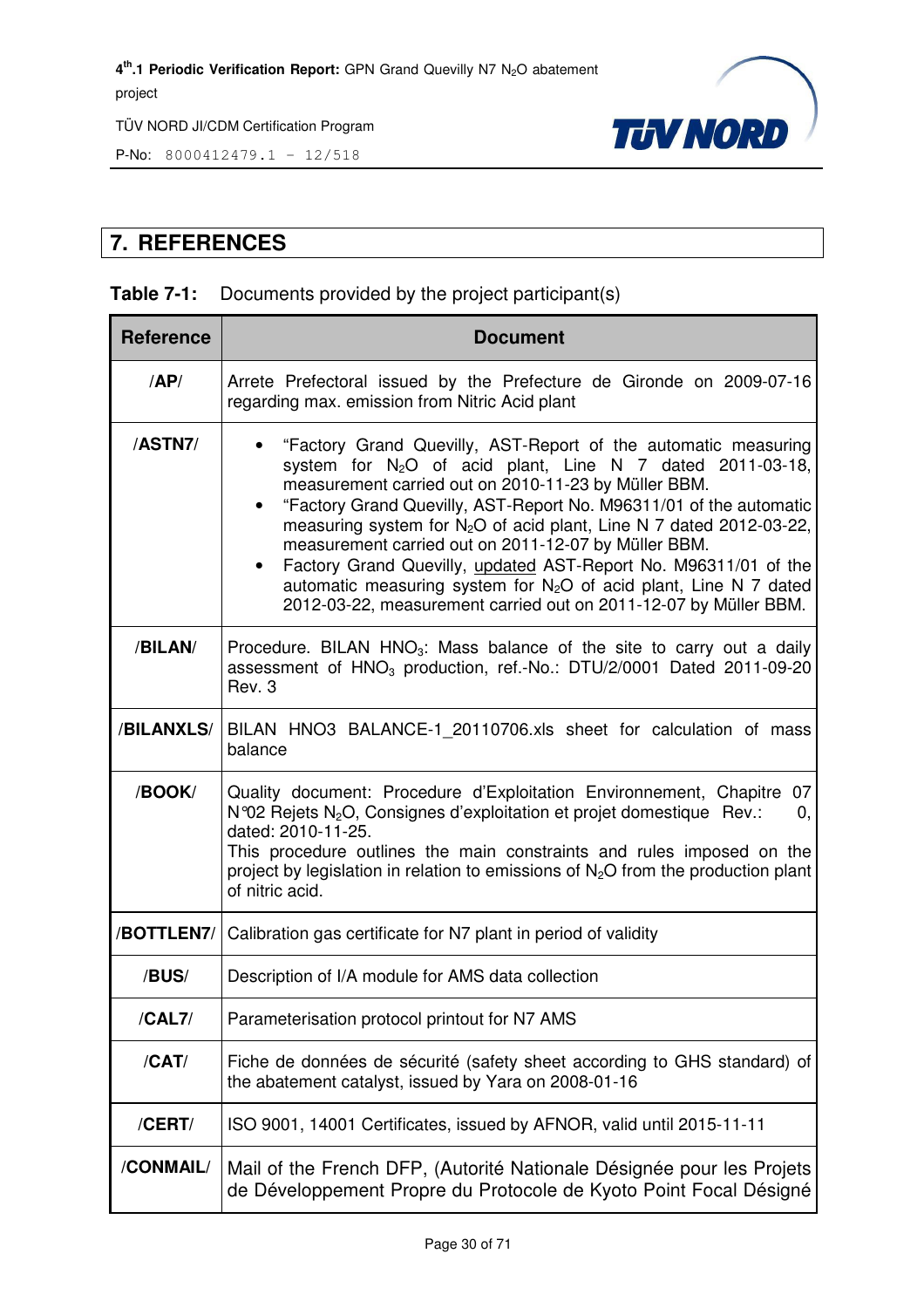TÜV NORD JI/CDM Certification Program



| <b>Reference</b> | <b>Document</b>                                                                                                                                                                                                                                                                                                                                                                                                                                                                                                                                                                                                                                                                                                                                                                                                                                                                                                                                                                                                                           |  |  |
|------------------|-------------------------------------------------------------------------------------------------------------------------------------------------------------------------------------------------------------------------------------------------------------------------------------------------------------------------------------------------------------------------------------------------------------------------------------------------------------------------------------------------------------------------------------------------------------------------------------------------------------------------------------------------------------------------------------------------------------------------------------------------------------------------------------------------------------------------------------------------------------------------------------------------------------------------------------------------------------------------------------------------------------------------------------------|--|--|
|                  | pour les Projets de Mise en Oeuvre Conjointe), dated 2012-11-29,<br>confirming the approach of dividing the monitoring period in two<br>separate subperiods with only one on-site visit.                                                                                                                                                                                                                                                                                                                                                                                                                                                                                                                                                                                                                                                                                                                                                                                                                                                  |  |  |
| /DECLA/          | Declaration of emissions to local government (Effluents Gazeux-N <sub>2</sub> O),<br>Atelier Nitrique 7, Emission source U7307<br>2012                                                                                                                                                                                                                                                                                                                                                                                                                                                                                                                                                                                                                                                                                                                                                                                                                                                                                                    |  |  |
| /EIPSN7/         | Liste de elements critiques QSE.xls (List of safety related parameter of the<br>N7 plant – including $N_2O$ -analyser)                                                                                                                                                                                                                                                                                                                                                                                                                                                                                                                                                                                                                                                                                                                                                                                                                                                                                                                    |  |  |
| /FICHE/          | Fiche renseignement carte de controle -Analyseurs Nitrique, control cards<br>for AMS                                                                                                                                                                                                                                                                                                                                                                                                                                                                                                                                                                                                                                                                                                                                                                                                                                                                                                                                                      |  |  |
| /FICHE7/         | Fiche de vie – analysateur Nitrique 7 (Control card for $N_2O$ -analyser<br>of plant N7 with completely documented weekly maintenance works<br>SAP based follow up of maintenance work ("plan d'entretien")                                                                                                                                                                                                                                                                                                                                                                                                                                                                                                                                                                                                                                                                                                                                                                                                                               |  |  |
| /LET/            | Lettre de demande d'autorisation à participer à un projet réalisé au titre de<br>l'article 6 du protocole de Kyoto (Letter asking for authorization of<br>participication in a project as established by article 6 of the Kyoto protocol) by<br>Total Petrochemicals Antwerp dated 2011-06-20                                                                                                                                                                                                                                                                                                                                                                                                                                                                                                                                                                                                                                                                                                                                             |  |  |
| /LOA/            | Host country<br>LOA issued by the French "Ministère de l'Écologie, de l'Énergie, du<br>Développement Durable et de la Mer, en charge des Technologies<br>vertes et des Négociations sur le climat" on 2010-04-16, Ref-No.:<br>D10007029 to approve N.serve as project participant.<br>LOA issued by the French "Ministère de l'Écologie, de l'Énergie, du<br>$\bullet$<br>Développement Durable et de la Mer, en charge des Technologies<br>vertes et des Négociations sur le climat" on 2010-04-16, Ref-No.:<br>D10007029 to approve GPN S.A. as project participant.<br>LOA issued by the French "Ministère de l'Écologie, de l'Énergie, du<br>Développement Durable et de la Mer, en charge des Technologies<br>vertes et des Négociations sur le climat" on 2011-08-24, Ref-No.: 11-<br>0852 5 <sup>E</sup> DNbis declaring Total Petrochemicals as project participant.<br>Investor<br>LoA issued by the National Climate Commission of Belgium on 2010-<br>12-03, Ref-No.: NKC/DFP/2 to approve GPN S.A. as project<br>participant. |  |  |
| /LOG/            | Daily log book (hand written by plant operation staff)                                                                                                                                                                                                                                                                                                                                                                                                                                                                                                                                                                                                                                                                                                                                                                                                                                                                                                                                                                                    |  |  |
| /MANUAL/         | Procedure: Manuel Maintenance Travaux Neufs: Procedures Techniques<br>Projet Domestique, Version No.2, 15.402.00 (Description of the organization,<br>instructions and department procedures implemented in the framework of                                                                                                                                                                                                                                                                                                                                                                                                                                                                                                                                                                                                                                                                                                                                                                                                              |  |  |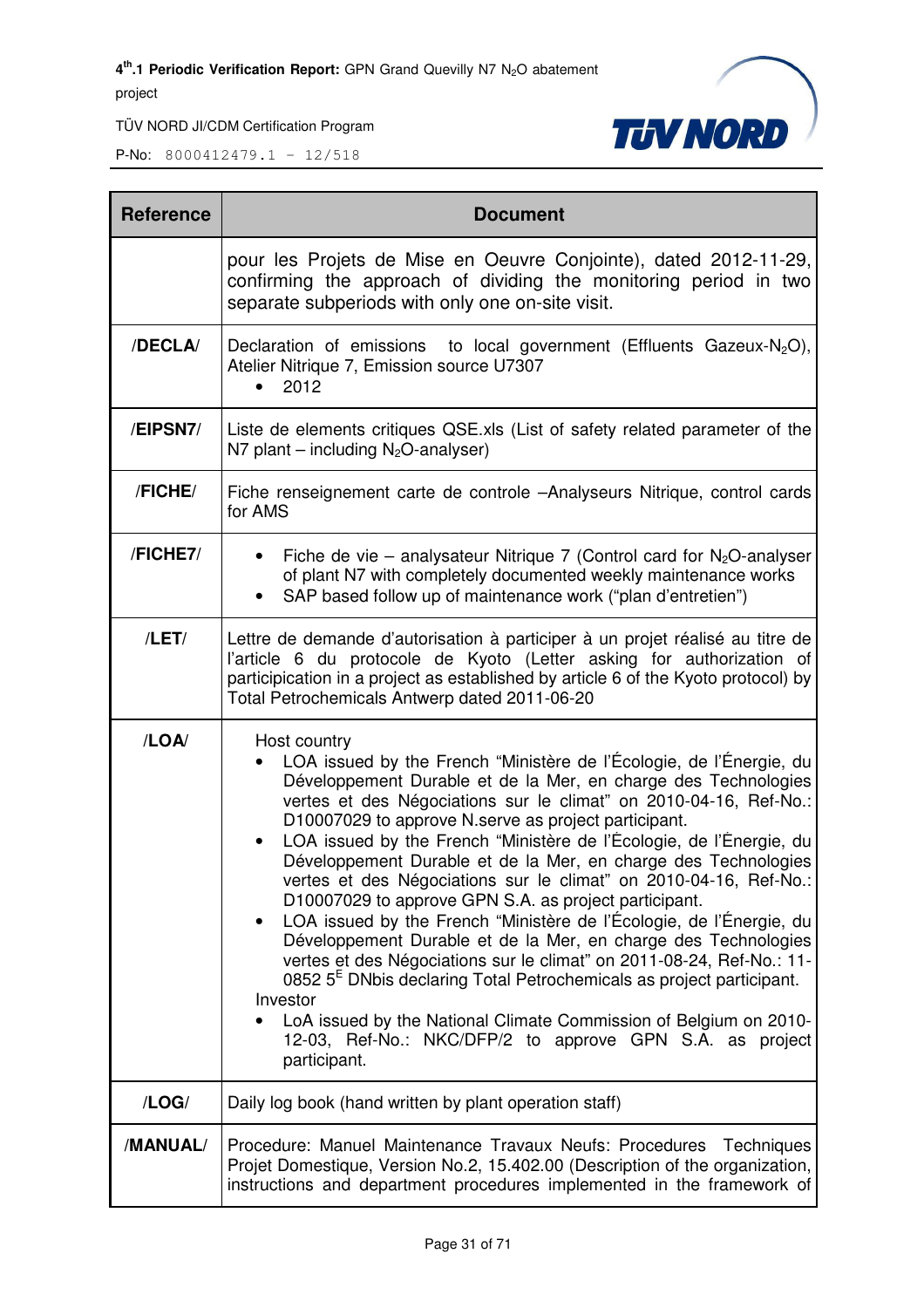

| <b>Reference</b> | <b>Document</b>                                                                                                                                                                                                                                                                                                                                                                                                                                                                                                                                                                                                                                                                                                     |  |  |
|------------------|---------------------------------------------------------------------------------------------------------------------------------------------------------------------------------------------------------------------------------------------------------------------------------------------------------------------------------------------------------------------------------------------------------------------------------------------------------------------------------------------------------------------------------------------------------------------------------------------------------------------------------------------------------------------------------------------------------------------|--|--|
|                  | domestic projects), dated 2011-11                                                                                                                                                                                                                                                                                                                                                                                                                                                                                                                                                                                                                                                                                   |  |  |
| /MR/             | 1. Jl Monitoring report No. 4 2012-04-01 - 2012-12-31 "GPN Grand<br>Quevilly N7 N <sub>2</sub> O abatement project" dated 2012-11-05 version 1,<br>issued by N.serve and uploaded for global stakeholder consultation.<br>2. Jl Monitoring report No. 4 2012-04-01 - 2012-12-31 "GPN Grand<br>Quevilly N7 N <sub>2</sub> O abatement project" dated 2012-11-19 version 2,<br>issued by N.serve responding the verification findings<br>3. Final JI Monitoring report No. 4.1 2012-04-01 - 2012-12-31 "GPN<br>Grand Quevilly N7 N <sub>2</sub> O abatement project" dated 2012-11-30 version<br>3, issued by N.serve responding the verification findings<br>- Including data from $2012 - 01 - 04 - 2012 - 11 - 14$ |  |  |
| /ORGPD/          | Organisation projets domestiques (Survey of personnel organisation of the<br>JI-project), issued by the GPN plant on 2010-11-18.                                                                                                                                                                                                                                                                                                                                                                                                                                                                                                                                                                                    |  |  |
| /P&IN7/          | Pipe and Installation sheet of N7 plant.                                                                                                                                                                                                                                                                                                                                                                                                                                                                                                                                                                                                                                                                            |  |  |
| /PART/           | Attestation de participation (participation certificate of plant staff on<br>maintenance work at the AMS, dated 2011-06-30                                                                                                                                                                                                                                                                                                                                                                                                                                                                                                                                                                                          |  |  |
| /PROC1/          | Quality procedure: Organisation de la Cellule Analysateur pour le Suivi de<br>analysateur securite (IPS) environment Qualité (Organisation of maintenance<br>of the AMS), TEIN/12/300                                                                                                                                                                                                                                                                                                                                                                                                                                                                                                                               |  |  |
| /PROC10/         | Projet domestique (Procedure of organisation, ENV/2/0006 domestic<br>project), dated 2011-09-12, Rev 1 (Description of the organisation which was<br>implemented for the domestic project between the operators, the<br>maintenance and the environment department, extract from Environment<br>Quality handbook SYS/1/0001                                                                                                                                                                                                                                                                                                                                                                                         |  |  |
| /PROC11/         | Quality document ENV_2_0006_A3 dated 2011-09-12, Rev. 0, Check od<br>project data (plausibility check)                                                                                                                                                                                                                                                                                                                                                                                                                                                                                                                                                                                                              |  |  |
| /PROC12/         | Quality document describing the mass balance procedure DTU/2/0001,<br>dated 2011-02-11, Rev. 0                                                                                                                                                                                                                                                                                                                                                                                                                                                                                                                                                                                                                      |  |  |
| /PROC137/        | Verification du titre acide nitrique par refractometie (methodology for titration<br>of Nitric Acid for concentration determination for cross check of NAP<br>measurement, OPM 3/ 6032 dated 2011/07/16                                                                                                                                                                                                                                                                                                                                                                                                                                                                                                             |  |  |
| /PROC2/          | Plan de controle suivi de analysateurs à lèmission des Nitriques N7, 8 (Plan<br>(Procedure) of Mainenance of AMS), MEI 2 1200                                                                                                                                                                                                                                                                                                                                                                                                                                                                                                                                                                                       |  |  |
| /PROC3/          | Verification des Analyseurs FTIR (Calibration procedure of the AMS $(N_2O - N_1)$<br>Analysator), MEI 3_1221, Rev 4, dated 2009-11-24                                                                                                                                                                                                                                                                                                                                                                                                                                                                                                                                                                               |  |  |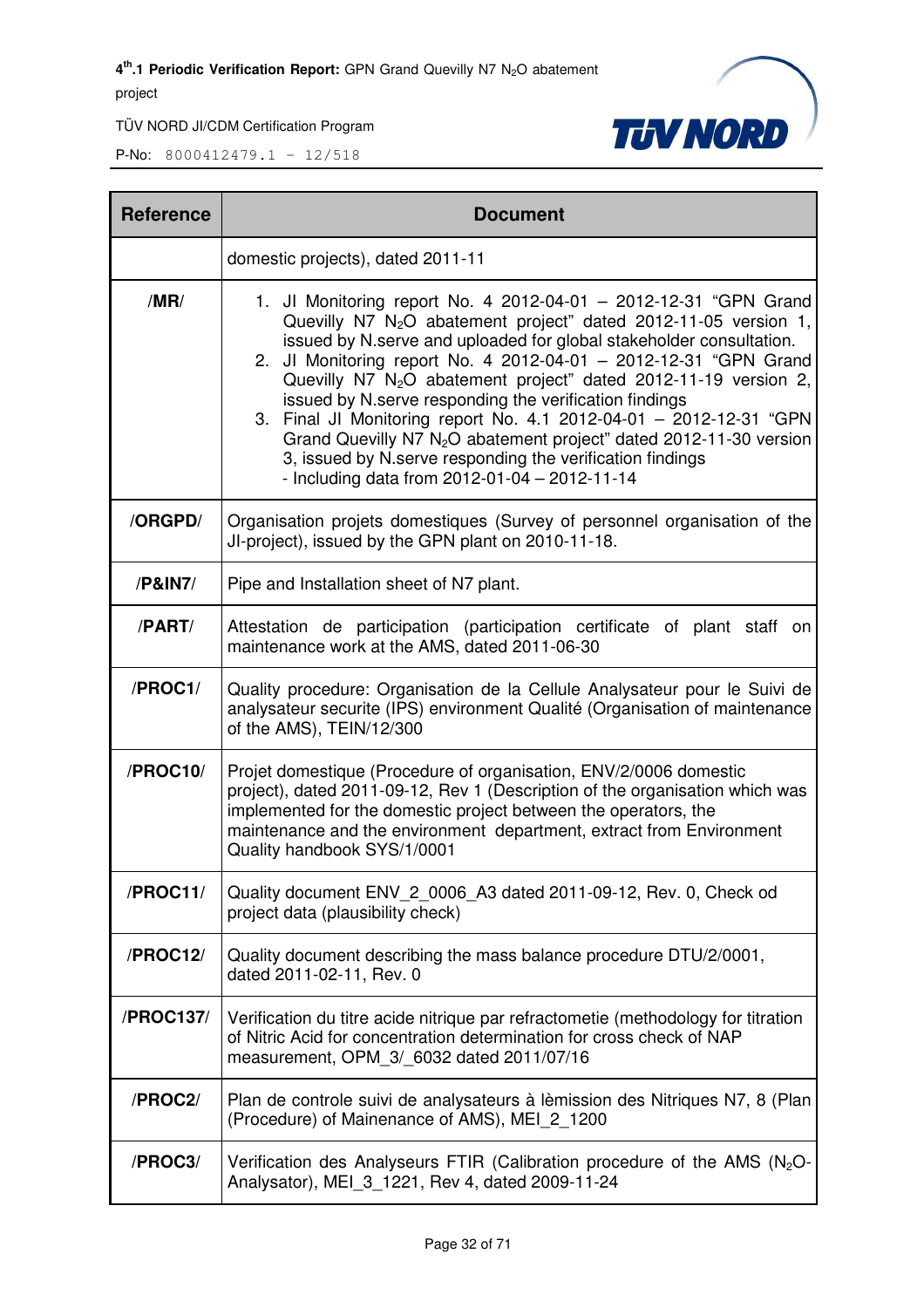

| <b>Reference</b> | <b>Document</b>                                                                                                                                                               |  |
|------------------|-------------------------------------------------------------------------------------------------------------------------------------------------------------------------------|--|
| /PROC4/          | Procedure – Gestion des documents maitrises des enregistrements,<br>(document management system), AQ/2/0001, Rev 19, dated 2011-10-03                                         |  |
| /PROC5/          | Programme individual de formation au poste de travail (Individual program<br>for training on workplace), Rev 9, dated 2011-10-21                                              |  |
| /PROC6/          | Elaboration, execution et suivi du plan de formation (Development,<br>Implementation and monitoring plan for training of plan staff), RH 2 0303,<br>Rev 10, dated 2011-10-20  |  |
| /PROC7/          | Mode operatoire – Debitmetres Etalonnage verification (Procedures for<br>calibration of $HNO3$ flow meters), ELMR/3/017                                                       |  |
| /PROC8/          | Mode operatoire – Bilan N <sub>2</sub> O (Quality document regarding N <sub>2</sub> O emissions<br>from the GPN nitric acids plants), ENV/3/1121, dated 2011-12-26, version 8 |  |
| /PROC9/          | Mode-operatoire – Verification des analysateurs FTIR (Quality document<br>related to the calibration of the $N_2O$ -analyser at N7 plant                                      |  |
| /PROD/           | Output reporting of the plant for management issues (Comptes Opnau)                                                                                                           |  |
| /QAL2CAL7/       | Report on performance tests and calibration of the AMS, report No.: M83<br>984/1, updated by Müller BBM on 2010-10-20 (initial version 2010-08-09)                            |  |
| /RAW-XLS/        | Raw data files provided by the plant project management to N.serve for<br>processing:                                                                                         |  |
|                  | <b>GPTS 2012</b><br><b>GPTS 2012</b><br>GPTS 2012<br><b>GPTS 2012</b><br>juillet.xls<br>août.xls<br>octobre.xls<br>septembre.<br>xls                                          |  |
| /STACK17/        | Drawing No. 74.571 with location of velocity measurement point in feeding<br>tube to horizontal stack                                                                         |  |
| /STACK27/        | Drawing No. U7307 with vertical stack                                                                                                                                         |  |
| /TAB/            | Tableau des Securites, Nitrique 7 (Trip points of Nitrique 7 plant, dated 2011-<br>$05 - 17$                                                                                  |  |
| /TRIP/           | Tableau des Securites: Nitrique 7 (XLS-sheet with safety relevant parameter,<br>instrumentation)                                                                              |  |
| /VR3/            | Final JI Verification report $3^{rd}$ period: GPN GRAND QUEVILLY N7 $N_2O$                                                                                                    |  |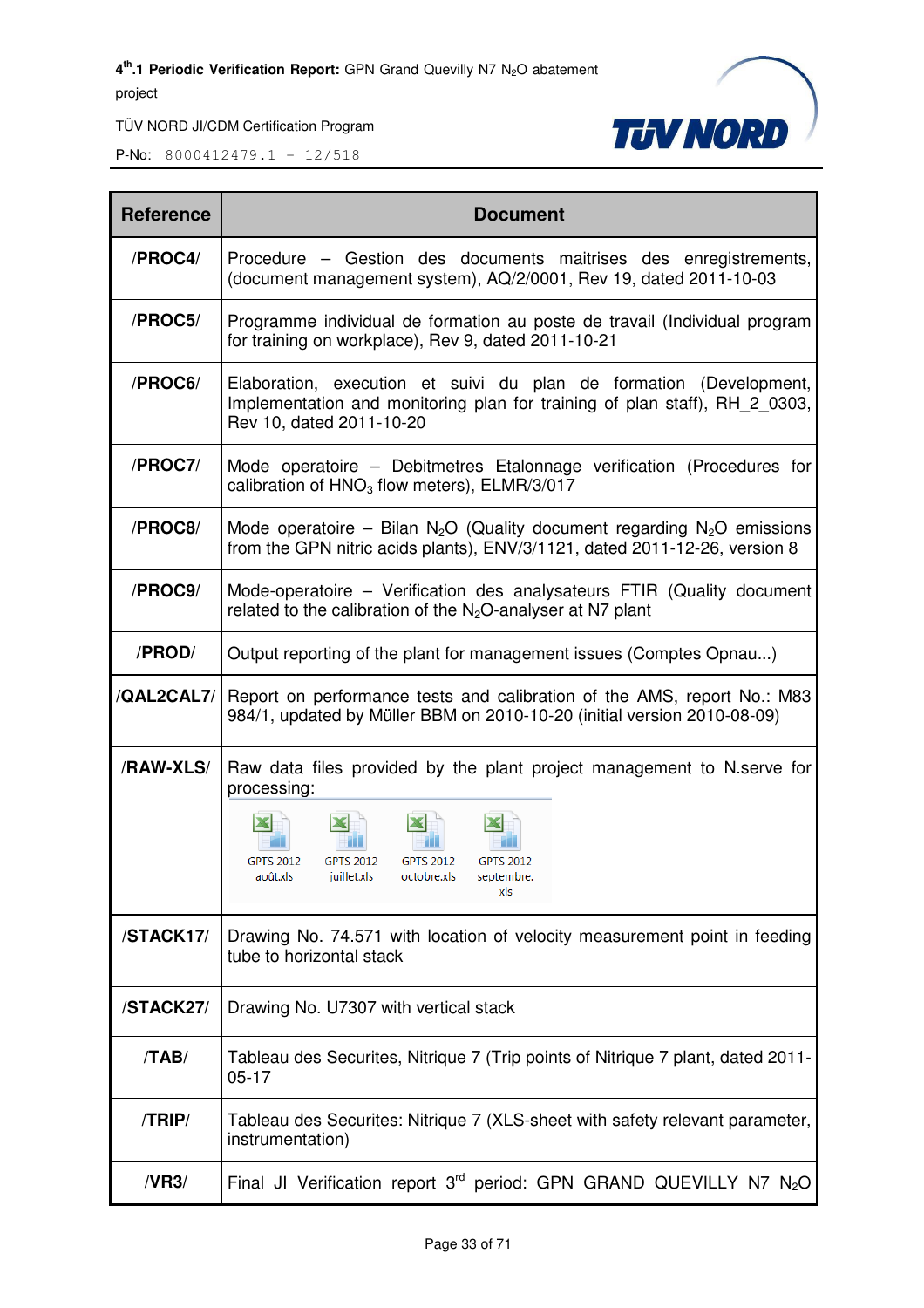

TÜV NORD JI/CDM Certification Program

| <b>Reference</b> | <b>Document</b>                                                                                                                                                                                               |  |  |
|------------------|---------------------------------------------------------------------------------------------------------------------------------------------------------------------------------------------------------------|--|--|
|                  | ABATEMENT PROJECT, ITL PROJECT ID: FR1000146, Monitoring Period:<br>2011-07-16 TO 2012-03-31, Report No: 8000407954 - 12/265, Date: 2012-<br>09-12, issued by TÜV Nord Cert GmbH                              |  |  |
| /XLS/            | CALC N04 V01 GPN N7 20121031, initial ERU Excel calculation<br>$\bullet$<br>spreadsheet<br>• Final for subperiod 4.1: CALC N04 V02 GPN N7 20121119<br>- Including data from $2012 - 01 - 04 - 2012 - 11 - 14$ |  |  |

|  | <b>Table 7-2:</b> Background investigation and assessment documents |
|--|---------------------------------------------------------------------|
|--|---------------------------------------------------------------------|

| <b>Reference</b> | <b>Document</b>                                                                                                                                                                                                                                                      |  |
|------------------|----------------------------------------------------------------------------------------------------------------------------------------------------------------------------------------------------------------------------------------------------------------------|--|
| /14181/          | European Standard DIN EN 14181: "Stationary source emissions - Quality<br>assurance of automated measuring systems                                                                                                                                                   |  |
| /AM0034/         | Approved baseline and monitoring methodology AM0034: "Catalytic<br>reduction of N <sub>2</sub> O inside the ammonia burner of nitric acid plants", version 3.4                                                                                                       |  |
| /AR/             | Arrêté du 2 mars 2007 of the 'Ministère de l'écologie et du développement<br>durable (Implementation of the JI-Guidelines in France)                                                                                                                                 |  |
| /BACK/           | Background paper: "N <sub>2</sub> O EMISSIONS FROM ADIPIC ACID AND NITRIC<br>PRODUCTION", Good Practice<br>ACID<br>Guidance<br>Uncertainty<br>and<br>Management in National Greenhouse Gas Inventories issued by the NGGIP                                           |  |
| /BELGIUM/        | Rules established by the National Climate Commission for the submission of<br>an application for approval for a project activity                                                                                                                                     |  |
| /BREF/           | Reference Document on Best Available Techniques for the Manufacture of<br>Large Volume Inorganic Chemicals - Ammonia, Acids and Fertilisers                                                                                                                          |  |
| /CPM/            | TÜV NORD JI / CDM CP Manual (incl. CP procedures and forms)                                                                                                                                                                                                          |  |
| $/$ DET $/$      | Determination Report: GPN Grand Quevilly N7 N <sub>2</sub> O abatement project,<br>Report No.: 8000373115 - 09/264; dated 2010-04-28, issued by TÜV NORD                                                                                                             |  |
| /DVM/            | JI Determination and Verification Manual                                                                                                                                                                                                                             |  |
| /GUIDE/          | Guidance: Developing a CDM or JI project to reduce greenhouse gas<br>emissions, issued by the:<br>French Ministry for Economy, Industry and Employment<br>French Ministry for Ecology, Energy, Sustainable Development and Town<br>$\bullet$<br>and Country Planning |  |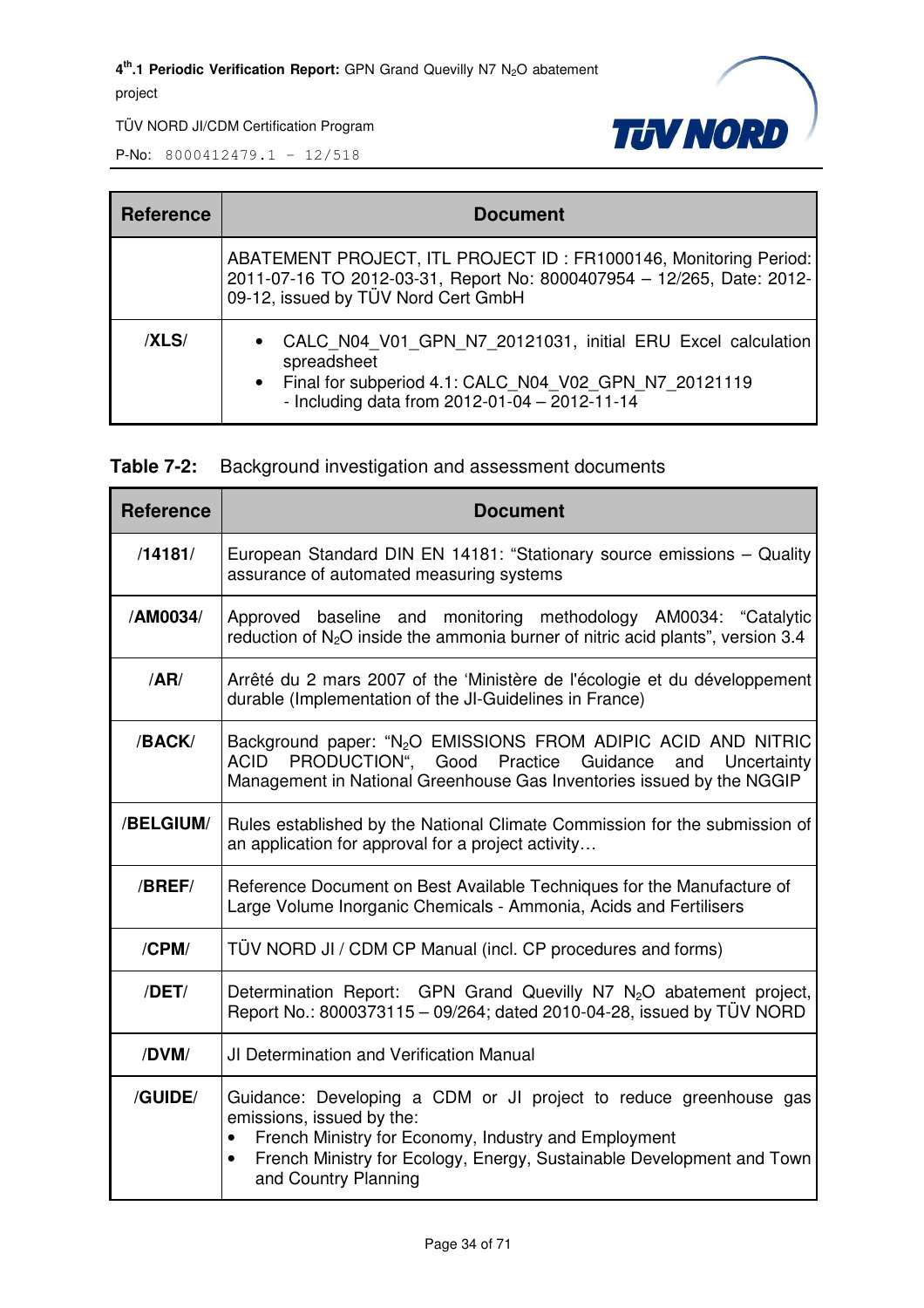

P-No: 8000412479.1 – 12/518

| <b>Reference</b> | <b>Document</b>                                                                                                                                                                                              |  |
|------------------|--------------------------------------------------------------------------------------------------------------------------------------------------------------------------------------------------------------|--|
|                  | <b>French Global Environment Facility</b><br>$\bullet$                                                                                                                                                       |  |
| /IPCC/           | 1. 1996 IPCC Guidelines for National Greenhouse Gas Inventories: work<br>book<br>2. 2006 IPCC Guidelines for National Greenhouse Gas Inventories: work<br>book                                               |  |
| /KP/             | Kyoto Protocol (1997)                                                                                                                                                                                        |  |
| /MA/             | Decision 3/CMP. 1 (Marrakesh - Accords)                                                                                                                                                                      |  |
| /METH/           | Méthode pour les Projets Domestiques<br>Réduction catalytique du $N2O$ dans des usines d'acide nitrique<br>(Projet Domestique Methodology: Catalytic reduction of N <sub>2</sub> O at nitric acid<br>plants) |  |
| /APSN7/          | <b>Prescriptions Complementaires</b><br>(Plant permission (decree) for N5, N6, N7 indicates the plant capacity of<br>HNO <sub>3</sub>                                                                        |  |
| /METHE/          | Projet Domestique Methodology<br>Catalytic reduction of $N_2O$ at nitric acid plants (Translation of $^{METH}$ )                                                                                             |  |
| /NCSGN7/         | Diagram of parameter NCSG during verification period - Extract of ERU-<br>calculation Excel-sheet                                                                                                            |  |
| /OTN7/           | Diagram of parameter OT during verification period- Extract of ERU-<br>calculation Excel-sheet                                                                                                               |  |
| /PDD/            | Project Design Document Version 03 dated 2009-08-06 "GPN Grand<br>Quevilly N7 N <sub>2</sub> O abatement project"                                                                                            |  |

#### **Table 7-3:** Websites used

| <b>Reference</b> | Link                                          | Organisation                                                                                                                                                |
|------------------|-----------------------------------------------|-------------------------------------------------------------------------------------------------------------------------------------------------------------|
| $/$ bref $/$     | http://eippcb.jrc.ec.europa.eu/<br>reference/ | Website of the European Commission, Joint<br>Research Centre, Institute for Prospective<br>Technological Studies (Provision of BAT-<br>Reference documents) |
| /dehst/          | http://www.dehst.de                           | German Emissions Trading Authority (DEHSt)<br>at the Federal Environment Agency                                                                             |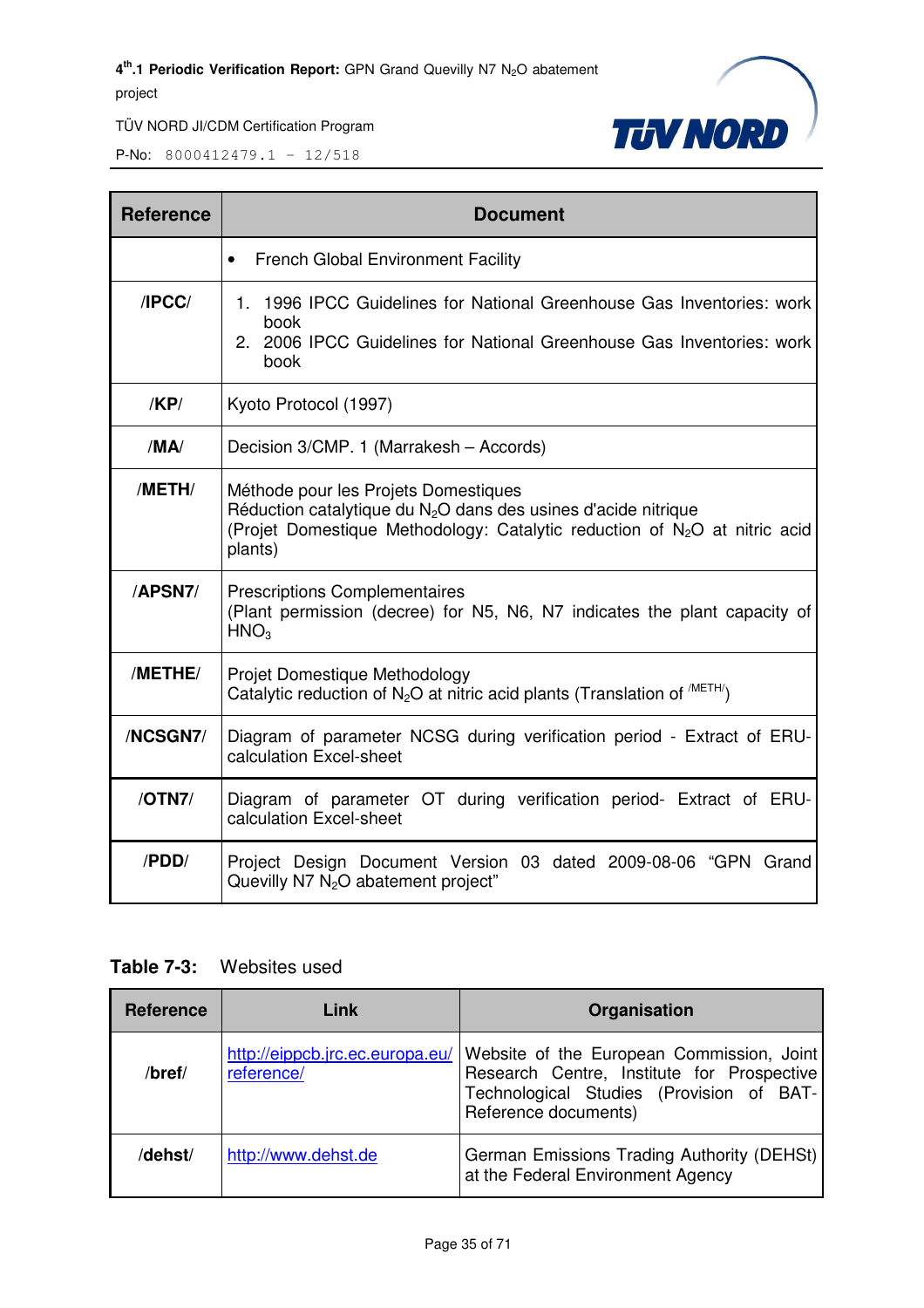

| <b>Reference</b> | Link                                                          | Organisation                                                                                                                                                  |
|------------------|---------------------------------------------------------------|---------------------------------------------------------------------------------------------------------------------------------------------------------------|
| /dfp/            | http://www.developpement-<br>durable.gouv.fr/                 | Ministère de l'Écologie, de l'Énergie, du<br>Développement Durable et de la Mer, en<br>charge des Technologies vertes<br>et des<br>Négociations sur le climat |
| /gw/             | http://www.global-<br>warming.de/                             | TUV Nord platform hosting projects open for<br>comments at the determination stage                                                                            |
| $\sqrt{I}$       | www.ipcc-nggip.iges.or.jp                                     | <b>IPCC</b> publications                                                                                                                                      |
| /                | http://www.legifrance.gouv.fr/                                | Site of the Legifrance (La service public de la<br>diffusion du droit)                                                                                        |
| /mist/           | http://www.ecologie.gouv.fr/M<br>ethodologies-de-projets.html | Ministère de l'Écologie, de l'Énergie, du<br>Développement durable<br>de<br>Mer<br>la<br>et<br>(Ministry of ecology<br>and<br>sustainable<br>development)     |
| $/$ nfg $/$      | http://www.effet-de-<br>serre.gouv.fr/accueil                 | Mission interministérielle sur l'effet de serre<br>Inter-Ministry<br>Mission<br>(French<br>the<br>on<br>Greenhouse Effect)                                    |
| /unfccc/         | http://ji.unfccc.int                                          | JI-SC                                                                                                                                                         |

**Table 7-4:** List of interviewed persons

| <b>Reference</b>                                                     | Mol <sup>1</sup> |                                                              | <b>Name</b>           | <b>Organisation / Function</b>                                     |
|----------------------------------------------------------------------|------------------|--------------------------------------------------------------|-----------------------|--------------------------------------------------------------------|
| /IMO1/                                                               | V                | $\boxtimes$ Mr.<br>$\Box$ Ms                                 | Patrick Le Calvé      | <b>GPN N7 Nitric Acid Plant</b><br>(Technical Director)            |
| $\boxtimes$ Mr.<br><b>Bertrand Walle</b><br>V<br>/IMO1/<br>$\Box$ Ms |                  | <b>GPN N7 Nitric Acid Plant</b><br>(Coordinator JI-Projects) |                       |                                                                    |
| /IM01/                                                               | V                | ∐ Mr.<br>$\boxtimes$ Ms.                                     | Isabelle Martinieau   | <b>GPN N7 Nitric Acid Plant</b><br>(Quality/Environmental manager) |
| /IM01/                                                               | V                | $\boxtimes$ Mr.<br>Ms.                                       | Pascal Fauguet        | <b>GPN N7 Nitric Acid Plant</b><br>(Maintenance Engineeer)         |
| /IM01/                                                               | V                | $\boxtimes$ Mr.<br>$\square$ Ms.                             | Pierre Henri Chretien | GPN N7 Nitric Acid Plant<br>(Plant Manager)                        |
| /IM01/                                                               | V                | $\Box$ Mr.                                                   | Nathalie Pierin       | <b>GPN N7 Nitric Acid Plant</b>                                    |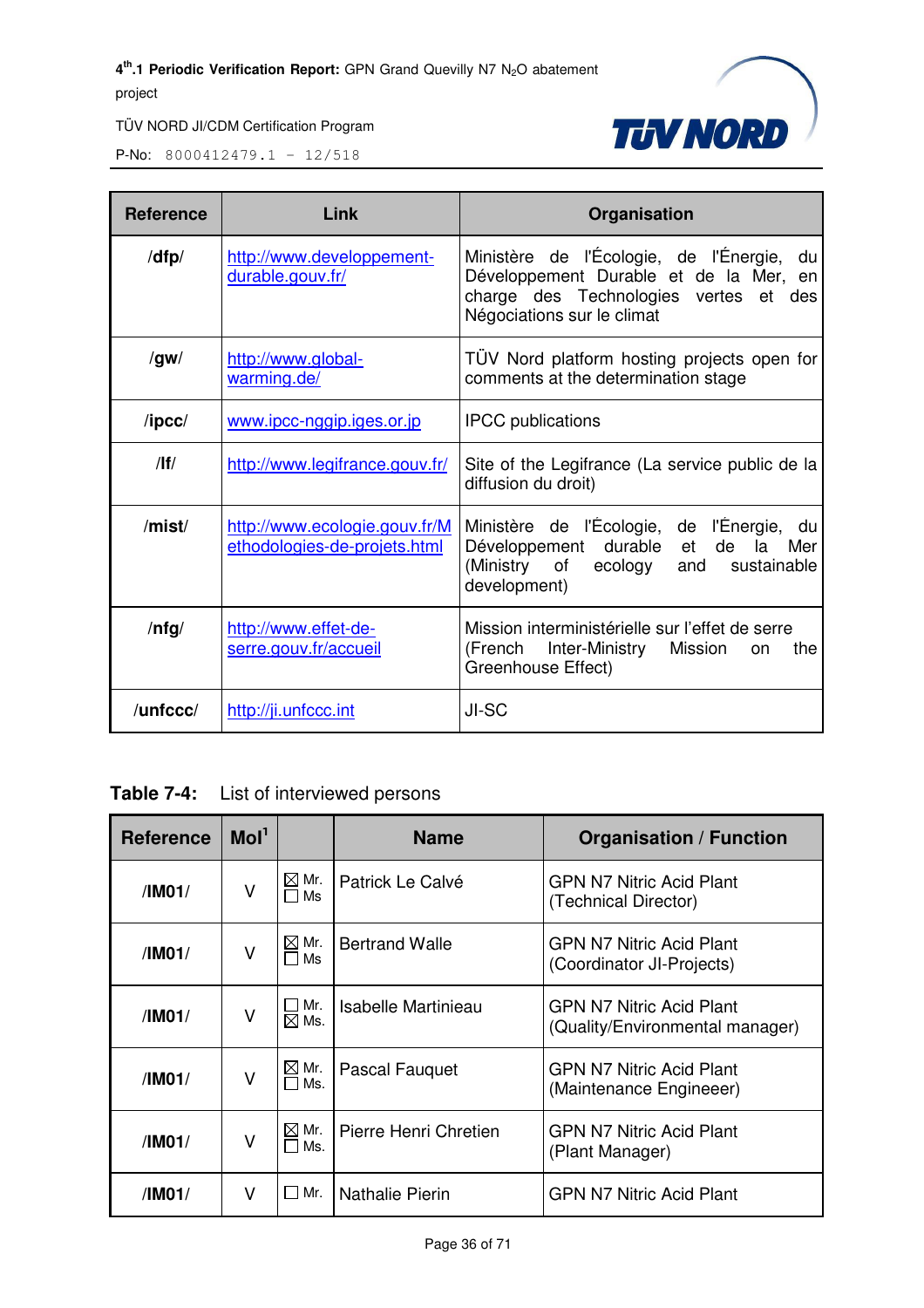

P-No: 8000412479.1 – 12/518

| <b>Reference</b> | Mol <sup>1</sup> |                               | <b>Name</b>                       | <b>Organisation / Function</b> |
|------------------|------------------|-------------------------------|-----------------------------------|--------------------------------|
|                  |                  | $\boxtimes$ Ms.               |                                   | (Staff)                        |
| /IM01/           |                  | $\Box$ Mr.<br>$\boxtimes$ Ms. | Rebecca Cardani-Strange   N.serve | (Project manager)              |

1) Means of Interview: (**T**elephone, **E**-Mail, **V**isit)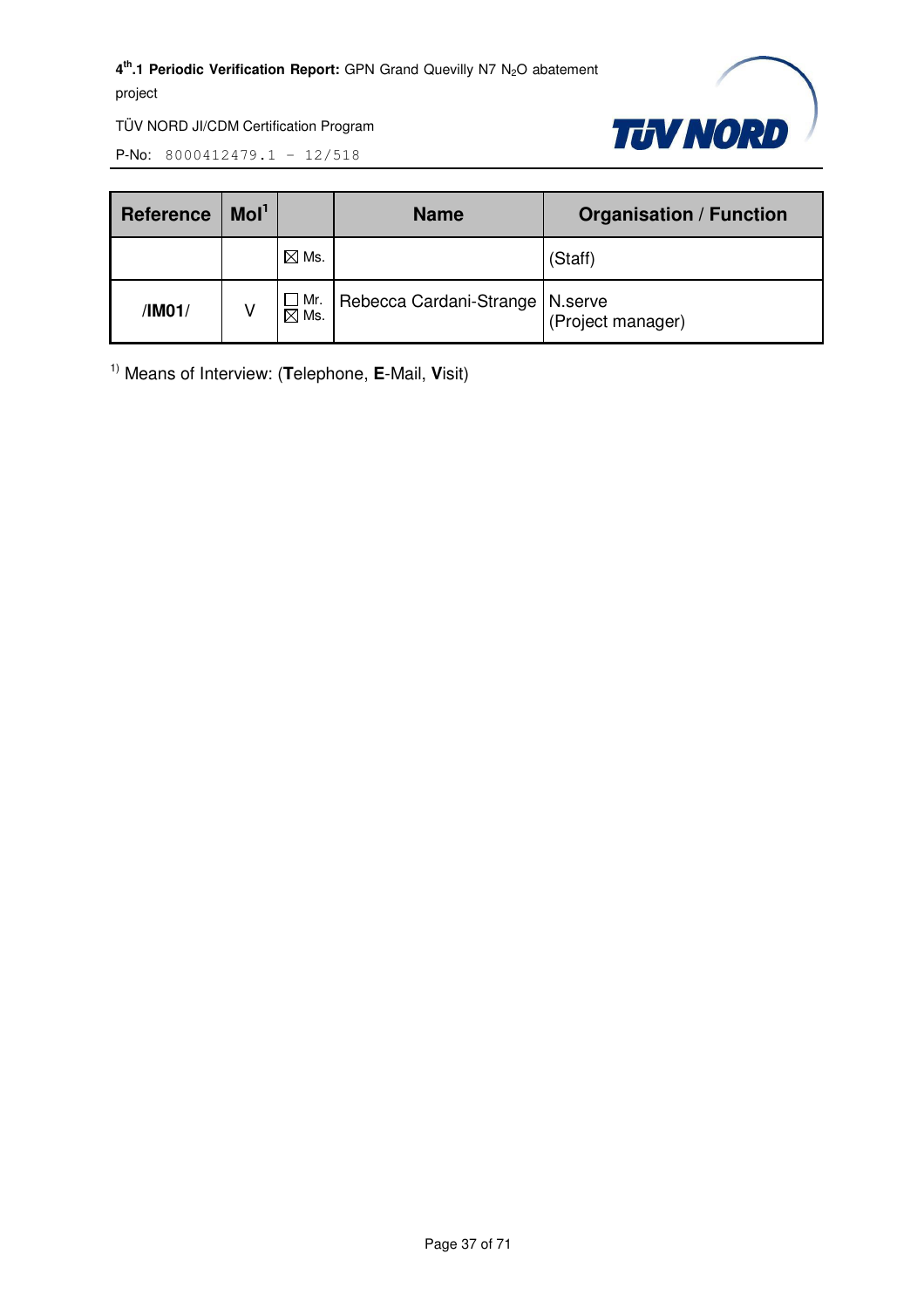TÜV NORD JI/CDM Certification Program P-No: 8000412479.1 – 12/518



# **ANNEX**

### **A1:** Verification Protocol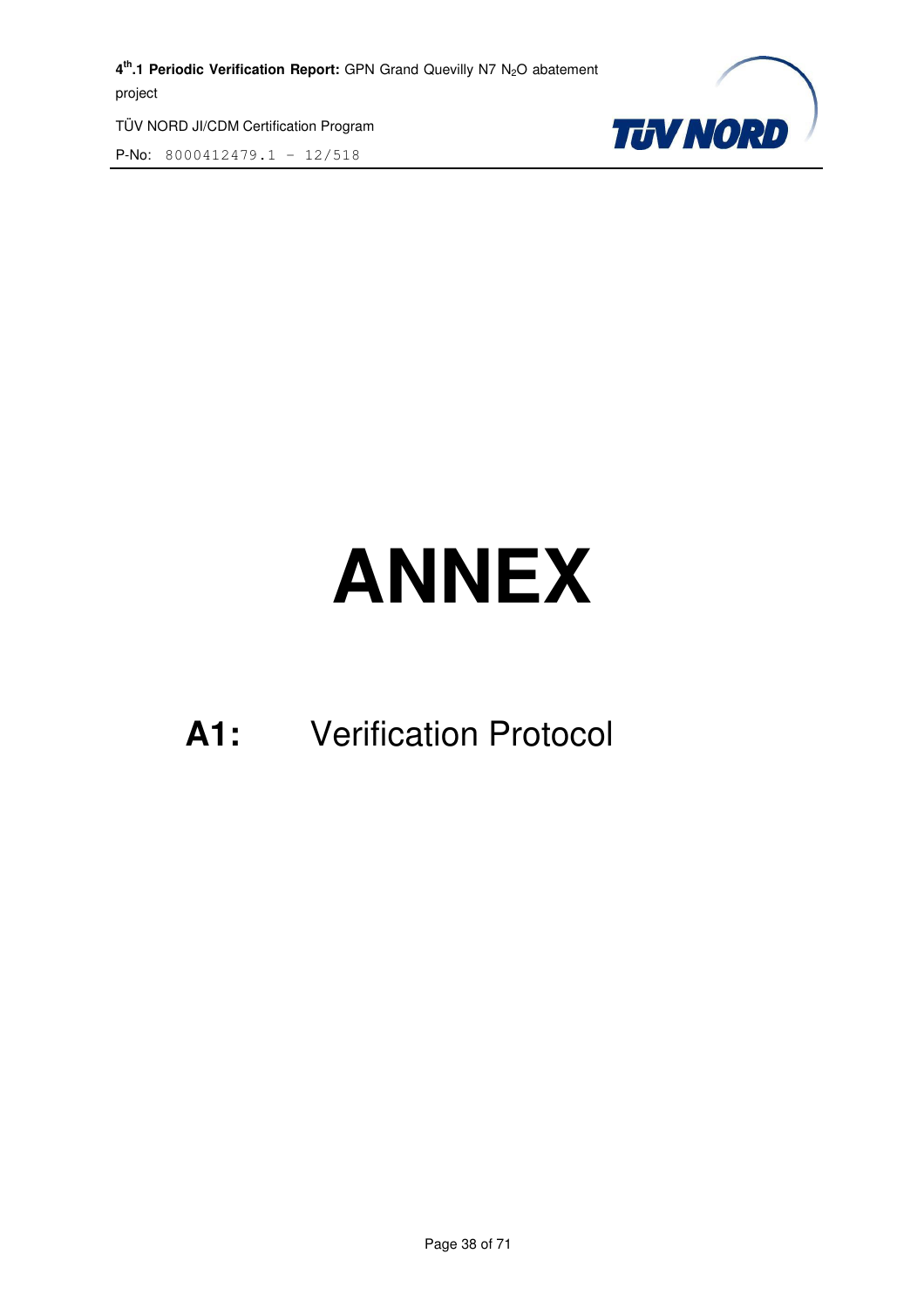P-No: 8000412479.1 – 12/518



#### **ANNEX 1: VERIFICATION PROTOCOL**

**Table A-1:** GHG calculation procedures and management control testing / detailed audit testing of residual risk areas and random testing

| <b>Identification of</b><br>potential reporting risk |                                                                 | Identification,<br>assessment and testing<br>of management controls                                         | Areas of residual risks                                                                                                  | <b>Additional verification</b><br>testing                                                         | <b>Conclusions and</b><br><b>Areas Requiring</b><br>Improvement<br>(including Forward<br><b>Action Requests)</b> |
|------------------------------------------------------|-----------------------------------------------------------------|-------------------------------------------------------------------------------------------------------------|--------------------------------------------------------------------------------------------------------------------------|---------------------------------------------------------------------------------------------------|------------------------------------------------------------------------------------------------------------------|
|                                                      |                                                                 |                                                                                                             | Raw data generation                                                                                                      |                                                                                                   |                                                                                                                  |
| l o<br>$\bullet$                                     | Installation of<br>measuring equipment<br>Dysfunction of        | Installation<br>modern<br>0f<br>$\bullet$<br>the<br>and state<br>0f<br>art<br>equipment                     | • Inadequate<br>installation<br>operation of the monitoring<br>equipment                                                 | • Site – visit (maintenance<br>dept., gas supplier)                                               | • See Table A-2                                                                                                  |
| I۰                                                   | installed equipment<br>Maloperation by<br>operational personnel | <b>Process</b><br>control<br>$\bullet$<br>automation<br>Internal data review                                | • Inadequate<br>exchange<br>0f<br>equipment<br>• Change of personnel                                                     | • Check of equipment<br>• Check of technical data<br>sheets<br>$\bullet$ Check<br>suppliers<br>0f |                                                                                                                  |
| l o                                                  | Downtimes of<br>equipment                                       | Regular visual inspect-<br>$\bullet$<br>ions of installed equip-                                            | • Undetected<br>measurement<br>errors                                                                                    | information / guarantees<br>calibration<br>$\bullet$ Check<br>0f                                  |                                                                                                                  |
| l o                                                  | Exchange of<br>equipment                                        | ment<br>Only skilled and trained<br>$\bullet$                                                               | • Inappropriateness<br>0f<br>Management<br>system                                                                        | records, if applicable<br>• Check of maintenance                                                  |                                                                                                                  |
| $\bullet$                                            | Change of<br>measurement<br>equipment<br>characteristic         | personnel operates the<br>relevant equipment<br>Daily raw data checks<br>$\bullet$<br>Immediate exchange of | procedures w.r.t. monitoring<br>requirements<br>(e.g.<br>plan<br>substitute value strategies)<br>• Non-application<br>0f | records<br>• Counter-check<br>of raw<br>data<br>and<br>commercial<br>data                         |                                                                                                                  |
| $\bullet$                                            | Insufficient accuracy<br>Change of                              | dysfunctional<br>equipment                                                                                  | management<br>system<br>procedures                                                                                       | • Check of<br>JI<br>manage-<br>ment system                                                        |                                                                                                                  |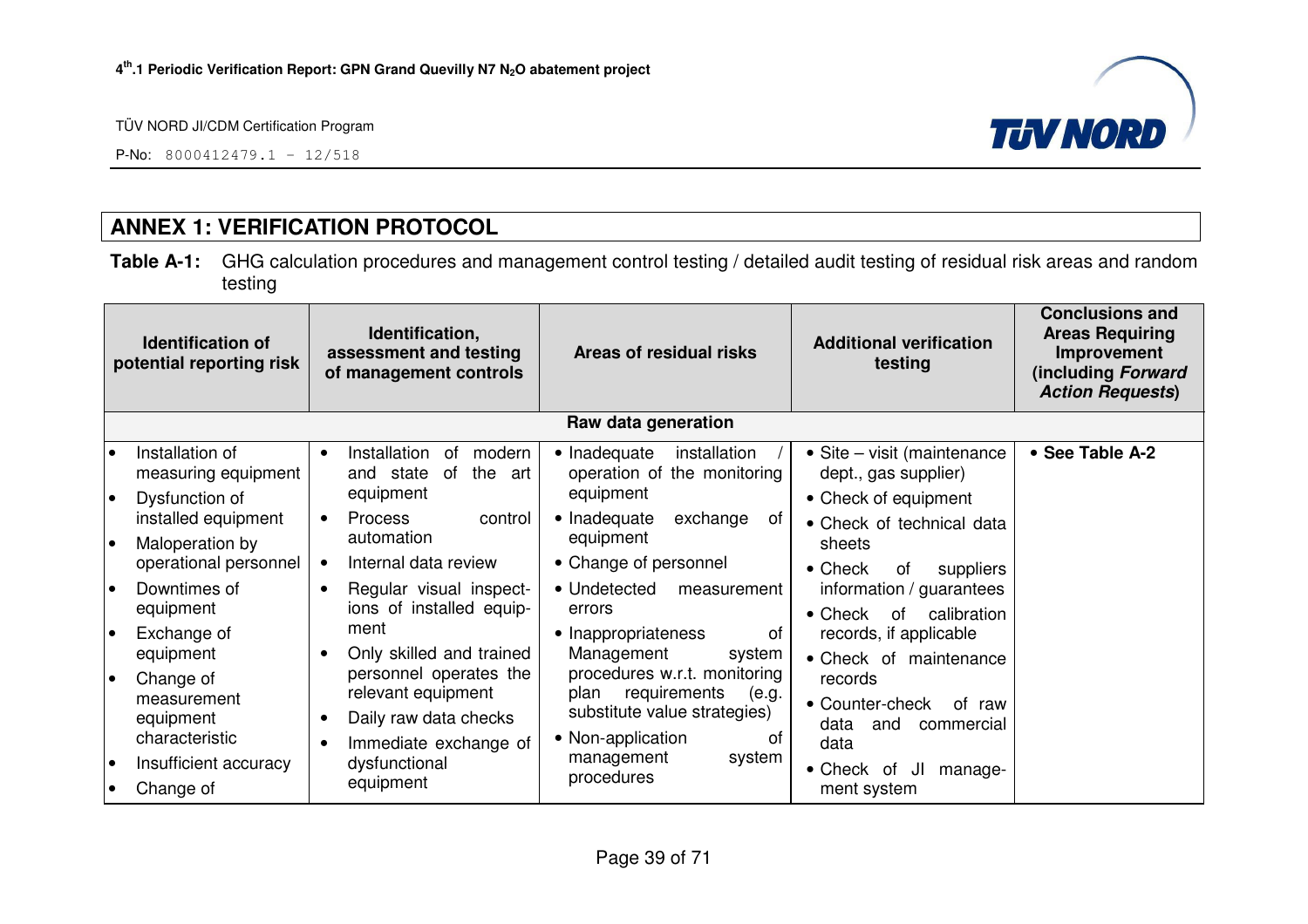



| <b>Identification of</b><br>potential reporting risk             | Identification,<br>assessment and testing<br>of management controls                               | Areas of residual risks                                                               | <b>Additional verification</b><br>testing                                                                                              | <b>Conclusions and</b><br><b>Areas Requiring</b><br>Improvement<br>(including Forward<br><b>Action Requests)</b> |
|------------------------------------------------------------------|---------------------------------------------------------------------------------------------------|---------------------------------------------------------------------------------------|----------------------------------------------------------------------------------------------------------------------------------------|------------------------------------------------------------------------------------------------------------------|
| technology<br>Accuracy of values<br>supplied by Third<br>Parties | Stand-by<br>duty<br>is<br>$\bullet$<br>organized<br>Training<br>٠                                 | • Insufficient accuracy<br>QA/QC<br>• Inappropriate<br>measures of Third Parties      | $\bullet$ Check<br>of<br>JI<br>related<br>procedures<br>• Application<br><b>of</b><br>JI<br>management<br>system                       |                                                                                                                  |
|                                                                  | Internal<br>audit<br>$\bullet$<br>procedures<br>Internal<br>check<br>of<br>٠                      |                                                                                       | procedures<br>• Check of trainings                                                                                                     |                                                                                                                  |
|                                                                  | QA/QC<br>of<br>measures<br>involved Third Parties                                                 |                                                                                       | • Check of responsibilities<br>QA/QC<br>$\bullet$ Check<br>of<br>documentation / eviden-<br>ces of involved<br><b>Third</b><br>Parties |                                                                                                                  |
|                                                                  |                                                                                                   | Raw data collection and data aggregation                                              |                                                                                                                                        |                                                                                                                  |
| Wrong data transfer<br>from raw data to daily<br>and monthly     | Cross-check of data<br>$\bullet$<br>Plausibility checks<br>of<br>$\bullet$<br>various parameters. | • Unintended usage of old<br>data that has been revised<br>• Incomplete documentation | $\bullet$ Check<br>of<br>data<br>aggregation steps<br>• Counter-calculation                                                            | • See Table A-2                                                                                                  |
| aggregated reporting<br>forms<br><b>IT Systems</b>               | Appropriate<br>archiving<br>$\bullet$<br>system                                                   | $\bullet$ Ex-post<br>corrections<br>οf<br>records                                     | • Data integrity checks by<br>means of graphical data<br>analysis and calculation                                                      |                                                                                                                  |
| Spread sheet<br>programming                                      | allocation<br>Clear<br>οf<br>responsibilities<br>of<br>JI<br>Application<br>٠                     | • Ambiguous<br><b>of</b><br>sources<br>information<br><b>of</b><br>• Non-application  | of specific performance<br>figures                                                                                                     |                                                                                                                  |
| Manual data<br>$\bullet$<br>transmission                         | Management<br>system<br>procedures                                                                | management<br>system<br>procedures                                                    | • Check of management<br>system certification                                                                                          |                                                                                                                  |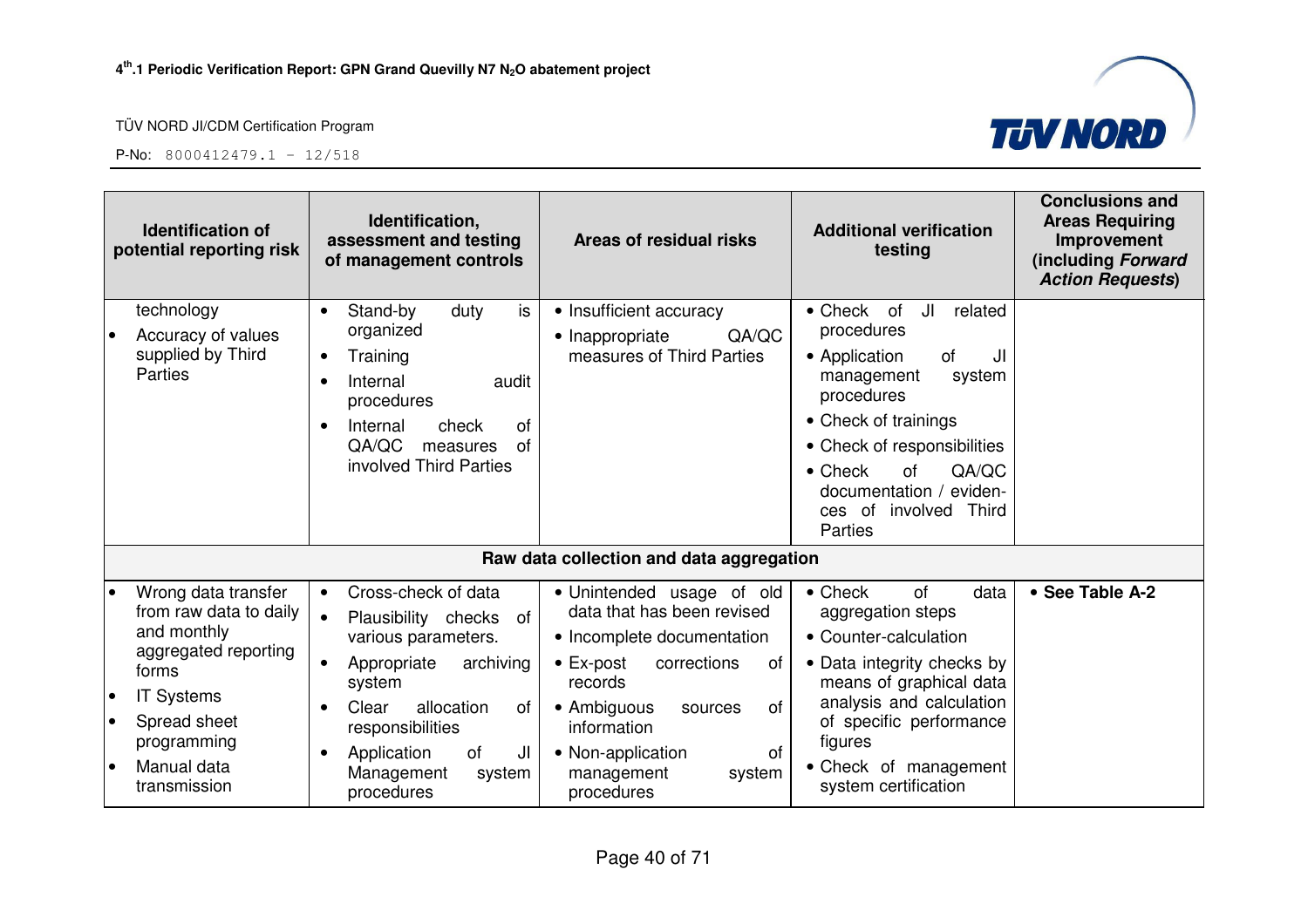



|                 | <b>Identification of</b><br>potential reporting risk    | Identification,<br>assessment and testing<br>of management controls                                                                                                 | Areas of residual risks                                                                                                                                                                                                                                                                                     | <b>Additional verification</b><br>testing                                                                                                           | <b>Conclusions and</b><br><b>Areas Requiring</b><br>Improvement<br>(including Forward<br><b>Action Requests)</b> |
|-----------------|---------------------------------------------------------|---------------------------------------------------------------------------------------------------------------------------------------------------------------------|-------------------------------------------------------------------------------------------------------------------------------------------------------------------------------------------------------------------------------------------------------------------------------------------------------------|-----------------------------------------------------------------------------------------------------------------------------------------------------|------------------------------------------------------------------------------------------------------------------|
| $\bullet$<br>∣∙ | Data protection<br>Responsibilities                     | Usage<br>of<br>standard<br>$\bullet$<br>software<br>solutions<br>(Spreadsheets)<br>Limited access to IT<br>systems<br>Data<br>protection<br>$\bullet$<br>procedures | • Manual<br>data<br>transfer<br>mistakes<br>• Unintended<br>change<br>ot<br>spread sheet programming<br>or data base entries<br>• Problems<br>caused<br>by<br>updating/upgrading<br>or<br>change of applied software                                                                                        | • Check of data archiving<br>system<br>• Check of application of<br>Management<br>system<br>procedures                                              |                                                                                                                  |
|                 |                                                         |                                                                                                                                                                     | <b>Other calculation parameters</b>                                                                                                                                                                                                                                                                         |                                                                                                                                                     |                                                                                                                  |
| $\bullet$       | Emission factors,<br>oxidation factors,<br>coefficients | The values and<br>data<br>$\bullet$<br>applied<br>sources<br>are<br>defined in the PDD and<br>monitoring plan                                                       | • Unintended<br>intended<br><b>or</b><br>Modification<br>of calculation<br>parameters<br>• Wrong application of values<br>• Misinterpretations of<br>the<br>applied methodology and/<br>or the PDD<br>• Missing<br>0f<br>update<br>applicable<br>regulatory<br><b>IPCC</b><br>framework<br>(e.g.<br>values) | • Update-check<br><b>of</b><br>regulatory framework<br>• Countercheck<br>of<br>the<br>applied MP in the MR<br>the<br>against<br>approved<br>version | • See Table A-2                                                                                                  |
|                 |                                                         |                                                                                                                                                                     | <b>Calculation Methods</b>                                                                                                                                                                                                                                                                                  |                                                                                                                                                     |                                                                                                                  |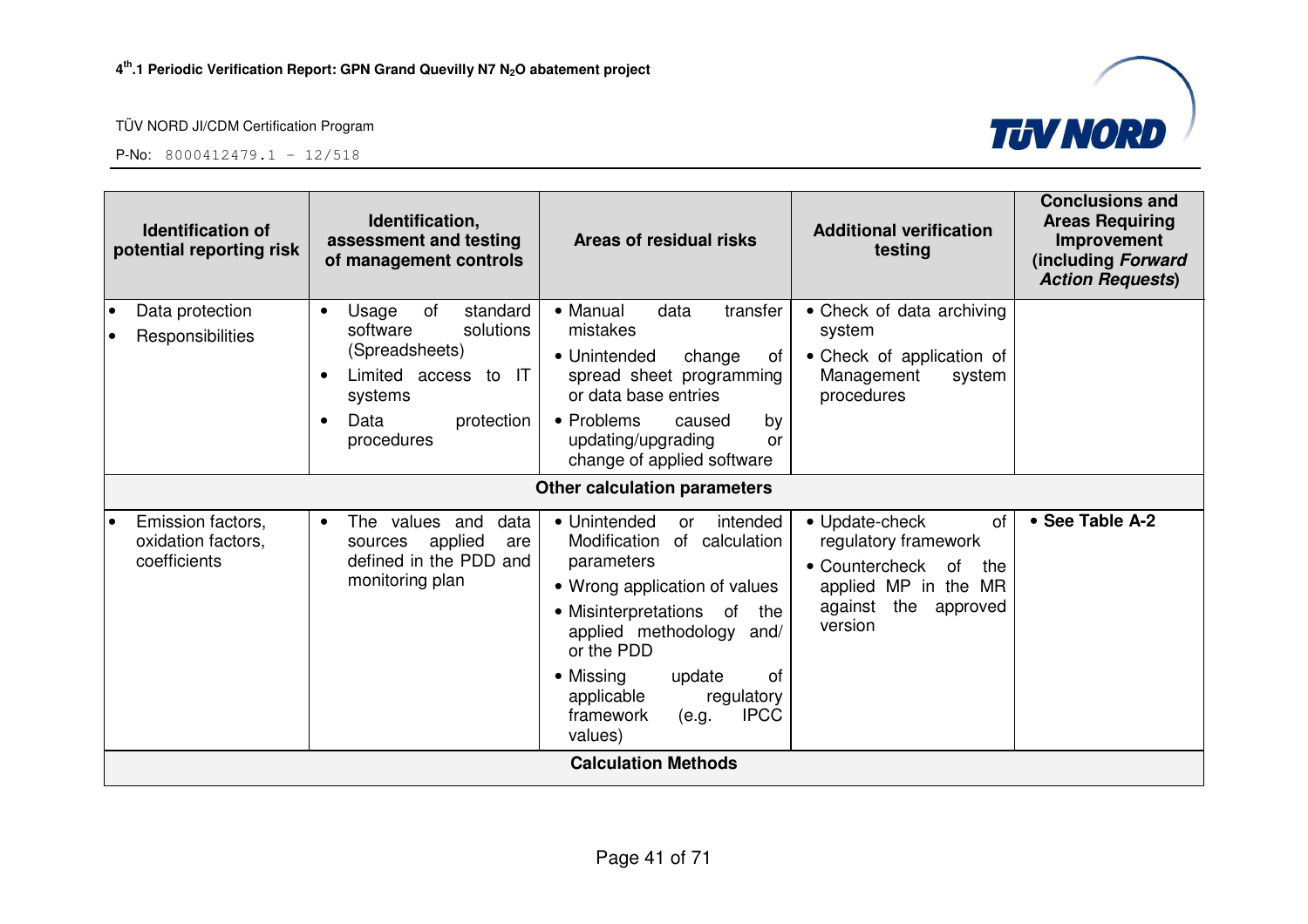

![](_page_41_Picture_3.jpeg)

| <b>Identification of</b><br>potential reporting risk                                                                                                                        | Identification,<br>assessment and testing<br>of management controls                                                                                                                                                                                       | Areas of residual risks                                                                                                         | <b>Additional verification</b><br>testing                                                                                                      | <b>Conclusions and</b><br><b>Areas Requiring</b><br>Improvement<br>(including Forward<br><b>Action Requests)</b> |
|-----------------------------------------------------------------------------------------------------------------------------------------------------------------------------|-----------------------------------------------------------------------------------------------------------------------------------------------------------------------------------------------------------------------------------------------------------|---------------------------------------------------------------------------------------------------------------------------------|------------------------------------------------------------------------------------------------------------------------------------------------|------------------------------------------------------------------------------------------------------------------|
| Applied formulae<br>Miscalculation<br>$\bullet$<br>Mistakes in spread-<br>$\bullet$<br>sheet calculation                                                                    | calculation<br>Advanced<br>$\bullet$<br>and reporting tools<br>A JI coordinator is in<br>charge of the JI related<br>calculations<br>Usage of<br>tested<br>$\bullet$<br>counterchecked<br>Excel<br>spreadsheets<br>Involvement of external<br>consultants | $\bullet$ The<br>danger<br>of<br>miscal-<br>culation<br>only<br>be<br>can<br>minimized.                                         | • Countercheck<br>the<br>on<br>basis of own calculation.<br>• Spread<br>sheet<br>walk-<br>trough.<br>• Plausibility checks<br>• Check of plots | • See Table A-2                                                                                                  |
|                                                                                                                                                                             |                                                                                                                                                                                                                                                           | <b>Monitoring reporting</b>                                                                                                     |                                                                                                                                                |                                                                                                                  |
| Data transfer to the<br>$\bullet$<br>author of the<br>monitoring report<br>Data transfer to the<br>$\bullet$<br>monitoring report<br>Unintended use of<br>outdated versions | JI<br>An<br>experienced<br>$\bullet$<br>consultant<br>is<br>for<br>responsible<br>monitoring reporting.<br>JI QMS procedures are<br>٠<br>defined                                                                                                          | • The danger of data transfer<br>mistakes<br>only<br>can<br>be<br>minimized<br>• Inappropriate application of<br>QMS procedures | with<br>• Counter<br>check<br>evidences provided.<br>• Audit<br>of<br>procedure<br>application                                                 | • See Table A-2                                                                                                  |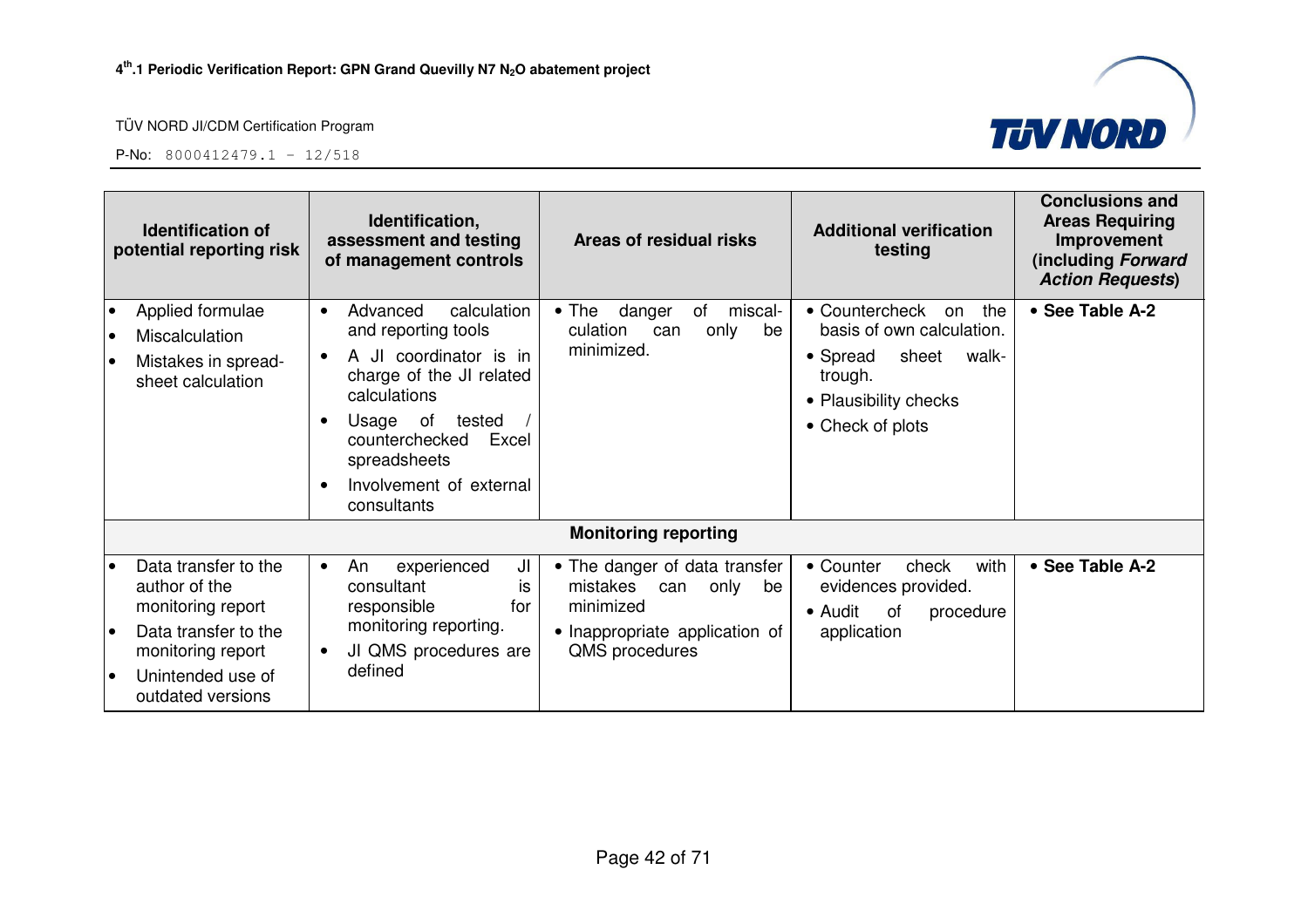![](_page_42_Picture_2.jpeg)

P-No: 8000412479.1 – 12/518

#### **Table A-2:** (Project specific) Periodic Verification Checklist

| No.          | $DVM4$ paragraph /<br><b>Checklist Item</b><br>(incl. guidance for the determination<br>team)                                                                                                                                                                                                                   | <b>Initial Finding</b><br>(Means and results of assessment)                                                                                                                                                                                                                                                                                                                                                                                                                                    | Ref.                                        | <b>Action</b><br>requested<br>to PPs<br>(CAR, CL,<br>FAR) | <b>Review</b><br>of PP's<br>action | Con-<br>clu-<br>sion |
|--------------|-----------------------------------------------------------------------------------------------------------------------------------------------------------------------------------------------------------------------------------------------------------------------------------------------------------------|------------------------------------------------------------------------------------------------------------------------------------------------------------------------------------------------------------------------------------------------------------------------------------------------------------------------------------------------------------------------------------------------------------------------------------------------------------------------------------------------|---------------------------------------------|-----------------------------------------------------------|------------------------------------|----------------------|
| $\mathbf{A}$ | <b>Project Approvals by Parties involved</b>                                                                                                                                                                                                                                                                    |                                                                                                                                                                                                                                                                                                                                                                                                                                                                                                |                                             |                                                           |                                    |                      |
| A.1          | DVM § 90<br>Has the DFPs of at least one<br>Party involved, other than the<br>host Party, issued a written<br>project<br>approval<br>when<br>submitting the first verification<br>report to the secretariat for<br>publication in accordance with<br>38 of the<br>paragraph<br>JI<br>guidelines, at the latest? | Description:<br>The report will be submitted directly to the DFP by the PP<br>because it is a track 1 project.<br>The PP provided following LoA:<br>Host country France (PP is GPN S.A., N.serve and Total<br>$\bullet$<br>Petrochemicals)<br>Investor country Belgium (PP is GPN S.A.)<br>$\bullet$<br>Means of determination: DFP-website, LoA, Unfccc-website,<br>MR.<br>Conclusion: All parties stated in section 2.1. of the MR are<br>mentioned in the provided LoAs provided by the PP. | /LOA/<br>/LET/<br>/dfp/<br>/unfccc/<br>/MR/ |                                                           |                                    | OK                   |
| A.2          | DVM § 91<br>Are all the written project<br>approvals by Parties involved<br>unconditional?                                                                                                                                                                                                                      | Description: The French LoA has two conditions, which<br>need to be taken into account:<br>Only 90 % of the verified emission reductions of one<br>$\bullet$                                                                                                                                                                                                                                                                                                                                   | /LOA/<br>/dfp/<br>/unfccc/                  | CAR A1                                                    |                                    | <b>OK</b>            |

 $<sup>4</sup>$  JISC 19 Annex 4</sup>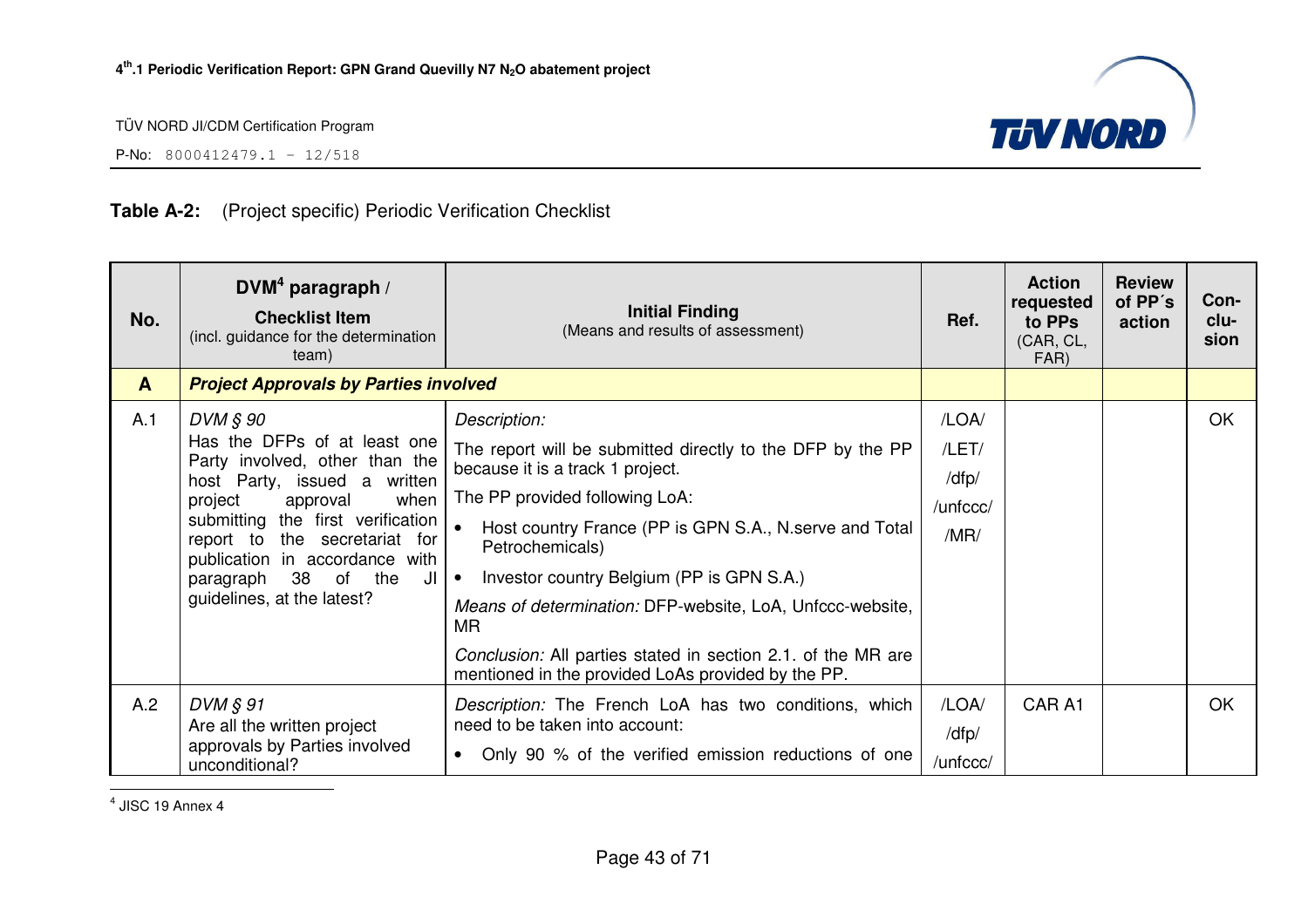![](_page_43_Picture_3.jpeg)

| No. | DVM <sup>4</sup> paragraph /<br><b>Checklist Item</b><br>(incl. guidance for the determination<br>team) | <b>Initial Finding</b><br>(Means and results of assessment)                                                                                                                                                         | Ref. | <b>Action</b><br>requested<br>to PPs<br>(CAR, CL,<br>FAR) | <b>Review</b><br>of PP's<br>action | Con-<br>clu-<br>sion |
|-----|---------------------------------------------------------------------------------------------------------|---------------------------------------------------------------------------------------------------------------------------------------------------------------------------------------------------------------------|------|-----------------------------------------------------------|------------------------------------|----------------------|
|     |                                                                                                         | period shall be claimed by the PP. The ERU quantity<br>stated in this report already takes into account the 10%<br>deduction.                                                                                       |      |                                                           |                                    |                      |
|     |                                                                                                         | The total amount of verified emission reductions until<br>$\bullet$<br>2012-12-31 is limited to 294,955 tonnes (before 10 %<br>reduction and 265,460 tonnes after deduction) as per the<br>LoA from the French DFP. |      |                                                           |                                    |                      |
|     |                                                                                                         | The Belgium LoA is unconditional                                                                                                                                                                                    |      |                                                           |                                    |                      |
|     |                                                                                                         | Means of determination: LoA                                                                                                                                                                                         |      |                                                           |                                    |                      |
|     |                                                                                                         | Conclusion: OK,                                                                                                                                                                                                     |      |                                                           |                                    |                      |
|     |                                                                                                         | 10 % of the emission reductions are subtracted from the<br>initial result. The ERU quantity stated in this report<br>already takes into account the 10% deduction.                                                  |      |                                                           |                                    |                      |
|     |                                                                                                         | The sum of emission reduction ERUs does not exceed<br>the maximum amount as stated in the LoA.                                                                                                                      |      |                                                           |                                    |                      |
|     |                                                                                                         | FAR A1:                                                                                                                                                                                                             |      |                                                           |                                    |                      |
|     |                                                                                                         | The verifier of subsequent verification shall check that the<br>sum of registered ERUs from former verifications and the<br>ERUs of the actual period do not exceed the cap defined in<br>the French LoA.           |      |                                                           |                                    |                      |
|     |                                                                                                         | The check has been carried out, and it can be confirmed                                                                                                                                                             |      |                                                           |                                    |                      |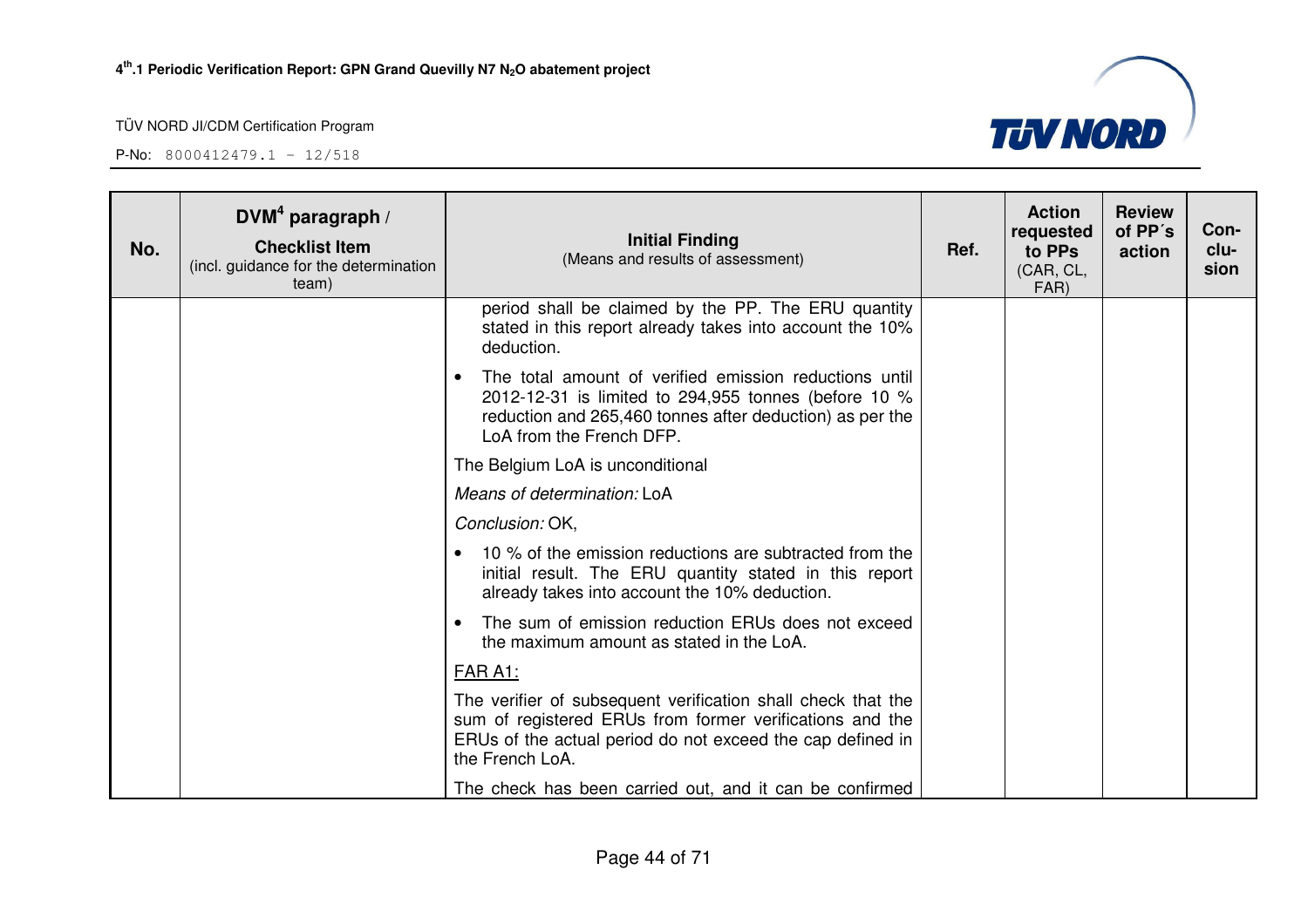P-No: 8000412479.1 – 12/518

| No. | $DVM4$ paragraph /<br><b>Checklist Item</b><br>(incl. guidance for the determination<br>team)                                                                                               | <b>Initial Finding</b><br>(Means and results of assessment)                                                                                                                                                                                                                                                                                                                                                                                                                                                                                                                                                                                                                                                                                                             | Ref.                                                                                          | <b>Action</b><br>requested<br>to PPs<br>(CAR, CL,<br>FAR) | <b>Review</b><br>of PP's<br>action                                     | Con-<br>clu-<br>sion |
|-----|---------------------------------------------------------------------------------------------------------------------------------------------------------------------------------------------|-------------------------------------------------------------------------------------------------------------------------------------------------------------------------------------------------------------------------------------------------------------------------------------------------------------------------------------------------------------------------------------------------------------------------------------------------------------------------------------------------------------------------------------------------------------------------------------------------------------------------------------------------------------------------------------------------------------------------------------------------------------------------|-----------------------------------------------------------------------------------------------|-----------------------------------------------------------|------------------------------------------------------------------------|----------------------|
|     |                                                                                                                                                                                             | that the sum of registered ERUs do not exceed the cap.                                                                                                                                                                                                                                                                                                                                                                                                                                                                                                                                                                                                                                                                                                                  |                                                                                               |                                                           |                                                                        |                      |
| B   | <b>Project implementation</b>                                                                                                                                                               |                                                                                                                                                                                                                                                                                                                                                                                                                                                                                                                                                                                                                                                                                                                                                                         |                                                                                               |                                                           |                                                                        |                      |
| B.1 | DVM § 92<br>Has the project been imple-<br>mented in accordance with the<br>PDD regarding which the<br>determination has been deemed<br>final and is so listed on the<br>UNFCCC JI website? | Description: The PP installed a secondary abatement<br>catalyst and an AMS conforming to the DIN EN 14181<br>before start of the project. QA/QC measures were<br>implemented.<br>Means of determination: PDD, certificates provided by the<br>PP, on-site visit<br>Conclusion: The project installations (Abatement catalyst,<br>AMS) and procedures were checked by the verification team<br>and compared with the description given in the registered<br>PDD. The installation of the abatement catalyst and<br>monitoring system is in line with the PDD. The PP removed<br>the DeNOx-catalyst which emitted some $N_2O$ and installed a<br>catalyst with insignificant $N_2O$ emission characteristic what<br>will cause a lower emission level of $N2O$ in future. | /PDD/<br>/QAL2<br>CAL7/<br>/ASTN7/<br>/MR/<br>/14181/<br>/CAT/<br>/PROC<br>1/<br>/PROC<br>137 | CAR <sub>B1</sub><br>CAR <sub>B2</sub>                    | <b>CARB1</b><br>GAR <sub>B2</sub><br>Pls.<br>refer to<br>section<br>4. | <b>OK</b>            |
|     |                                                                                                                                                                                             | The verification team found some inconsistencies in the<br>monitoring report, which are summarised in CAR B1.<br>CAR <sub>B1</sub> :<br>Monitoring report:<br>1. Section 5.3.6: The units of NCSG and VSG shall<br>be corrected.<br>2. Annex 1 Parameter $OHn$ : It shall be clarified if the                                                                                                                                                                                                                                                                                                                                                                                                                                                                           | /MANUA<br>$\cup$<br>/ORGP<br>D/<br>/DECLA/                                                    |                                                           |                                                                        |                      |

![](_page_44_Picture_5.jpeg)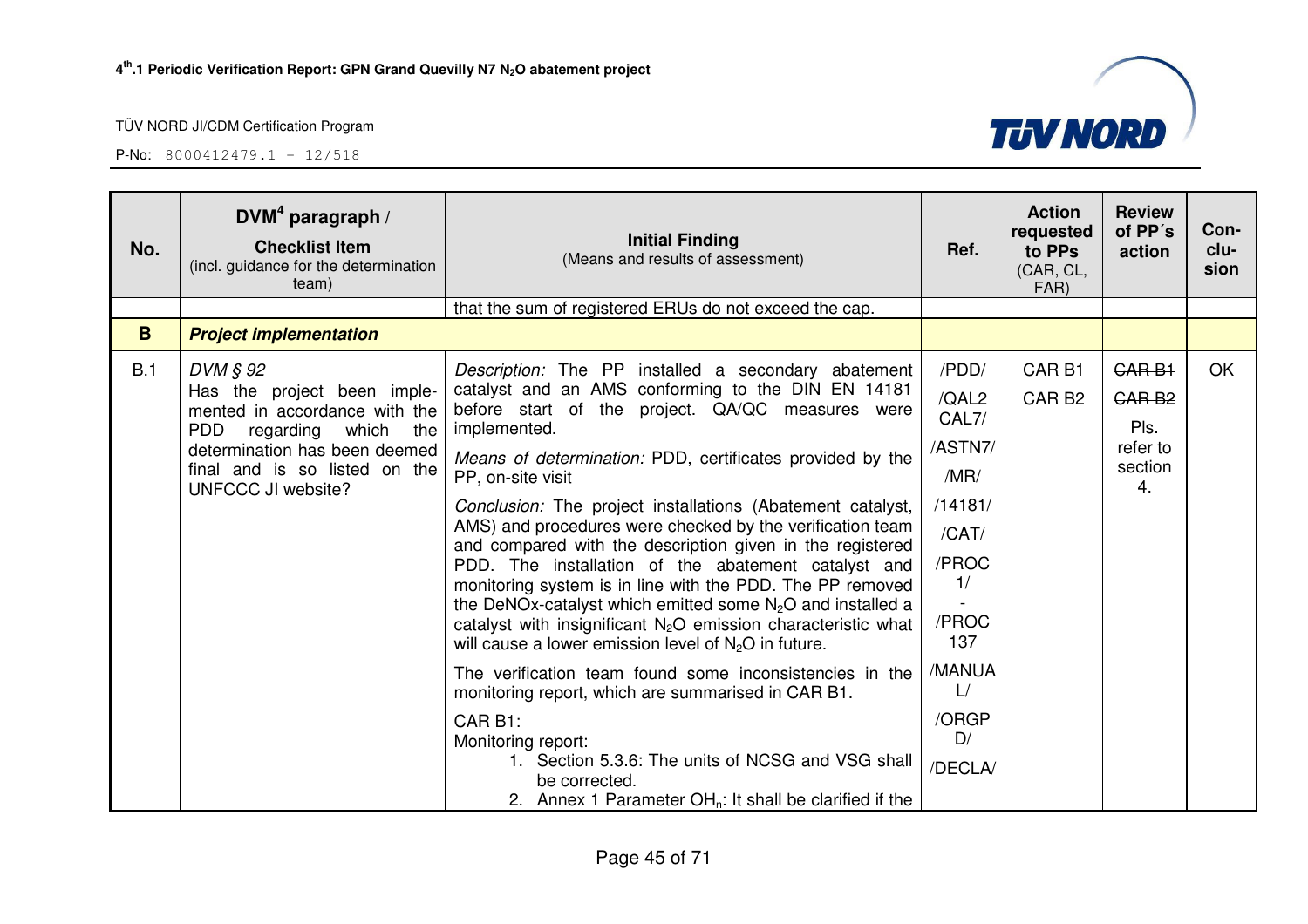![](_page_45_Picture_3.jpeg)

| No. | $DVM4$ paragraph /<br><b>Checklist Item</b><br>(incl. guidance for the determination<br>team)        | <b>Initial Finding</b><br>(Means and results of assessment)                                                                                                                                                                                                                                                                                                                                                                                                                                                                                                                                                                                                                                                                                                                                                                                                                         | Ref.                                     | <b>Action</b><br>requested<br>to PPs<br>(CAR, CL,<br>FAR) | <b>Review</b><br>of PP's<br>action | Con-<br>clu-<br>sion |
|-----|------------------------------------------------------------------------------------------------------|-------------------------------------------------------------------------------------------------------------------------------------------------------------------------------------------------------------------------------------------------------------------------------------------------------------------------------------------------------------------------------------------------------------------------------------------------------------------------------------------------------------------------------------------------------------------------------------------------------------------------------------------------------------------------------------------------------------------------------------------------------------------------------------------------------------------------------------------------------------------------------------|------------------------------------------|-----------------------------------------------------------|------------------------------------|----------------------|
|     |                                                                                                      | AIFR trip point is also used to determine the total<br>operating hours of the monitoring period.<br>3. Section 7.2: The comment on the rounding<br>procedure in the summary table shall be<br>corrected.<br>4. Section 7.3: The figures given in the table<br>"predicted vs. Achieved ERUs" are not traceable<br>5. Annex 1: The QAL2 factors are applied directly in<br>the plant's AMS instead of the calculations.<br>CAR B2:<br>It must be checked at each verification, that, for the time<br>after 16 <sup>th</sup> July 2011, no ERUs will be issued for emission<br>levels which do go beyond the business as usual scenario,<br>defined by the Arrete prefectoral 2009-07-16 (2,47 kg $N_2O/t$<br>$HNO3$ over a period of 12 months for N7).<br>For this period it can be confirmed that the project emission<br>factors do not exceed the legal limit $EF_{\text{rea}}$ . |                                          |                                                           |                                    |                      |
| B.2 | DVM § 93<br>What is the status of operation<br>during the<br>the project<br>of<br>monitoring period? | Description: The project is running according to the<br>description provided in the PDD. The abatement efficiency is<br>after starting with high project emissions due to leakages at<br>the catalyst basket in the recent monitoring period now<br>higher than expected and estimated in the PDD-calculation.<br>The reason for this is a higher efficiency of the abatement<br>catalyst.                                                                                                                                                                                                                                                                                                                                                                                                                                                                                          | /PDD/<br>/XLS/<br>/MR/<br>/LOG/<br>/CAT/ |                                                           |                                    | <b>OK</b>            |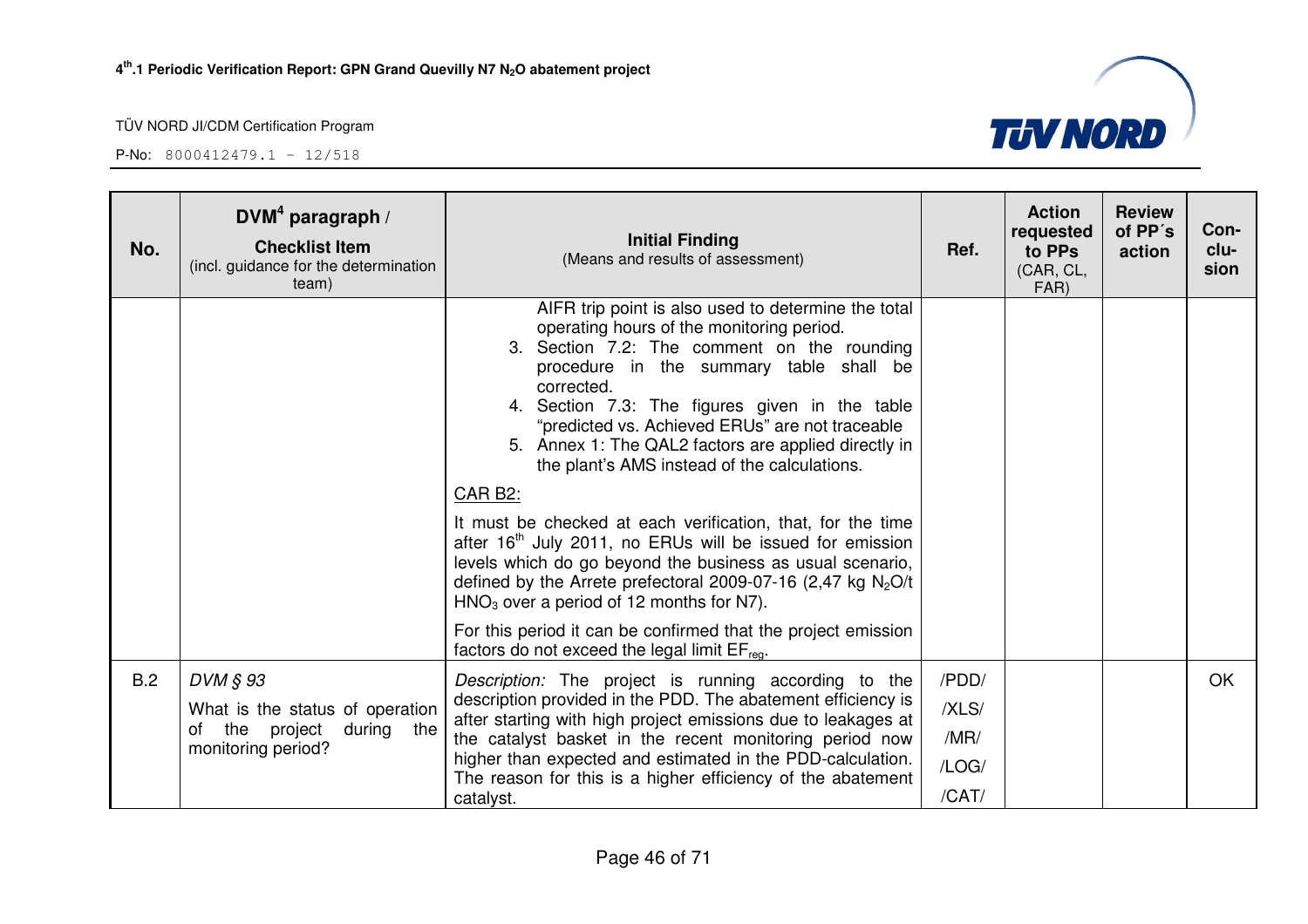P-No: 8000412479.1 – 12/518

![](_page_46_Picture_3.jpeg)

| No.          | DVM <sup>4</sup> paragraph /<br><b>Checklist Item</b><br>(incl. guidance for the determination<br>team)                                                                                                                                 | <b>Initial Finding</b><br>(Means and results of assessment)                                                                                                                                                                                                                                                                                                                                                                                                                                | Ref.                                                                                                     | <b>Action</b><br>requested<br>to PPs<br>(CAR, CL,<br>FAR) | <b>Review</b><br>of PP's<br>action | Con-<br>clu-<br>sion |
|--------------|-----------------------------------------------------------------------------------------------------------------------------------------------------------------------------------------------------------------------------------------|--------------------------------------------------------------------------------------------------------------------------------------------------------------------------------------------------------------------------------------------------------------------------------------------------------------------------------------------------------------------------------------------------------------------------------------------------------------------------------------------|----------------------------------------------------------------------------------------------------------|-----------------------------------------------------------|------------------------------------|----------------------|
|              |                                                                                                                                                                                                                                         | Means of determination: Calculation sheets annexed to the<br>monitoring report, on-site visit and<br>inspection<br>of<br>implementations, plant history, PDD<br>Conclusion: The project history was discussed in detail<br>during on site visit and found to be plausible.                                                                                                                                                                                                                 | /OTN7/<br>/NCSHN<br>7/<br>/DECLA/                                                                        |                                                           |                                    |                      |
| $\mathbf{C}$ | <b>Compliance with monitoring plan</b>                                                                                                                                                                                                  |                                                                                                                                                                                                                                                                                                                                                                                                                                                                                            |                                                                                                          |                                                           |                                    |                      |
| C.1          | DVM § 94<br>Did the monitoring occur in<br>accordance with the monitoring<br>in the<br><b>PDD</b><br>plan included<br>which<br>the<br>regarding<br>determination has been deemed<br>final and is so listed on the<br>UNFCCC JI website? | Description: Monitored parameter and parameter (according<br>to the methodology and the registered PDD) used for<br>calculation are:<br>$NCSG_n$<br>[mg $N_2O/Nm^3$ ]<br>$\bullet$<br>Meaning:<br>Average $N_2O$ concentration in the tail gas during project<br>Verification Period n.<br>Source:<br>Continuous emissions $N_2O$ analyser (part of AMS)<br><b>Measurement frequency:</b><br>Hourly value based on continuous monitoring (10<br>second frequency)<br>$VSG_n$<br>$[Nm^3/h]$ | /PDD/<br>/MR/<br>/14181/<br>/XLS/<br>/TRIP/<br>/EIPSN7<br>/METH/<br>/BILAN/<br>/BILANX<br>LS/<br>/EIPSN7 |                                                           |                                    | OK                   |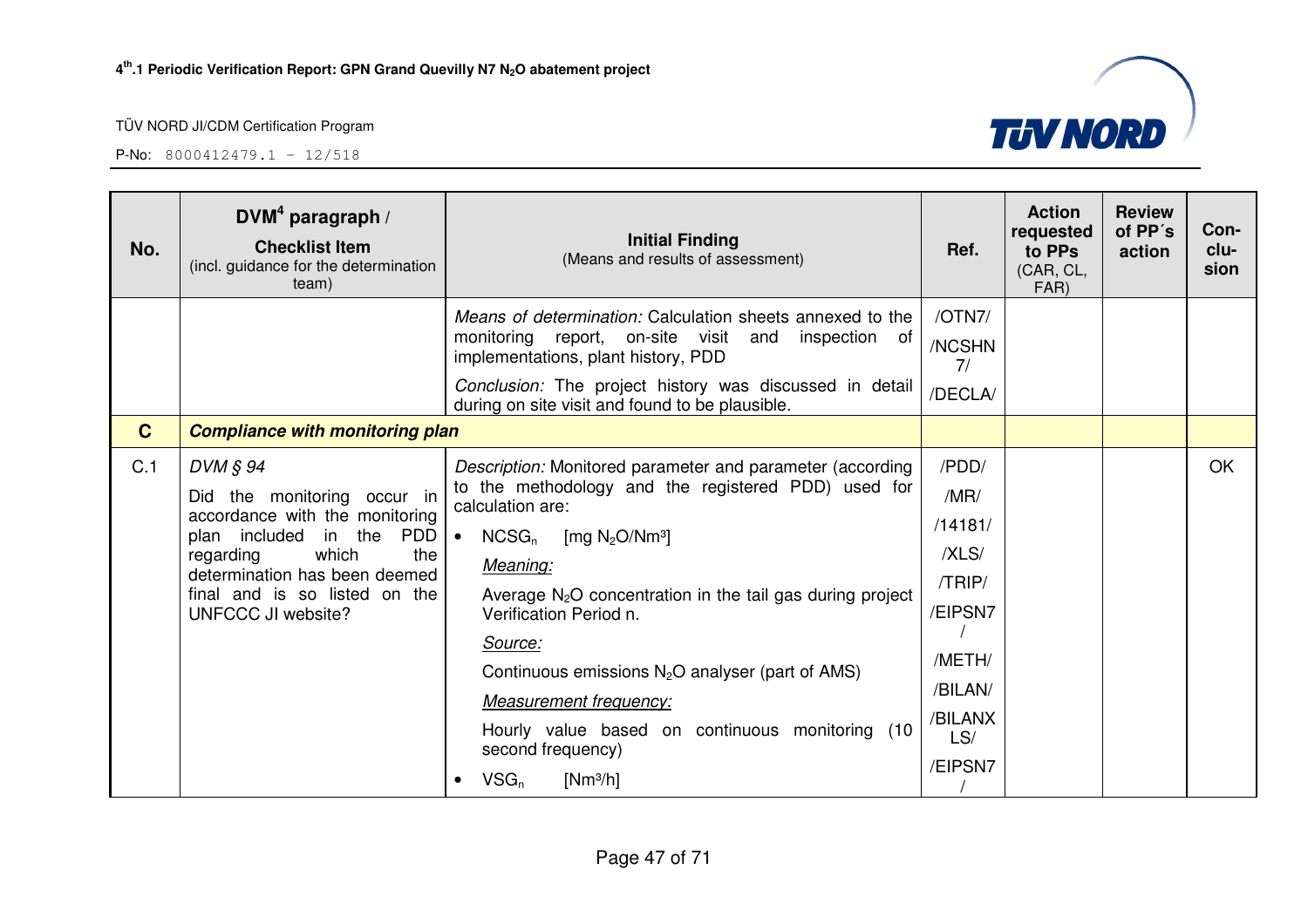![](_page_47_Picture_3.jpeg)

| No. | DVM <sup>4</sup> paragraph /<br><b>Checklist Item</b><br>(incl. guidance for the determination<br>team) |           | <b>Initial Finding</b><br>(Means and results of assessment)          | Ref.   | <b>Action</b><br>requested<br>to PPs<br>(CAR, CL,<br>FAR) | <b>Review</b><br>of PP's<br>action | Con-<br>clu-<br>sion |
|-----|---------------------------------------------------------------------------------------------------------|-----------|----------------------------------------------------------------------|--------|-----------------------------------------------------------|------------------------------------|----------------------|
|     |                                                                                                         |           | Meaning:                                                             | /CAL7/ |                                                           |                                    |                      |
|     |                                                                                                         |           | Average Volume flow rate of the tail gas during project              | /LOG/  |                                                           |                                    |                      |
|     |                                                                                                         |           | Verification Period n.                                               | /TAB/  |                                                           |                                    |                      |
|     |                                                                                                         |           | Source:                                                              | /TRIP/ |                                                           |                                    |                      |
|     |                                                                                                         |           | Gas volume flow meter (part of AMS)                                  |        |                                                           |                                    |                      |
|     |                                                                                                         |           | <b>Measurement frequency:</b>                                        |        |                                                           |                                    |                      |
|     |                                                                                                         |           | Hourly value based on continuous monitoring (10<br>second frequency) |        |                                                           |                                    |                      |
|     |                                                                                                         | $\bullet$ | $PE_n$<br>[ $kgN2O$ ]                                                |        |                                                           |                                    |                      |
|     |                                                                                                         |           | Meaning:                                                             |        |                                                           |                                    |                      |
|     |                                                                                                         |           | N <sub>2</sub> O emissions during project Verification Period n.     |        |                                                           |                                    |                      |
|     |                                                                                                         |           | Source:                                                              |        |                                                           |                                    |                      |
|     |                                                                                                         |           | Calculated from measured data                                        |        |                                                           |                                    |                      |
|     |                                                                                                         |           | <b>Measurement frequency:</b>                                        |        |                                                           |                                    |                      |
|     |                                                                                                         |           | Calculated after each Verification Period                            |        |                                                           |                                    |                      |
|     |                                                                                                         |           | <b>Applied value:</b>                                                |        |                                                           |                                    |                      |
|     |                                                                                                         |           | Calculated according to the methodology:                             |        |                                                           |                                    |                      |
|     |                                                                                                         |           | $PEn = VSG_n * NCSG_n * OH_n * 10^{-6}$                              |        |                                                           |                                    |                      |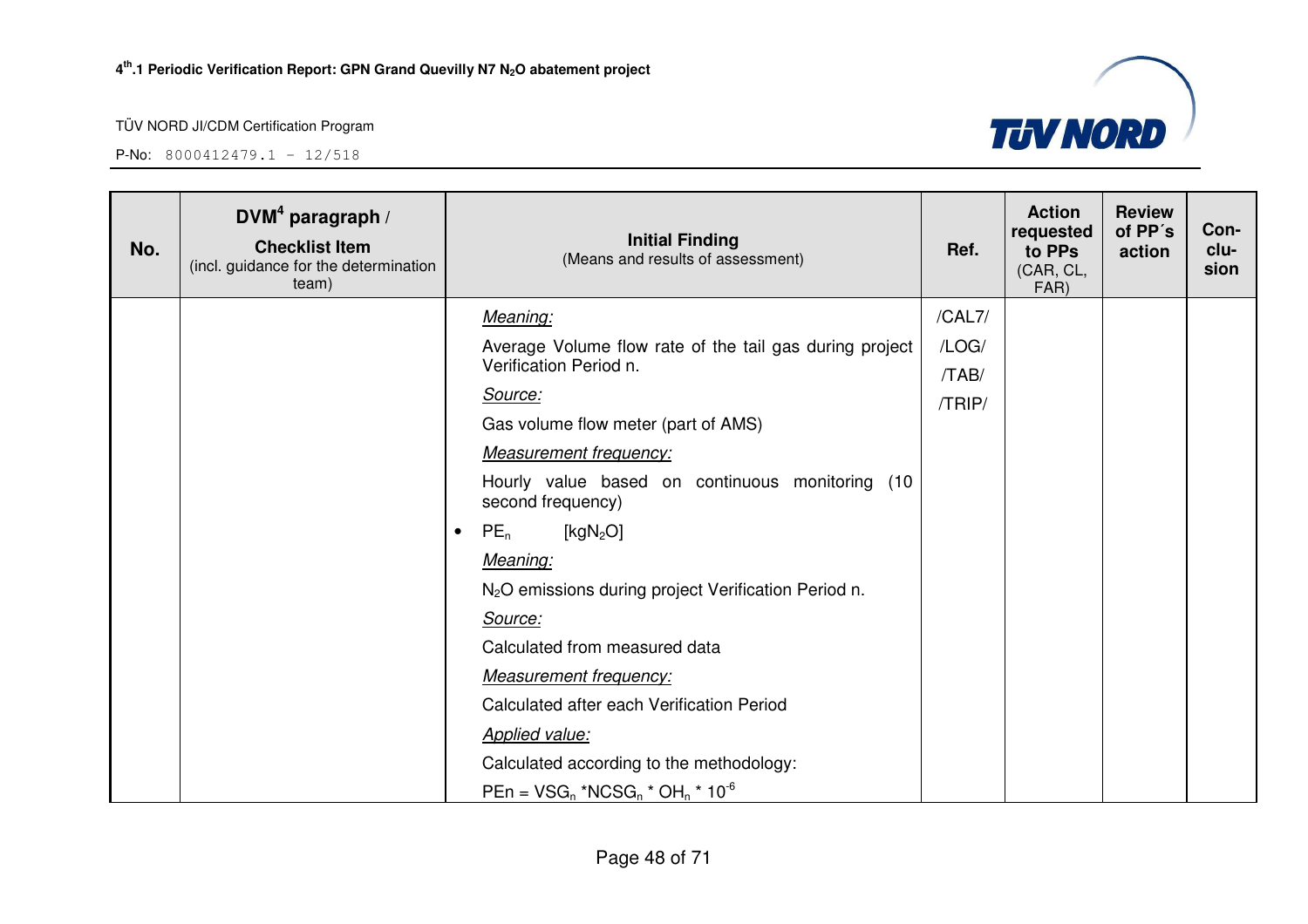![](_page_48_Picture_3.jpeg)

| No. | DVM <sup>4</sup> paragraph /<br><b>Checklist Item</b><br>(incl. guidance for the determination<br>team) | <b>Initial Finding</b><br>(Means and results of assessment)                                                                                                                                                                                                                                    | Ref. | <b>Action</b><br>requested<br>to PPs<br>(CAR, CL,<br>FAR) | <b>Review</b><br>of PP's<br>action | Con-<br>clu-<br>sion |
|-----|---------------------------------------------------------------------------------------------------------|------------------------------------------------------------------------------------------------------------------------------------------------------------------------------------------------------------------------------------------------------------------------------------------------|------|-----------------------------------------------------------|------------------------------------|----------------------|
|     |                                                                                                         | OH <sub>n</sub><br>[h]<br>$\bullet$                                                                                                                                                                                                                                                            |      |                                                           |                                    |                      |
|     |                                                                                                         | Meaning:                                                                                                                                                                                                                                                                                       |      |                                                           |                                    |                      |
|     |                                                                                                         | Total operating hours of Verification Period n.                                                                                                                                                                                                                                                |      |                                                           |                                    |                      |
|     |                                                                                                         | Source:                                                                                                                                                                                                                                                                                        |      |                                                           |                                    |                      |
|     |                                                                                                         | Derived from OT (oxidation temperature in the ammonia<br>burner) and maximum Ammonia to Air Ratio (AIR). In the<br>case the OT or AIR will leave the range of trip points, a<br>plant stop will be forced by the PCS.                                                                          |      |                                                           |                                    |                      |
|     |                                                                                                         | <b>Measurement frequency:</b>                                                                                                                                                                                                                                                                  |      |                                                           |                                    |                      |
|     |                                                                                                         | Continuous                                                                                                                                                                                                                                                                                     |      |                                                           |                                    |                      |
|     |                                                                                                         | [ $tHNO3$ ]<br>$NAP_n$<br>$\bullet$                                                                                                                                                                                                                                                            |      |                                                           |                                    |                      |
|     |                                                                                                         | Meaning:                                                                                                                                                                                                                                                                                       |      |                                                           |                                    |                      |
|     |                                                                                                         | Metric tonnes of 100% concentrated nitric acid during<br>any Verification Period n.                                                                                                                                                                                                            |      |                                                           |                                    |                      |
|     |                                                                                                         | Source:                                                                                                                                                                                                                                                                                        |      |                                                           |                                    |                      |
|     |                                                                                                         | Nitric acid mass flow meter. Substitution values of 62.5<br>% Nitric Acid have been used in times density meter<br>values were not available. These values were compared<br>with mass balance results so it can be confirmed that the<br>results are correct and in line with the methodology. |      |                                                           |                                    |                      |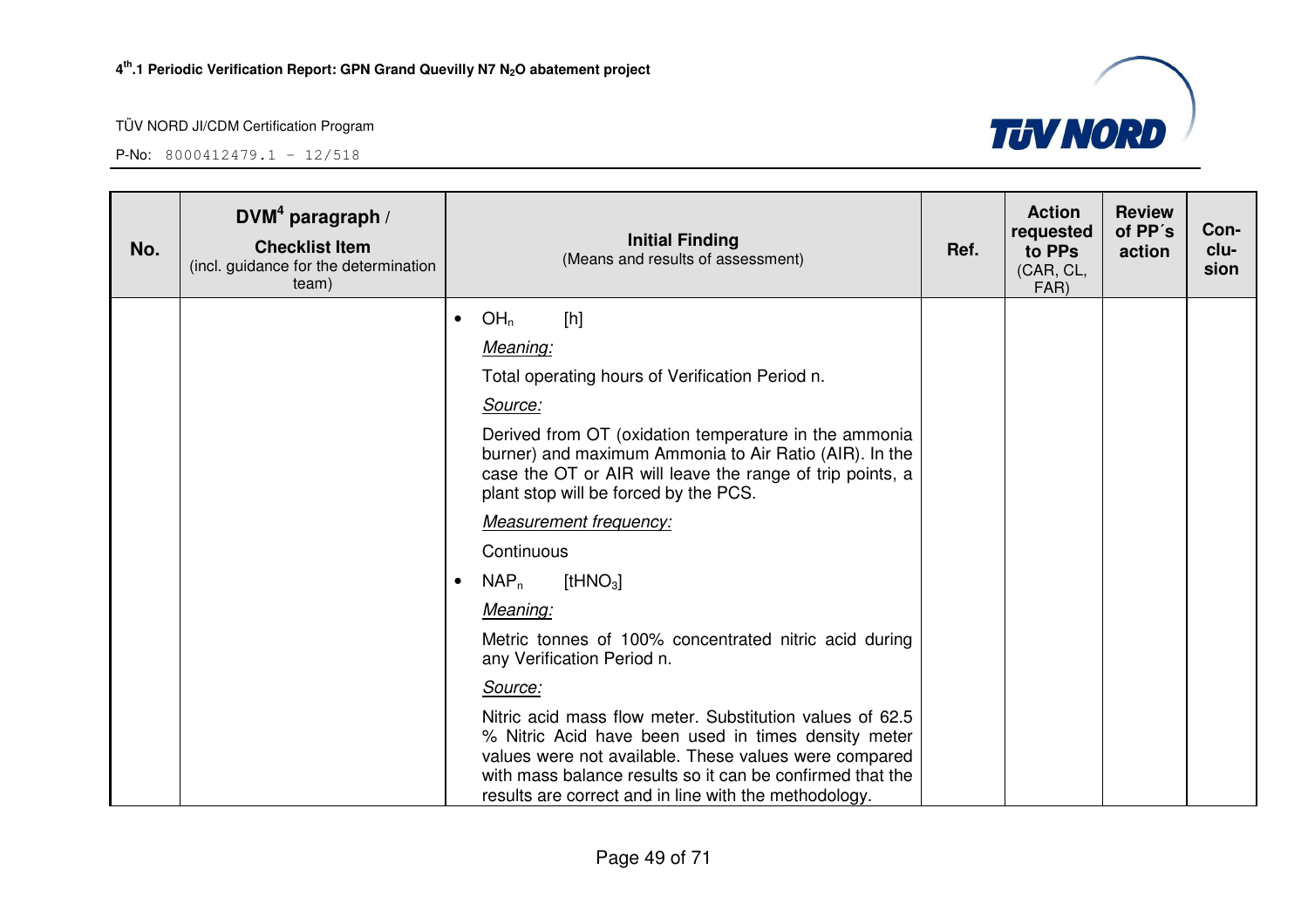![](_page_49_Picture_3.jpeg)

| No. | $DVM4$ paragraph /<br><b>Checklist Item</b><br>(incl. guidance for the determination<br>team) | <b>Initial Finding</b><br>Ref.<br>(Means and results of assessment)                                                                                    | <b>Action</b><br>requested<br>to PPs<br>(CAR, CL,<br>FAR) | <b>Review</b><br>of PP's<br>action | Con-<br>clu-<br>sion |
|-----|-----------------------------------------------------------------------------------------------|--------------------------------------------------------------------------------------------------------------------------------------------------------|-----------------------------------------------------------|------------------------------------|----------------------|
|     |                                                                                               | <b>Measurement frequency:</b>                                                                                                                          |                                                           |                                    |                      |
|     |                                                                                               | Continuously throughout the Verification Period n.                                                                                                     |                                                           |                                    |                      |
|     |                                                                                               | [°C]<br><b>OT</b><br>$\bullet$                                                                                                                         |                                                           |                                    |                      |
|     |                                                                                               | Meaning:                                                                                                                                               |                                                           |                                    |                      |
|     |                                                                                               | Oxidation temperature in the ammonia oxidation reactor<br>$(AOR)$ .                                                                                    |                                                           |                                    |                      |
|     |                                                                                               | Source:                                                                                                                                                |                                                           |                                    |                      |
|     |                                                                                               | 3 thermocouples inside the AOR. If at least one of the<br>temperature values is within the trip values, the plant is<br>considered to be in operation. |                                                           |                                    |                      |
|     |                                                                                               | <b>Measurement frequency:</b>                                                                                                                          |                                                           |                                    |                      |
|     |                                                                                               | Hourly average value based on continuous monitoring                                                                                                    |                                                           |                                    |                      |
|     |                                                                                               | AFR<br>[kg $NH3/h$ ]<br>$\bullet$                                                                                                                      |                                                           |                                    |                      |
|     |                                                                                               | Meaning:                                                                                                                                               |                                                           |                                    |                      |
|     |                                                                                               | Ammonia Flow rate to the ammonia oxidation reactor<br>(AOR)                                                                                            |                                                           |                                    |                      |
|     |                                                                                               | Source:                                                                                                                                                |                                                           |                                    |                      |
|     |                                                                                               | Ammonia Flow meter                                                                                                                                     |                                                           |                                    |                      |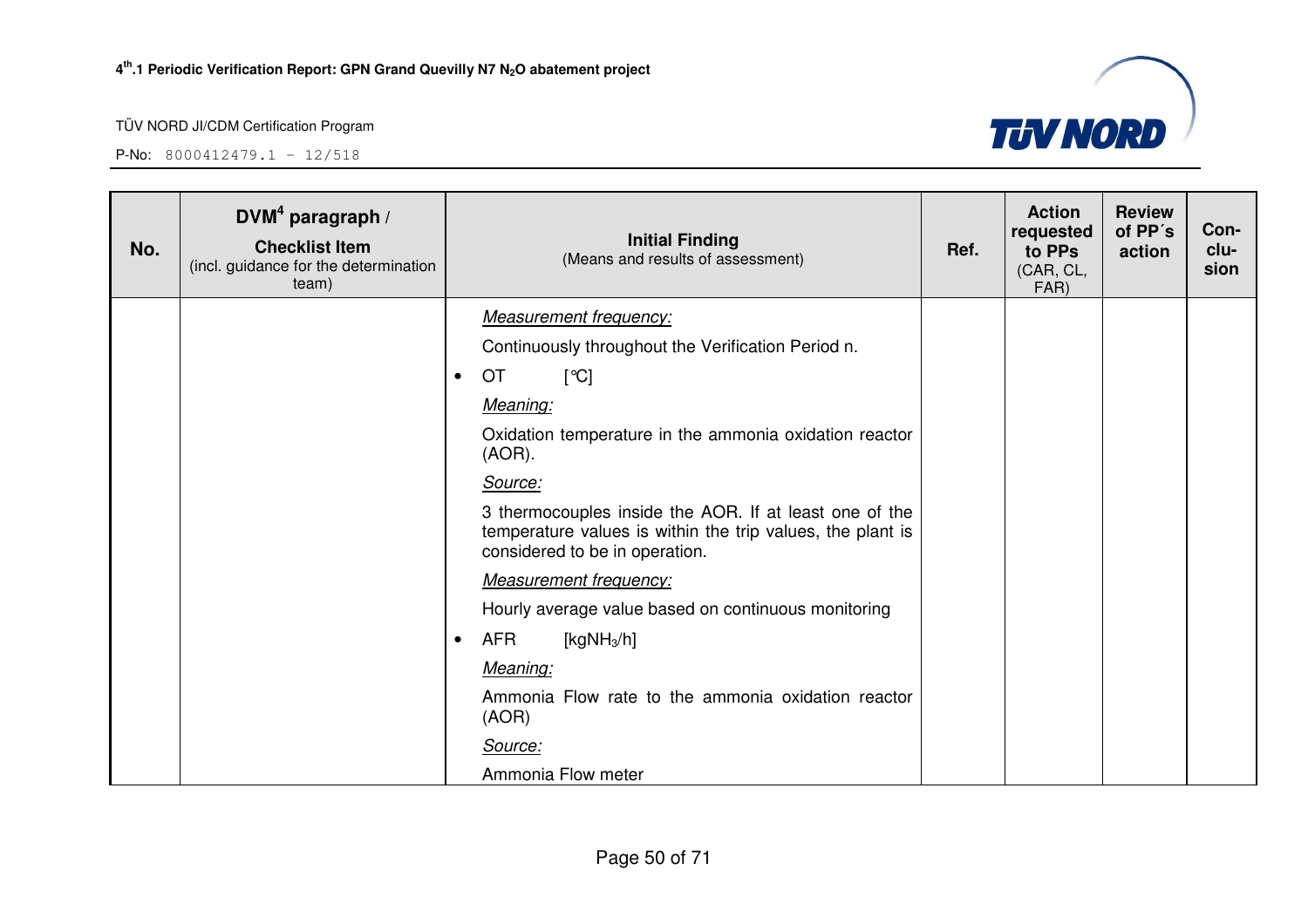![](_page_50_Picture_3.jpeg)

| No. | DVM <sup>4</sup> paragraph /<br><b>Checklist Item</b><br>(incl. guidance for the determination<br>team) | <b>Initial Finding</b><br>(Means and results of assessment) | Ref. | <b>Action</b><br>requested<br>to PPs<br>(CAR, CL,<br>FAR) | <b>Review</b><br>of PP's<br>action | Con-<br>clu-<br>sion |
|-----|---------------------------------------------------------------------------------------------------------|-------------------------------------------------------------|------|-----------------------------------------------------------|------------------------------------|----------------------|
|     |                                                                                                         | <b>Measurement frequency:</b>                               |      |                                                           |                                    |                      |
|     |                                                                                                         | Hourly average value based on continuous monitoring         |      |                                                           |                                    |                      |
|     |                                                                                                         | <b>AIFR</b><br>$[\%]$<br>$\bullet$                          |      |                                                           |                                    |                      |
|     |                                                                                                         | Meaning:                                                    |      |                                                           |                                    |                      |
|     |                                                                                                         | Ammonia to air ratio feeding the AOR                        |      |                                                           |                                    |                      |
|     |                                                                                                         | Source:                                                     |      |                                                           |                                    |                      |
|     |                                                                                                         | Ammonia & Air flow meters                                   |      |                                                           |                                    |                      |
|     |                                                                                                         | <b>Measurement frequency:</b>                               |      |                                                           |                                    |                      |
|     |                                                                                                         | Hourly average value based on continuous monitoring         |      |                                                           |                                    |                      |
|     |                                                                                                         | <b>TSG</b><br>$\lceil$ °C]<br>$\bullet$                     |      |                                                           |                                    |                      |
|     |                                                                                                         | Meaning:                                                    |      |                                                           |                                    |                      |
|     |                                                                                                         | Temperature of tail gas                                     |      |                                                           |                                    |                      |
|     |                                                                                                         | Source:                                                     |      |                                                           |                                    |                      |
|     |                                                                                                         | Probe (part of the gas volume flow meter).                  |      |                                                           |                                    |                      |
|     |                                                                                                         | <b>Measurement frequency:</b>                               |      |                                                           |                                    |                      |
|     |                                                                                                         | Hourly average value based on continuous monitoring         |      |                                                           |                                    |                      |
|     |                                                                                                         | <b>PSG</b><br>[Pa]<br>$\bullet$                             |      |                                                           |                                    |                      |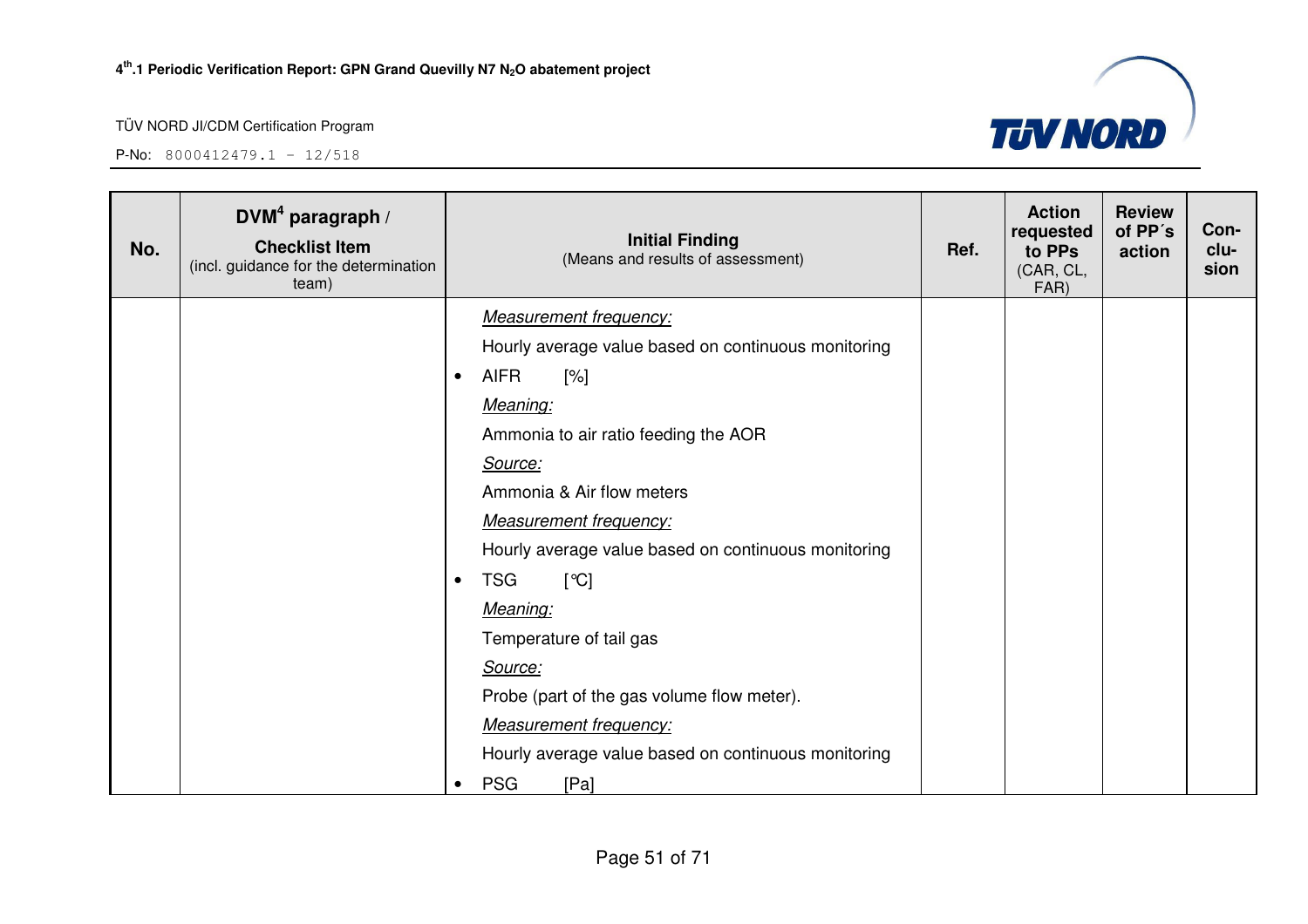![](_page_51_Picture_3.jpeg)

| No. | $DVM4$ paragraph /<br><b>Checklist Item</b><br>(incl. guidance for the determination<br>team) |           | <b>Initial Finding</b><br>(Means and results of assessment)                                | Ref. | <b>Action</b><br>requested<br>to PPs<br>(CAR, CL,<br>FAR) | <b>Review</b><br>of PP's<br>action | Con-<br>clu-<br>sion |
|-----|-----------------------------------------------------------------------------------------------|-----------|--------------------------------------------------------------------------------------------|------|-----------------------------------------------------------|------------------------------------|----------------------|
|     |                                                                                               |           | Meaning:                                                                                   |      |                                                           |                                    |                      |
|     |                                                                                               |           | Pressure of tail gas                                                                       |      |                                                           |                                    |                      |
|     |                                                                                               |           | Source:                                                                                    |      |                                                           |                                    |                      |
|     |                                                                                               |           | Probe (part of the gas volume flow meter).                                                 |      |                                                           |                                    |                      |
|     |                                                                                               |           | <b>Measurement frequency:</b>                                                              |      |                                                           |                                    |                      |
|     |                                                                                               |           | Hourly average value based on continuous monitoring                                        |      |                                                           |                                    |                      |
|     |                                                                                               | $\bullet$ | [ $kgN_2O/tHNO_3$ ]<br>$EF_n$                                                              |      |                                                           |                                    |                      |
|     |                                                                                               |           | Meaning:                                                                                   |      |                                                           |                                    |                      |
|     |                                                                                               |           | Emissions factor calculated for project Verification<br>Period n.                          |      |                                                           |                                    |                      |
|     |                                                                                               |           | Source:                                                                                    |      |                                                           |                                    |                      |
|     |                                                                                               |           | Calculated from measured data                                                              |      |                                                           |                                    |                      |
|     |                                                                                               | $\bullet$ | $EF_{\text{reg}}$<br>[ $kgN_2O/tHNO_3$ ]                                                   |      |                                                           |                                    |                      |
|     |                                                                                               |           | Meaning:                                                                                   |      |                                                           |                                    |                      |
|     |                                                                                               |           | Emission cap for $N_2O$ from nitric acid production set by<br>government/local regulation. |      |                                                           |                                    |                      |
|     |                                                                                               |           | Source:                                                                                    |      |                                                           |                                    |                      |
|     |                                                                                               |           | National or local N <sub>2</sub> O emissions legislation (GPN N7                           |      |                                                           |                                    |                      |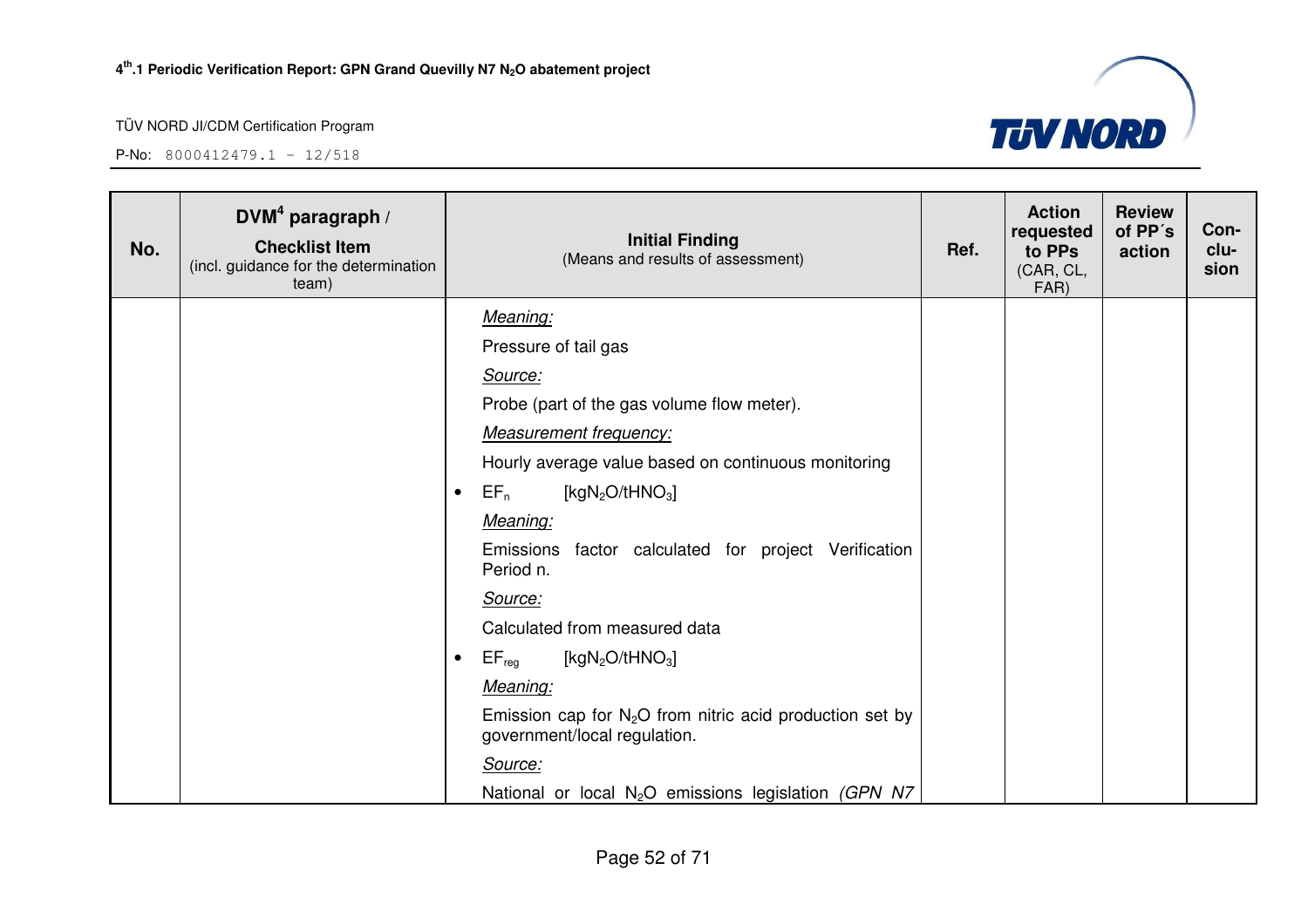![](_page_52_Picture_3.jpeg)

| No. | DVM <sup>4</sup> paragraph /<br><b>Checklist Item</b><br>(incl. guidance for the determination<br>team) | <b>Initial Finding</b><br>(Means and results of assessment)                                                                                                                                                           | Ref. | <b>Action</b><br>requested<br>to PPs<br>(CAR, CL,<br>FAR) | <b>Review</b><br>of PP's<br>action | Con-<br>clu-<br>sion |
|-----|---------------------------------------------------------------------------------------------------------|-----------------------------------------------------------------------------------------------------------------------------------------------------------------------------------------------------------------------|------|-----------------------------------------------------------|------------------------------------|----------------------|
|     |                                                                                                         | 'arrêté préféctoral' issued by the DRIRE)                                                                                                                                                                             |      |                                                           |                                    |                      |
|     |                                                                                                         | If this regulatory limit is lower than the applicable<br>benchmark emissions factor, then $EF_{req}$ shall replace<br>$EFBM$ in the calculation of ERUs. This is not the case in<br>this verification period.         |      |                                                           |                                    |                      |
|     |                                                                                                         | $\mathsf{EF}_\mathsf{BM}$<br>[kgN <sub>2</sub> O/tHNO <sub>3</sub> ]<br>$\bullet$                                                                                                                                     |      |                                                           |                                    |                      |
|     |                                                                                                         | Meaning:                                                                                                                                                                                                              |      |                                                           |                                    |                      |
|     |                                                                                                         | Specific reference value (benchmark emissions factor)<br>that will be applied to calculate the emissions reductions<br>from a specific Verification Period. This is the case for<br>this verification period.         |      |                                                           |                                    |                      |
|     |                                                                                                         | Source:                                                                                                                                                                                                               |      |                                                           |                                    |                      |
|     |                                                                                                         | Included in the French Methodology                                                                                                                                                                                    |      |                                                           |                                    |                      |
|     |                                                                                                         | QA/QC:                                                                                                                                                                                                                |      |                                                           |                                    |                      |
|     |                                                                                                         | The PP refers to the project European standard 14181<br>regarding implementation of monitoring equipment and<br>maintenance procedures.                                                                               |      |                                                           |                                    |                      |
|     |                                                                                                         | Means of determination: PDD, Monitoring report, ERU-<br>calculation, DIN EN 14181, methodology, quality related<br>procedures provided by the plant staff, on-site inspections<br>and interviews with involved staff. |      |                                                           |                                    |                      |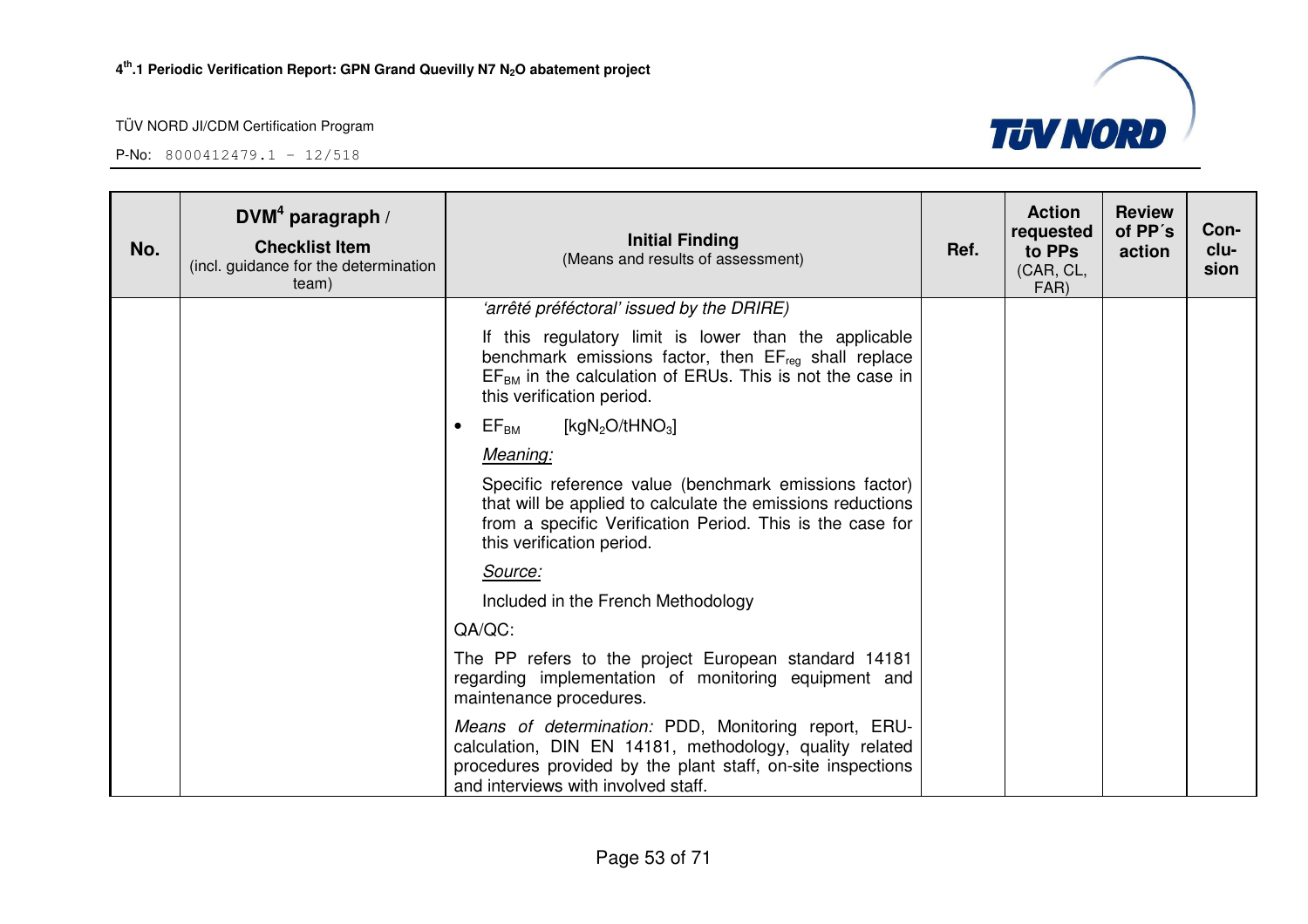![](_page_53_Picture_3.jpeg)

| No. | DVM <sup>4</sup> paragraph /<br><b>Checklist Item</b><br>(incl. guidance for the determination<br>team)                                                                                                                                                                                                                                                                                          | <b>Initial Finding</b><br>(Means and results of assessment)                                                                                                                                                                                                                                                                                                                                                                                                                                                                                                                                                                                     | Ref.                                       | <b>Action</b><br>requested<br>to PPs<br>(CAR, CL,<br>FAR) | <b>Review</b><br>of PP's<br>action            | Con-<br>clu-<br>sion |
|-----|--------------------------------------------------------------------------------------------------------------------------------------------------------------------------------------------------------------------------------------------------------------------------------------------------------------------------------------------------------------------------------------------------|-------------------------------------------------------------------------------------------------------------------------------------------------------------------------------------------------------------------------------------------------------------------------------------------------------------------------------------------------------------------------------------------------------------------------------------------------------------------------------------------------------------------------------------------------------------------------------------------------------------------------------------------------|--------------------------------------------|-----------------------------------------------------------|-----------------------------------------------|----------------------|
|     |                                                                                                                                                                                                                                                                                                                                                                                                  | Conclusion The verification team can confirm that the<br>monitoring of the relevant parameter implemented in the<br>project and the referenced standards are in accordance with<br>the monitoring plan of the final PDD. Checks details are i.e.:<br>Measurement frequency<br>$\bullet$<br>Data source<br>$\bullet$<br>Measurement procedures<br>$\bullet$<br>Quality procedures<br>$\bullet$<br>Measuring points<br>$\bullet$<br>Cross checks<br>$\bullet$<br>Data handling, storage and processing<br>$\bullet$                                                                                                                               |                                            |                                                           |                                               |                      |
| C.2 | $DVM \S 95a$<br>For calculating<br>the emission<br>reductions or enhancements of<br>net removals, were key factors,<br>e.g. those listed in 23 (b) (i)-(vii)<br>above, influencing the baseline<br>emissions or net removals and<br>the activity level of the project<br>and the emissions or removals<br>as well as risks associated with<br>the project taken into account,<br>as appropriate? | Description: The project baseline is set by default values in<br>the methodology EF <sub>BM</sub> which was issued by the French<br>DFP. Default values are expressed in benchmark values:<br>Year: 2009<br>2010<br>2011<br>2012<br>2.5<br>Value: 2.5<br>2.5<br>1.85 $EF_{BM}$ [kg N <sub>2</sub> O/t HNO <sub>3</sub> ]<br>These benchmark values are the key factors, which<br>influence the baseline scenario and reduce the accountable<br>emission reductions from realistic baseline emissions to the<br>above mentioned values. In addition to that, the local<br>government raised a maximum value of 2.47 kg $N_2O/t$ HNO <sub>3</sub> | /METH/<br>/LoA/<br>/DVM/<br>AP/<br>/DECLA/ | CAR <sub>B2</sub>                                         | GAR <sub>B2</sub><br>Pls. see<br>Chapter<br>4 | OK                   |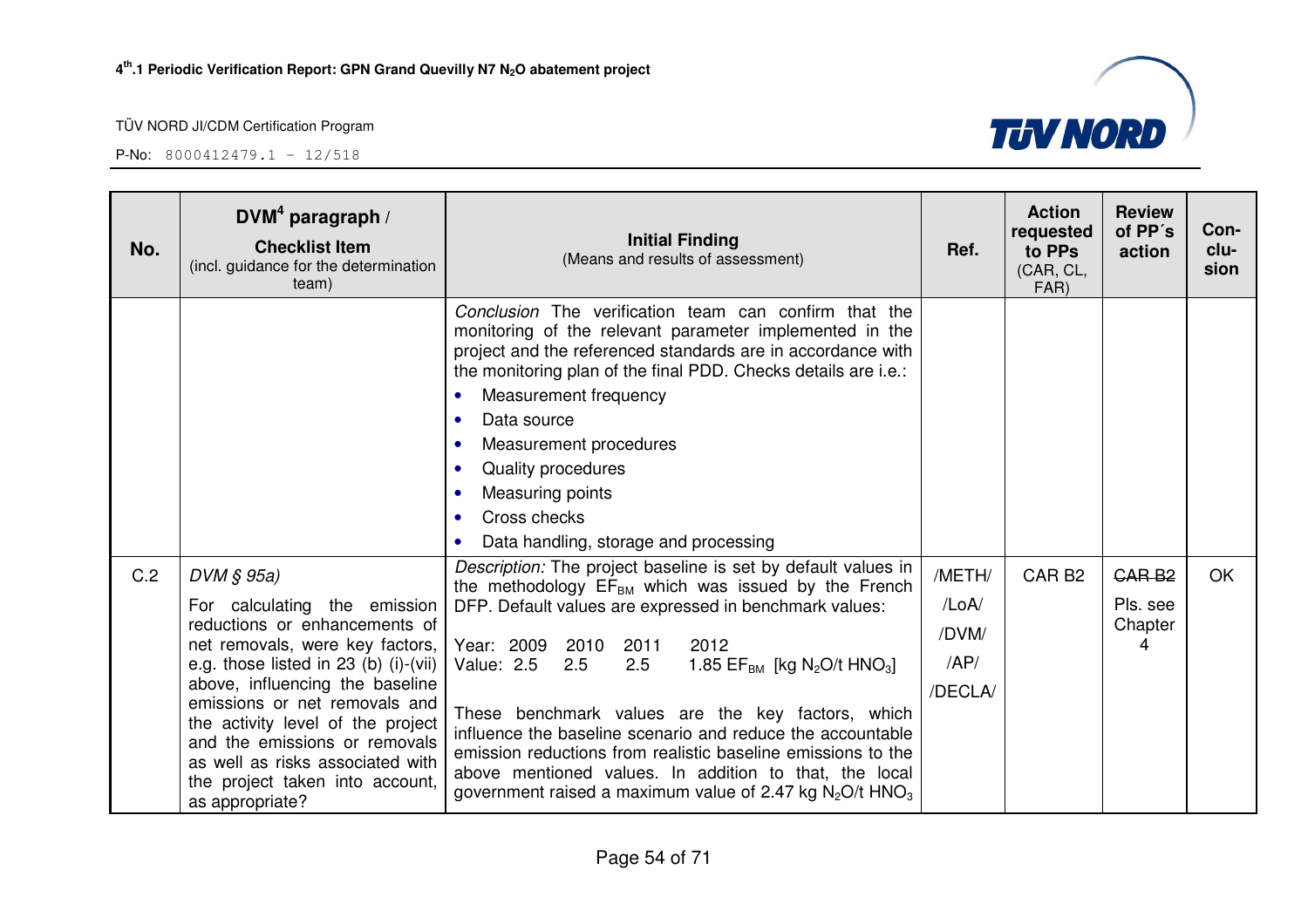![](_page_54_Picture_3.jpeg)

| No. | DVM <sup>4</sup> paragraph /<br><b>Checklist Item</b><br>(incl. guidance for the determination<br>team) | <b>Initial Finding</b><br>(Means and results of assessment)                                                                                                                                                                                                                                           | Ref. | <b>Action</b><br>requested<br>to PPs<br>(CAR, CL,<br>FAR) | <b>Review</b><br>of PP's<br>action | Con-<br>clu-<br>sion |
|-----|---------------------------------------------------------------------------------------------------------|-------------------------------------------------------------------------------------------------------------------------------------------------------------------------------------------------------------------------------------------------------------------------------------------------------|------|-----------------------------------------------------------|------------------------------------|----------------------|
|     |                                                                                                         | to limit the specific $N_2O$ emission, which was in force from<br>2011-07-16 on.                                                                                                                                                                                                                      |      |                                                           |                                    |                      |
|     |                                                                                                         | The results of risk assessment are extensive measures to<br>prevent a bypass of process gases in the catalyst bed since<br>this will lead to a reduction of catalyst efficiency. Decreasing<br>catalyst efficiency was identified as most important project<br>risk.                                  |      |                                                           |                                    |                      |
|     |                                                                                                         | Means of determination: French methodology,<br>LoA,<br>interviews plant staff on GPN plant.                                                                                                                                                                                                           |      |                                                           |                                    |                      |
|     |                                                                                                         | Conclusion: The benchmark value and regulatory limits are<br>correctly considered in the calculation of baseline emissions<br>and take into account the sectoral reform policies and<br>legislation (point $23$ (b) (i) of DVM).                                                                      |      |                                                           |                                    |                      |
|     |                                                                                                         | The verification team can confirm, that the result of the risk<br>assessment (risks associated with the project) was taken<br>into account.                                                                                                                                                           |      |                                                           |                                    |                      |
|     |                                                                                                         | CAR B2:                                                                                                                                                                                                                                                                                               |      |                                                           |                                    |                      |
|     |                                                                                                         | It must be checked at each verification, that, for the time<br>after 16th July 2011, no ERUs will be issued for emission<br>levels which do go beyond the business as usual scenario,<br>defined by the Arrete prefectoral 2009-07-16 (2,47 kg $N_2O/t$<br>$HNO3$ over a period of 12 months for N7). |      |                                                           |                                    |                      |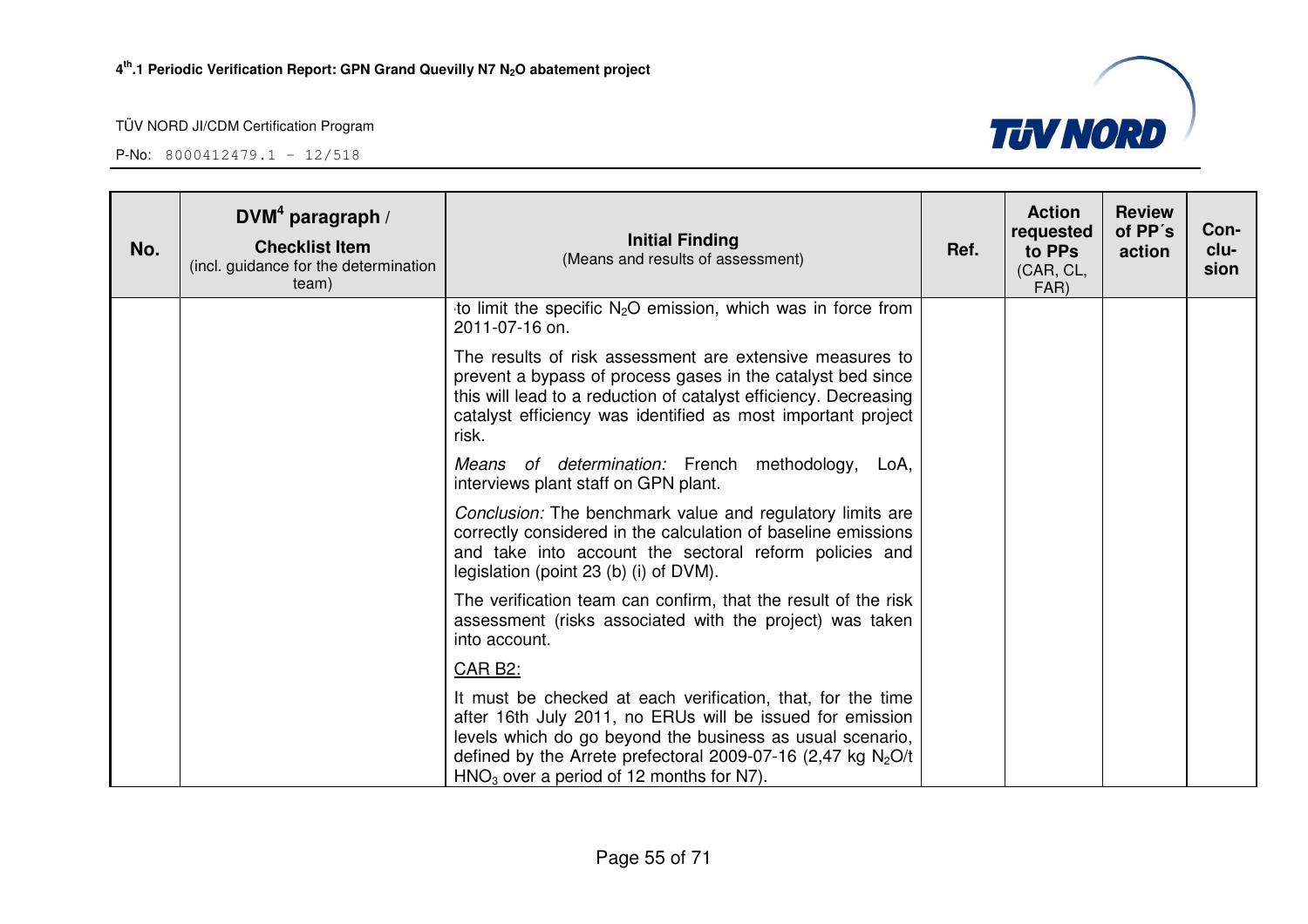![](_page_55_Picture_3.jpeg)

| No. | DVM <sup>4</sup> paragraph /<br><b>Checklist Item</b><br>(incl. guidance for the determination<br>team) | <b>Initial Finding</b><br>(Means and results of assessment)                                                                                                                                                                                                                                                                                                                                            | Ref.          | <b>Action</b><br>requested<br>to PPs<br>(CAR, CL,<br>FAR) | <b>Review</b><br>of PP's<br>action | Con-<br>clu-<br>sion |
|-----|---------------------------------------------------------------------------------------------------------|--------------------------------------------------------------------------------------------------------------------------------------------------------------------------------------------------------------------------------------------------------------------------------------------------------------------------------------------------------------------------------------------------------|---------------|-----------------------------------------------------------|------------------------------------|----------------------|
|     |                                                                                                         | It was checked that for the time after $16th$ July 2011, no<br>ERUs were issued for emission levels which exceeded the<br>business as usual scenario, defined by the Arrete<br>prefectoral 2009-07-16 (2,47 kg $N_2O/t$ HNO <sub>3</sub> over a period of<br>12 months for N7). As evidence, the PP provided an<br>emission<br>declaration of the plant to the local<br>government <sup>/DECLA</sup> . |               |                                                           |                                    |                      |
| C.3 | $DVM \S 95b$                                                                                            | Description: Parameter and related data sources are:                                                                                                                                                                                                                                                                                                                                                   | /PDD/         |                                                           |                                    | OK                   |
|     | Are data sources<br>used for<br>calculating emission reductions                                         | $\bullet$<br>$NCSG_n$ [mg $N_2O/m^3$ ]                                                                                                                                                                                                                                                                                                                                                                 | /MR/          |                                                           |                                    |                      |
|     | or enhancements of net remo-                                                                            | Finetech FTIR 'PCM 1000' Continuous Emissions N <sub>2</sub> O                                                                                                                                                                                                                                                                                                                                         | /METH/        |                                                           |                                    |                      |
|     | vals clearly identified, reliable<br>and transparent?                                                   | Analyser (part of AMS)                                                                                                                                                                                                                                                                                                                                                                                 | /METHE        |                                                           |                                    |                      |
|     |                                                                                                         | $VSG_n$ [Nm <sup>3</sup> /h]<br>$\bullet$                                                                                                                                                                                                                                                                                                                                                              |               |                                                           |                                    |                      |
|     |                                                                                                         | Rosemount gas velocity meter (differential pressure                                                                                                                                                                                                                                                                                                                                                    | /XLS/         |                                                           |                                    |                      |
|     |                                                                                                         | transmitter, part of AMS)                                                                                                                                                                                                                                                                                                                                                                              | /TAB/         |                                                           |                                    |                      |
|     |                                                                                                         | $PE_n$ [kgN <sub>2</sub> O]<br>$\bullet$                                                                                                                                                                                                                                                                                                                                                               | /TRIP/        |                                                           |                                    |                      |
|     |                                                                                                         | Calculation from measured data                                                                                                                                                                                                                                                                                                                                                                         | /PAI/         |                                                           |                                    |                      |
|     |                                                                                                         | OH <sub>n</sub> [h]<br>$\bullet$                                                                                                                                                                                                                                                                                                                                                                       | /STACK<br>17/ |                                                           |                                    |                      |
|     |                                                                                                         | Derived from 3 thermocouples for OT and AIR<br>determination and processed in PCS plant security<br>system (plant must be in trip values to account operation                                                                                                                                                                                                                                          | /STACK<br>27/ |                                                           |                                    |                      |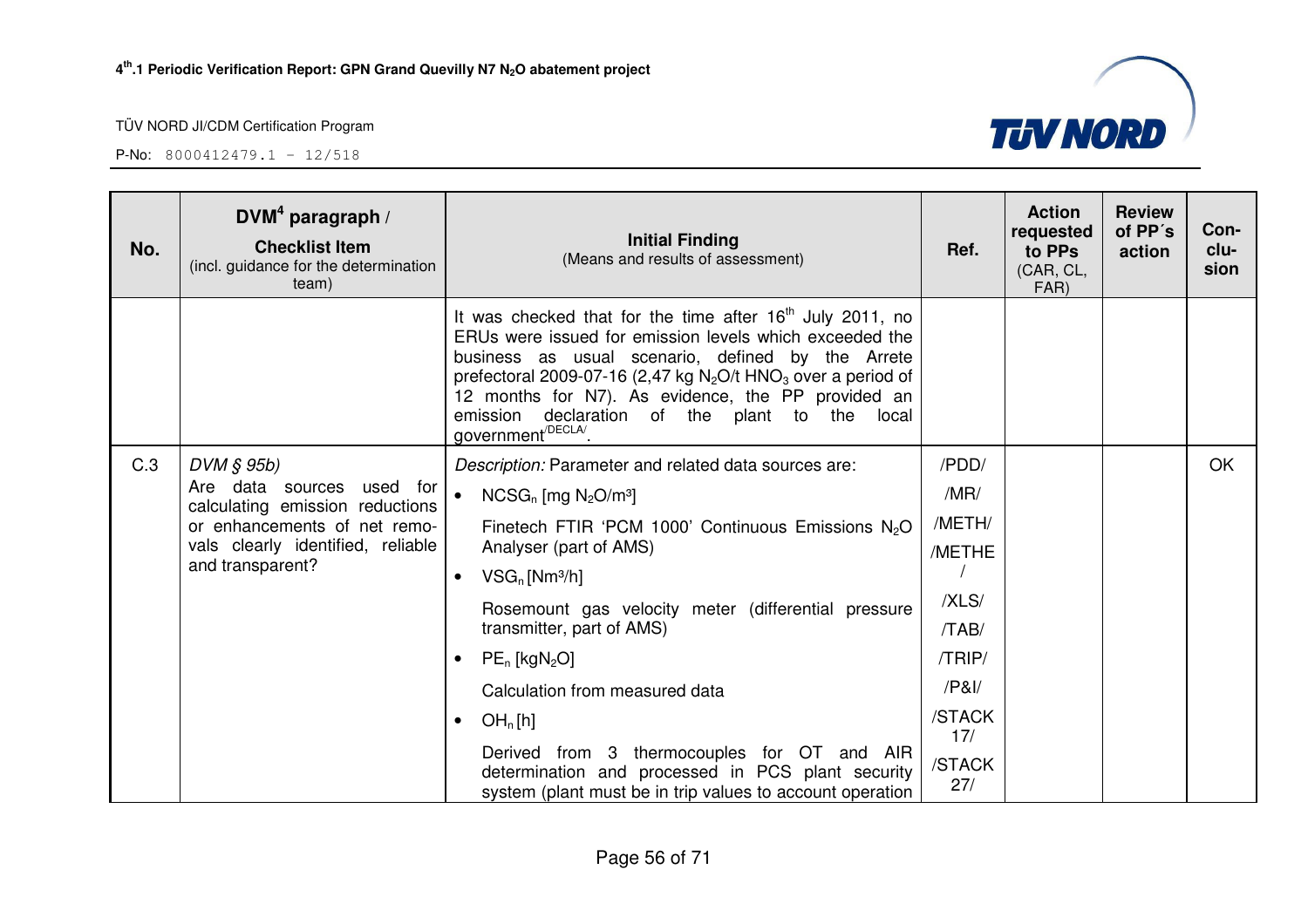![](_page_56_Picture_3.jpeg)

| No. | DVM <sup>4</sup> paragraph /<br><b>Checklist Item</b><br>(incl. guidance for the determination<br>team) | <b>Initial Finding</b><br>(Means and results of assessment)                        | Ref.    | <b>Action</b><br>requested<br>to PPs<br>(CAR, CL,<br>FAR) | <b>Review</b><br>of PP's<br>action | Con-<br>clu-<br>sion |
|-----|---------------------------------------------------------------------------------------------------------|------------------------------------------------------------------------------------|---------|-----------------------------------------------------------|------------------------------------|----------------------|
|     |                                                                                                         | hours)                                                                             | /LOG/   |                                                           |                                    |                      |
|     |                                                                                                         | $NAP_n$ [tHNO <sub>3</sub> ]<br>$\bullet$                                          | /EIPSN7 |                                                           |                                    |                      |
|     |                                                                                                         | Krohne Optiflux 4000 F with k-patents process                                      |         |                                                           |                                    |                      |
|     |                                                                                                         | instruments density meter                                                          | /PROD/  |                                                           |                                    |                      |
|     |                                                                                                         | OT $[°C)$<br>$\bullet$                                                             |         |                                                           |                                    |                      |
|     |                                                                                                         | 3 Thermocouples (2 out of 3)                                                       |         |                                                           |                                    |                      |
|     |                                                                                                         | AFR [kg $NH3/h$ ]<br>$\bullet$                                                     |         |                                                           |                                    |                      |
|     |                                                                                                         | Ammonia flow meter                                                                 |         |                                                           |                                    |                      |
|     |                                                                                                         | AIFR [%]<br>$\bullet$                                                              |         |                                                           |                                    |                      |
|     |                                                                                                         | Ammonia and Air flow meters                                                        |         |                                                           |                                    |                      |
|     |                                                                                                         | TSG [℃]<br>$\bullet$                                                               |         |                                                           |                                    |                      |
|     |                                                                                                         | Pyro PT100 Probe (Part of AMS)                                                     |         |                                                           |                                    |                      |
|     |                                                                                                         | PSG [Pa]<br>$\bullet$                                                              |         |                                                           |                                    |                      |
|     |                                                                                                         | Pressure sensor, see VSG (Part of the AMS)                                         |         |                                                           |                                    |                      |
|     |                                                                                                         | $EF_n$ [kgN <sub>2</sub> O/tHNO <sub>3</sub> ]<br>$\bullet$                        |         |                                                           |                                    |                      |
|     |                                                                                                         | For the verification period n the emission factor is: $EF_n =$<br>$(PE_n / NAP_n)$ |         |                                                           |                                    |                      |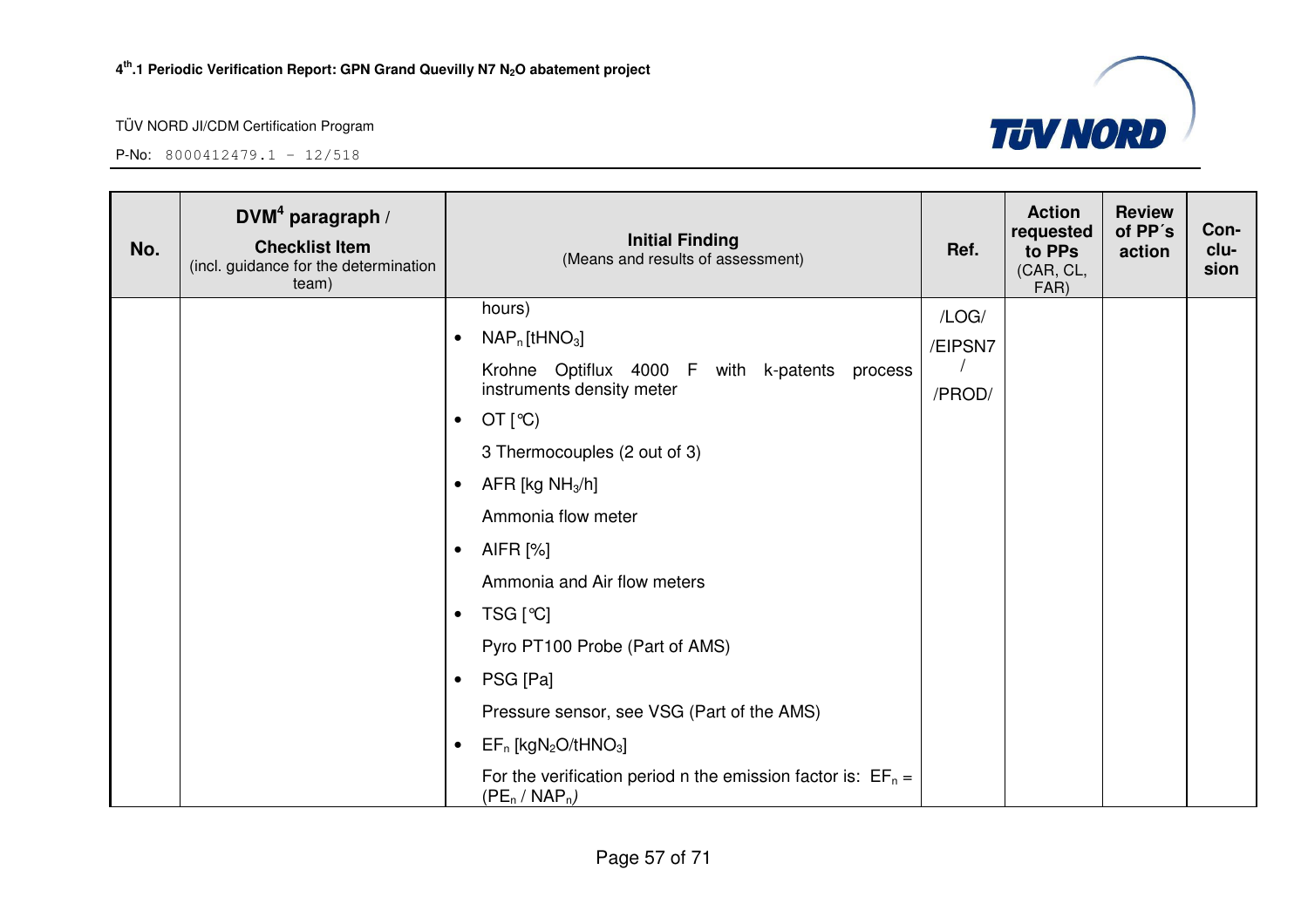![](_page_57_Picture_3.jpeg)

| No. | DVM <sup>4</sup> paragraph /<br><b>Checklist Item</b><br>(incl. guidance for the determination<br>team) | <b>Initial Finding</b><br>(Means and results of assessment)                                                                                                                                                                                                                                         | Ref. | <b>Action</b><br>requested<br>to PPs<br>(CAR, CL,<br>FAR) | <b>Review</b><br>of PP's<br>action | Con-<br>clu-<br>sion |
|-----|---------------------------------------------------------------------------------------------------------|-----------------------------------------------------------------------------------------------------------------------------------------------------------------------------------------------------------------------------------------------------------------------------------------------------|------|-----------------------------------------------------------|------------------------------------|----------------------|
|     |                                                                                                         | $EF_{reg}$ [kgN <sub>2</sub> O/tHNO <sub>3</sub> ]                                                                                                                                                                                                                                                  |      |                                                           |                                    |                      |
|     |                                                                                                         | The max. $N_2O$ -emissions are set by the local<br>government as: 2.47 kg from 2011-07-16 on but will not<br>be applied in this verification period since the $EF_{BM}$ is<br>lower.                                                                                                                |      |                                                           |                                    |                      |
|     |                                                                                                         | [kgN <sub>2</sub> O/tHNO <sub>3</sub> ]<br>$EF_{BM}$<br>$\bullet$                                                                                                                                                                                                                                   |      |                                                           |                                    |                      |
|     |                                                                                                         | Specific reference value (benchmark emissions factor)<br>that will be applied to calculate the emissions reductions<br>from a specific Verification Period. This is the case for<br>this verification period. The current benchmark is 1.85<br>$EF_{BM}$ [kg N <sub>2</sub> O/t HNO <sub>3</sub> ]. |      |                                                           |                                    |                      |
|     |                                                                                                         | The ERU-calculation was carried out according to the<br>formula described in the methodology:<br>$ERU = ((EF_{BM} - EF_n)/1000 \times NAP \times GWP_{N20}) * 0.9$ (tCO <sub>2</sub> e)                                                                                                             |      |                                                           |                                    |                      |
|     |                                                                                                         | Means of determination: PDD, methodology, plant permits,<br>monitoring report, on-site visit of plant, PCS and data server                                                                                                                                                                          |      |                                                           |                                    |                      |
|     |                                                                                                         | Conclusion:                                                                                                                                                                                                                                                                                         |      |                                                           |                                    |                      |
|     |                                                                                                         | The PP could clearly demonstrate that data sources are<br>clearly identified, reliable and transparent and calculated                                                                                                                                                                               |      |                                                           |                                    |                      |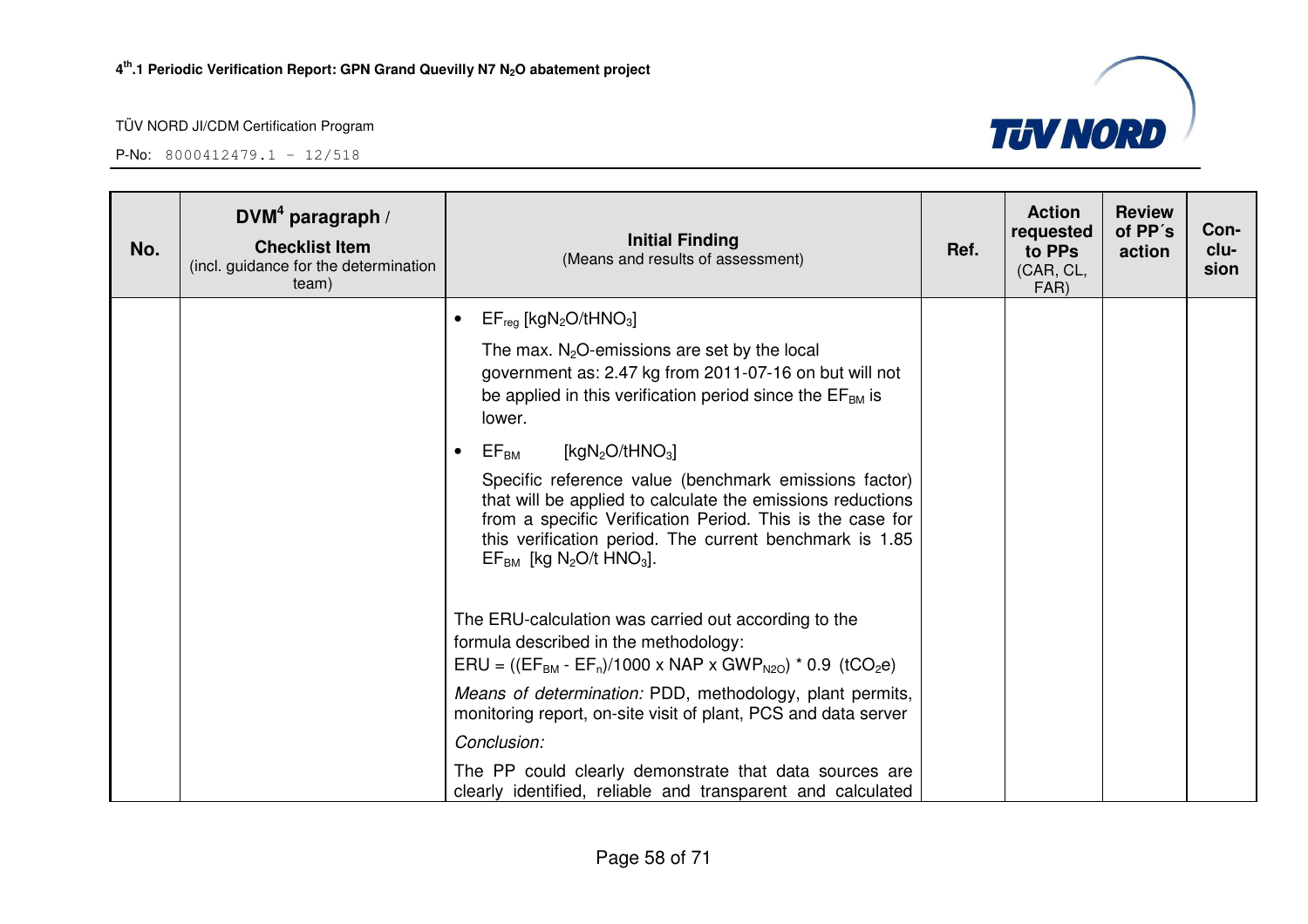![](_page_58_Picture_3.jpeg)

| No. | DVM <sup>4</sup> paragraph /<br><b>Checklist Item</b><br>(incl. guidance for the determination<br>team)                                                                                                                                                                                       | <b>Initial Finding</b><br>(Means and results of assessment)                                                                                                                                                                                                                                                                                                                                                                                                                                                                                                                                                                                                                                                                                                                                                                                                                                                                                                        | Ref.                             | <b>Action</b><br>requested<br>to PPs<br>(CAR, CL,<br>FAR) | <b>Review</b><br>of PP's<br>action       | Con-<br>clu-<br>sion |
|-----|-----------------------------------------------------------------------------------------------------------------------------------------------------------------------------------------------------------------------------------------------------------------------------------------------|--------------------------------------------------------------------------------------------------------------------------------------------------------------------------------------------------------------------------------------------------------------------------------------------------------------------------------------------------------------------------------------------------------------------------------------------------------------------------------------------------------------------------------------------------------------------------------------------------------------------------------------------------------------------------------------------------------------------------------------------------------------------------------------------------------------------------------------------------------------------------------------------------------------------------------------------------------------------|----------------------------------|-----------------------------------------------------------|------------------------------------------|----------------------|
|     |                                                                                                                                                                                                                                                                                               | according to the methodology.                                                                                                                                                                                                                                                                                                                                                                                                                                                                                                                                                                                                                                                                                                                                                                                                                                                                                                                                      |                                  |                                                           |                                          |                      |
| C.4 | $DVM \S 95c$<br>Are emission factors, including<br>default emission factors, if used<br>for calculating the emission<br>reductions or enhancements of<br>net removals, selected by<br>carefully balancing accuracy and<br>reasonableness,<br>and<br>appropriately justified of the<br>choice? | Description: As described under C.2., the French DFP sets<br>emission factors [kg $N_2O/t$ HNO <sub>3</sub> ] as benchmark values,<br>which are listed in the project methodology. In addition the<br>local government issued a maximum emission factor of 1.85<br>[kg $N_2O/t$ HNO <sub>3</sub> ].<br>ERUs cannot be claimed if the plant emissions are<br>exceeding the relevant value. ERUs shall be calculated<br>against this value.<br>Means of determination: Methodology, Monitoring report<br>Conclusion:<br>The benchmark value of 2.47 kg $N_2O/t$ HNO <sub>3</sub> has been<br>exceeded for 2 hours which were correctly excluded from<br>ER calculation.<br>The mean value of emission factor was lower than the<br>regulatory limit of 2.47 kg $N_2O/t$ HNO <sub>3</sub> which means that no<br>ERUs could be issued for an emission level which was<br>beyond this value.<br>CAR B2:<br>It must be checked at each verification, that, for the time | /PDD/<br>/METH/<br>/MR/<br>/XLS/ | CAR <sub>B2</sub>                                         | <b>CARB2</b><br>Pls. see<br>Chapter<br>4 | <b>OK</b>            |
|     |                                                                                                                                                                                                                                                                                               | after 16th July 2011, no ERUs will be issued for emission<br>levels which do go beyond the business as usual scenario,                                                                                                                                                                                                                                                                                                                                                                                                                                                                                                                                                                                                                                                                                                                                                                                                                                             |                                  |                                                           |                                          |                      |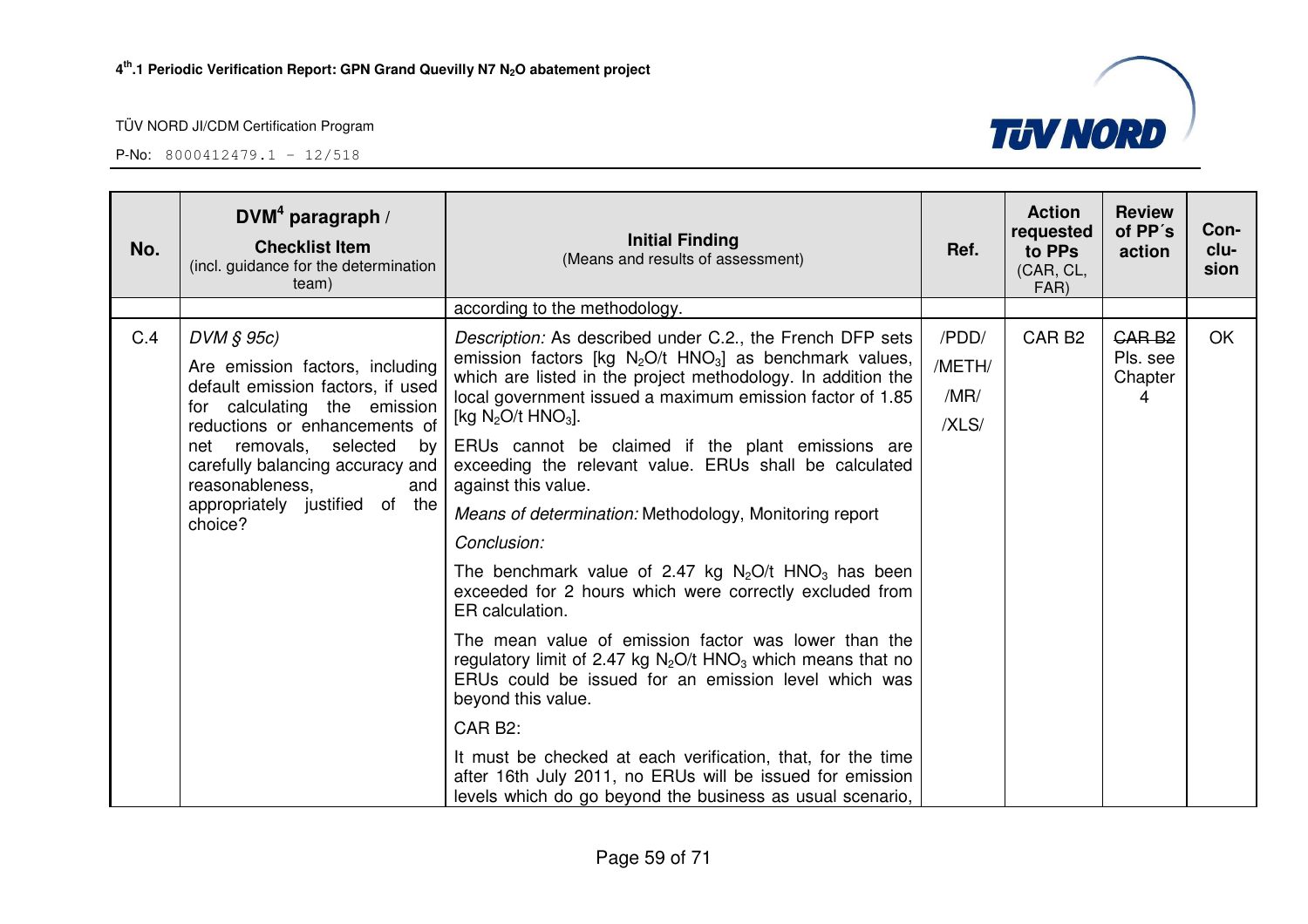P-No: 8000412479.1 – 12/518

![](_page_59_Picture_3.jpeg)

| No. | $DVM4$ paragraph /<br><b>Checklist Item</b><br>(incl. guidance for the determination<br>team) | <b>Initial Finding</b><br>(Means and results of assessment)                                                                | Ref.         | <b>Action</b><br>requested<br>to PPs<br>(CAR, CL,<br>FAR) | <b>Review</b><br>of PP's<br>action | Con-<br>clu-<br>sion |
|-----|-----------------------------------------------------------------------------------------------|----------------------------------------------------------------------------------------------------------------------------|--------------|-----------------------------------------------------------|------------------------------------|----------------------|
|     |                                                                                               | defined by the Arrete prefectoral 2009-07-16 (2,47 kg $N_2O/t$<br>$HNO3$ over a period of 12 months for N7).               |              |                                                           |                                    |                      |
|     |                                                                                               | For this period it can be confirmed that the project emission<br>factors do not exceed the legal limit EF <sub>req</sub> . |              |                                                           |                                    |                      |
| C.5 | DVM § 95d)                                                                                    | Description: The calculation includes:                                                                                     | /PDD/        |                                                           |                                    | <b>OK</b>            |
|     | Is the calculation of emission                                                                | A deduction in baseline emission scenario from around 7<br>to 1.85 kg $N_2O/t$ HNO <sub>3</sub> .                          | /METH/       |                                                           |                                    |                      |
|     | reductions or enhancements of<br>net removals calculated based                                | A 10% reduction of the verified emission reductions<br>$\bullet$                                                           | /MR/         |                                                           |                                    |                      |
|     | conservative assumptions<br>on                                                                | Means of determination: Methodology                                                                                        | /XLS/        |                                                           |                                    |                      |
|     | the<br>plausible<br>most<br>and<br>transparent<br>scenarios<br>in a                           | Conclusion: The implementation of the benchmark values                                                                     | /OTN7/       |                                                           |                                    |                      |
|     | manner?                                                                                       | and 10% reduction is a conservative approach.                                                                              | /NCSG<br>N7/ |                                                           |                                    |                      |
|     | Applicable to JI SSC projects only                                                            |                                                                                                                            |              |                                                           |                                    |                      |
| C.6 | DVM § 96                                                                                      | Description:                                                                                                               |              |                                                           |                                    |                      |
|     | Is the relevant threshold to be                                                               | $N/A$ .                                                                                                                    |              |                                                           |                                    |                      |
|     | classified as JI SSC project not<br>exceeded during the monitoring                            | Means of determination: N/A                                                                                                |              |                                                           |                                    |                      |
|     | period on an annual average<br>basis?                                                         | Conclusion: N/A                                                                                                            |              |                                                           |                                    |                      |
|     | If the threshold is exceeded, is<br>the<br>maximum<br>emission                                |                                                                                                                            |              |                                                           |                                    |                      |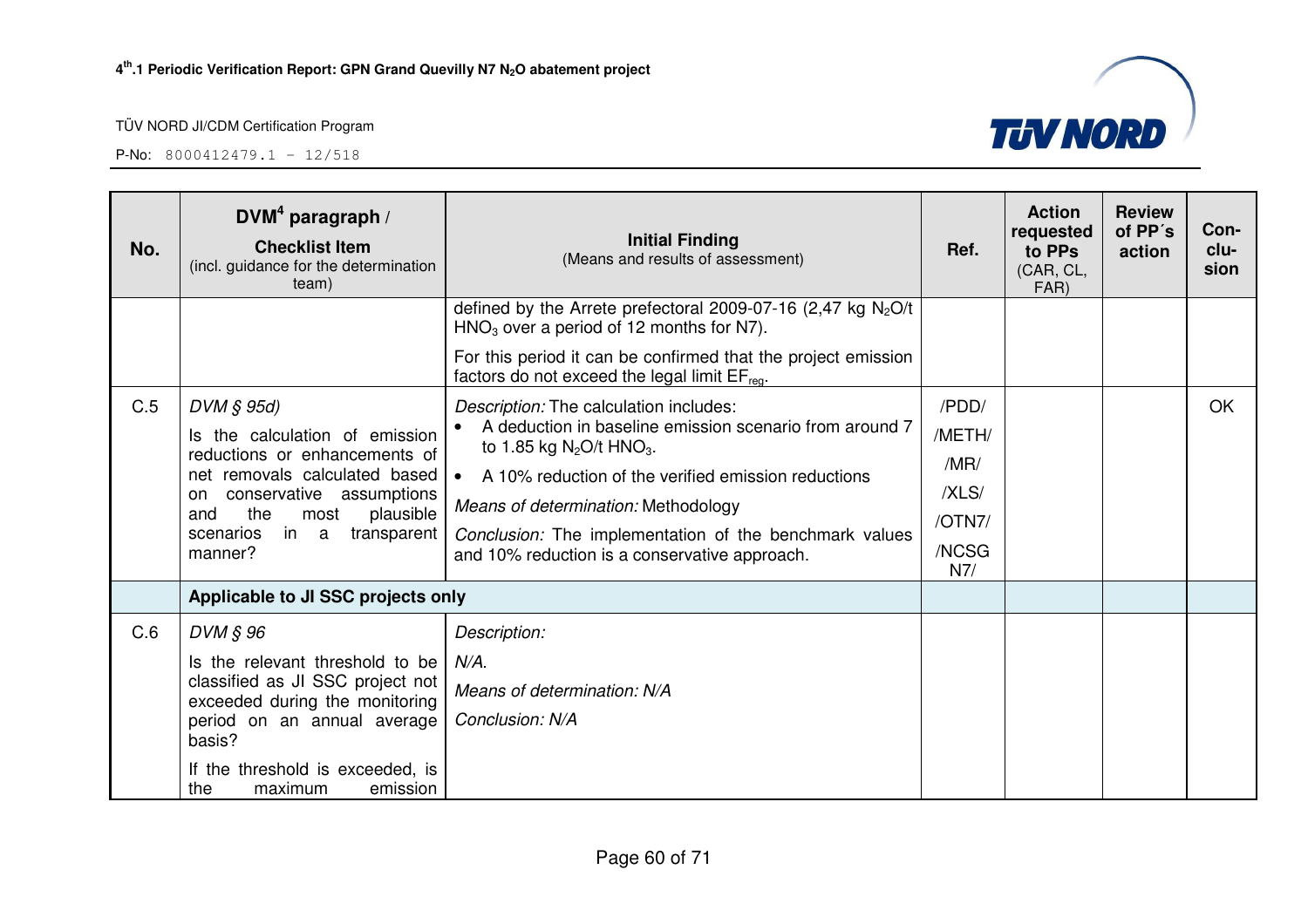![](_page_60_Picture_3.jpeg)

| No.        | DVM <sup>4</sup> paragraph /<br><b>Checklist Item</b><br>(incl. guidance for the determination<br>team)                                                                                                                                                                                                  | <b>Initial Finding</b><br>(Means and results of assessment)                                                                              | Ref. | <b>Action</b><br>requested<br>to PPs<br>(CAR, CL,<br>FAR) | <b>Review</b><br>of PP's<br>action | Con-<br>clu-<br>sion |
|------------|----------------------------------------------------------------------------------------------------------------------------------------------------------------------------------------------------------------------------------------------------------------------------------------------------------|------------------------------------------------------------------------------------------------------------------------------------------|------|-----------------------------------------------------------|------------------------------------|----------------------|
|            | reduction level estimated in the<br>PDD for the JI SSC project or<br>the bundle for the monitoring<br>period determined?                                                                                                                                                                                 |                                                                                                                                          |      |                                                           |                                    |                      |
|            | Applicable to bundled JI SSC projects only                                                                                                                                                                                                                                                               |                                                                                                                                          |      |                                                           |                                    |                      |
| C.7<br>C.8 | $DVM \S 97a)$<br>Has the composition of the<br>bundle not changed from that is<br>stated in F-JI-SSCBUNDLE?<br>$DVM$ $S$ 97b)<br>lf<br>determination<br>the<br>was<br>conducted on the basis of an<br>overall monitoring plan, have the<br>project participants submitted a<br>common monitoring report? | Description: N/A<br>Means of determination: N/A<br>Conclusion: N/A<br>Description: N/A<br>Means of determination: N/A<br>Conclusion: N/A |      |                                                           |                                    |                      |
| C.9        | DVM § 98<br>If the monitoring is based on a<br>monitoring plan that provides for<br>overlapping monitoring periods,<br>Are the monitoring periods per<br>component of the project clearly                                                                                                                | Description: N/A<br>Means of determination: N/A<br>Conclusion: N/A                                                                       |      |                                                           |                                    |                      |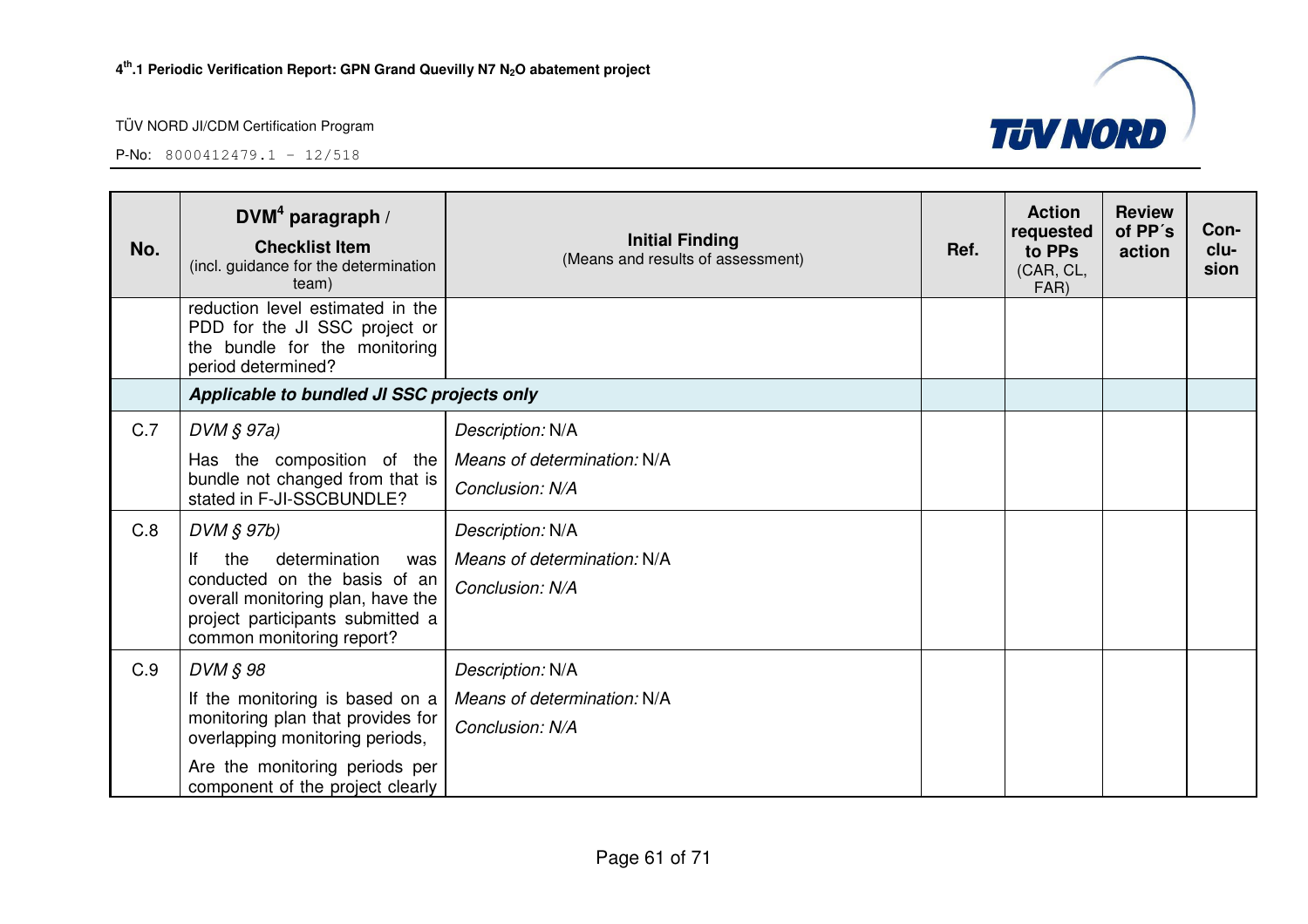![](_page_61_Picture_3.jpeg)

| No. | DVM <sup>4</sup> paragraph /<br><b>Checklist Item</b><br>(incl. guidance for the determination<br>team)                                                                                                                                                                                  | <b>Initial Finding</b><br>(Means and results of assessment)           | Ref. | <b>Action</b><br>requested<br>to PPs<br>(CAR, CL,<br>FAR) | <b>Review</b><br>of PP's<br>action | Con-<br>clu-<br>sion |
|-----|------------------------------------------------------------------------------------------------------------------------------------------------------------------------------------------------------------------------------------------------------------------------------------------|-----------------------------------------------------------------------|------|-----------------------------------------------------------|------------------------------------|----------------------|
|     | monitoring<br>specified<br>in<br>the<br>report?                                                                                                                                                                                                                                          |                                                                       |      |                                                           |                                    |                      |
|     | Do the monitoring periods not<br>overlap with those for which<br>verifications<br>were<br>already<br>deemed final in the past?                                                                                                                                                           |                                                                       |      |                                                           |                                    |                      |
| D   | <b>Revision of monitoring plan</b>                                                                                                                                                                                                                                                       |                                                                       |      |                                                           |                                    |                      |
|     |                                                                                                                                                                                                                                                                                          | Applicable only if monitoring plan is revised by project participants |      |                                                           |                                    |                      |
| D.1 | DVM § 99a)                                                                                                                                                                                                                                                                               | Description: N/A                                                      |      |                                                           |                                    |                      |
|     | Did<br>the<br>participants<br>project<br>provide<br>appropriate<br>an<br>justification for the proposed<br>revision?                                                                                                                                                                     | Means of determination: N/A<br>Conclusion: N/A                        |      |                                                           |                                    |                      |
| D.2 | DVM § 99b)                                                                                                                                                                                                                                                                               | Description: N/A                                                      |      |                                                           |                                    |                      |
|     | proposed<br>revision<br>Are<br>the<br>improve the accuracy and/or<br>of<br>information<br>applicability<br>collected<br>compared<br>to<br>the<br>original monitoring plan without<br>changing conformity with the<br>relevant rules and regulations<br>establishment<br>the<br>of<br>for | Means of determination: N/A<br>Conclusion: N/A                        |      |                                                           |                                    |                      |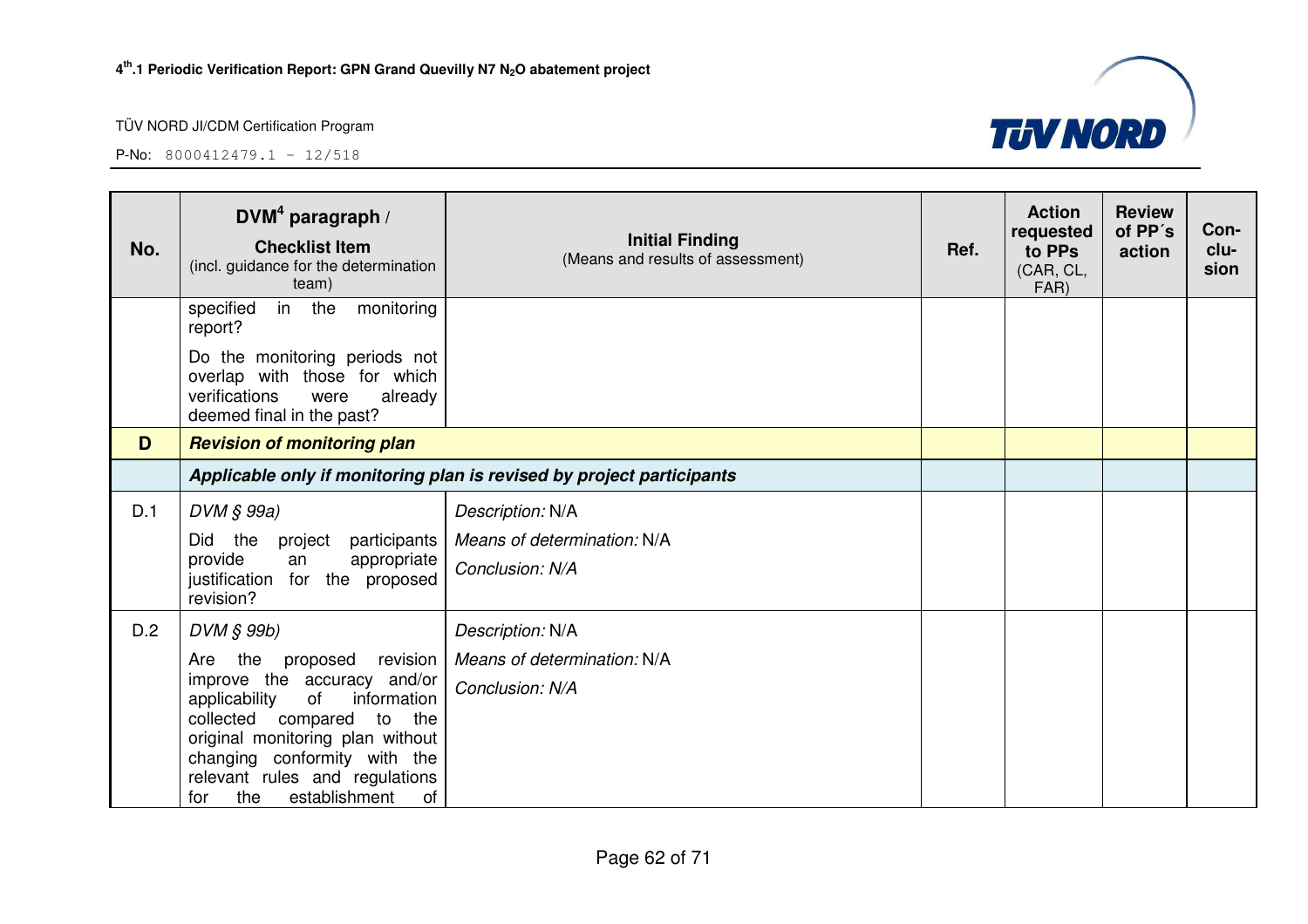![](_page_62_Picture_3.jpeg)

| No. | DVM <sup>4</sup> paragraph /<br><b>Checklist Item</b><br>(incl. guidance for the determination<br>team)                                                                                                          | <b>Initial Finding</b><br>(Means and results of assessment)                                                                                                                                                                                                                                                                                                                                                                                                                                                                                                                                                                                                                                                                                                                                                                                                                                                                                                                                                                | Ref.                                                                                              | <b>Action</b><br>requested<br>to PPs<br>(CAR, CL,<br>FAR) | <b>Review</b><br>of PP's<br>action                                     | Con-<br>clu-<br>sion |
|-----|------------------------------------------------------------------------------------------------------------------------------------------------------------------------------------------------------------------|----------------------------------------------------------------------------------------------------------------------------------------------------------------------------------------------------------------------------------------------------------------------------------------------------------------------------------------------------------------------------------------------------------------------------------------------------------------------------------------------------------------------------------------------------------------------------------------------------------------------------------------------------------------------------------------------------------------------------------------------------------------------------------------------------------------------------------------------------------------------------------------------------------------------------------------------------------------------------------------------------------------------------|---------------------------------------------------------------------------------------------------|-----------------------------------------------------------|------------------------------------------------------------------------|----------------------|
|     | monitoring plans?                                                                                                                                                                                                |                                                                                                                                                                                                                                                                                                                                                                                                                                                                                                                                                                                                                                                                                                                                                                                                                                                                                                                                                                                                                            |                                                                                                   |                                                           |                                                                        |                      |
| E   | Data management                                                                                                                                                                                                  |                                                                                                                                                                                                                                                                                                                                                                                                                                                                                                                                                                                                                                                                                                                                                                                                                                                                                                                                                                                                                            |                                                                                                   |                                                           |                                                                        |                      |
| E.1 | DVM § 101a)<br>Is the implementation of data<br>collection<br>procedures<br><sub>in</sub><br>accordance with the monitoring<br>plan, including the quality control<br>quality<br>and<br>assurance<br>procedures? | Description: Data collection procedures, quality control and<br>quality assurance are implemented as follows:<br>$\bullet$<br>Measured values were generated by local measurement<br>and monitoring devices, stored in plant DCS and<br>provided for calculation via OSI PI (process information<br>system) data acquisition system.<br>Default i.e. plant trip point-values were determinated<br>$\bullet$<br>before start of the project and included in the PDD.<br>During data processing, measured values were<br>$\bullet$<br>evaluated according to statistical methods:<br>Application of instrument correction factors:<br>The PP chooses a monitoring standard that requires the<br>establishment of a calibration curve (EN14181). The<br>correction factors derived from this calibration curve<br>during the QAL2 audit must be applied onto both VSG<br>and NCSG calculations. Correction factors are:<br>0.98 for stack gas flow meter<br>$\circ$<br>$\circ$ 0.99 for measurement of N <sub>2</sub> O conc. | /PDD/<br>/METH/<br>/MR/<br>/PROC<br>$1/ -$<br>/PROC<br>137/<br>/QAL2C<br>AL7/<br>/ASTN7/<br>/XLS/ | CAR <sub>C1</sub><br>CAR <sub>E1</sub>                    | CAR <sub>C1</sub><br><b>CARE1</b><br>Pls.<br>refer to<br>section<br>4. | OK                   |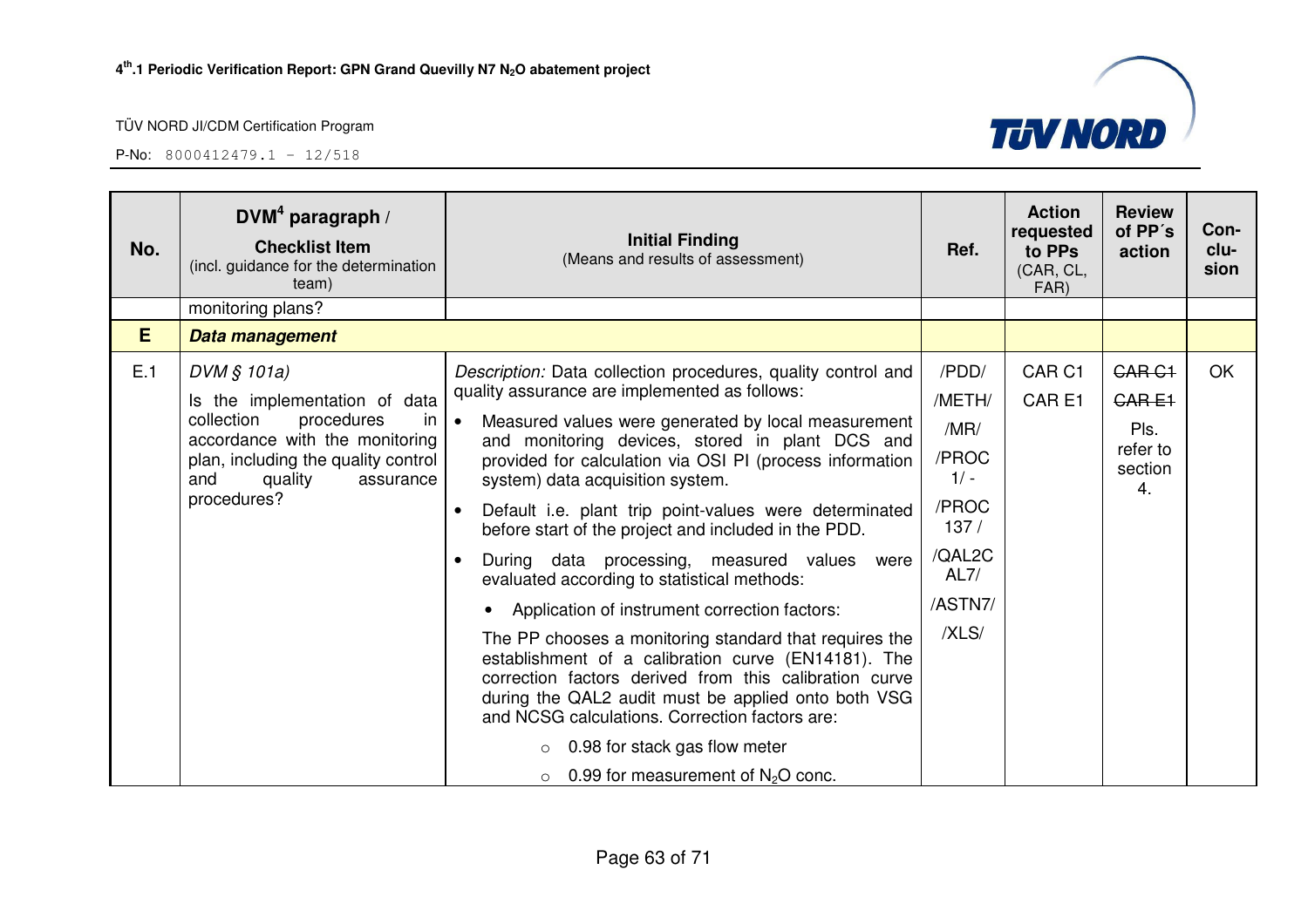![](_page_63_Picture_3.jpeg)

| No. | DVM <sup>4</sup> paragraph /<br><b>Checklist Item</b><br>(incl. guidance for the determination<br>team) | <b>Initial Finding</b><br>(Means and results of assessment)                                                                                                                                                                                                                                                                                                                                                     | Ref. | <b>Action</b><br>requested<br>to PPs<br>(CAR, CL,<br>FAR) | <b>Review</b><br>of PP's<br>action | Con-<br>clu-<br>sion |
|-----|---------------------------------------------------------------------------------------------------------|-----------------------------------------------------------------------------------------------------------------------------------------------------------------------------------------------------------------------------------------------------------------------------------------------------------------------------------------------------------------------------------------------------------------|------|-----------------------------------------------------------|------------------------------------|----------------------|
|     |                                                                                                         | 1.0 for pressure of tail gas<br>$\circ$                                                                                                                                                                                                                                                                                                                                                                         |      |                                                           |                                    |                      |
|     |                                                                                                         | 1.0 for temperature of tail gas                                                                                                                                                                                                                                                                                                                                                                                 |      |                                                           |                                    |                      |
|     |                                                                                                         | Note: These values are set as default values in the<br>parameterisation of the AMS and applied on the raw<br>data.                                                                                                                                                                                                                                                                                              |      |                                                           |                                    |                      |
|     |                                                                                                         | <b>Plausibility check:</b>                                                                                                                                                                                                                                                                                                                                                                                      |      |                                                           |                                    |                      |
|     |                                                                                                         | The meth requires a plausibility check of all<br>recorded/monitored data before processing which was<br>conducted by the PP. plausibility criteria is: Negative<br>values shall be eliminated.                                                                                                                                                                                                                  |      |                                                           |                                    |                      |
|     |                                                                                                         | Downtimes of the AMS:                                                                                                                                                                                                                                                                                                                                                                                           |      |                                                           |                                    |                      |
|     |                                                                                                         | Acc. to the methodology, downtimes of the AMS shall be<br>handled as following: The hourly average will be<br>calculated based on the remaining values for the rest of<br>the hour in question. If these remaining values account<br>for less than 50% of the hourly data for one or more<br>parameters, then this hour must be eliminated from the<br>calculation and a substitute value will be used instead. |      |                                                           |                                    |                      |
|     |                                                                                                         | Missing data/Substitute value<br>$\bullet$                                                                                                                                                                                                                                                                                                                                                                      |      |                                                           |                                    |                      |
|     |                                                                                                         | In the case where it is impossible to obtain one hour of<br>valid data for one or more elements of the emissions                                                                                                                                                                                                                                                                                                |      |                                                           |                                    |                      |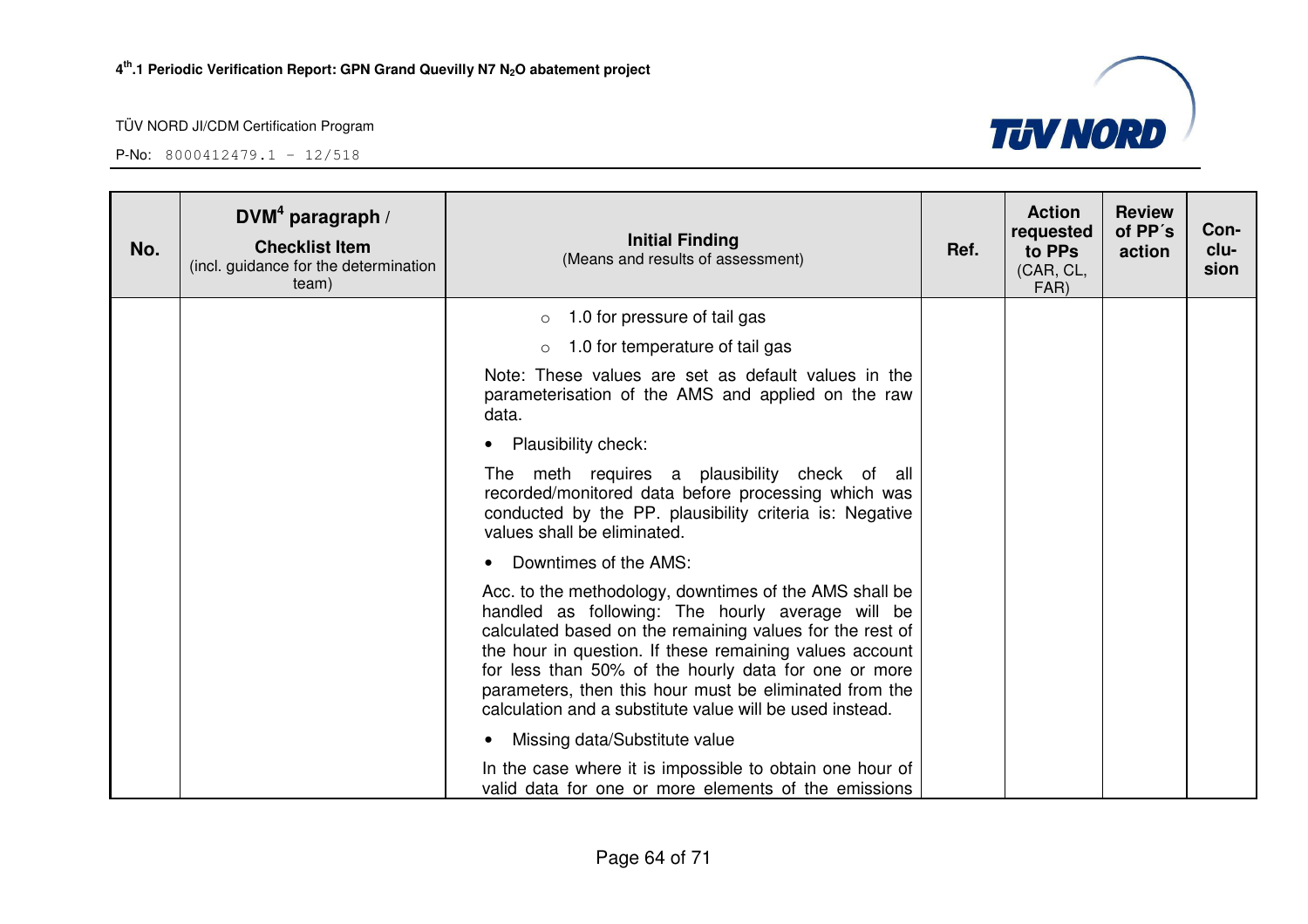![](_page_64_Picture_3.jpeg)

| No. | DVM <sup>4</sup> paragraph /<br><b>Checklist Item</b><br>(incl. guidance for the determination<br>team) | <b>Initial Finding</b><br>(Means and results of assessment)                                                                                                                                                                                                                                                                | Ref. | <b>Action</b><br>requested<br>to PPs<br>(CAR, CL,<br>FAR) | <b>Review</b><br>of PP's<br>action | Con-<br>clu-<br>sion |
|-----|---------------------------------------------------------------------------------------------------------|----------------------------------------------------------------------------------------------------------------------------------------------------------------------------------------------------------------------------------------------------------------------------------------------------------------------------|------|-----------------------------------------------------------|------------------------------------|----------------------|
|     |                                                                                                         | calculation due to downtime or malfunction of the AMS<br>a substitute value for each hour of missing data shall be<br>calculated as follows:                                                                                                                                                                               |      |                                                           |                                    |                      |
|     |                                                                                                         | $C^*$ subst = $C + \sigma_C$                                                                                                                                                                                                                                                                                               |      |                                                           |                                    |                      |
|     |                                                                                                         | where:                                                                                                                                                                                                                                                                                                                     |      |                                                           |                                    |                      |
|     |                                                                                                         | C: arithmetic average of the concentration of the relevant<br>parameter                                                                                                                                                                                                                                                    |      |                                                           |                                    |                      |
|     |                                                                                                         | $\sigma_{\rm C}$ : best estimate standard deviation of the concentration<br>of the relevant parameter.                                                                                                                                                                                                                     |      |                                                           |                                    |                      |
|     |                                                                                                         | Permitted overall uncertainty:                                                                                                                                                                                                                                                                                             |      |                                                           |                                    |                      |
|     |                                                                                                         | The methodology requires that the permitted overall<br>uncertainty of the average hourly annual emissions must<br>be less than 7.5% if technical possible. The<br>determinated (combined) uncertainty for $N_2O$ mass flow<br>measurement as per QAL2 report is 2.58% which is<br>below the permitted overall uncertainty. |      |                                                           |                                    |                      |
|     |                                                                                                         | Means of determination: Methodology, Monitoring report,<br>on-.site visit of plant, control room with PCS, server room<br>with Exaquantum data server, QAL2 report                                                                                                                                                         |      |                                                           |                                    |                      |
|     |                                                                                                         | Conclusion: All procedures related to fulfil the requirements                                                                                                                                                                                                                                                              |      |                                                           |                                    |                      |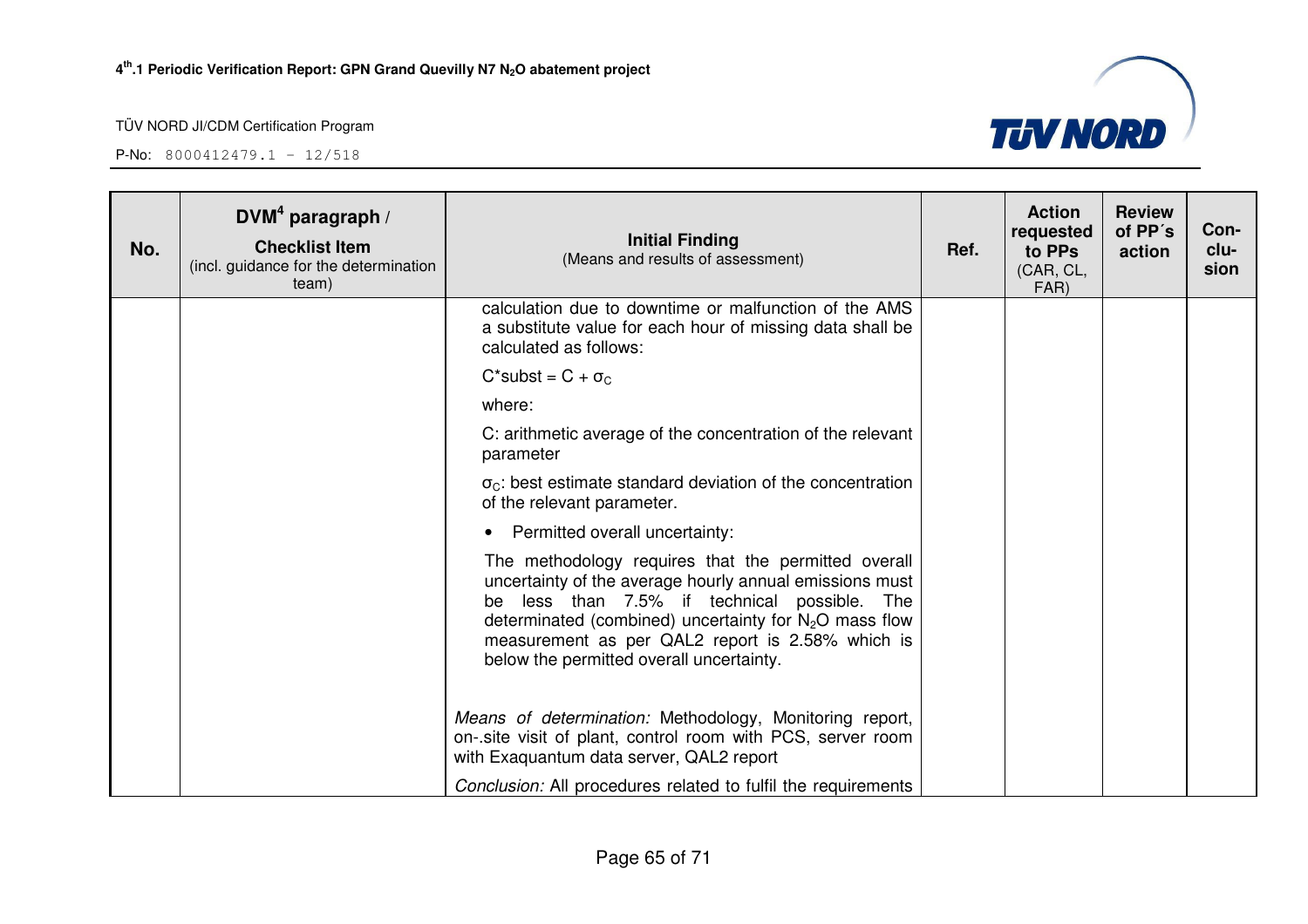![](_page_65_Picture_3.jpeg)

| No. | DVM <sup>4</sup> paragraph /<br><b>Checklist Item</b><br>(incl. guidance for the determination<br>team) | <b>Initial Finding</b><br>(Means and results of assessment)                                                                                                                                                                                                                             | Ref. | <b>Action</b><br>requested<br>to PPs<br>(CAR, CL,<br>FAR) | <b>Review</b><br>of PP's<br>action | Con-<br>clu-<br>sion |
|-----|---------------------------------------------------------------------------------------------------------|-----------------------------------------------------------------------------------------------------------------------------------------------------------------------------------------------------------------------------------------------------------------------------------------|------|-----------------------------------------------------------|------------------------------------|----------------------|
|     |                                                                                                         | of                                                                                                                                                                                                                                                                                      |      |                                                           |                                    |                      |
|     |                                                                                                         | quality management of the plant                                                                                                                                                                                                                                                         |      |                                                           |                                    |                      |
|     |                                                                                                         | quality assurance standard of the AMS                                                                                                                                                                                                                                                   |      |                                                           |                                    |                      |
|     |                                                                                                         | data processing as required per methodology<br>$\bullet$                                                                                                                                                                                                                                |      |                                                           |                                    |                      |
|     |                                                                                                         | implemented. Nevertheless the data collection<br>were<br>procedures<br>QA/QC-procedure<br>and<br>needs<br>corrections/improvements:                                                                                                                                                     |      |                                                           |                                    |                      |
|     |                                                                                                         | CAR C1:<br>Excel-sheet<br>1. The AIFR trip point is not correctly stated.<br>2. Superfluous information is provided (e.g. "QAL2" in cell<br>W53) Events comments: Cell C47 includes an invalid<br>reference                                                                             |      |                                                           |                                    |                      |
|     |                                                                                                         | CAR E1:<br>List of docs which shall be provided for the months which<br>will be included in the verification period after 2012-09-30:                                                                                                                                                   |      |                                                           |                                    |                      |
|     |                                                                                                         | Declaration of emissions to local government (Effluents<br>Gazeux- $N_2O$ )<br>Certificate for calibration gas currently used at AMS<br>2.<br>Calibration/Protocols for AMS<br>3.<br>Weekly check of density against Nitric Acid flow meter<br>5.<br>Comptes opnau – Production summary |      |                                                           |                                    |                      |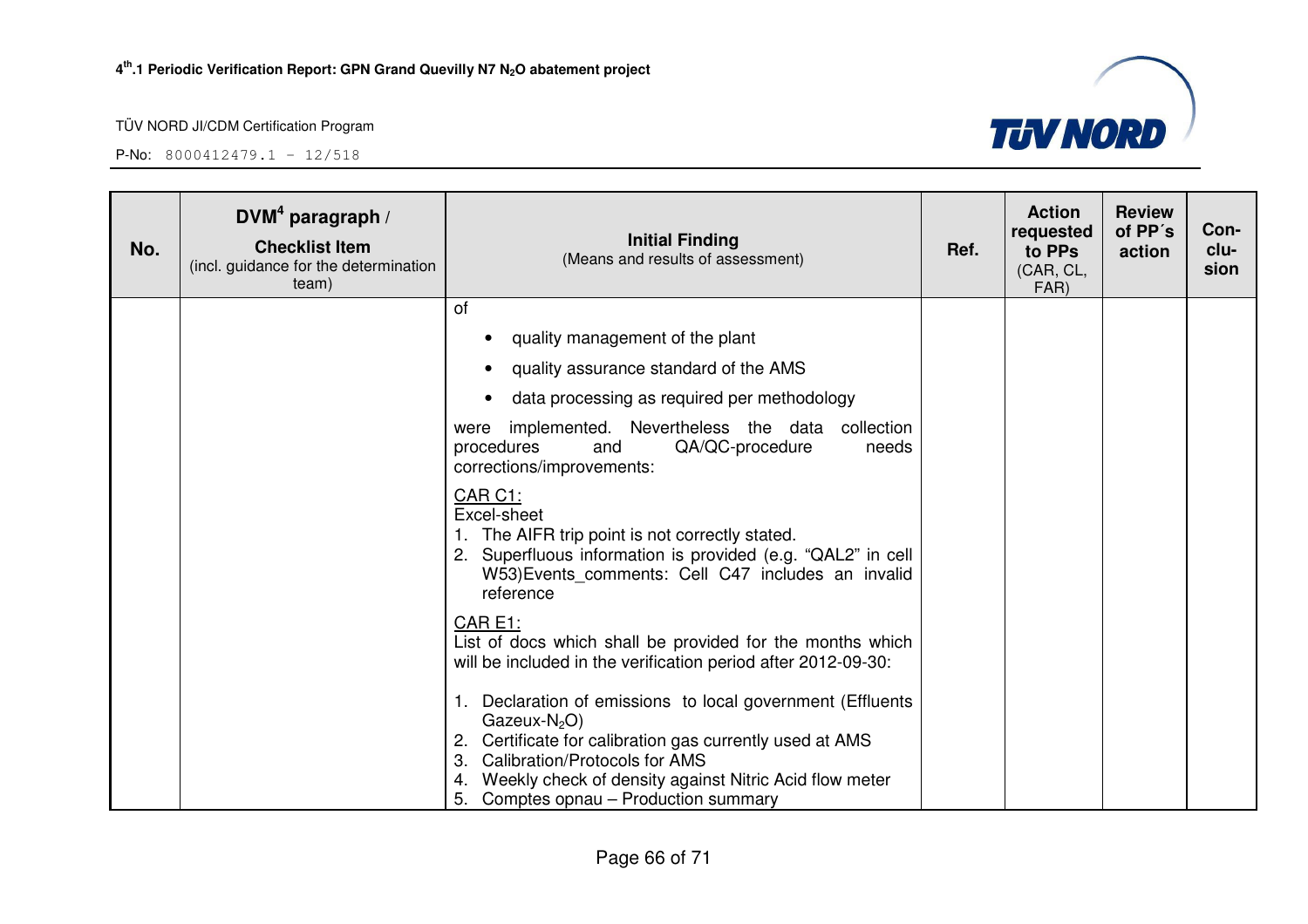| No. | DVM <sup>4</sup> paragraph /<br><b>Checklist Item</b><br>(incl. guidance for the determination<br>team) | <b>Initial Finding</b><br>(Means and results of assessment)                                                                                                                      | Ref.                   | <b>Action</b><br>requested<br>to PPs<br>(CAR, CL,<br>FAR) | <b>Review</b><br>of PP's<br>action | Con-<br>clu-<br>sion |
|-----|---------------------------------------------------------------------------------------------------------|----------------------------------------------------------------------------------------------------------------------------------------------------------------------------------|------------------------|-----------------------------------------------------------|------------------------------------|----------------------|
|     |                                                                                                         | 6. Annual calibration of Nitric Acid flow meter                                                                                                                                  |                        |                                                           |                                    |                      |
| E.2 | DVM § 101b)                                                                                             | Description: The AMS is included in the ISO 9001 and ISO                                                                                                                         | /ASTN7/                | CAR <sub>E1</sub>                                         | <b>CARE1</b>                       | <b>OK</b>            |
|     | Is the function of the monitoring<br>its<br>including<br>equipment,                                     | 14000 quality procedures which are established for proper<br>operation of the plant. The plant operator conducted a<br>certified company (SPIE) for maintenance of all Measuring | /QAL2<br>CAL7/         |                                                           | Pls.<br>refer to                   |                      |
|     | calibration status, in order?                                                                           | and Monitoring Devices (MMD) of the plant. The PP                                                                                                                                | /ASTN7/                |                                                           | section<br>4.                      |                      |
|     |                                                                                                         | therefore provides<br>sufficient<br>information<br>regarding<br>contractual/responsibility issues and scope of work.                                                             | /FICHE/                |                                                           |                                    |                      |
|     |                                                                                                         | Additional measures are related to the European Norm<br>EN14181 (2004) "Stationary source emissions - Quality                                                                    | /FICHE7                |                                                           |                                    |                      |
|     |                                                                                                         | assurance of automated measuring systems". Müller BBM                                                                                                                            | /PART/                 |                                                           |                                    |                      |
|     |                                                                                                         | was contracted to carry out these measures.                                                                                                                                      | /ORGP                  |                                                           |                                    |                      |
|     |                                                                                                         | Three quality assurance levels of EN 14181:                                                                                                                                      | D/                     |                                                           |                                    |                      |
|     |                                                                                                         | QAL 1: performance approval                                                                                                                                                      | /CERT/                 |                                                           |                                    |                      |
|     |                                                                                                         | The suitability of the analyser for the project was proved                                                                                                                       | /PROC                  |                                                           |                                    |                      |
|     |                                                                                                         | through the QAL2 audit, which was performed by an<br>independent laboratory with EN ISO/IEC 17025<br>accreditation                                                               | $1/ -$<br>/PROC<br>12/ |                                                           |                                    |                      |
|     |                                                                                                         | QAL 2: commissioning and validation of an AMS                                                                                                                                    | /STACK<br>17/          |                                                           |                                    |                      |
|     |                                                                                                         | An accredited laboratory (acc. ISO 17025) carries out<br>specific testing procedures to verify that the AMS<br>installation meets the accuracy requirements laid down            | /STACK<br>27/          |                                                           |                                    |                      |

![](_page_66_Picture_5.jpeg)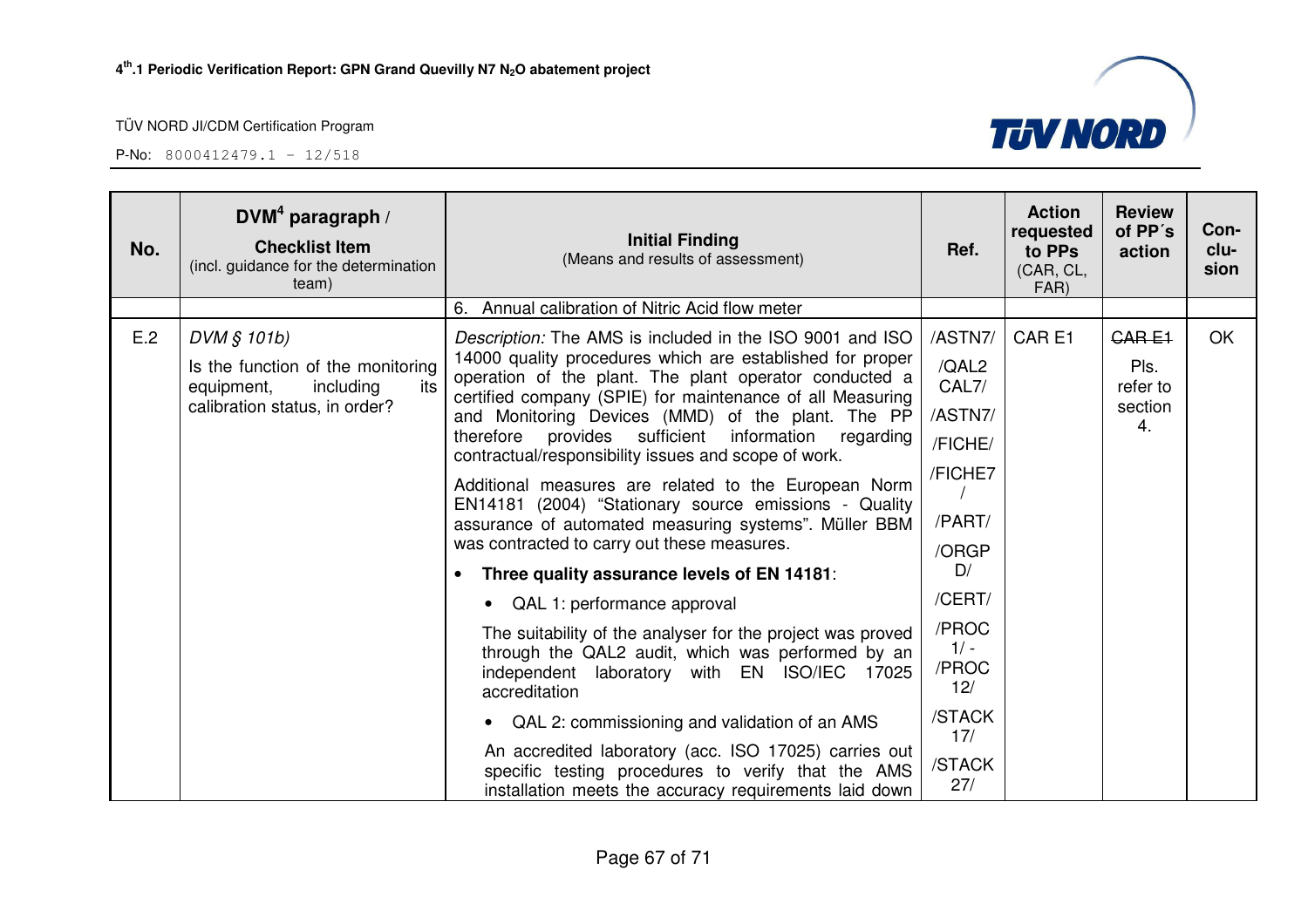![](_page_67_Picture_3.jpeg)

| No. | DVM <sup>4</sup> paragraph /<br><b>Checklist Item</b><br>(incl. guidance for the determination<br>team) | <b>Initial Finding</b><br>(Means and results of assessment)                                                                                                                                                                                                                              | Ref. | <b>Action</b><br>requested<br>to PPs<br>(CAR, CL,<br>FAR) | <b>Review</b><br>of PP's<br>action | Con-<br>clu-<br>sion |
|-----|---------------------------------------------------------------------------------------------------------|------------------------------------------------------------------------------------------------------------------------------------------------------------------------------------------------------------------------------------------------------------------------------------------|------|-----------------------------------------------------------|------------------------------------|----------------------|
|     |                                                                                                         | by EN 14181. The performance of the complete<br>installation was compared against a series of<br>measurements made with approved<br>Standard<br>Reference Methods in 2009. QAL2 test in 2012 has not<br>been carried out.                                                                |      |                                                           |                                    |                      |
|     |                                                                                                         | • QAL 3: ongoing operation and maintenance                                                                                                                                                                                                                                               |      |                                                           |                                    |                      |
|     |                                                                                                         | The PP implemented a quality assurance system to<br>prove the ongoing compliance of the AMS with the<br>norm. The maintenance activities are monitored and<br>controlled as part of an overall quality assurance<br>programme.                                                           |      |                                                           |                                    |                      |
|     |                                                                                                         | • AST: Annual Surveillance Test                                                                                                                                                                                                                                                          |      |                                                           |                                    |                      |
|     |                                                                                                         | The PP verifies the continuing validity of the calibration<br>function on yearly basis. The requirements and<br>responsibilities for carrying out the AST tests are the<br>same as for QAL 2. QAL2 was carried out in 2009, the<br>1. AST was in 2010 and the 2. AST at end of the 2011. |      |                                                           |                                    |                      |
|     |                                                                                                         | Means of determination: Methodology, EN14181, interview<br>with monitoring manager of the plant, check of relevant<br>documents and records                                                                                                                                              |      |                                                           |                                    |                      |
|     |                                                                                                         | Conclusion: The function of the monitoring equipment is<br>guaranteed by regular inspections and calibration. The<br>procedures are embedded in the internal and external                                                                                                                |      |                                                           |                                    |                      |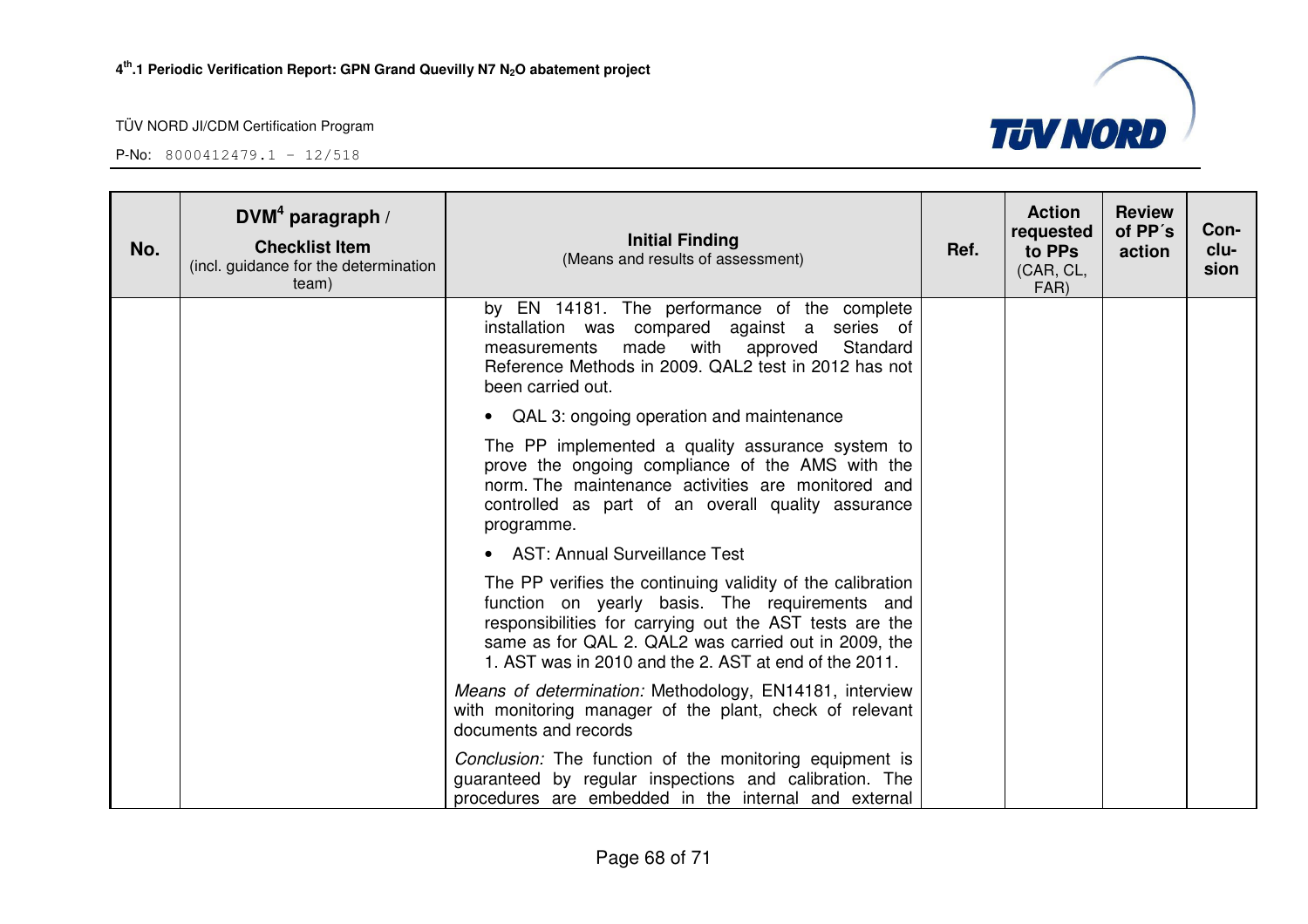![](_page_68_Picture_3.jpeg)

| No. | $DVM4$ paragraph /<br><b>Checklist Item</b><br>(incl. guidance for the determination<br>team) | <b>Initial Finding</b><br>(Means and results of assessment)                                                                                                                                                                                             | Ref.          | <b>Action</b><br>requested<br>to PPs<br>(CAR, CL,<br>FAR) | <b>Review</b><br>of PP's<br>action | Con-<br>clu-<br>sion |
|-----|-----------------------------------------------------------------------------------------------|---------------------------------------------------------------------------------------------------------------------------------------------------------------------------------------------------------------------------------------------------------|---------------|-----------------------------------------------------------|------------------------------------|----------------------|
|     |                                                                                               | QA/QC procedures. One finding was raised:                                                                                                                                                                                                               |               |                                                           |                                    |                      |
|     |                                                                                               | <u>CAR E1:</u>                                                                                                                                                                                                                                          |               |                                                           |                                    |                      |
|     |                                                                                               | List of docs which shall be provided in the course of<br>verification:                                                                                                                                                                                  |               |                                                           |                                    |                      |
|     |                                                                                               | Valid ISO 9001 and 14001 certificate<br>QAL2 test due in 2012 for AMS<br>8.                                                                                                                                                                             |               |                                                           |                                    |                      |
| E.3 | DVM § 101c)                                                                                   | Description: All monitoring data are collected from the MMD                                                                                                                                                                                             | /XLS/         | CAR E2                                                    | <b>CARE2</b>                       | <b>OK</b>            |
|     | Are the evidence and records<br>the<br>for<br>monitoring<br>used                              | as 4-20 mA signals and forwarded to the plant via DCS on a<br>digital modbus on two second basis and stored in a PI-                                                                                                                                    | /EIPSN7       |                                                           | Pls. see<br>chapter                |                      |
|     | in<br>traceable<br>maintained<br>a<br>manner?                                                 | system. A data extract of hourly mean values is reported to<br>the assessment team (at N.serve),                                                                                                                                                        | /RAW-<br>XLS/ |                                                           | 4.                                 |                      |
|     |                                                                                               | Means of determination: Excel-datasheet for ER-calculation,<br>raw data excel-sheets provided on monthly basis, data                                                                                                                                    | /CAL7/        |                                                           |                                    |                      |
|     |                                                                                               | collections on second-basis provided by the plant operator<br>during on-site visit (spot-check of single days)                                                                                                                                          | /BUS/         |                                                           |                                    |                      |
|     |                                                                                               | Conclusion: The verifier can confirm that all data from MMD<br>and PCS are traceable and correctly collected, converted<br>and stored to ER-calculation sheet.                                                                                          | /VR3/         |                                                           |                                    |                      |
|     |                                                                                               | To ease the verification, the verification team requests the<br>whole set of raw data provided from the plant to the data<br>manager at N.serve for this and future verification. For this<br>verification the PP N.serve provided on monthly basis the |               |                                                           |                                    |                      |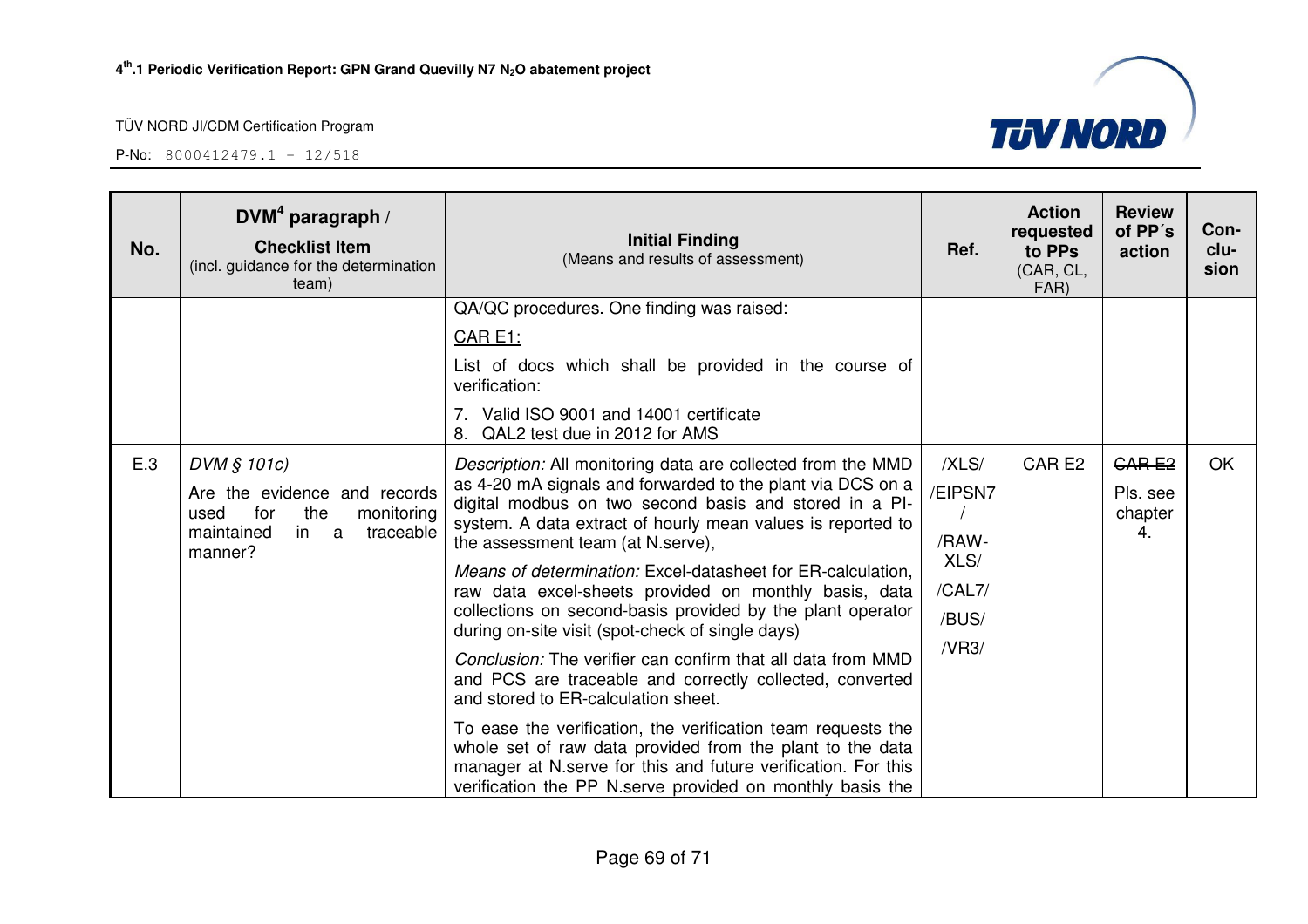![](_page_69_Picture_3.jpeg)

| No. | $DVM4$ paragraph /<br><b>Checklist Item</b><br>(incl. guidance for the determination<br>team) | <b>Initial Finding</b><br>(Means and results of assessment)                                                                                                                                                                              | Ref.   | <b>Action</b><br>requested<br>to PPs<br>(CAR, CL,<br>FAR) | <b>Review</b><br>of PP's<br>action | Con-<br>clu-<br>sion |
|-----|-----------------------------------------------------------------------------------------------|------------------------------------------------------------------------------------------------------------------------------------------------------------------------------------------------------------------------------------------|--------|-----------------------------------------------------------|------------------------------------|----------------------|
|     |                                                                                               | raw data in an unprotected XLS-sheet. The verification team<br>spotchecked these data plots with data in monitoring report<br>and with server data stored in the OSI Plant Information'<br>system on plant. No discrepancies were found. |        |                                                           |                                    |                      |
|     |                                                                                               | <b>CAR E2:</b>                                                                                                                                                                                                                           |        |                                                           |                                    |                      |
|     |                                                                                               | The correspondence with raw data provided by the plant to<br>N.serve for data processing shall be forwarded to the<br>verification team before verification.                                                                             |        |                                                           |                                    |                      |
|     |                                                                                               | The verification team can confirm through spot checks for<br>this verification period that management of data extraction<br>and management are in order.                                                                                 |        |                                                           |                                    |                      |
| E.4 | DVM § 101d)                                                                                   | Description: All process data relevant to the project activity                                                                                                                                                                           | /TAG/  | CAR <sub>C1</sub>                                         | <b>CAR C1</b>                      | OK                   |
|     | collection<br>and<br>the data<br>Is.                                                          | are properly generated in the MMD, transferred to the DCS<br>and stored in the PI. Hourly mean values were automatically                                                                                                                 | /PDD/  |                                                           | Pls refer                          |                      |
|     | management system for the<br>project in accordance with the                                   | calculated. Operating hours of the plant and AMS where                                                                                                                                                                                   | /MR/   |                                                           | to<br>section                      |                      |
|     | monitoring plan?                                                                              | generated and stored (value 0/1) to give the status<br>information for data assessment.                                                                                                                                                  | /XLS/  |                                                           | 4                                  |                      |
|     |                                                                                               | Means of determination: Records of the DCS, compared                                                                                                                                                                                     | /XLS/  |                                                           |                                    |                      |
|     |                                                                                               | with methodology and monitoring plan of PDD.                                                                                                                                                                                             | /METH/ |                                                           |                                    |                      |
|     |                                                                                               | Conclusion:                                                                                                                                                                                                                              | /BUS/  |                                                           |                                    |                      |
|     |                                                                                               | The PP implemented a state-of-the-art plant operation and<br>data collection system. In the context of the project activity                                                                                                              |        |                                                           |                                    |                      |